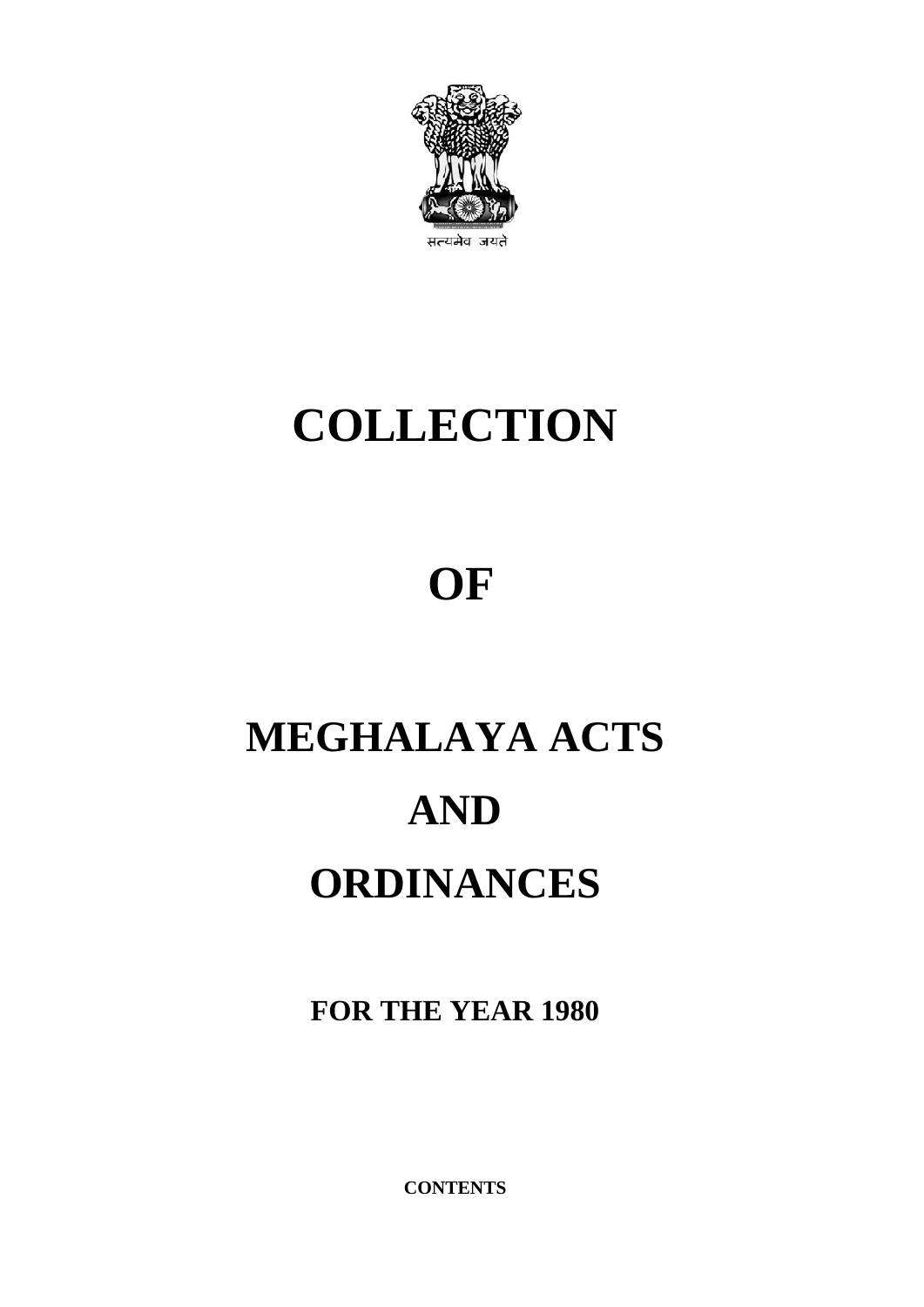# **State of Meghalaya Act, 1980**

| Sl No.         | <b>Short Title</b>                                                                                          | Page No.     |  |
|----------------|-------------------------------------------------------------------------------------------------------------|--------------|--|
| $\mathbf{1}$   | The Meghalaya Municipal (Garo Hills Autonomous District)<br>(Amendment) Act, 1979.                          | $\mathbf{1}$ |  |
| $\overline{2}$ | The Meghalaya Appropriation (No. IV) Act, 1979.                                                             | $2 - 4$      |  |
| 3              | The Meghalaya Amusements and Betting Tax (Amendment) Act, 1979.                                             | 5            |  |
| $\overline{4}$ | The Meghalaya Appropriation (No. I) Act, 1980.                                                              | $6 - 12$     |  |
| 5              | The Meghalaya Appropriation (Vote on Account) Act, 1980.                                                    | $12 - 23$    |  |
| 6              | The Meghalaya Provisional Collection of Taxes Act, 1979.                                                    | 23-24        |  |
| 7              | The Gauripur (Gholla) Zamindars' Annuity Rights Abolition and<br>Extinguishers Act, 1979.                   | 24-26        |  |
| 8              | The Meghalaya State Legislature (Continuance of English Language) Act<br>1980.                              | 26-27        |  |
| 9              | The Meghalaya Appropriation (No. II) Act, 1980.                                                             | 27-36        |  |
| 10             | The Meghalaya (Ministers' Salaries and Allowances (Amendment) Act,<br>1980.                                 | 37           |  |
| 11             | The Meghalaya Land Survey and Records Preparation Act, 1980.                                                | 38-48        |  |
| 12             | The Legislative Assembly of Meghalaya (Members Salaries and<br>Allowances) (First Amendment) Act, 1980.     | 49           |  |
| 13             | The Legislative Assembly of Meghalaya (Members Salaries and<br>Allowances) (Second Amendment) Act, 1980.    | 50           |  |
| 14             | The Legislative Assembly of Meghalaya (Speaker and Deputy Speaker<br>and Allowances) (Amendment) Act, 1980. | 51           |  |
| 15             | The Meghalaya Public Premises (Eviction of Unauthorised Occupants)<br>Act, 1980.                            | 52-59        |  |
| 16             | The Contingency Fund of Meghalaya (Amendment) Act, 1980                                                     | 60           |  |
| 17             | The Meghalaya Electricity Duty (Amendment) Act, 1980                                                        | 60           |  |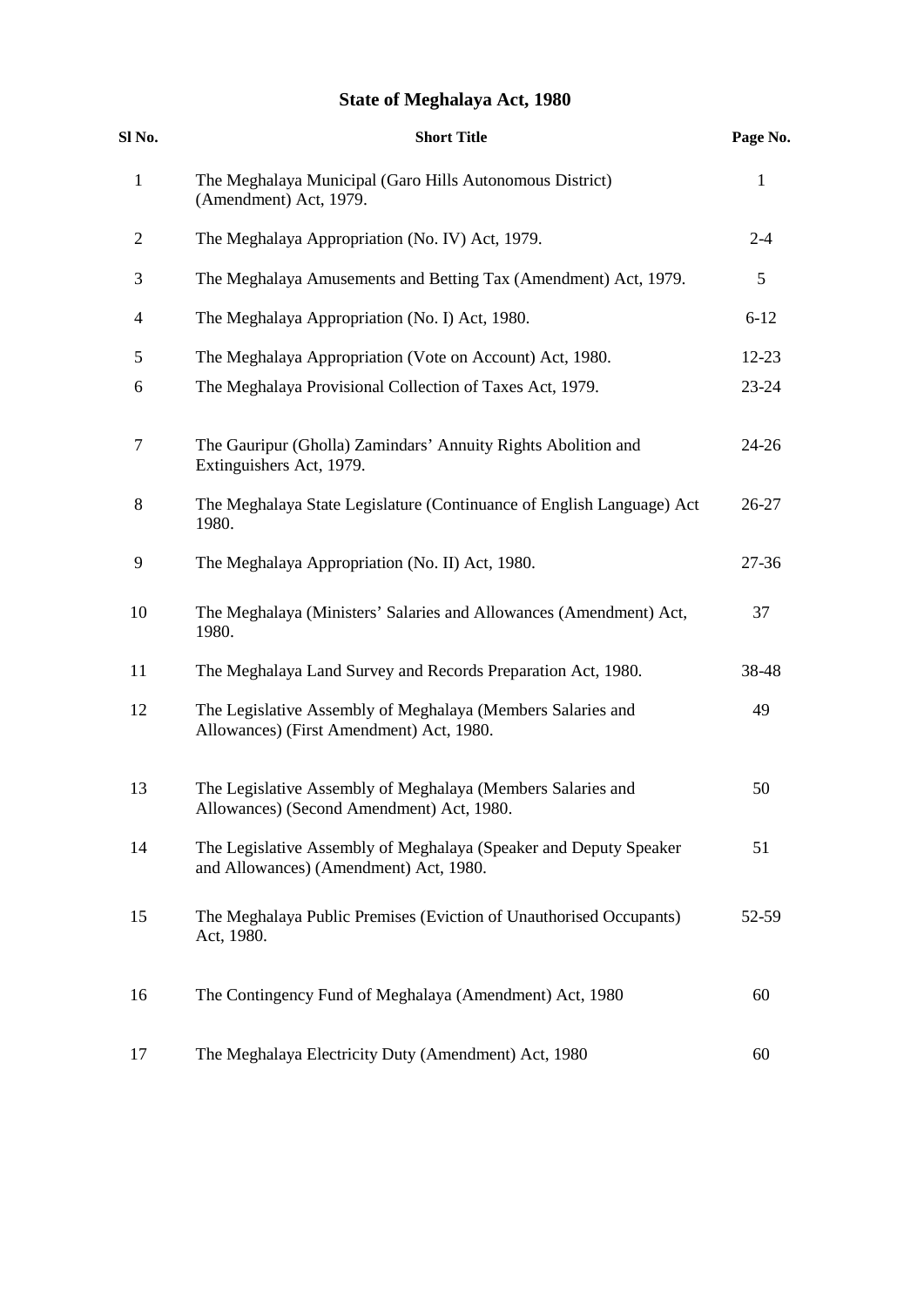| 18 | The Meghalaya Finance (Sales Tax) Amendment) Act, 1980      | 61      |
|----|-------------------------------------------------------------|---------|
| 19 | The Court Fees (Meghalaya Third Amendment) Act, 1980        | 62      |
| 20 | The Meghalaya Sales Tax (Amendment) Act, 1980               | 63      |
| 21 | The Meghalaya Finance Act, 1980.<br><br>$\cdots$            | 64      |
| 22 | The Indian Stamp (Meghalaya Amendment) Act, 1980.           | 65-90   |
| 23 | The Meghalaya Essential Services Maintenance Act, 1980.     | 91-93   |
| 24 | The Meghalaya (Benami Transactions Prohibition) Act, 1980   | 94-96   |
| 25 | The Meghalaya Appropriation (No.III) Act, 1980.             | 97-103  |
| 26 | The Meghalaya Natural Calamities Relief Fund Act, 1980.     | 104-105 |
| 27 | The Meghalaya Khadi and Village Industries Board Act, 1980. | 106-122 |

# **O R D I N A N C E S**

| 1              | The Court Fees (Meghalaya Third Amendment) Ordinance, 1980     | 122     |  |
|----------------|----------------------------------------------------------------|---------|--|
| $\overline{2}$ | The Meghalaya Finance Ordinance 1980<br>$\cdots$<br>$\cdots$   | 123     |  |
| 3              | The Meghalaya Electricity Duty (Amendment) Ordinance, 1980.    | 124     |  |
| $\overline{4}$ | The Meghalaya Sales Tax (Amendment) Ordinance, 1980.           | 124     |  |
| 5              | The Meghalaya Finance (Sales Tax) (Amendment) Ordinance, 1980. | 125     |  |
| 6              | The Indian Stamp (Meghalaya Amendment) Ordinance, 1980.        | 126-150 |  |
| 7              | The Meghalaya Essential Services Maintenance Ordinance, 1980.  | 151-153 |  |

#### **Sl No. Title Page No.**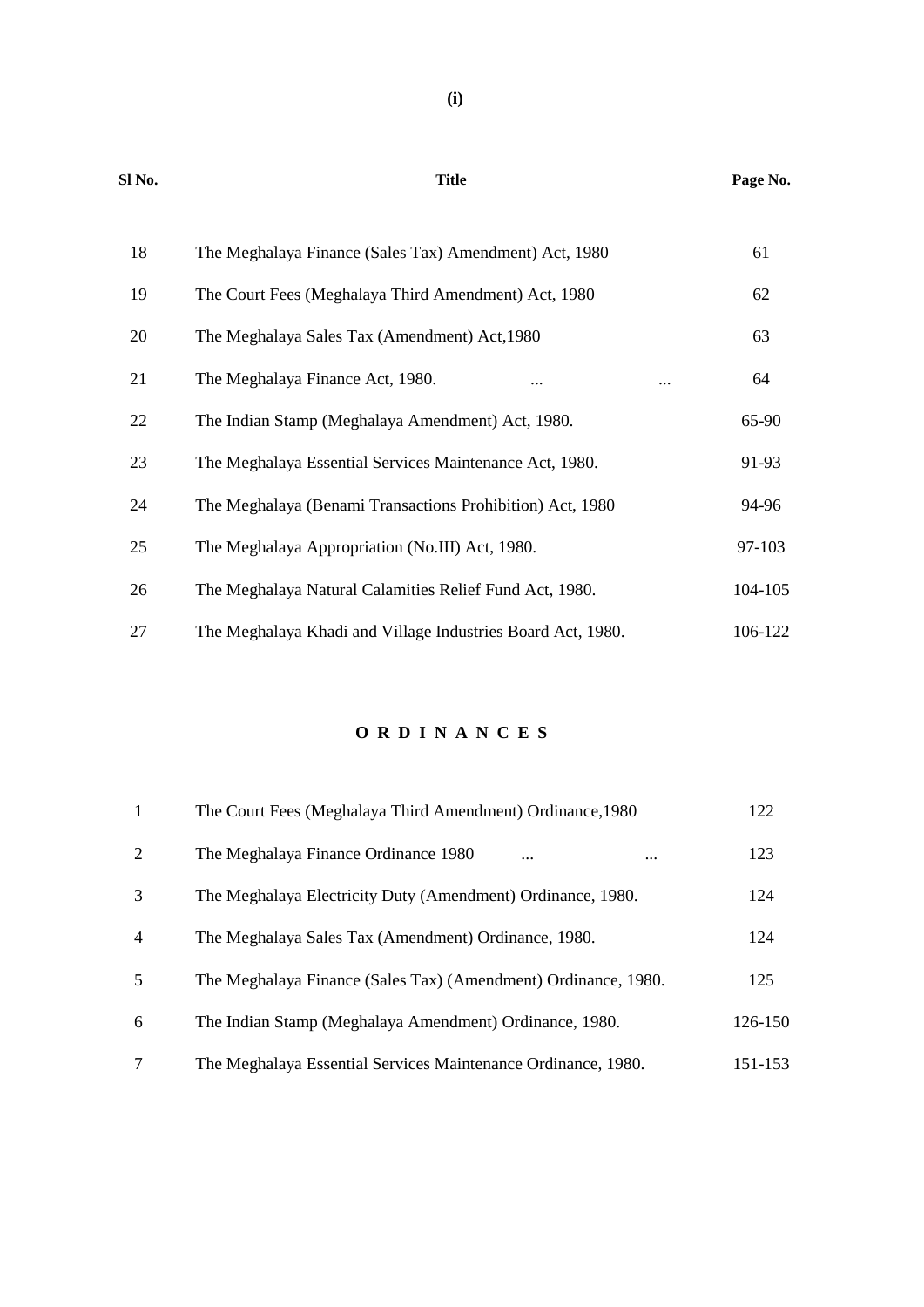# **MEGHALAYA ACT 1 OF 1980**

# THE MEGHALAYA MUNICIPAL (GARO HILLS AUTONOMOUS DISTRICT) (AMENDMENT) ACT, 1979

(As passed by the Assembly)

[Received the assent of the Governor of Meghalaya on the 2<sup>nd</sup> January, 1980]

(Published in the *Gazette of Meghalaya*, Extraordinary, dated 3rd January, 1980)

**An**

**Act**

# **to amend the Meghalaya (Garo Hills Autonomous District) Act,1978**

Be it enacted by the Legislature of Meghalaya in the Thirtieth Year of the Republic of India as follows:-

| Short title, extent and<br>commencement.       | 1. (1) This Act may be called the Meghalaya Municipal (Garo Hills<br>Autonomous District) (Amendment) Act, 1979.                                                                                                                                                                                                                                                                                            |
|------------------------------------------------|-------------------------------------------------------------------------------------------------------------------------------------------------------------------------------------------------------------------------------------------------------------------------------------------------------------------------------------------------------------------------------------------------------------|
|                                                | (2) It extends to the Garo Hills Autonomous District.                                                                                                                                                                                                                                                                                                                                                       |
|                                                | (3) It shall be deemed to have come into force on the $9th$ day of<br>August, 1979.                                                                                                                                                                                                                                                                                                                         |
| Amendment of<br>Section 2 of<br>Act 7 of 1978. | 2. In the Meghalaya Municipal (Garo Hills Autonomous District)<br>Act, 1978, the existing Section 2 shall be renumbered as Section 2<br>$(1)$ and after sub-section $(1)$ as so re-numbered the following shall<br>be inserted as $sub-section(2)$ , namely:-                                                                                                                                               |
|                                                | "(2) On the constitution of any area into a Municipality of<br>establishment of a Town Committee for any notified area under<br>the provisions of this Act and the Meghalaya Municipal Act and<br>Municipality or Town Committee constituted or established by or<br>under any law of the District Council of Garo Hills Autonomous<br>District shall cease to exercise any jurisdiction within such area". |
| Repeal of Meghalaya<br>Ordinance 4 of 1979.    | 3. The Meghalaya Municipal (Garo Hills Autonomous District)<br>(Amendment) Ordinance, 1979 is hereby repealed.                                                                                                                                                                                                                                                                                              |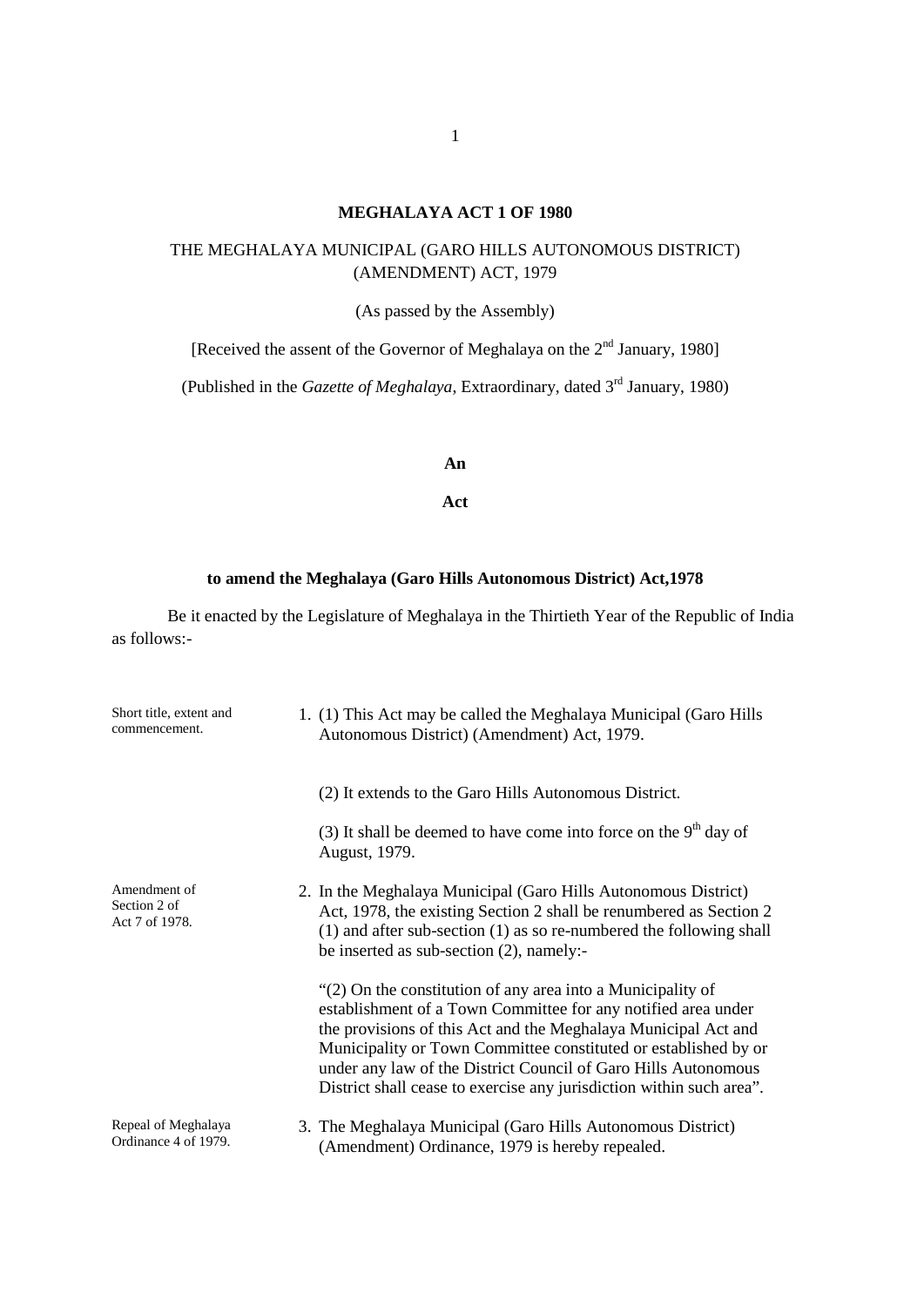#### **MEGHALAYA ACT 2 OF 1980**

#### THE MEGHALAYA APPROPRIATION (No. IV) ACT, 1979

(As passed by the Assembly)

[Received the assent of the Governor of Meghalaya on the 2<sup>nd</sup> January, 1980]

(Published in the *Gazette of Meghalaya*, Extraordinary, dated 3rd January, 1980)

**An**

#### **Act**

# **to authorise payment and appropriation of certain further sums from and out of the Consolidated Fund of Meghalaya for the services of the financial year 1979-80.**

Be it enacted by the Legislature of Meghalaya in the Thirtieth Year of the Republic of India as follows:-

| Short title                                                                                                                      | 1. | This Act may be called the Meghalaya Appropriation (No. IV)<br>Act, 1979.                                                                                                                                                                                                                                                                                                                                                                                                   |
|----------------------------------------------------------------------------------------------------------------------------------|----|-----------------------------------------------------------------------------------------------------------------------------------------------------------------------------------------------------------------------------------------------------------------------------------------------------------------------------------------------------------------------------------------------------------------------------------------------------------------------------|
| Withdrawal of<br>Rs.1, 01, 17,621 from<br>and out of the<br>Consolidated Fund of<br>Meghalaya for the<br>financial year 1979-80. |    | 2. From and out of the Consolidated Fund of Meghalaya there may<br>be paid and applied sums not exceeding those specified in column<br>(3) of the Schedule amounting in the aggregate to the sum of one<br>crore, one lakh, seventeen thousand, six hundred and twenty-one<br>rupees towards defraying the several charges which will come in<br>course of payment during the financial year 1979-80 in respect of<br>the services specified in column (2) of the Schedule. |
| Appropriation.                                                                                                                   |    | 3. The sums to be paid and applied from and out of the Consolidated<br>Fund of Meghalaya by this Act, shall be appropriated for the<br>services and purposes expressed in the Schedule in relation to the<br>said year                                                                                                                                                                                                                                                      |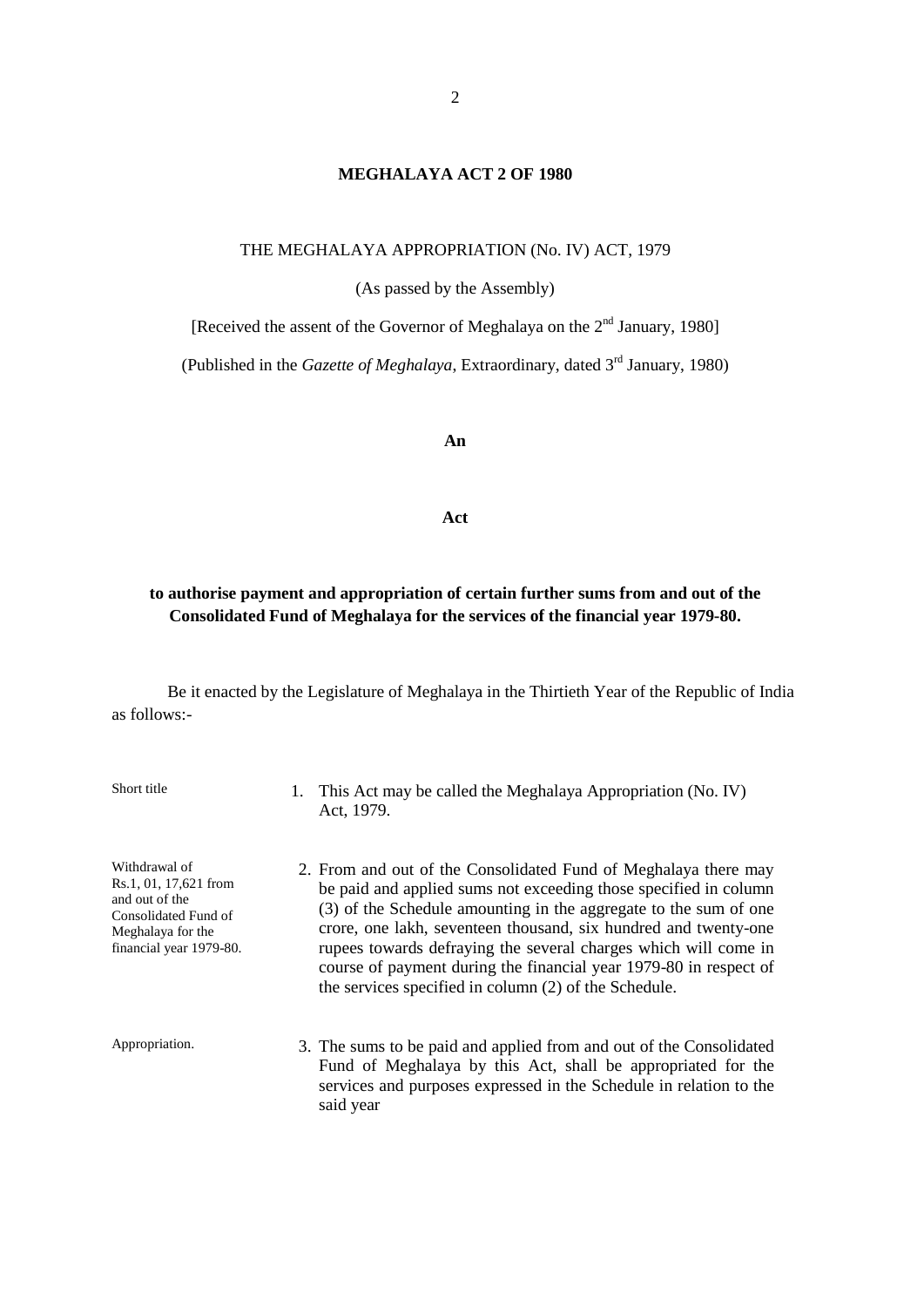# **SCHEDULE**

| (1)          |            | (2)                                                                                                                             | (3)<br><b>Sums not exceeding</b> |                                 |                                       |                      |
|--------------|------------|---------------------------------------------------------------------------------------------------------------------------------|----------------------------------|---------------------------------|---------------------------------------|----------------------|
| Grant<br>No. |            | <b>Services and purposes</b><br>(Major Heads)                                                                                   |                                  | Voted by the<br><b>Assembly</b> | Charged on the<br><b>Consolidated</b> | <b>Total</b>         |
|              |            |                                                                                                                                 |                                  | Rs.                             | Rs.                                   | Rs.                  |
|              | 229        | - Land Revenue                                                                                                                  |                                  |                                 |                                       |                      |
|              | 288        | - Social Security and Welfare-B-II-<br>Relief and Rehabilitation of Displaced<br>Persons.                                       |                                  |                                 |                                       |                      |
|              | 289        | - Relief on Account of Natural<br>Calamities.                                                                                   | Revenge                          | 3,27,000                        |                                       | 3,27,000             |
|              | 295        | - Other Social and Community Services.                                                                                          |                                  |                                 |                                       |                      |
|              | 304        | - Other General Economic Services-III-<br>Land Ceilings.                                                                        |                                  |                                 |                                       |                      |
| 6            | 688        | - Loans for Social Security and Welfare-<br>III-Welfare of Scheduled Castes,<br>Scheduled Tribes and Other Backward<br>Classes. | Capital                          | 60,000                          |                                       | 60,000               |
|              | 695        | - Loans for Other Social and<br>Community Services.                                                                             |                                  |                                 |                                       |                      |
|              | 705        | - Loans for Agriculture.                                                                                                        |                                  |                                 |                                       |                      |
| 14<br>16     | 253<br>255 | - District Administration<br>- Police and 260-Fire Protection and<br>Control, 283-Housing-C-Govenment<br>Residential Buildings. | Revenue<br>Revenue               | 1,90,768<br>1,37,178            |                                       | 1,90,768<br>1,37,178 |
|              | 280        | - Medical                                                                                                                       |                                  |                                 |                                       |                      |
|              | 281        | - Family Welfare                                                                                                                |                                  |                                 |                                       |                      |
| 27           | 282        | - Public Health Sanitation and Water<br>Supply-A-Public Health and<br>Sanitation.                                               | Revenue                          | 2,75,000                        |                                       | 2,75,000             |
|              | 282        | - Public Health, Sanitation and Water<br>Supply-B-Sewerage and Water Supply.                                                    | Revenue                          | 6,00,000                        | 2,144                                 | 6,02,144             |
|              | 283        | - Housing-C-Government Residential<br>Buildings.                                                                                |                                  |                                 |                                       |                      |
| 28           | 482        | - Capital Outlay on Public Health,<br>Sanitation and Water Supply.                                                              |                                  |                                 |                                       |                      |
|              | 682        | - Loans for Public Health, Sanitation<br>and Water Supply.                                                                      | Capital                          | 50,00,000                       | 531                                   | 50,00,531            |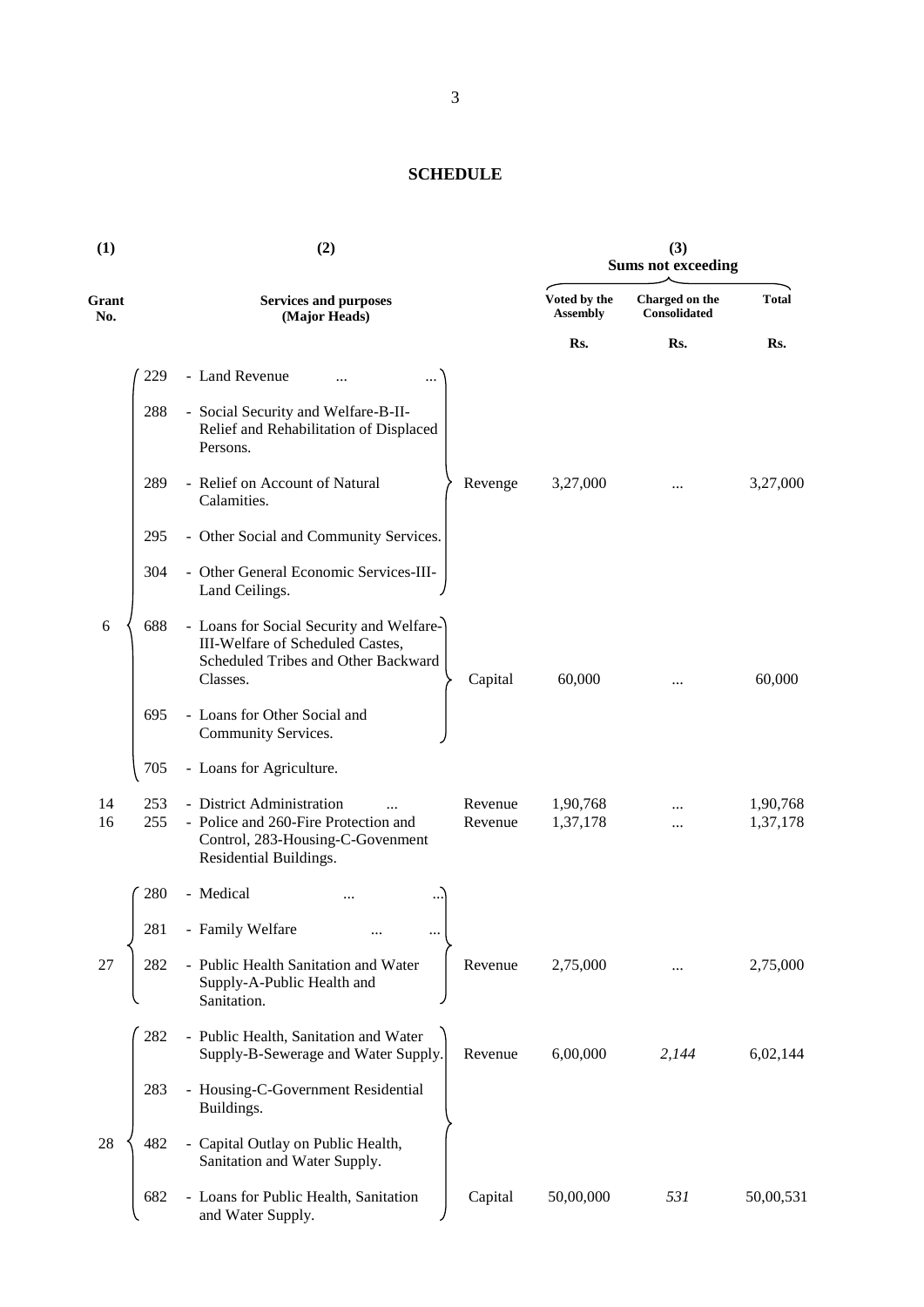| (1)          | (2)                                                                                                                   | (3)<br><b>Sums not exceeding</b> |                                 |                                |              |
|--------------|-----------------------------------------------------------------------------------------------------------------------|----------------------------------|---------------------------------|--------------------------------|--------------|
| Grant<br>No. | <b>Services and purposes</b><br>(Major Heads)                                                                         |                                  | Voted by the<br><b>Assembly</b> | Charged on the<br>Consolidated | <b>Total</b> |
|              |                                                                                                                       |                                  | Rs.                             | Rs.                            | Rs.          |
| 38<br>288    | - Social Security and Welfare -E-Other<br>Social Security and Welfare<br>Programmes-V-Other Programmes.               | Revenue                          | 1,00,000                        | $\cdots$                       | 1,00,000     |
| 39<br>295    | - Other Social and Community Services.                                                                                | Revenue                          | 7,00,000                        | $\cdots$                       | 7,00,000     |
| 314          | - Community Development-283-<br>Housing-C-Government Residential<br>Buildings and 288-Social Security and<br>Welfare. | Revenue                          | 20,00,000                       | $\cdots$                       | 20,00,000    |
| 53<br>314    | - Community Development-II-C-Rural<br>Words Programmes.                                                               |                                  |                                 |                                |              |
| 714          | - Loans for Community Development.                                                                                    | Capital                          |                                 |                                |              |
| 321          | - Village and Small Industries-II-Small<br>Industries.                                                                | Revenue                          |                                 |                                | $\cdots$     |
| 521<br>56    | - Capital Outlay on Village and Small<br>Industries-II-Small Industries.                                              | Capital                          | 7,25,000                        |                                | 7,25,000     |
| 721          | - Loans for Village and Small<br>Industries-II-Small Industries.                                                      |                                  |                                 |                                |              |
|              | <b>Total</b>                                                                                                          |                                  | 1,01,14,946                     | 2,675                          | 1,01,17,621  |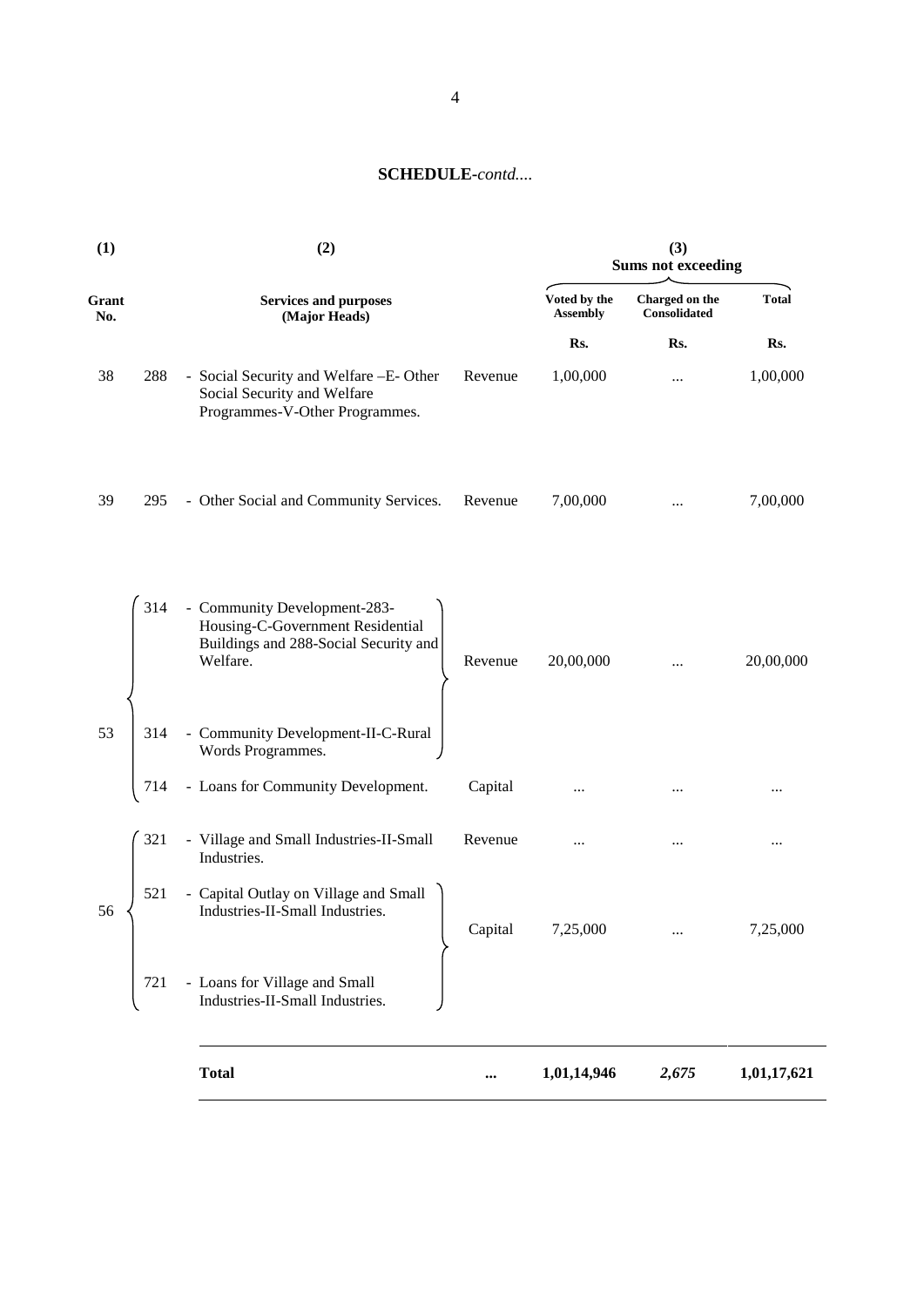# **MEGHALAYA ACT 3 OF 1980**

# THE MEGHALAYA AMUSEMENT AND BETTING TAX (AMENDMENT) ACT, 1979

(As passed by the Assembly)

[Received the assent of the Governor of Meghalaya on the  $7<sup>th</sup>$  February, 1980]

(Published in the *Gazette of Meghalaya*, Extraordinary, dated 9<sup>th</sup> February, 1980)

**An**

**Act**

# **further to amend the Meghalaya Amusements and Betting Tax Act (Assam Act VI of 1939 as adapted and modified by Meghalaya).**

Be it enacted by the Legislature of Meghalaya in the Thirtieth Year of the Republic of India as follows:-

| Short title, extent<br>and Commencement | 1. (1) This Act may be called the Meghalaya Amusements and<br>Betting Tax (Amendment) Act, 1979.                                                                                                                                                                                                                                                                                                                                                                                                                                                                                               |
|-----------------------------------------|------------------------------------------------------------------------------------------------------------------------------------------------------------------------------------------------------------------------------------------------------------------------------------------------------------------------------------------------------------------------------------------------------------------------------------------------------------------------------------------------------------------------------------------------------------------------------------------------|
|                                         | (2) It extends to the whole of the State of Meghalaya.                                                                                                                                                                                                                                                                                                                                                                                                                                                                                                                                         |
|                                         | (3) It shall come into force at once.                                                                                                                                                                                                                                                                                                                                                                                                                                                                                                                                                          |
|                                         |                                                                                                                                                                                                                                                                                                                                                                                                                                                                                                                                                                                                |
| Amendment of Section<br>5A.             | 2. In the Meghalaya Amusements and Betting Tax Act, in Section<br>$5A$ .-                                                                                                                                                                                                                                                                                                                                                                                                                                                                                                                      |
|                                         | $(i)$ for sub-section $(2)$ the following shall be substituted namely:-                                                                                                                                                                                                                                                                                                                                                                                                                                                                                                                        |
|                                         | "(2) Whoever resells any ticket for admission to an entertainment<br>in contravention of the provision of sub-section (1), shall on first<br>conviction before a Magistrate, be punishable with fine which<br>may extend to five hundred rupees but which shall not be less than<br>one hundred rupees and for a subsequent offence with<br>imprisonment which may extend to six months and also with fine<br>which may extend to give hundred rupees, but in no case the<br>punishment with imprisonment shall be less than one month and<br>that with fine be less than one hundred rupees". |
|                                         | (ii) for the word "bailable" occurring in sub-section $(3)$ , the words<br>"non-bailable" shall be substituted.                                                                                                                                                                                                                                                                                                                                                                                                                                                                                |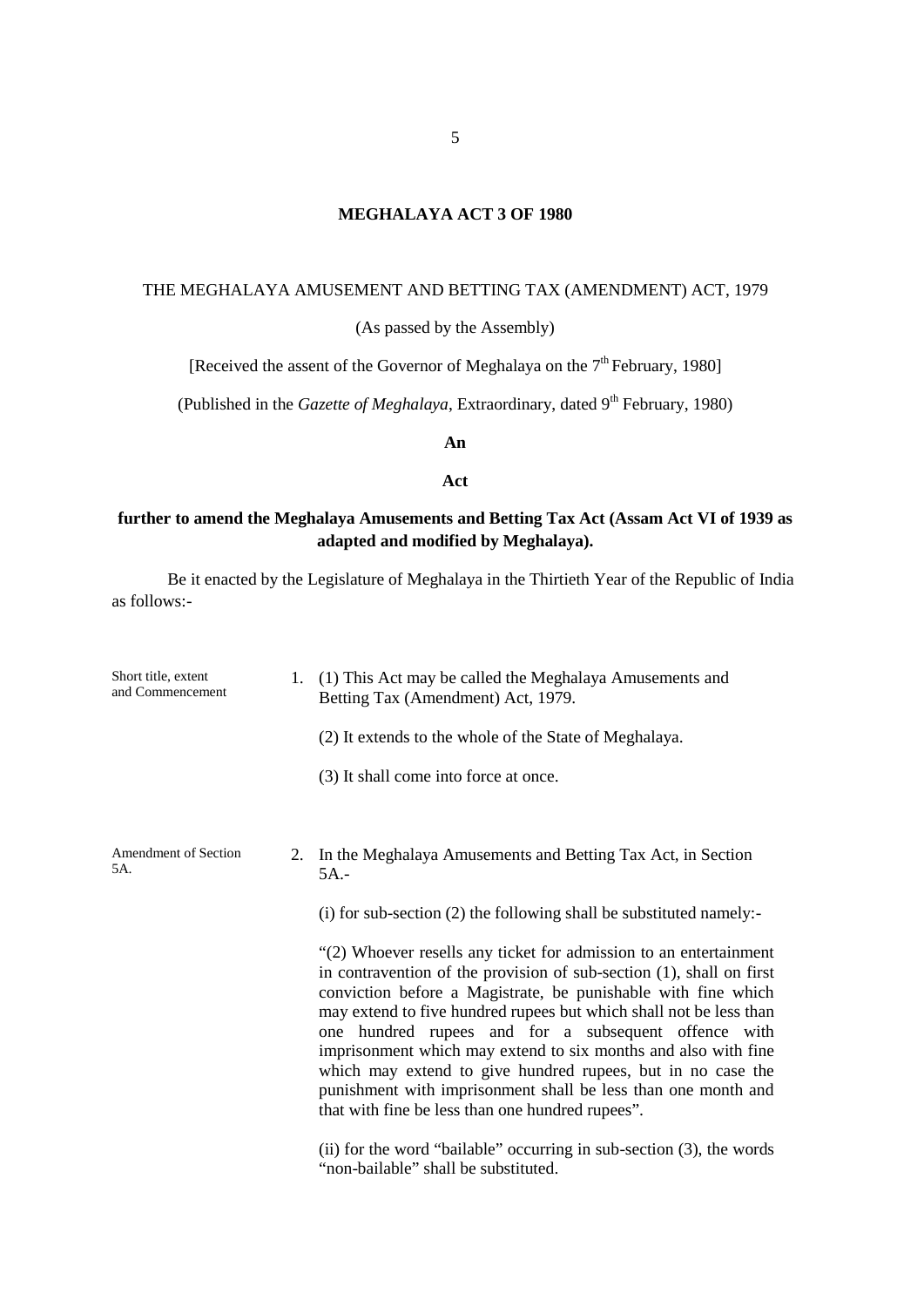#### **MEGHALAYA ACT 4 OF 1980**

#### THE MEGHALAYA APPROPRIATION (No. I) ACT, 1979

(As passed by the Assembly)

[Received the assent of the Governor of Meghalaya on the  $28<sup>th</sup>$  March, 1980]

(Published in the *Gazette of Meghalaya*, Extraordinary, dated 28<sup>th</sup> March, 1980)

**An**

#### **Act**

# **to authorise payment and appropriation of certain further sums from and out of the Consolidated Fund of Meghalaya for the services of the financial year 1979-80.**

Be it enacted by the Legislature of Meghalaya in the Thirtieth Year of the Republic of India as follows:-

Short title 1. This Act may be called the Meghalaya Appropriation (No. I) Act, 1979. Withdrawal of Rs.3, 75, 35, 770 from and out of the Consolidated Fund of Meghalaya for the financial year 1979-80. 2. From and out of the Consolidated Fund of Meghalaya there may be paid and applied sums not exceeding those specified in column (3) of the Schedule amounting in the aggregate to the sum of three crores, seventy two lakhs, thirty-five thousand, seven hundred and seventy rupees towards defraying the several charges which will come in course of payment during the financial year 1979-80 in respect of the services specified in column (2) of the Schedule. Appropriation. 3. The sums authorised to be paid an applied from and out of the Consolidated Fund of Meghalaya by this Act, shall be appropriated for the services and purpose expressed in the Schedule in relation to the said year.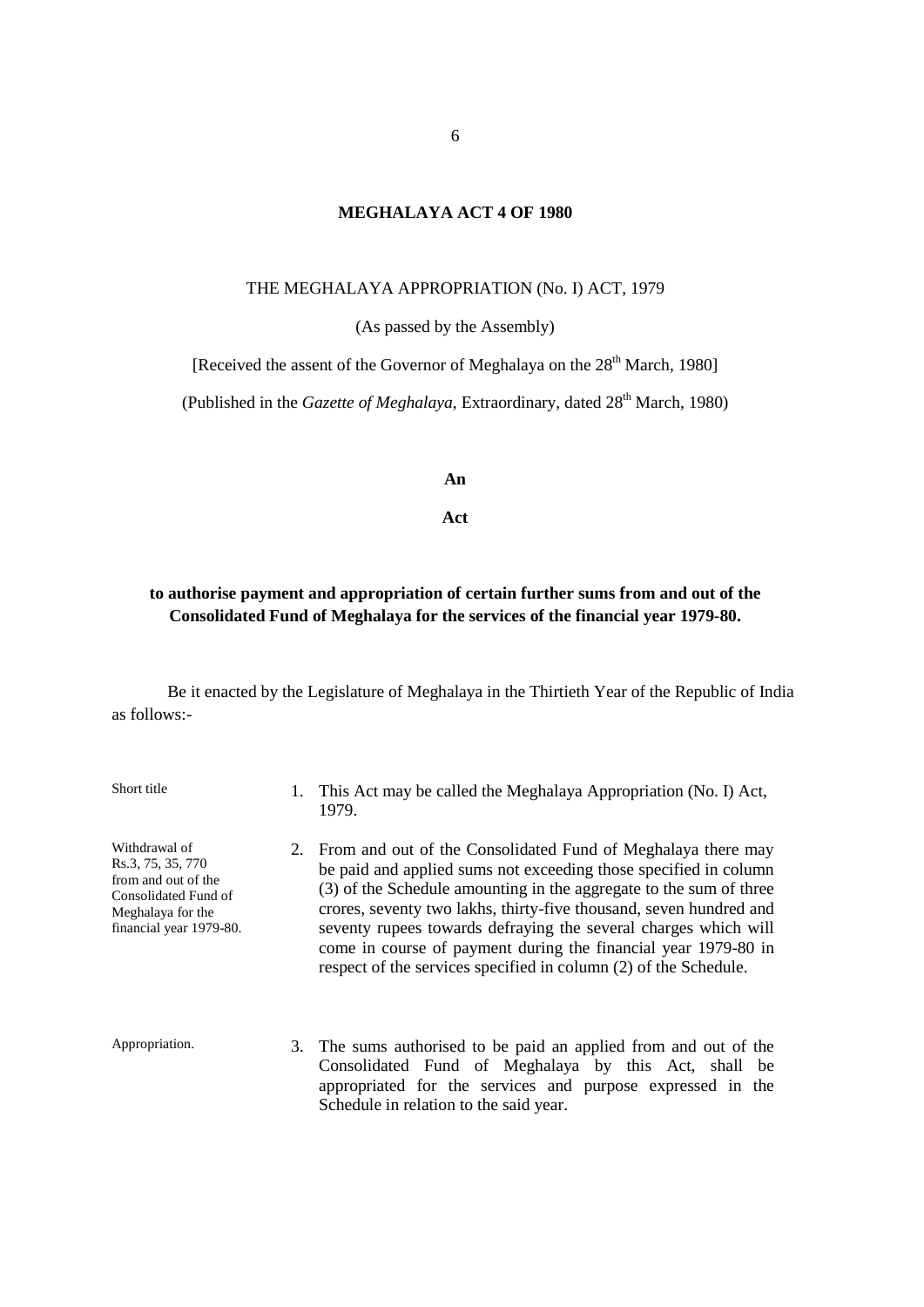# **SCHEDULE**

| (1)          |     | (2)                                                                                                                            |         |                                 | (3)<br><b>Sums not exceeding</b>      |              |
|--------------|-----|--------------------------------------------------------------------------------------------------------------------------------|---------|---------------------------------|---------------------------------------|--------------|
| Grant<br>No. |     | <b>Services and purposes</b><br>(Major Heads)                                                                                  |         | Voted by the<br><b>Assembly</b> | Charged on the<br><b>Consolidated</b> | <b>Total</b> |
|              |     |                                                                                                                                |         | Rs.                             | Rs.                                   | Rs.          |
| 3            | 213 | - Council of Ministers                                                                                                         | Revenue | 3,24,427                        | $\cdots$                              | 3,42,427     |
| 5            | 215 | - Elections<br><br>                                                                                                            | Revenue | 11,82,873                       | $\cdots$                              | 11,82,873    |
|              | 229 | - Land Revenue<br>$\cdots$                                                                                                     |         |                                 |                                       |              |
|              | 288 | - Social Security and Welfare-B-II-<br>Relief and Rehabilitation of Displaced<br>Persons.                                      |         |                                 |                                       |              |
|              | 289 | - Relief on account of Natural<br>Calamities.                                                                                  | Revenue | 46, 35, 531                     |                                       | 46, 35, 531  |
|              | 295 | - Other Social and Community Services.                                                                                         |         |                                 |                                       |              |
|              | 304 | - Other General Economic Services-III-<br>Land Ceilings.                                                                       |         |                                 |                                       |              |
| 6            | 688 | - Loans for Social Security and Welfare-<br>II-Welfare of Scheduled Castes,<br>Scheduled Tribes and Other Backward<br>Classes. | Capital | $\cdots$                        |                                       | $\cdots$     |
|              | 695 | - Loans for Other Social and<br>Community Services.                                                                            |         |                                 |                                       |              |
|              | 705 | - Loans for Agricultural                                                                                                       |         |                                 |                                       |              |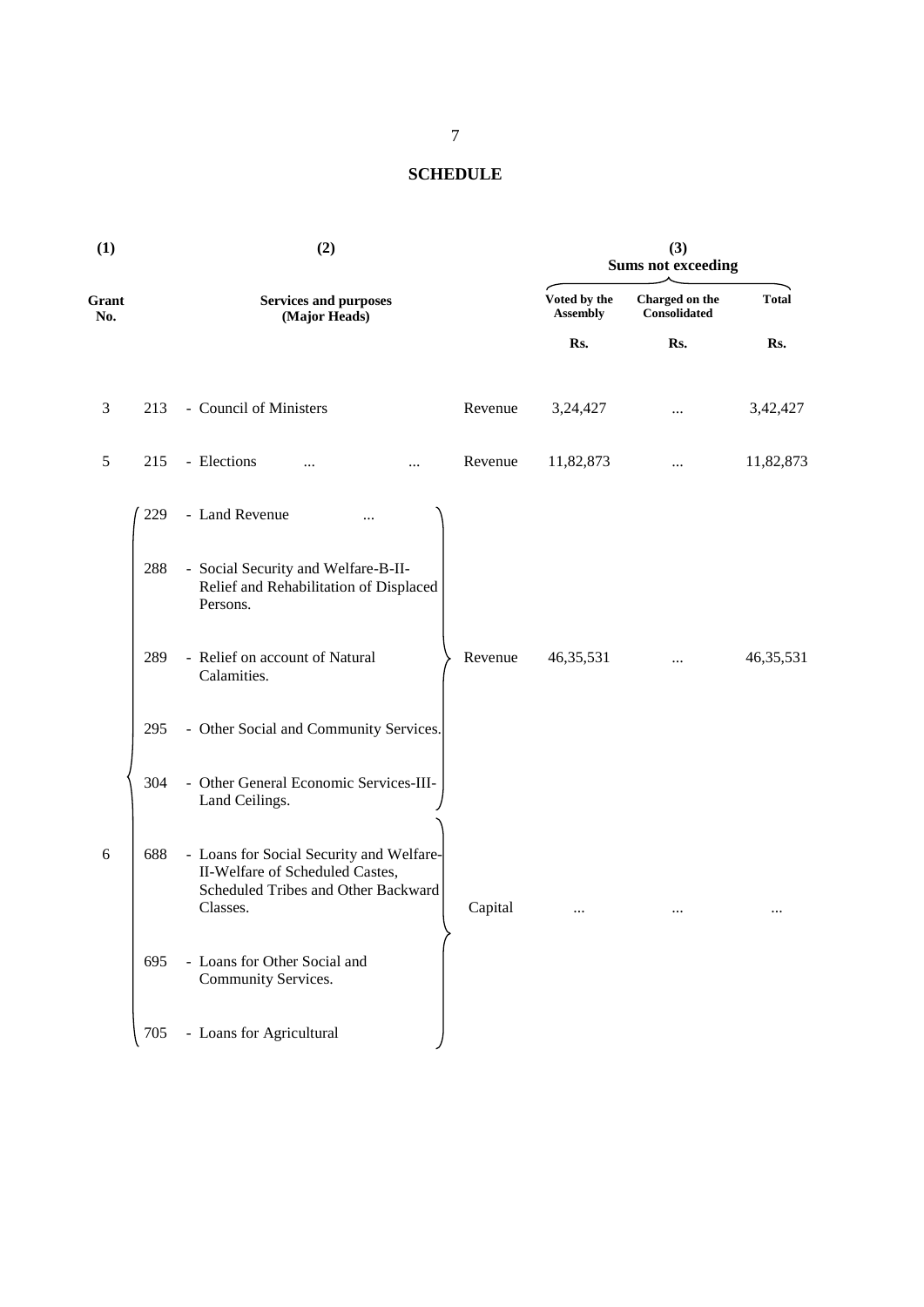#### **(1) (2) (3)**

# **Sums not exceeding Grant No. Services and purposes (Major Heads) Voted by the Assembly Charged on the Consolidated Total Rs. Rs. Rs.** 9 240 - Sales Tax and 245-I-Other Taxes and Duties on Commodities and Services. Revenue 45,410 *...* 45,410 241 - Taxes on Vehicles. 10 265 - Other Administrative Services-II- Motor Garages, etc. Revenue ... ... ... ... ... ... 338 - Roads and Water Transport Services. 538 - Capital Outlay on Road and Water Transport Services, etc. Capital 12,00,000 *...* 12,00,000 245 - Other Taxes and Duties on Commodities and Services-II-Inspectorate of Electricity.  $\searrow$  Revenue 8,856 ... 8,856 11  $\langle 331 \rangle$  - Water and Power Development Services-B-Power Development. 734 - Loans for Power Projects. Capital ... *...* ... 252 - Secretariat – General Services-I-Civil Departments. 13 276 - Secretariat-General Services-I-Civil Departments. Revenue 13,66,670 *...* 13,66,670 296 - Secretariat-Economic Services-I-Civil Departments.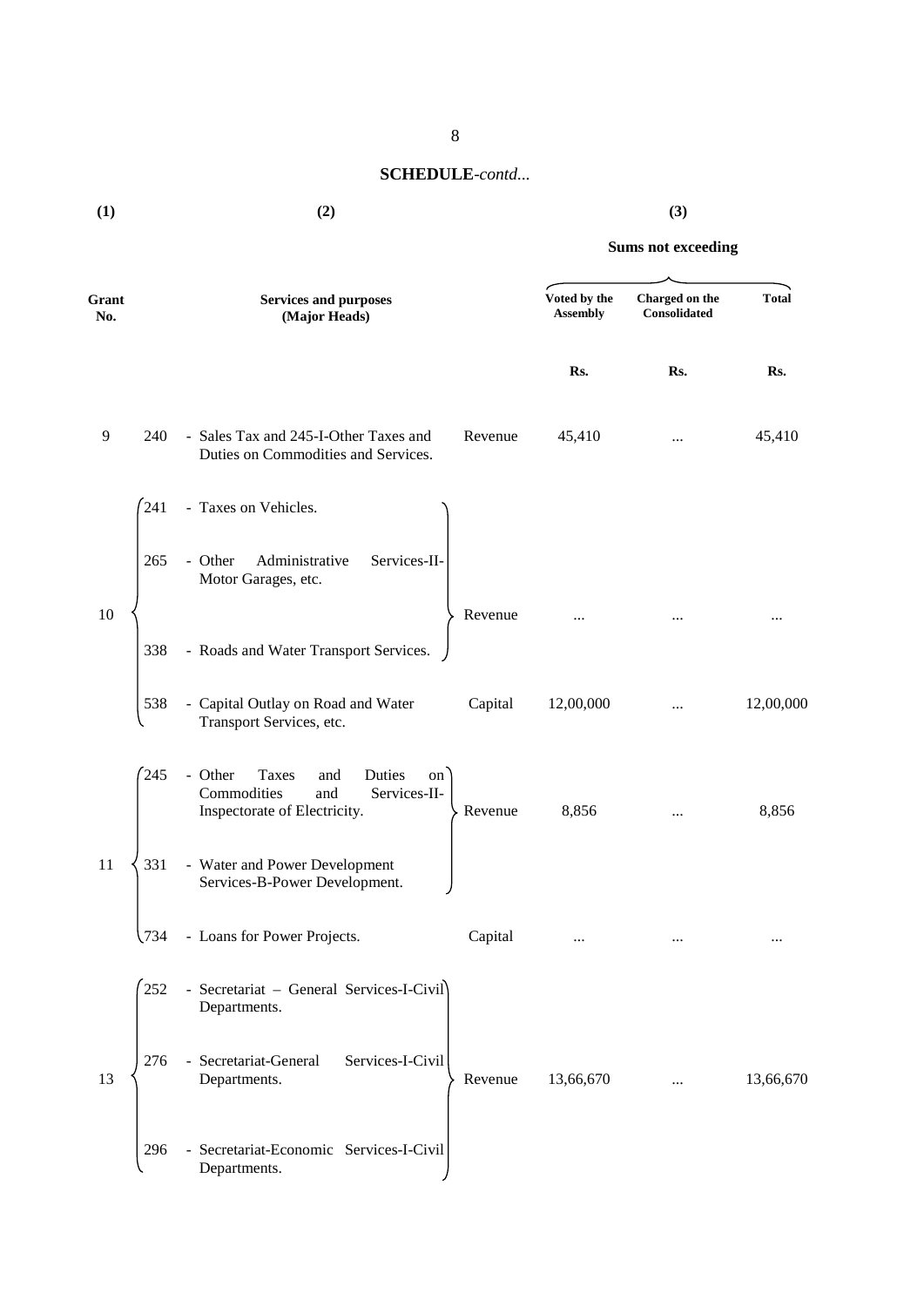**Sums not exceeding**

# **Grant No. Services and purposes (Major Heads) Voted by the Assembly Charged on the Consolidated Total Rs. Rs. Rs.** 16 255 - Police and 260-Fire Protection and Control and 283-Housing-C- Govenment Residential Buildings. Revenue 13,27,178 *...* 13,27,178 17 256 - Jails ... ... Revenue 19,000 *...* 19,000 18 258 - Stationery and Printing. Revenue 1,12,117 *...* 1,12,117 282 - Public Health, Sanitation and Water Supply-B-Sewerage and Water Supply. Revenue ... **...** ... ... ... ... ... ... ... 28 283 - Housing-C-Government Residential Buildings. 482 - Capital Outlay on Public Health, Sanitation and Water Supply. Capital 50,00,000 *...* 50,00,000 682 - Loans for Public Health, Sanitation and Water Supply. 32 285 - Information and Publicity. Revenue 44,044 *...* 44,044

9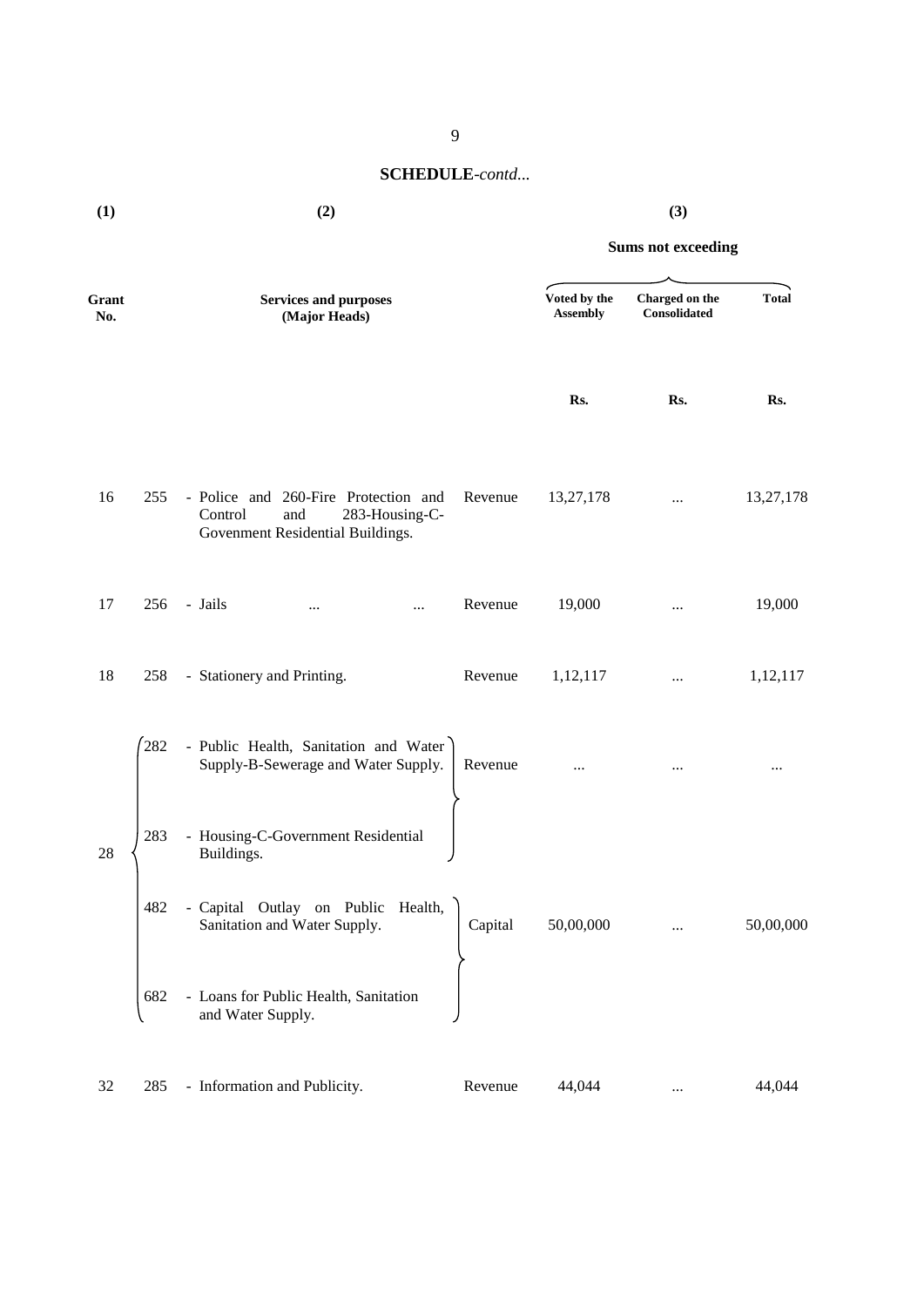| (1) | (2) | (3) |
|-----|-----|-----|
|     |     |     |

|              |     |                                                                                                                                                    |         |                                 | <b>Sums not exceeding</b>      |              |
|--------------|-----|----------------------------------------------------------------------------------------------------------------------------------------------------|---------|---------------------------------|--------------------------------|--------------|
| Grant<br>No. |     | <b>Services and purposes</b><br>(Major Heads)                                                                                                      |         | Voted by the<br><b>Assembly</b> | Charged on the<br>Consolidated | <b>Total</b> |
|              |     |                                                                                                                                                    |         | Rs.                             | Rs.                            | Rs.          |
|              | 288 | - Social Security and Welfare-C-III-<br>Scheduled<br>Welfare<br>of<br>Castes,<br>Scheduled Tribes, and Other Backward<br>Classes-D-Social Welfare. | Revenue | 4,56,621                        | $\cdots$                       | 4,56,621     |
| 36           | 688 | - Loans for Social Security Welfare-C-<br>of Scheduled Castes,<br>III-Welfare<br>Schedule Tribes and Other Backward<br>Classes.                    | Capital | $\cdots$                        | $\cdots$                       | $\cdots$     |
| 38           | 288 | - Social Security and Welfare-E-Other<br>Social<br>Security<br>Welfare<br>and<br>Programmes                                                        | Revenue | 2,65,000                        | $\cdots$                       | 2,65,000     |
| 39           | 295 | - Other Social and Community Services.                                                                                                             | Revenue | 2,40,000                        | $\cdots$                       | 2,40,000     |
|              | 298 | - Co-operation                                                                                                                                     | Revenue | 50,750                          | $\ldots$                       | 50,750       |
|              | 498 | - Capital Outlay on Co-operation.                                                                                                                  |         |                                 |                                |              |
| 41           | 505 | - Capital Outlay on Agriculture.                                                                                                                   | Capital | 1,84,250                        |                                | 1,84,250     |
|              | 698 | - Loans to Co-operative Societies.                                                                                                                 |         |                                 |                                |              |

10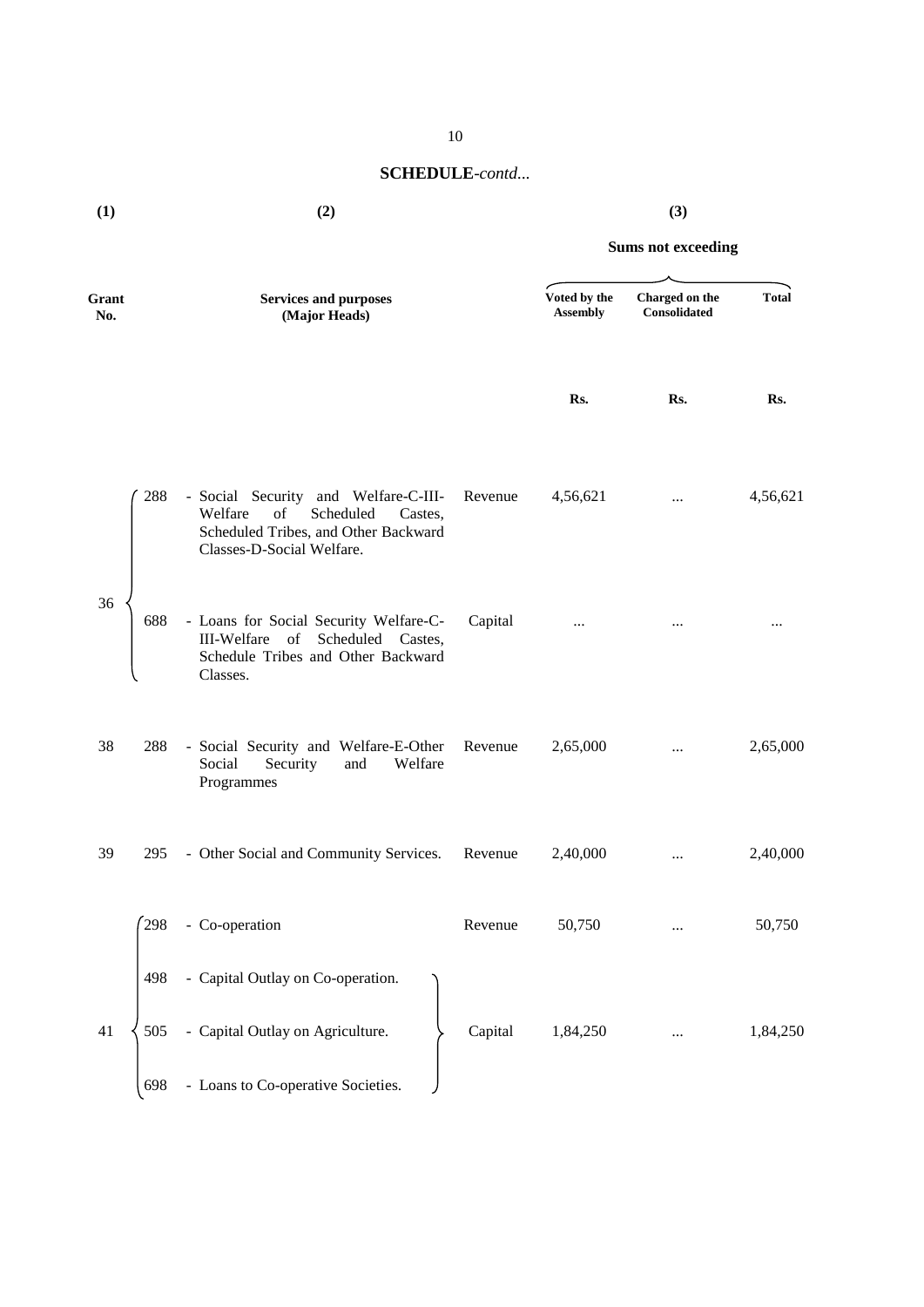| (1)          |            | (2)                                                                                                                                                              |                    |                                 | (3)                            |                         |
|--------------|------------|------------------------------------------------------------------------------------------------------------------------------------------------------------------|--------------------|---------------------------------|--------------------------------|-------------------------|
|              |            |                                                                                                                                                                  |                    |                                 | <b>Sums not exceeding</b>      |                         |
| Grant<br>No. |            | <b>Services and purposes</b><br>(Major Heads)                                                                                                                    |                    | Voted by the<br><b>Assembly</b> | Charged on the<br>Consolidated | <b>Total</b>            |
|              |            |                                                                                                                                                                  |                    | Rs.                             | Rs.                            | Rs.                     |
| 45           | 305        | - Agricultural/306-I-Minor<br>Irrigation/295-Other<br>Social<br>and<br>Community Services/283-Housing-C-<br>Government Residential Buildings.                    | Revenue            | 15,00,000                       | $\cdots$                       | 15,00,000               |
|              | 515<br>705 | - Investments in Agricultural Financial<br>Institutions.<br>- Loans for Agricultural.                                                                            | Capital            |                                 |                                |                         |
|              |            |                                                                                                                                                                  |                    |                                 |                                |                         |
| 52           |            | 313 - Forest<br>513 - Capital Outlay on Forests.                                                                                                                 | Revenue<br>Capital | 1,25,26,875 95,768<br>$\cdots$  | $\cdots$                       | 1,26,22,643<br>$\cdots$ |
| 53           | 314<br>314 | - Community Development-283-<br>Housing – C - Governments<br>Residential Buildings and 283-Social<br>Security and Welfare.<br>- Community Development-II-C-Rural | Revenue            | 59,27,000                       |                                | 59,27,000               |
|              | 714        | Works Programme.<br>- Loans for Community Development.                                                                                                           | Capital            | $\cdots$                        | $\cdots$                       | $\cdots$                |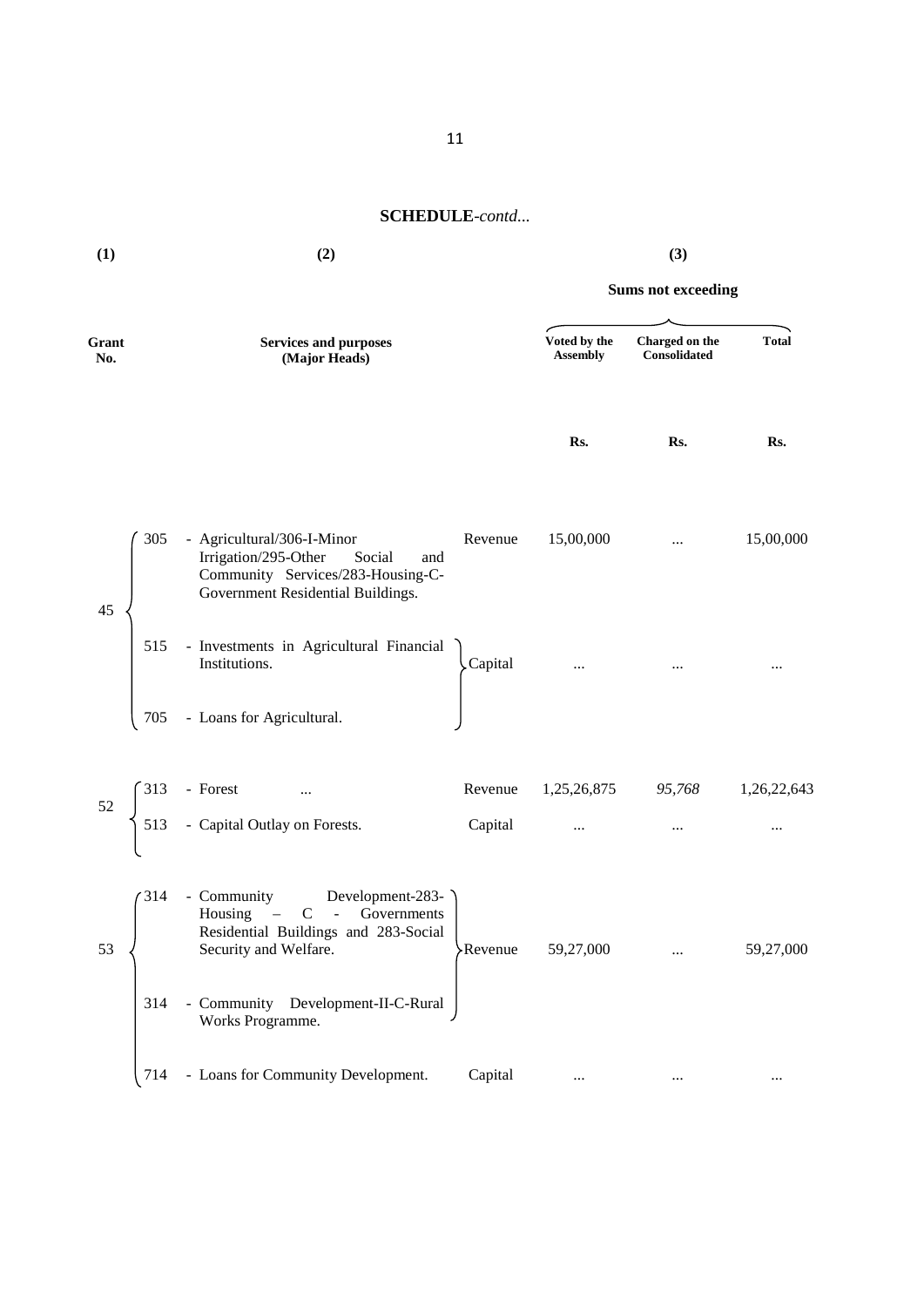| (1) | (2) | (3) |
|-----|-----|-----|

#### **Sums not exceeding**

| Grant<br>No. | <b>Services and purposes</b><br>(Major Heads)                                                                        |          | Voted by the<br><b>Assembly</b> | Charged on the<br>Consolidated | <b>Total</b> |
|--------------|----------------------------------------------------------------------------------------------------------------------|----------|---------------------------------|--------------------------------|--------------|
|              |                                                                                                                      |          | Rs.                             | Rs.                            | Rs.          |
| 321          | - Village and Small Industries-II- Small<br>Industries<br>and<br>283-Housing-C-<br>Government Residential Buildings. | Revenue  | $\cdots$                        |                                | $\cdots$     |
| 56<br>521    | - Capital Outlay on Village<br>Small<br>Industries-II-Small Industries.                                              | Capital  | 2,99,400                        | $\cdots$                       | 2,99,400     |
| 721          | - Loans for Village<br>and<br>Small<br>Industries-II-Small Industries.                                               |          |                                 |                                |              |
| 328<br>57    | - Mines and Minerals -B-Regulation Revenue<br>and Development of Mines.                                              |          | 4,24,000                        | $\cdots$                       | 4,24,000     |
| 528          | - Capital Outlay on Mining<br>and<br>Metallurgical Industries.                                                       | Capital  | $\cdots$                        | $\cdots$                       | $\cdots$     |
|              | <b>Total</b>                                                                                                         | $\cdots$ | 3,71,40,002                     | 95,768                         | 3,72,35,770  |

### MEGHALAYA ACT 5 OF 1980

#### THE MEGHALAYA APPROPRIATION (VOTE ON ACCOUNT) ACT,1980

(As passed by the Assembly)

[Received the assent of the Governor on the  $28<sup>th</sup>$  March, 1980]

(Published in the Gazette of Meghalaya, Extraordinary issue, dated 31<sup>st</sup> March 1980)

#### **An**

#### **Act**

# **to provide for the withdrawal of certain sums from and out of the Consolidated Fund of Meghalaya for the services of a part of financial year, 1980-81.**

Be it enacted by the Legislature of Meghalaya, in the Thirty-first Year of the Republic of India, as follows:-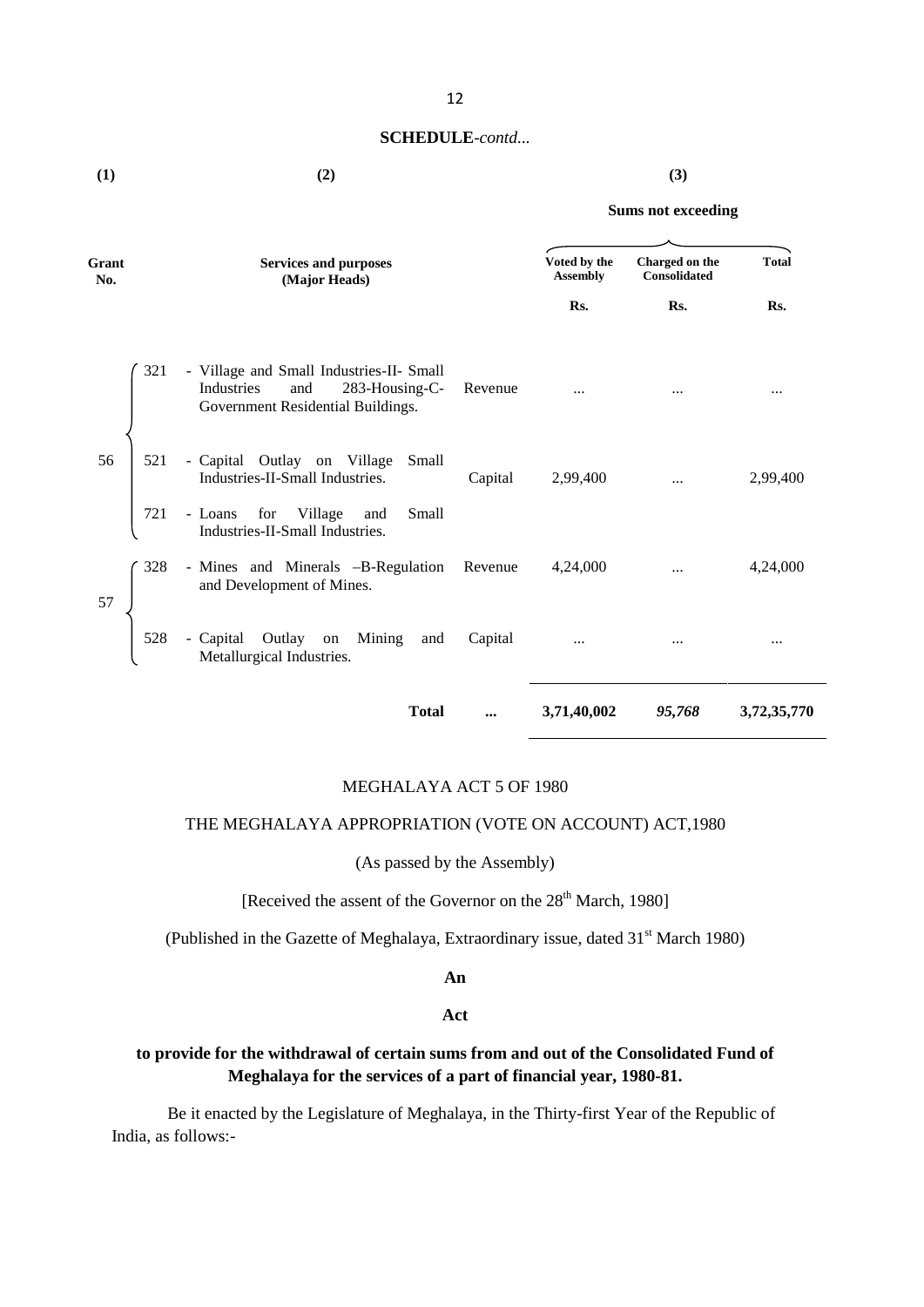| Short title, and<br>commencement                                                                                                | 1. (1) This Act may be called the Meghalaya Appropriation (Vote on<br>account) Act, 1980.<br>(2) It shall come into force on the first day of April, 1980.                                                                                                                                                                                                                                                                                    |
|---------------------------------------------------------------------------------------------------------------------------------|-----------------------------------------------------------------------------------------------------------------------------------------------------------------------------------------------------------------------------------------------------------------------------------------------------------------------------------------------------------------------------------------------------------------------------------------------|
| Withdrawal of<br>Rs.20,15,90,600<br>from and out of the<br>Consolidated Fund of<br>Meghalaya for the<br>financial year 1980-81. | 2. From and out of the Consolidated Fund of Meghalaya there may<br>be withdrawn sum not exceeding the aggregate to the sum of<br>twenty crores, fifteen lakhs, ninety thousand and six hundred<br>rupees, towards defraying the several charges which will come in<br>course of payment during the period of three months beginning on<br>the first day of April, 1980 in respect of the services specified in<br>column (2) of the Schedule. |
| Appropriation.                                                                                                                  | 3. The sums authorised to be withdrawn from and out of the<br>Consolidated Fund of Meghalaya by this Act shall be appropriated<br>for the services and purposes expressed in the Schedule in relation<br>to the financial year 1980-81.                                                                                                                                                                                                       |

# SCHEDULE

| (1)            |     | (2)                                                                      | (3)     |                                 |                                       |              |
|----------------|-----|--------------------------------------------------------------------------|---------|---------------------------------|---------------------------------------|--------------|
|                |     |                                                                          |         | <b>Sums not exceeding</b>       |                                       |              |
| Grant<br>No.   |     | <b>Services and purposes</b><br>(Major Heads)                            |         | Voted by the<br><b>Assembly</b> | Charged on the<br><b>Consolidated</b> | <b>Total</b> |
|                |     |                                                                          |         | Rs.                             | Rs.                                   | Rs.          |
| 1              | 211 | - Parliament/State/Union Territory<br>Legislatures-B-State Legislatures. | Revenue | 8,65,000                        | 33,200                                | 8,98,200     |
| $\overline{c}$ | 212 | - Governor<br>$\cdots$                                                   | Revenue | 2,500                           | 2,61,500                              | 2,64,00      |
| 3              | 213 | - Council of Ministers<br>$\cdots$                                       | Revenue | 3,06,700                        | $\cdots$                              | 3,06,700     |
| $\overline{4}$ | 214 | - Administration of Justice                                              | Revenue | 4,46,000                        | 1,15,000                              | 5,61,000     |
| 5              | 215 | - Elections<br>$\ddotsc$<br>                                             | Revenue | 4,61,000                        | $\cdots$                              | 4,61,000     |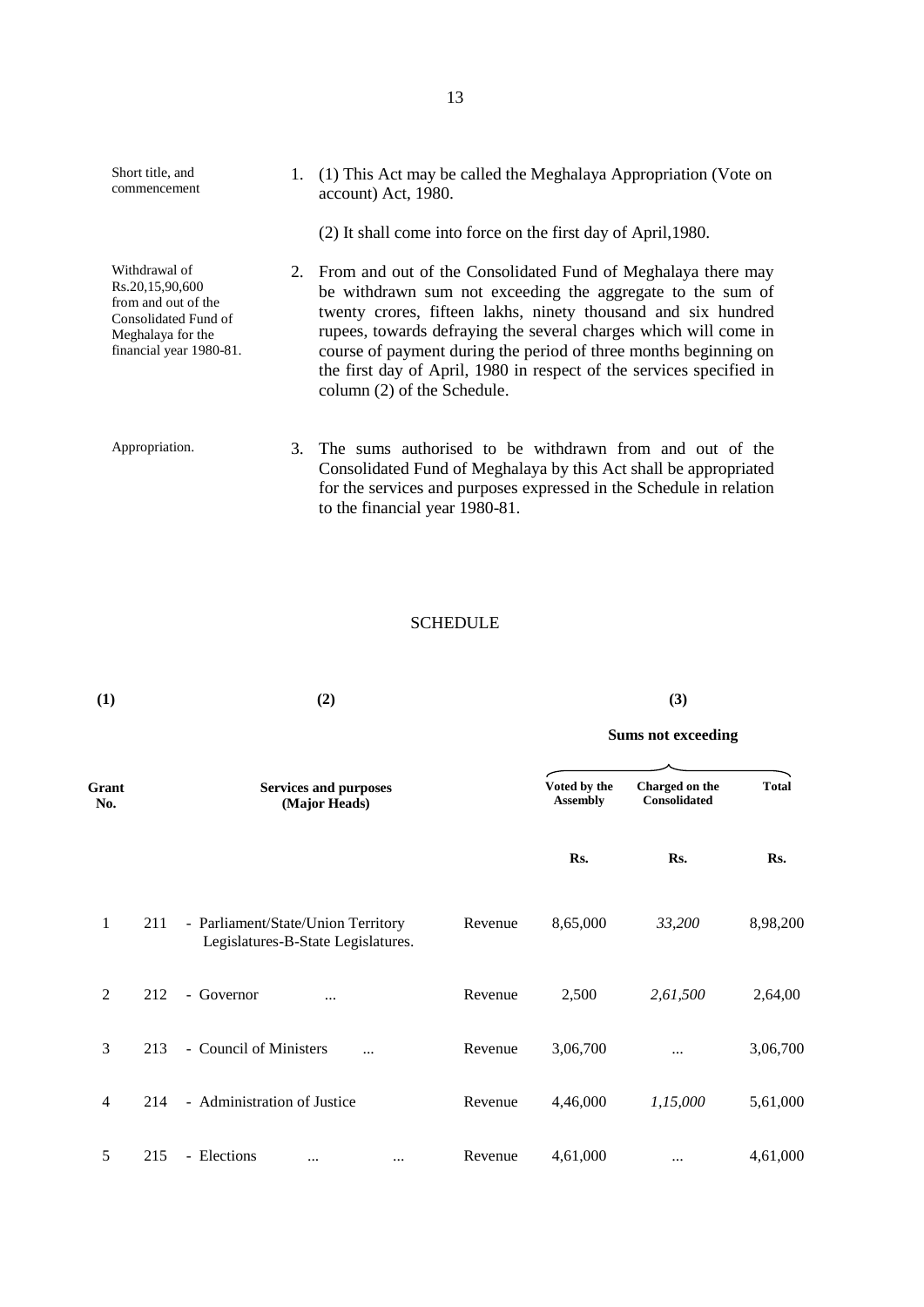| (1) | (2) | (3) |
|-----|-----|-----|
|     |     |     |

| Grant<br>No. |     | <b>Services and purposes</b><br>(Major Heads)                                                                                         |         | Voted by the<br><b>Assembly</b> | Charged on the<br><b>Consolidated</b> | <b>Total</b> |
|--------------|-----|---------------------------------------------------------------------------------------------------------------------------------------|---------|---------------------------------|---------------------------------------|--------------|
|              |     |                                                                                                                                       |         | Rs.                             | Rs.                                   | Rs.          |
|              | 229 | - Land Revenue<br>                                                                                                                    |         |                                 |                                       |              |
|              | 288 | - Social Security and Welfare-B-II-<br>Relief and Rehabilitation of Displaced<br>persons.                                             |         |                                 |                                       |              |
|              | 289 | - Relief<br>Natural<br>Account<br>of<br>on<br>Calamities.                                                                             | Revenue | 12,02,000                       | $\cdots$                              | 12,02,000    |
| 6            | 295 | - Other Social and Community Services                                                                                                 |         |                                 |                                       |              |
|              | 304 | - Other General Economic Services-III-<br>Land Ceilings.                                                                              |         |                                 |                                       |              |
|              | 688 | - Loans for Social Security and Welfare-<br>Scheduled<br>III-Welfare of<br>Castes,<br>Scheduled Tribes and other Backward<br>Classes. | Capital | 6,200                           |                                       | 6,200        |
|              | 695 | - Loans for other Social and Community<br>Services.                                                                                   |         |                                 |                                       |              |
|              | 705 | - Loans for Agricultural.                                                                                                             |         |                                 |                                       |              |
| 7            | 230 | - Stamps and Registration.                                                                                                            | Revenue | 38,800                          |                                       | 38,800       |
| 8            | 239 | - State Excise<br>$\cdots$                                                                                                            | Revenue | 4,11,200                        |                                       | 4,11,200     |
| 9            | 240 | - Sales Tax and 145-I-Other Taxes and Revenue<br>Duties on Commodities and Services.                                                  |         | 3,16,000                        | $\cdots$                              | 3,16,000     |
|              | 241 | - Taxes on Vehicles.                                                                                                                  |         |                                 |                                       |              |
|              | 265 | Services-II-<br>- Other<br>Administrative<br>Motor Garages, etc.                                                                      | Revenue | 6,74,500                        |                                       | 6,74,500     |
| 10           | 388 | - Roads and Water Transport Services.                                                                                                 |         |                                 |                                       |              |
|              | 538 | - Capital Outlay on Road and Water Capital<br>Transport Services, etc.                                                                |         | 19,59,000                       | $\cdots$                              | 19,59,000    |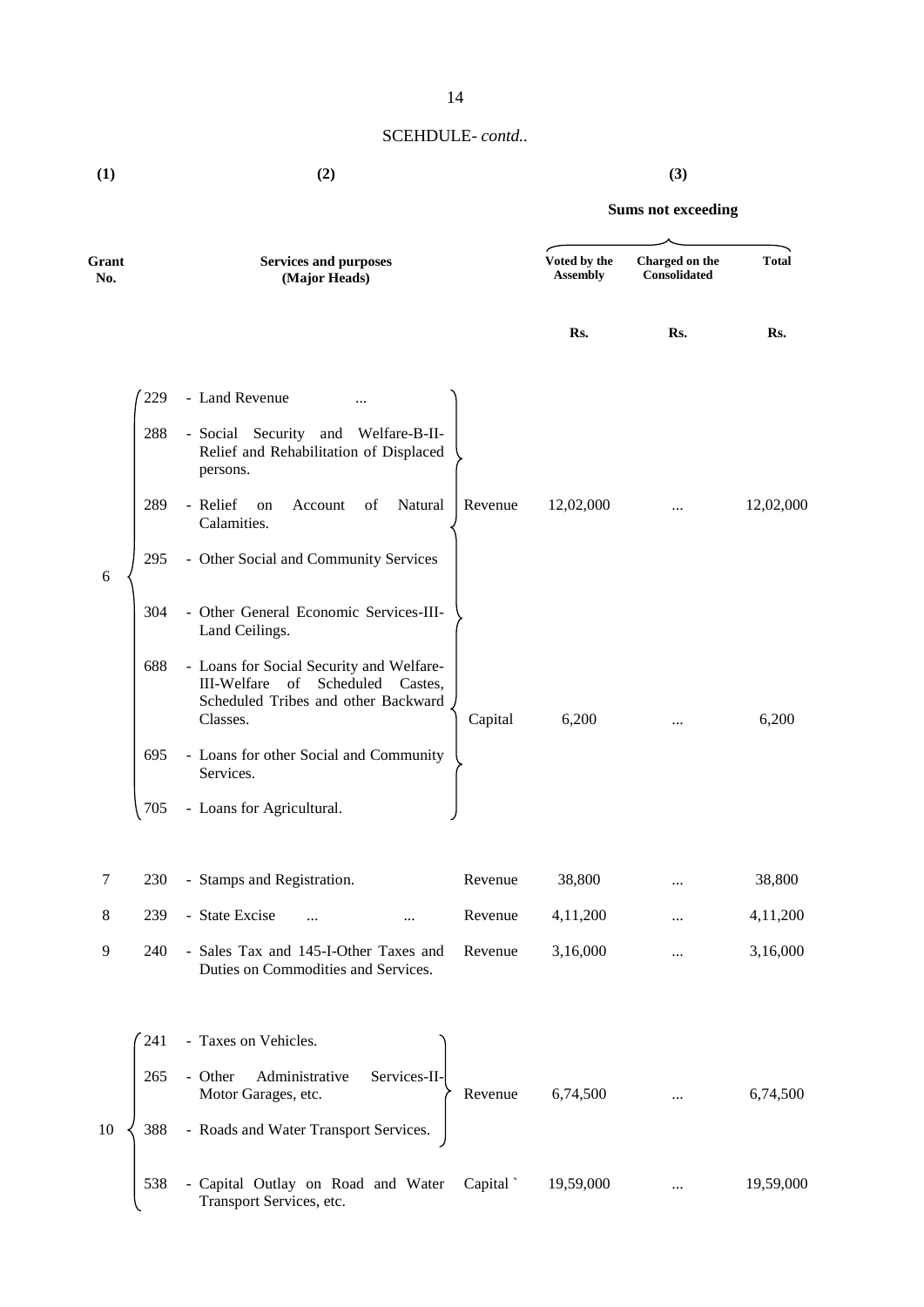# 15

# SCEHDULE- *contd..*

**(1) (2) (3)**

| Grant<br>No. |       | <b>Services and purposes</b><br>(Major Heads)                                                                             | Voted by the<br><b>Assembly</b> | Charged on the<br>Consolidated | <b>Total</b> |  |
|--------------|-------|---------------------------------------------------------------------------------------------------------------------------|---------------------------------|--------------------------------|--------------|--|
|              |       |                                                                                                                           | Rs.                             | Rs.                            | Rs.          |  |
|              | 245   | - Other<br>Taxes<br>Duties<br>and<br>on<br>Commodities<br>Services-II-<br>and<br>Inspectorate of Electricity.<br>-Revenue | 52,000                          |                                | 52,000       |  |
| 11           | 331   | - Water<br>Power<br>Development<br>and<br>Services-B-Power Development.                                                   |                                 |                                |              |  |
|              | \ 734 | - Loans for Power Projects<br>Capital                                                                                     | 1,50,000                        |                                | 1,50,000     |  |
| 12           | 247   | - Other Fiscal Services-Promotion of<br>Revenue<br>Small Savings.                                                         | 18,200                          |                                | 18,200       |  |
|              | 248   | - Appropriation<br>for<br>Reduction<br>Revenue<br>or<br>Avoidance of debt (Charged).                                      |                                 |                                |              |  |
|              | 249   | - Interest Payments (Charged).<br>Revenue                                                                                 |                                 | 45,23,000                      | 45,23,000    |  |
|              | 251   | - Public Service Commission (Charged).<br>Revenue                                                                         | $\cdots$                        | 1,33,500                       | 1,33,500     |  |
|              | 252   | - Secretariat-General Services-I-Civil<br>Deparments.                                                                     |                                 |                                |              |  |
| 13           | 276   | - Secretariat-Social<br>and<br>Community<br>Revenue<br>Services-I-Civil Deparments.                                       | 28,75,000                       |                                | 28,75,000    |  |
|              | 296   | - Secretariat-Economic Services-I- Civil<br>Departments.                                                                  |                                 |                                |              |  |
| 14           | 253   | - District Administration<br>Revenue                                                                                      | 12,65,000                       | $\cdots$                       | 12,65,000    |  |
| 15           | 254   | - Treasury<br>and<br>Accounts<br>Revenue<br>Administration.                                                               | 5,63,200                        |                                | 5,63,200     |  |
| 16           | 255   | - Police, 260-fire Protection and Control<br>Revenue<br>and 283 Housing -C-Government<br>Residential Buildings            | 1,28,01,500                     |                                | 1,28,01,500  |  |
| 17           | 256   | - Jails<br>Revenue<br>$\cdots$                                                                                            | 4,79,500                        |                                | 4,79,500     |  |
| 18           | 258   | - Stationery and Printing<br>Revenue<br>$\cdots$                                                                          | 15,11,800                       | $\cdots$                       | 15,11,800    |  |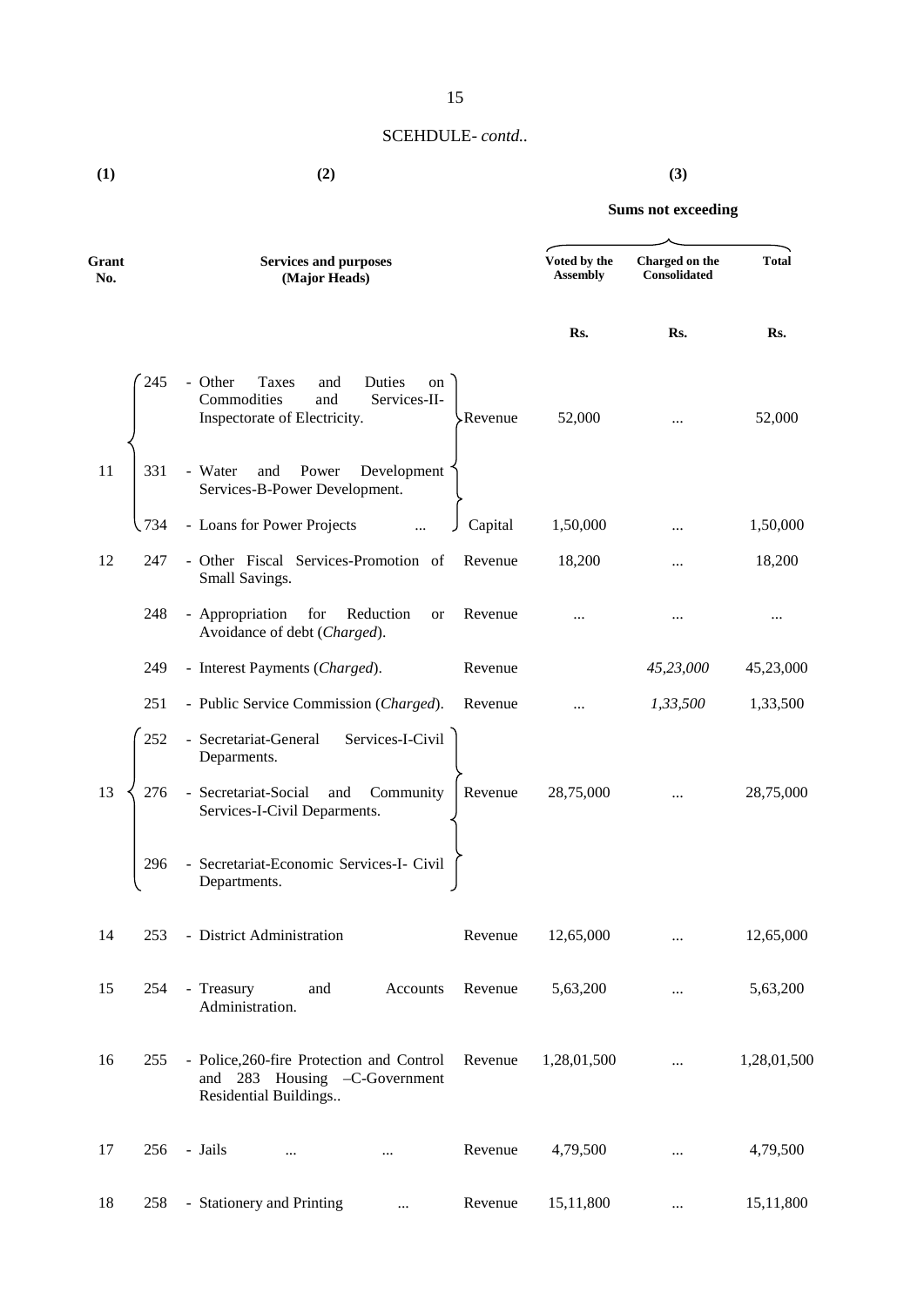| Grant<br>No. |     | <b>Services and purposes</b><br>(Major Heads)                                                                               |         | Voted by the<br><b>Assembly</b> | Charged on the<br>Consolidated | <b>Total</b> |
|--------------|-----|-----------------------------------------------------------------------------------------------------------------------------|---------|---------------------------------|--------------------------------|--------------|
|              |     |                                                                                                                             |         | Rs.                             | Rs.                            | Rs.          |
|              | 252 | - Secretariat-General Services-II-Public<br>Works Department-Secretariat.                                                   |         |                                 |                                |              |
|              | 259 | - Public Works<br>                                                                                                          |         |                                 |                                |              |
|              | 277 | - Education, 278-Art and Culture, 280-<br>Medical, 282-Public Health, etc.                                                  | Revenue | 80,37,800                       |                                | 80,37,800    |
|              | 283 | - Housing-II-C-Government Residential<br>Buildings (I/C.P.W.D.).                                                            |         |                                 |                                |              |
|              | 287 | - Labour<br>Employment-III-B-<br>and<br>Employment and Training, 288-Social<br>Security and Welfare-Social Welfare,<br>etc. |         |                                 |                                |              |
| 19           | 459 | - Capital Outlay on Public Works.                                                                                           |         |                                 |                                |              |
|              | 477 | - Capital Outlay on Education, Arts and<br>Culture.                                                                         |         |                                 |                                |              |
|              | 480 | - Capital Outlay on Medical.                                                                                                |         |                                 |                                |              |
|              | 481 | - Capital Outlay on Family Welfare.                                                                                         |         |                                 |                                |              |
|              | 482 | - Captial Outlay on Public Health,<br>Sanitation and Water Supply-A-Public<br>Health.                                       | Capital | 76,35,500                       |                                | 76,35,500    |
|              | 483 | - Capital<br>Outlay<br>Housing-A-<br>$\,$ on<br>Government<br>Residential<br><b>Buildings</b><br>(I.C.P.W.D.)               |         |                                 |                                |              |
|              | 510 | - Capital Outlay on Animal Husbandry.                                                                                       |         |                                 |                                |              |
|              | 511 | - Capital Outlay on Dairy Development.                                                                                      |         |                                 |                                |              |
|              | 530 | - Investment in Industrial<br>Financial<br>Institutions.                                                                    |         |                                 |                                |              |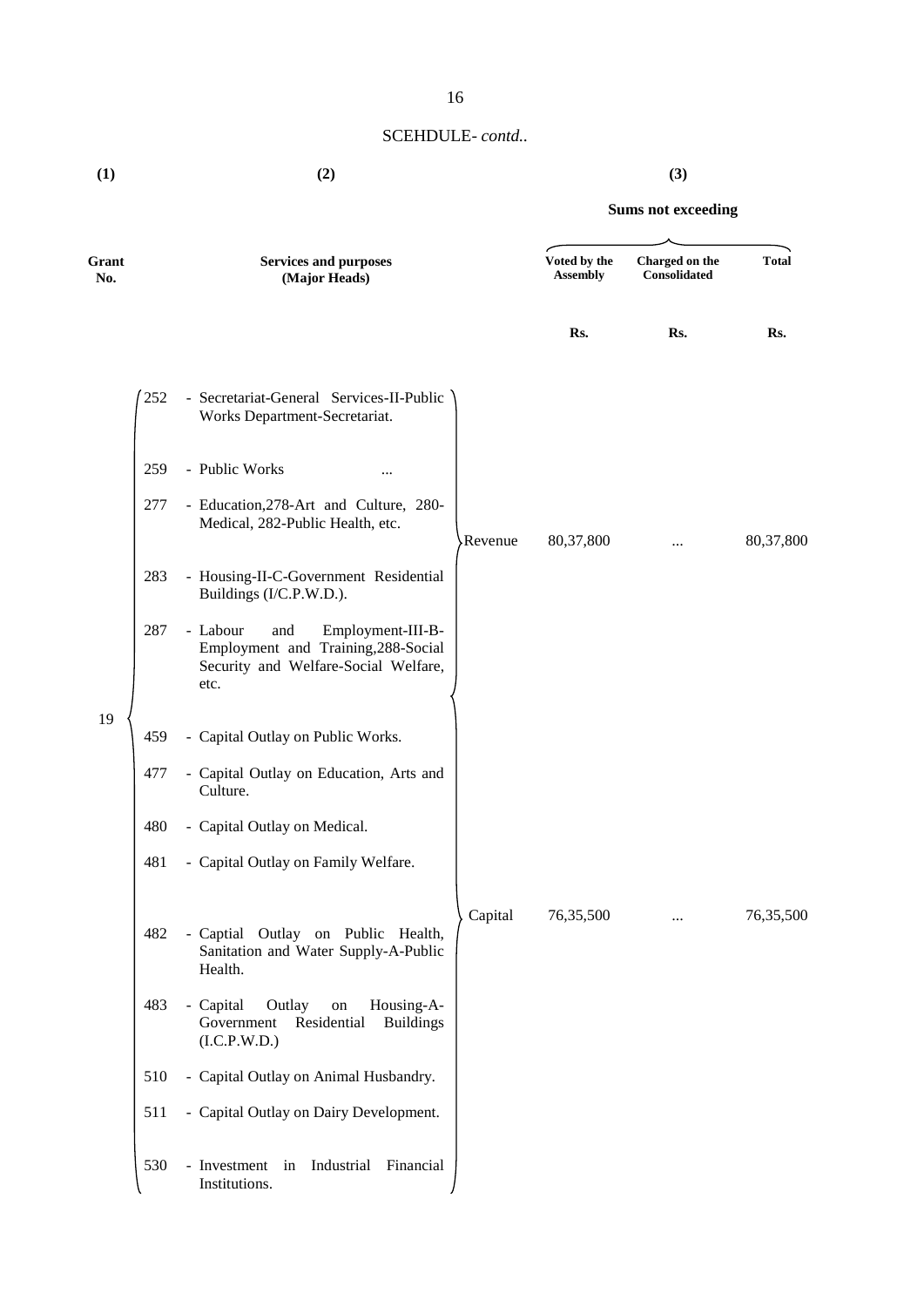**(1) (2) (3)**

| Grant<br>No. |                          | <b>Services and purposes</b><br>(Major Heads)                                                                                                                                                     |         | Voted by the<br><b>Assembly</b> | Charged on the<br><b>Consolidated</b> | <b>Total</b> |
|--------------|--------------------------|---------------------------------------------------------------------------------------------------------------------------------------------------------------------------------------------------|---------|---------------------------------|---------------------------------------|--------------|
|              |                          |                                                                                                                                                                                                   |         | Rs.                             | Rs.                                   | Rs.          |
| 20           | 265                      | - Other Administrative Services-I-Civil<br>Defence and Home Guards.                                                                                                                               | Revenue | 18,23,000                       |                                       | 18,23,000    |
| 21           | 265<br>268               | Administrative<br>- Other<br>Services-III-<br>Gazetteers and Statistical Memoirs.<br>- Miscellaneous<br>General<br>Services-<br>Pension and Awards in consideration<br>of distinguished Services. | Revenue | 2,26,13,900                     | $\cdots$                              | 2,26,13,900  |
|              | 277<br>278<br>279<br>677 | - Education<br>$\ddots$<br>$\cdots$<br>- Art and Culture<br>$\ldots$<br>- Scientific Services and Research,<br>- Loans for Education, Art and Culture.                                            | Capital | 5,000                           | $\cdots$                              | 5,000        |
| 22           | 265                      | Administrative<br>Services-IV-<br>- Other<br>Census, Vital Statistics, Guest Houses,<br>etc.                                                                                                      | Revenue | 3,72,000                        | $\cdots$                              | 3,72,000     |
| 23           | 265                      | Administrative<br>Services-V-<br>- Other<br>Miscellaneous<br>Administrative<br>Services.                                                                                                          | Revenue | 84,200                          |                                       | 84,200       |
| 24           | 266                      | - Pension and other Retirement Benefits.                                                                                                                                                          | Revenue | 5,99,000                        |                                       | 5,99,000     |
| 25           | 267                      | - Aid Materials and Equipments.                                                                                                                                                                   | Revenue | 5,68,800                        | $\cdots$                              | 5,68,800     |
| 26           | 268                      | - Miscellaneous General Services, Pre-<br>partition Payments, State Lotterries<br>and pension for distinguished Services.                                                                         | Revenue |                                 |                                       |              |
| 27           | 280<br>281<br>282        | - Medical<br>- Family Welfare<br>$\cdots$<br>- Public Health, Sanitation and Water<br>Supply-A-Public<br>Health<br>and                                                                            | Revenue | 1,36,11,500                     |                                       | 1,36,11,500  |
|              | 282                      | Sanitation.<br>- Public Health, Sanitation and Water<br>Supply-B-Sewerage and Water Supply.                                                                                                       | Revenue | 38, 37, 300                     |                                       | 38, 37, 300  |
| 28           | 283                      | - Housing-C-Government<br>Residential<br>Buildings.                                                                                                                                               |         |                                 |                                       |              |
|              | 482                      | - Capital Outlay on Public Health,<br>Sanitation and Water Supply.                                                                                                                                | Capital | 1,54,10,000                     |                                       | 1,54,10,000  |
|              | 682                      | - Loans for Public Health, Sanitation<br>and Water Supply.                                                                                                                                        |         |                                 |                                       |              |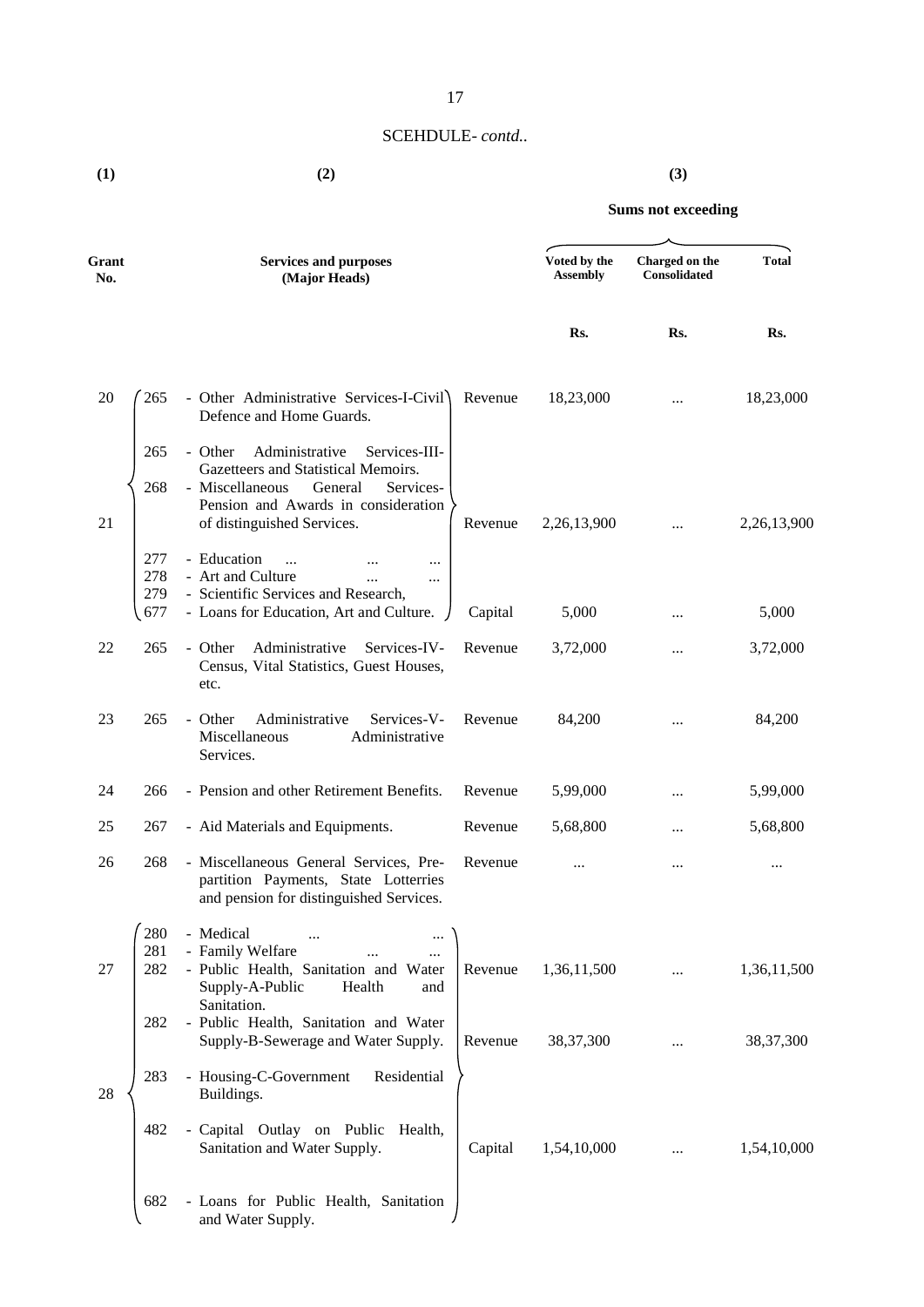**(1) (2) (3)**

| Grant<br>No. |            | <b>Services and purposes</b><br>(Major Heads)                                                                                     |         | Voted by the<br><b>Assembly</b> | Charged on the<br>Consolidated | <b>Total</b> |  |
|--------------|------------|-----------------------------------------------------------------------------------------------------------------------------------|---------|---------------------------------|--------------------------------|--------------|--|
|              |            |                                                                                                                                   |         | Rs.                             | Rs.                            | Rs.          |  |
|              | 283        | - Housing-I-A-General and B-Housing<br>Scheme.                                                                                    | Revenue | 84,000                          |                                | 84,000       |  |
| 29           | 683        | - Loans for Housing                                                                                                               | Capital | 4,77,500                        |                                | 4,77,500     |  |
|              | 284        | - Urban Development-A-General-I-<br>Municipal Administration.                                                                     | Revenue | 1,58,500                        |                                | 1,58,500     |  |
| 30           | 684        | - Loans for Urban Development.                                                                                                    | Capital |                                 |                                | $\cdots$     |  |
| 31           | 284        | - Urban development-A-General -II-<br>Town and Regional Planning.                                                                 | Revenue | 5,68,000                        |                                | 5,68,000     |  |
|              | 484        | Capital Outlay on Urban<br>Development-A-General.                                                                                 | Capital |                                 |                                |              |  |
| 32           | 285        | - Information and Publicity.                                                                                                      | Revenue | 4,81,200                        |                                | 4,81,200     |  |
| 33           | 287<br>287 | - Labour and Employment-I-A-Labour.<br>- Labour and Employment-II-A-Labour<br><b>Inspectorate Factories and Steam</b><br>Boilers. | Revenue | 12,66,500                       |                                | 12,66,500    |  |
|              | 287<br>288 | - Labour and Employment-III-B-<br>Employment and Training.<br>- Social Security and Welfare-A-I-Civil<br>Supplies.                | Revenue | 4,38,800                        |                                | 4,38,800     |  |
| 34           | 488        | - Capital Outlay on Social Security and<br>Welfare-E-Other Social Security and<br>welfare Programmes-I-Civil Supplies<br>Scheme.  | Capital | 34,700                          |                                | 34,700       |  |
|              | 309<br>288 | - Capital Outlay on Food Nutrition.<br>- Social Security and Welfare-B-II-<br>Relief and Rehabilitation of Displaced<br>persons.  | Revenue | 25,500                          |                                | 25,500       |  |
| 35           | 688        | - Loans for Social Security and Welfare<br>-I- Relief Measures and Rehabilitation<br>Schemes.                                     | Capital |                                 |                                |              |  |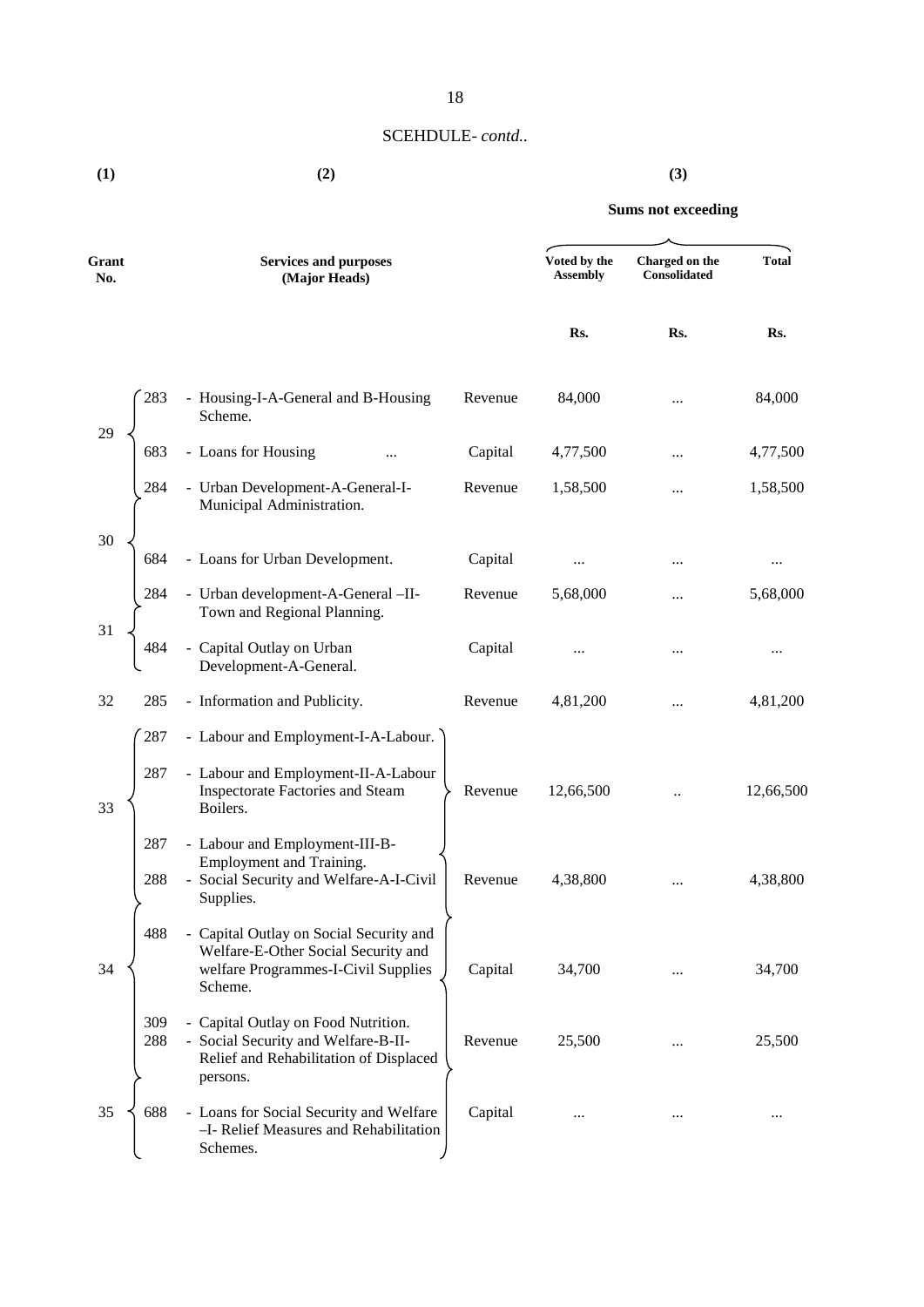**(1) (2) (3)**

| Grant<br>No. |     | <b>Services and purposes</b><br>(Major Heads)                                                                                            |         | Voted by the<br><b>Assembly</b> | Charged on the<br><b>Consolidated</b> | <b>Total</b> |  |
|--------------|-----|------------------------------------------------------------------------------------------------------------------------------------------|---------|---------------------------------|---------------------------------------|--------------|--|
|              |     |                                                                                                                                          |         | Rs.                             | Rs.                                   | Rs.          |  |
|              | 288 | - Social Security and Welfare-C-III-<br>Welfare of Scheduled Castes,<br>Scheduled Tribes and Other Backward<br>Classes-D-Social Welfare. | Revenue | 23,14,000                       |                                       | 23,14,000    |  |
| 36           | 688 | - Loans for Social Security and Welfare-<br>C-III-Welfare of -Scheduled Castes,<br>Scheduled Tribes and Other Backward<br>Classes.       | Capital |                                 |                                       |              |  |
| 37           | 288 | - Social Security and Welfare-E-Other<br>Social Security and Welfare<br>Programmes-IV-Soldiers' Sailors' and<br>Airmen's Board.          | Revenue | 27,500                          |                                       | 27,500       |  |
|              | 688 | - Loans for Social Security and Welfare-<br>II-Loans to Ex-Service Personnels.                                                           | Capital | 2,500                           |                                       | 2,500        |  |
| 38           | 283 | - Social Security and Welfare-E-Other<br>Social Security and Welfare<br>Programmes-V-Other Programmes.                                   | Revenue | 1,200                           |                                       | 1,200        |  |
| 39           | 295 | - Other Social and Community Services.                                                                                                   | Revenue | 68,800                          |                                       | 68,800       |  |
| 40           | 296 | - Secretariat-Economic Services-II-<br>Planning Boards and attached Offices.                                                             | Revenue | 4,15,500                        |                                       | 4,15,500     |  |
|              | 293 | - Co-operation<br>                                                                                                                       | Revenue | 21,39,000                       | $\ddotsc$                             | 21,39,000    |  |
|              | 498 | - Capital Outlay on Co-operation.                                                                                                        |         |                                 |                                       |              |  |
| 41           | 505 | - Capital Outlay on Agriculture.                                                                                                         | Capital | 5,72,600                        |                                       | 5,72,600     |  |
|              | 698 | - Loans to Co-operative Societies.                                                                                                       |         |                                 |                                       |              |  |
|              | 299 | - Special and Backward Areas-C-North<br>Eastern Areas.                                                                                   | Revenue | 6,95,500                        |                                       | 6,95,500     |  |
|              | 499 | - Capital Outlay on Special and<br><b>Backward Areas-C-North Eastern</b><br>Areas.                                                       |         |                                 |                                       |              |  |
| 42           |     |                                                                                                                                          | Capital | 50,25,000                       |                                       | 50,25,000    |  |
|              | 699 | - Loans for Special and Backward<br>Areas-C-North Eastern Areas.                                                                         |         |                                 |                                       |              |  |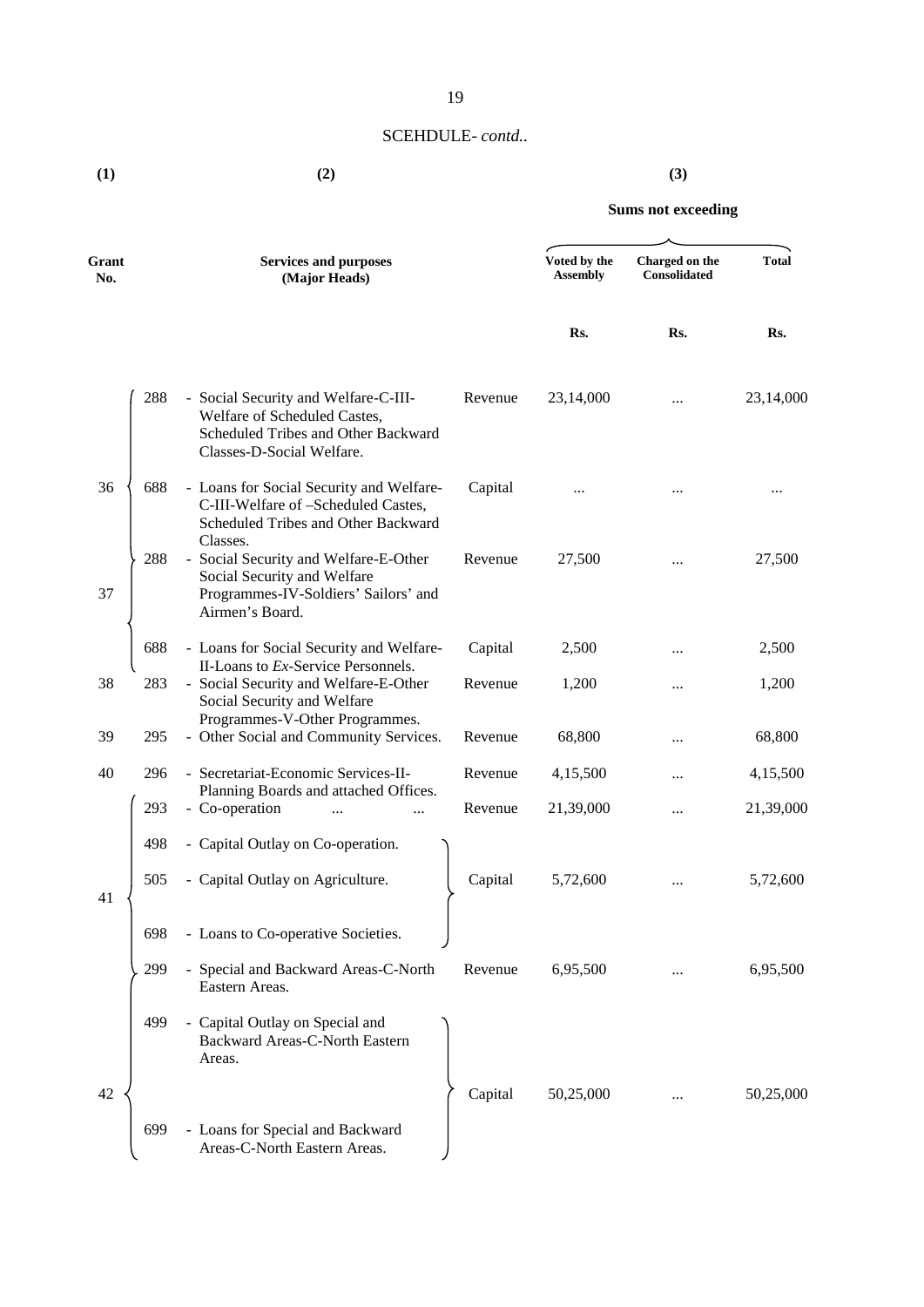| Grant<br>No. |            | <b>Services and purposes</b><br>(Major Heads)                                                                                                            |         | Voted by the<br><b>Assembly</b> | Charged on the<br><b>Consolidated</b> | <b>Total</b> |
|--------------|------------|----------------------------------------------------------------------------------------------------------------------------------------------------------|---------|---------------------------------|---------------------------------------|--------------|
|              |            |                                                                                                                                                          |         | Rs.                             | Rs.                                   | Rs.          |
| 43           | 304        | - Other General Economic Services-I-<br>Economic Advices and Statistics.                                                                                 | Revenue | 6,13,500                        |                                       | 6,13,500     |
| 44           | 304        | - Other General Economic Services-II-<br>Regulation of Weights and Measures.                                                                             | Revenue | 1,70,800                        |                                       | 1,70,800     |
| 45           | 395        | - Agriculture/306-I-Minor<br>Irrigation/295-Other<br>Social<br>and<br>Community Services/283-Housing-C-<br>Government Residential Buildings.             | Revenue | 1,02,19,800                     |                                       | 1,02,19,800  |
|              | 515        | - Investments in Agricultural Financial<br>Institutions.                                                                                                 | Capital | 25,000                          |                                       | 25,000       |
|              | 705<br>306 | - Loans for Agriculture<br>- Minor Irrigation-II-Works under<br>Embankment and Drainage Wing,<br>P.W.D.Minor Irrigation Projects.                        |         |                                 |                                       |              |
|              | 333        | - Irrigation, Navigation, Drainage and<br>Flood Control Projects.                                                                                        | Revenue | 1,76,200                        |                                       | 1,76,200     |
| 46           | 506<br>533 | - Capital Outlay on Minor Irrigation,<br>Soil Conservation and Areas<br>Development.<br>- Capital Outlay on Irrigation,<br>Navigation Drainage and Flood | Capital | 14,75,000                       | $\ddotsc$                             | 14,75,000    |
| 47           | 307        | Control Projects.<br>- Soil and Water Conservation and 283-<br>Housing-C-Government Residentials<br>Buildings.                                           | Revenue | 60,39,000                       |                                       | 60,39,000    |
|              | 308        | - Area Development                                                                                                                                       | Revenue | 41,98,800                       |                                       | 41,98,800    |
| 48           | 706        | - Loans for Minor Irrigation, Soil<br>Conservation and Area Development.                                                                                 | Capital |                                 |                                       |              |
|              | 310        | - Animal Husbandry and 283-Housing-<br>C-Government Residential Buildings.                                                                               | Revenue | 43,07,200                       |                                       | 43,07,200    |
| 49           | 710        | - Loans for Animal Husbandry.                                                                                                                            | Capital | $\cdots$                        | $\cdots$                              | $\cdots$     |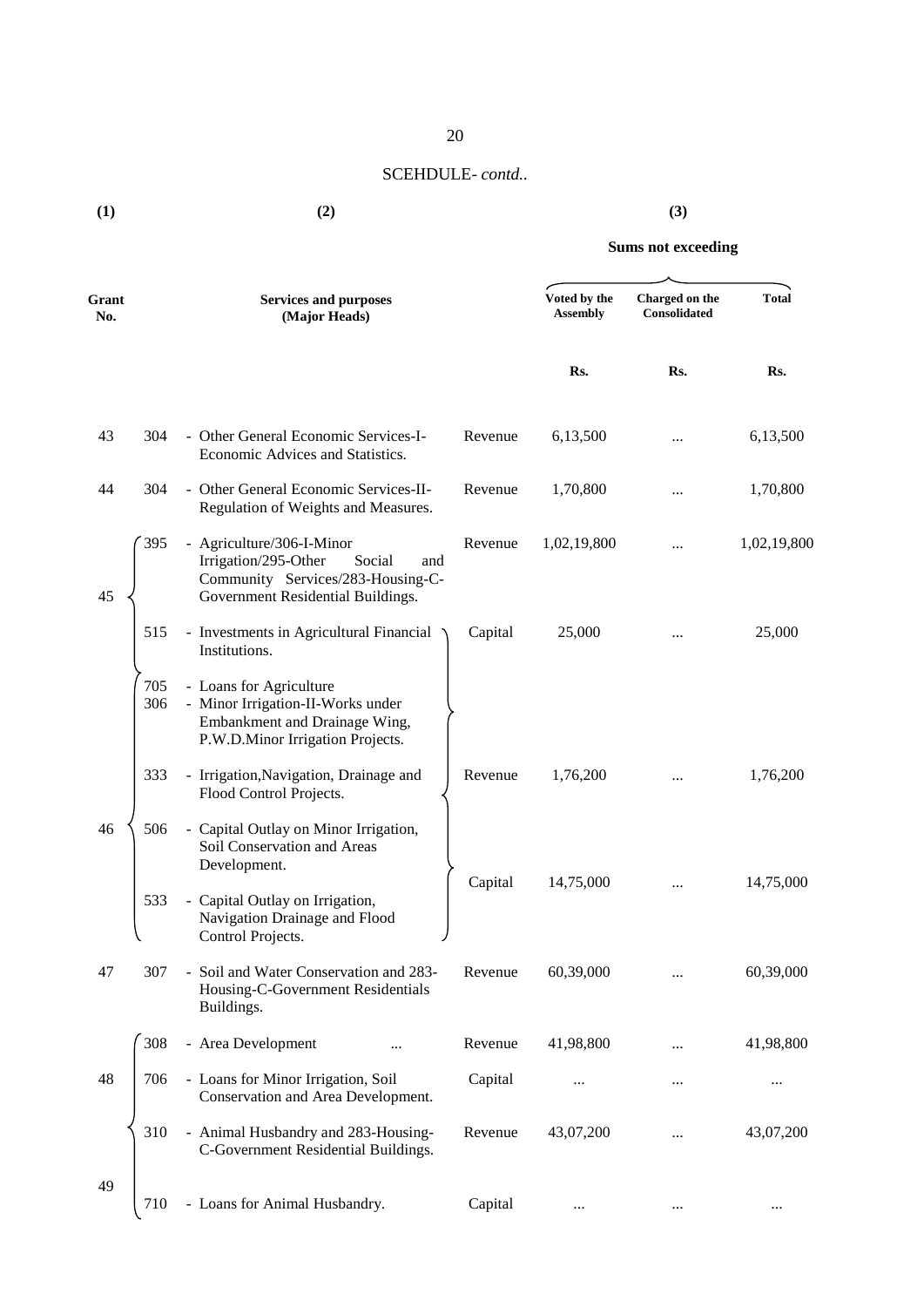| (1) | (2) | (3) |
|-----|-----|-----|
|     |     |     |

| Grant<br>No. |            | <b>Services and purposes</b><br>(Major Heads)                                                                                                                                     |         | Voted by the<br><b>Assembly</b> | Charged on the<br>Consolidated | <b>Total</b> |
|--------------|------------|-----------------------------------------------------------------------------------------------------------------------------------------------------------------------------------|---------|---------------------------------|--------------------------------|--------------|
|              |            |                                                                                                                                                                                   |         | Rs.                             | Rs.                            | Rs.          |
| 50           | 311        | - Dairy Development and 282-Housing-<br>C-Government Residential Buildings.                                                                                                       | Revenue | 10,65,800                       | $\ddotsc$                      | 10,65,800    |
| 51           | 312        | - Fisheries                                                                                                                                                                       | Revenue | 7,77,500                        |                                | 7,77,500     |
|              | 313        | - Forest<br>$\cdots$                                                                                                                                                              | Revenue | 67,77,200                       |                                | 67,77,200    |
| 52           | 513        | - Capital Outlay on Forest                                                                                                                                                        | Capital |                                 |                                | $\cdots$     |
| 53           | 413<br>314 | - Community Development, 2830-<br>Housing-C-Government Residential<br>Buildings and 288-Social Security and<br>Welfare.<br>- Community Development -II- Rural<br>Works Programme. | Revenue | 60,87,000                       |                                | 60,87,000    |
|              | 714        | - Loans for Community Development.                                                                                                                                                | Capital |                                 |                                |              |
|              | 320        | - Industrial<br><br>$\ddotsc$                                                                                                                                                     | Revenue | 2,07,000                        |                                | 2,07,000     |
|              | 520        | - Capital Outlay on Industrial Research<br>and Development.                                                                                                                       |         |                                 |                                |              |
|              | 522        | - Capital Outlay on Machinery and<br>Engineering Industries.                                                                                                                      | Capital | 12,50,000                       |                                | 12,50,000    |
| 54           | 525        | - Capital Outlay on Consumer<br>Industries.                                                                                                                                       |         |                                 |                                |              |
|              | 720        | - Loans for Industrial Research and<br>Development.                                                                                                                               |         |                                 |                                |              |
|              | 321        | - Village and Small Industries-I-<br>Handloom and Sericulture and 283-<br>Housing-C-Government Residential<br>Buildings.                                                          | Revenue | 20,22,500                       |                                | 20,22,500    |
| 55           | 698<br>721 | - Loans to Co-operative Societies.<br>- Loans for Village and Small<br>Industries-I-Handloom and Sericulture.                                                                     | Capital |                                 |                                |              |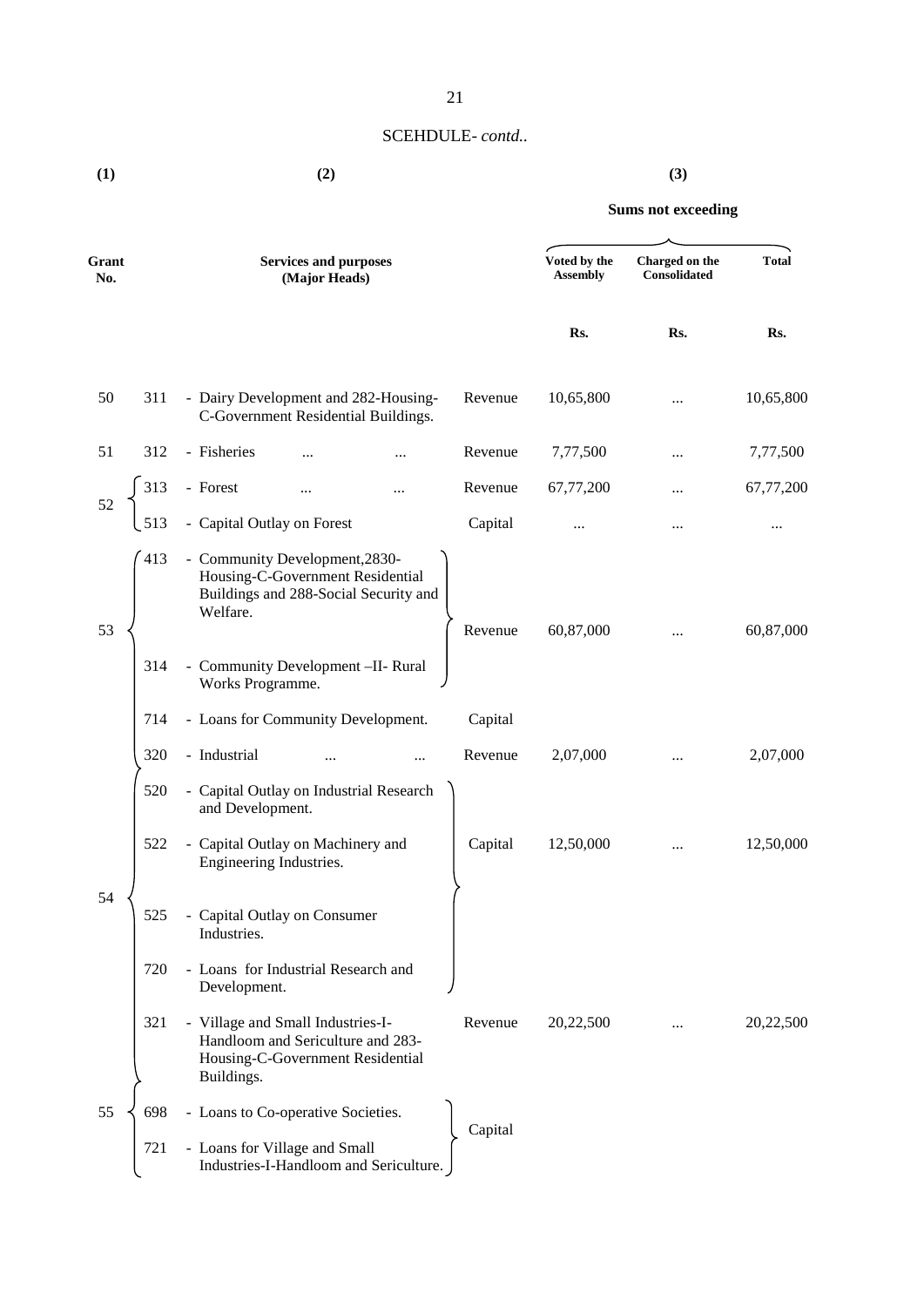# 22

# SCEHDULE- *contd..*

**(1) (2) (3)**

# **Sums not exceeding**

| Grant<br>No. |     | <b>Services and purposes</b><br>(Major Heads)                            |         | Voted by the<br><b>Assembly</b> | Charged on the<br><b>Consolidated</b> | <b>Total</b> |
|--------------|-----|--------------------------------------------------------------------------|---------|---------------------------------|---------------------------------------|--------------|
|              |     |                                                                          |         | Rs.                             | Rs.                                   | Rs.          |
|              | 321 | - Village and Small Industries-II-Small<br>Industries.                   | Revenue | 23,31,700                       |                                       | 23,31,700    |
|              | 283 | - Housing-C-Government Residential<br>Buildings.                         |         |                                 |                                       |              |
| 56           | 521 | - Capital Outlay on Village and Small<br>Industries-II-Small Industries. | Capital | 7,31,000                        |                                       | 7,31,000     |
|              | 721 | - Loans for Village ans Small Industries-<br>II-Small Industries.        |         |                                 |                                       |              |
|              | 328 | - Mines and Minerals-B-Regulation and<br>Development of Mines.           | Revenue | 7,48,000                        | $\ddotsc$                             | 7,48,000     |
| 57           | 528 | - Capital Outlay on Mining and<br>Metallurgical Industries.              | Capital |                                 |                                       |              |
|              | 637 | - Roads and Bridges                                                      | Revenue | 77,85,000                       |                                       | 77,85,000    |
| 58           | 537 | - Capital Outlay on Raods and Bridges                                    | Capital | 1,11,75,000                     |                                       | 1,11,75,000  |
|              | 339 | - Tourism                                                                | Revenue | 7,07,200                        |                                       | 7,07,200     |
| 59           | 544 | - Capital Outlay on other Transport and<br>Communication Services.       | Capital | $\ddotsc$                       |                                       |              |
| 60           | 530 | - Investment in Industrial Financial                                     | Capital |                                 |                                       |              |
|              | 603 | Institutions.<br>- Internal Debt of the State Government<br>(Charged).   | Capital |                                 | 29,38,800                             | 29,38,800    |
|              | 604 | - Loans and Advances from the Central                                    | Capital | $\cdots$                        | 56,18,000                             | 56,18,000    |
| 61           | 766 | Government (Charged).<br>- Loans to Government Servants.                 | Capital | 15,75,000                       | $\cdots$                              | 15,75,000    |
| 62           | 767 | - Miscellaneous Loans                                                    | Capital | $\cdots$                        | $\cdots$                              | $\cdots$     |
| 63           | 768 | - Inter-State Settlement                                                 | Capital | 9,42,000                        |                                       | 9,42,000     |
| 64           | 769 | - Appropriation to Contingency Fund.                                     | Capital | $\cdots$                        | $\cdots$                              | $\ldots$     |
|              |     |                                                                          |         |                                 |                                       |              |

**Total ... 18,79,67,600** *1,36,23,000* **20,15,90,600**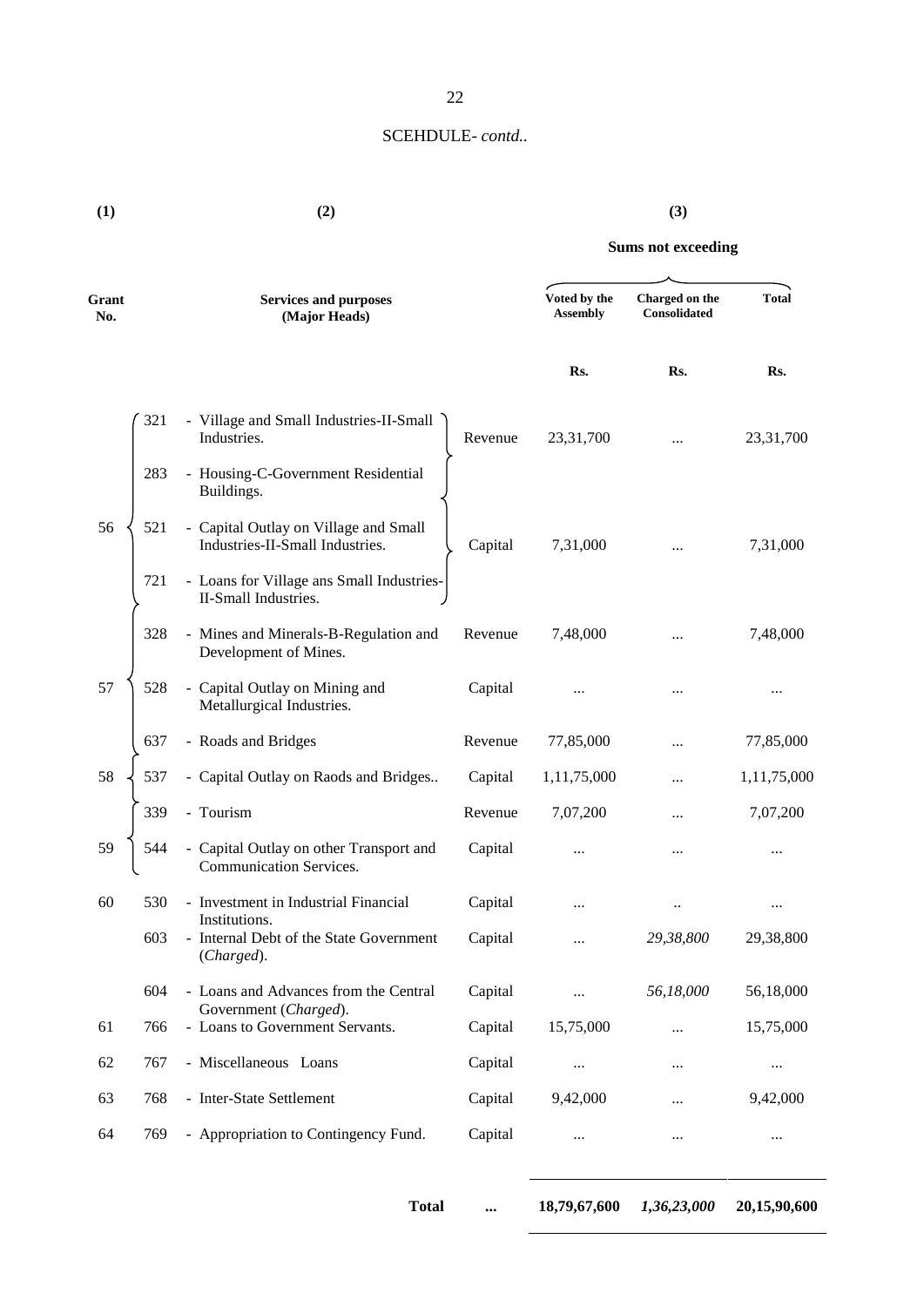#### **MEGHALAYA ACT 6 OF 1980**

#### THE MEGHALAYA PROVISIONAL COLLECTION OF TAXES ACT, 1979

(As passed by the Assembly)

[Received the assent of the Governor on the  $25<sup>th</sup>$  April, 1980]

(Published in the *Gazette of Meghalaya* Extraordinary issue, dated 28<sup>th</sup> April, 1980)

**An**

**Act**

# **to provide for the immediate effect for a limited period of provisions in Bills relating to the imposition or increase of State taxes or duties on instruments.**

Be it enacted by the Legislature of Meghalaya in the Thirty-first year of the Republic of India as follows:-

| Short title, and<br>commencement                                         |    | 1. (1) This Act may be called the Meghalaya Provisional Collection<br>of Taxes Act, 1980.                                                                                                                                                                                                                                                                                                                                                 |
|--------------------------------------------------------------------------|----|-------------------------------------------------------------------------------------------------------------------------------------------------------------------------------------------------------------------------------------------------------------------------------------------------------------------------------------------------------------------------------------------------------------------------------------------|
|                                                                          |    | (2) It shall come into force at once.                                                                                                                                                                                                                                                                                                                                                                                                     |
| Definition.                                                              | 2. | In this Act, a "declared provision" means a provision in a Bill in<br>respect of which a declaration has been made under Section 3.                                                                                                                                                                                                                                                                                                       |
| Power to<br>make declaration<br>under this<br>Act.                       |    | 3. Where a Bill to be introduced in the State Legislature on behalf of<br>the State Government provides for the imposition or increase of<br>any State taxes or duties on instruments the State Government<br>may cause to be inserted in the Bill a declaration that it is<br>expedient in the Public Interest that any provision of the Bills<br>relating to such imposition or increase shall have immediate effect<br>under this Act. |
| <b>Effect of declarations</b><br>under this Act and<br>duration thereof. |    | 4. (1) A declared provision shall have the force of law immediately<br>on the expiry of the day on which the Bill containing it is<br>introduced.<br>(2) A declared provision shall cease to have the force law under                                                                                                                                                                                                                     |
|                                                                          |    | provisions of this Act-                                                                                                                                                                                                                                                                                                                                                                                                                   |
|                                                                          |    | (a) when it comes into operation as an enactment, with or without<br>amendment, or                                                                                                                                                                                                                                                                                                                                                        |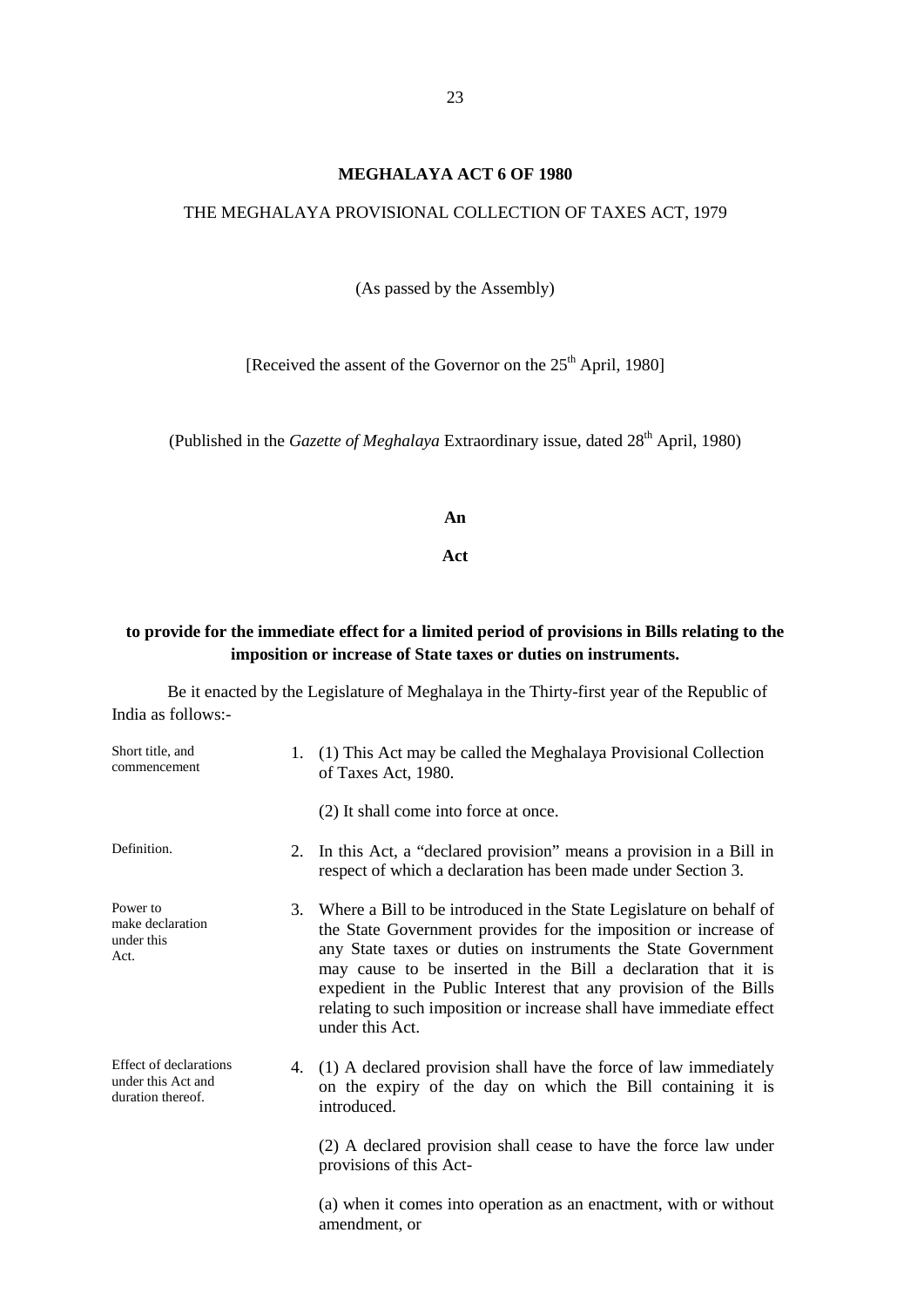(c) if it has not already ceased to have the force of law under clauses (a) or clause (b), then on the expiry of the Sixtieth day after the day on which the Bill containing it was introduced.

5. (1) Where a declared provision comes into operation as an enactment in an amended form before the expiry of the Sixtieth day after the day on which the Bill containing it was introduced, refunds shall be made of all State taxes or duties collected which would not have been collected if the provision adopted in the enactment had been the declared provision:

> Provided that the rate at which refunds of any tax or duty may be made under this subsection shall not exceed the difference between the rate of such tax or duty in force when the Bill was introduced.

> (2) Where a declared provision ceases to have the force of law under clause (b) or clause (c) of section (2) of Section 4, refund shall be made of all taxes or duties collected which would not have been collected if the declaration in respect of it has not been made.

#### **MEGHALAYA ACT 7 OF 1980**

# THE GAURIPUR (GHOLLA) ZAMINDARS' ANNUITY RIGHTS ABOLITION AND EXTINGUISHMENT ACT, 1979

(As passed by the Assembly)

### [Received the assent of the Governor on the  $23<sup>rd</sup>$  May, 1980]

(Published in the *Gazette of Meghalaya* Extraordinary issue, dated  $6<sup>th</sup>$  June, 1980)

#### **An**

#### **Act**

# **to provide for abolition and extinguishment of annuity rights of the Zamindars of Gauripur (Gholla) within West Garo Hills District.**

Be it enacted by the Legislature of Meghalaya in the Thirty-first year of the Republic of India as follows:-

Certain refunds to be made when declarations cease to have effect.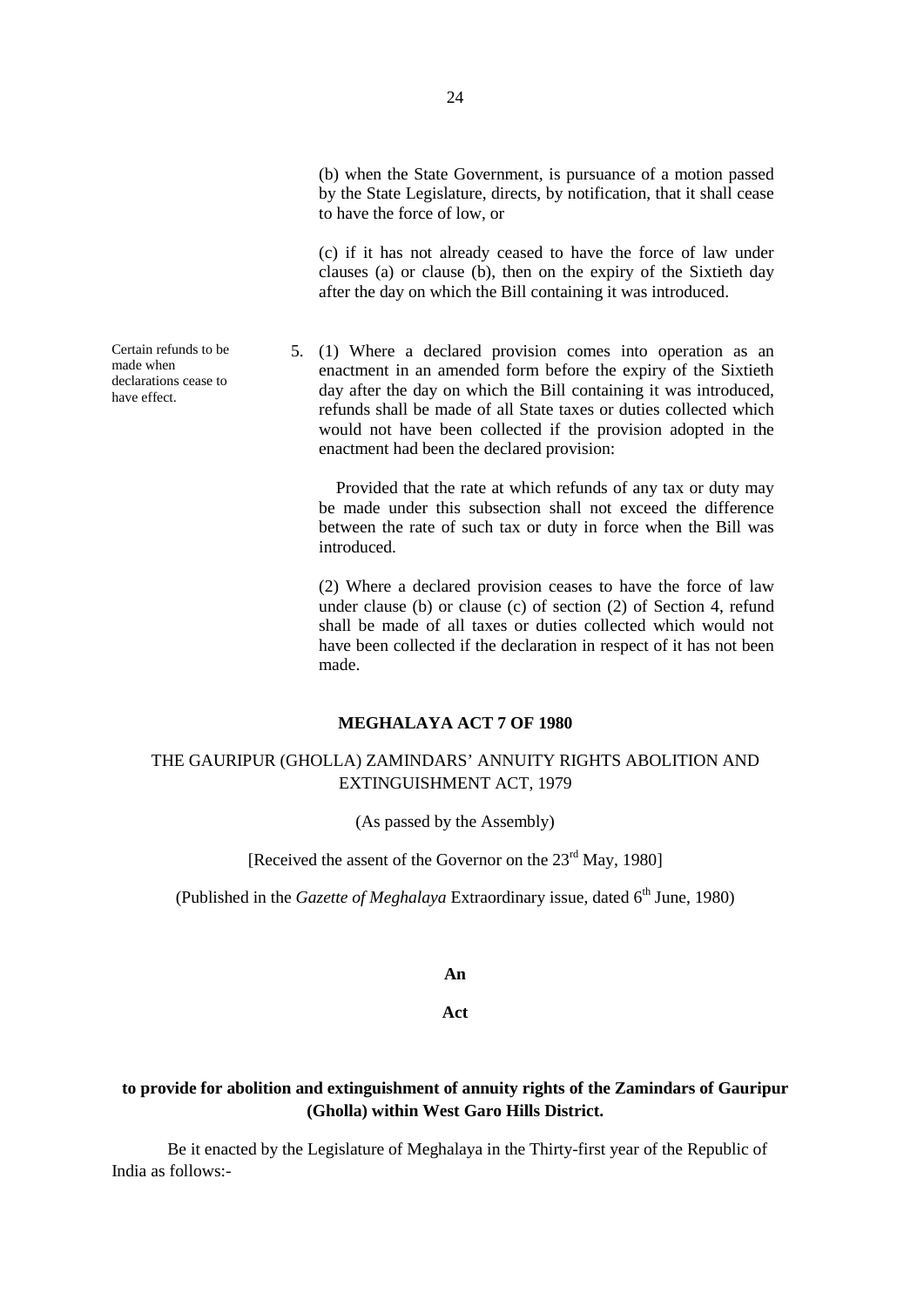| Short title, and<br>commencement | 1. (1) This Act may be called the Gauripur (Gholla) Zamindars'<br>Annuity Rights Abolition and Extinguishment Act, 1979.                                                             |
|----------------------------------|--------------------------------------------------------------------------------------------------------------------------------------------------------------------------------------|
|                                  | (2) It shall come into force at once.                                                                                                                                                |
|                                  | (3) It shall apply to the Gauripur (Gholla) Estate in the West Garo<br>Hills District.                                                                                               |
| Definition.                      | 2. In this Act, unless the context otherwise requires,-                                                                                                                              |
|                                  | (a) "Annuity" means the fixed sum of $Rs.7,164.40$ paise paid or<br>payable yearly as annuity by Government to Raj Protap<br>Chandra Barua Bahadur, proprietor/ Zamindar of Gauripur |

- Chandra Barua Bahadur, proprietor/ Zamindar of Gauripur Rah Estate, his heirs, successors, executors and assignees as consideration for resigning in perpetuity and making over to Government all rights , title or interest which he possesses or may have possessed in portions of his permanently settled estate, parganas, Kalumalupara and Aurangabad as lie within the West Garo Hills District under the terms and conditions of the agreement, dated the  $30<sup>th</sup>$  April, 1878 executed between the said proprietor/Zamindar and the Secretary of State of India;
- (b) "Gauripur (Gholla) Estate" includes all land being portions of the permanently settled estate, parganas, Kalumalupara and Aurangabad as lie within the West Garo Hills District in the State of Meghalaya which their proprietor/Zamindar had resigned in perpetuity and made over to the Government all the rights, title or interest which he possesses or may have possessed in the said lands in consideration of annuity.
- 3. Notwithstanding any judgement, decree or order of any court or any contract, agreement or treaty or any law in force on and from the commencement of this Act, annuity paid or payable by Government to the proprietors/Zamindars of Gauripur (Gholla) Estate or to other person who, at any time before such commencement, was recognised as proprietor/Zamindar of the said estate or any person who, at any time before such commencement was recognised as heirs, successors, executors and assignees or such proprietors/Zamindars, is abolished and all rights, liabilities and obligations pertaining to such annuity or any claim for its payment are extinguished and, accordingly, the proprietors/Zamindars of the said estate or, as the case may be, the other person recognised as proprietors/Zamindars of the estate or any person recognised as the heirs, successors, executors and assignees of such proprietors/Zamindars, on such commencement, shall cease to be recognised as such.
- Abolition and exitinguishment of annuity and all rights thereof.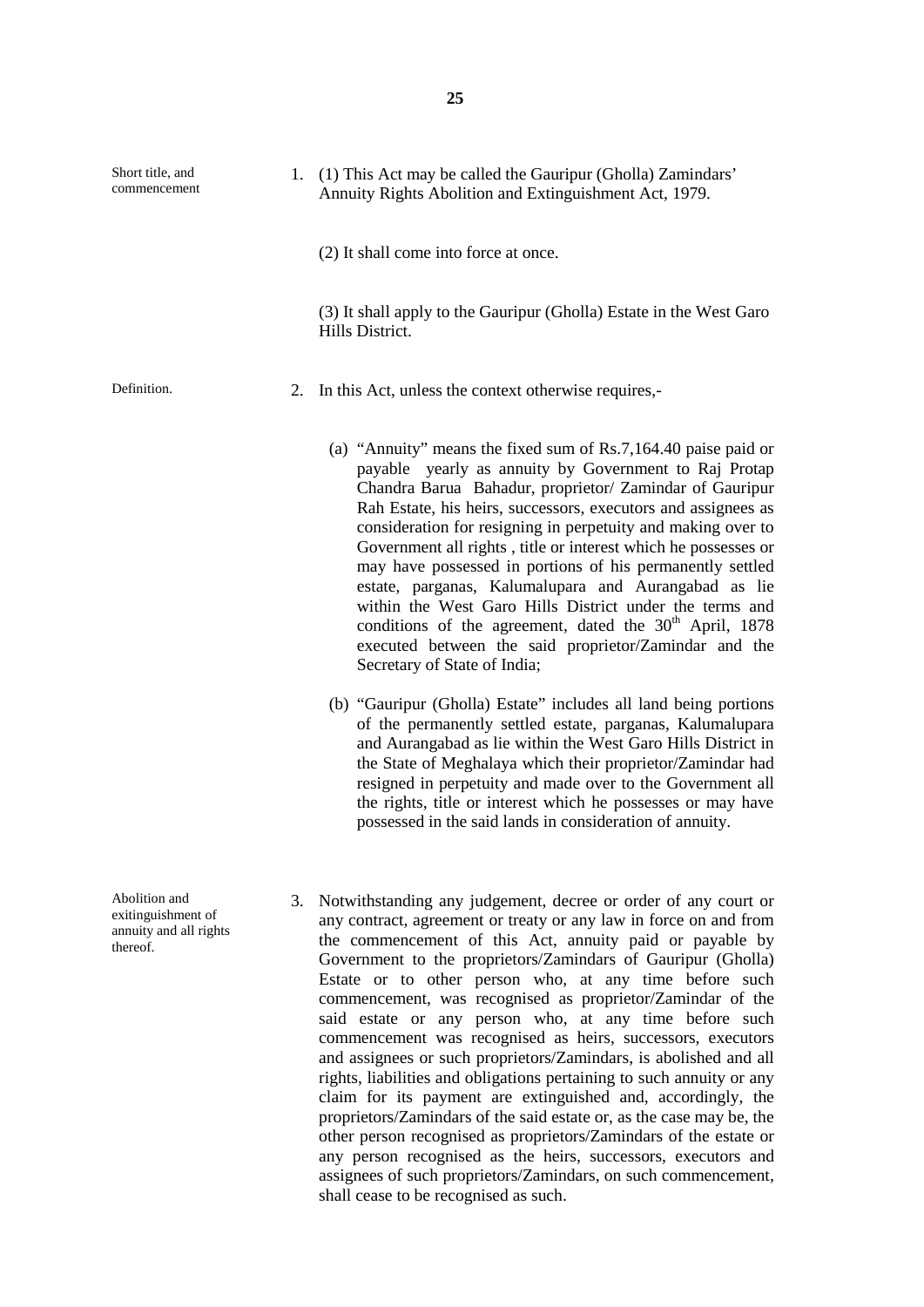Payment of annuity in lumpsum. 4. With the abolition of annuity pertaining to the Gauripur (Gholla) Estate and the extinguishment of all rights, liabilities and obligations or of any claim for payment of annuity under Section 3, there shall be paid by the State Government to the proprietors/Zamindars of the said estate or to other person who, at any time before the commencement of this Act, was recognised as the proprietor/Zamindar of the said estate or any person who, at any time before such commencement was recognised as the heirs, successors, executors and assignees of such proprietors/Zamindars, as the case may be , for such abolition and extinguishment, a sum of one lakh forty-three thousand two hundred eighty-eight rupees in lumpsum being twenty times the value of the annual annuity pertaining the said estate.

#### **MEGHALAYA ACT 8 OF 1980**

# THE MEGHALAYA STATE LEGISLATURE (CONTINUANCE OF THE ENGLISH LANGUAGE) BILL, 1980

(As passed by the Assembly)

[Received the consent of the Governor on  $26<sup>th</sup>$  June, 1980]

(Published in the *Gazette of Meghalaya* Extraordinary issue, dated 28<sup>th</sup> June, 1980)

#### **An**

**Act**

# **to provide for continuance of English Language for the transaction of business in the Legislature of the State of Meghalaya.**

Be it enacted by the Legislature of Meghalaya in the Thirty-first year of the Republic of India as follows:-

| Short title, and | 1. (1) This Act may be called the Meghalaya State Legislature |
|------------------|---------------------------------------------------------------|
| commencement     | (Continuance of the English Language) Act, 1980.              |

(2) It shall come into force at once.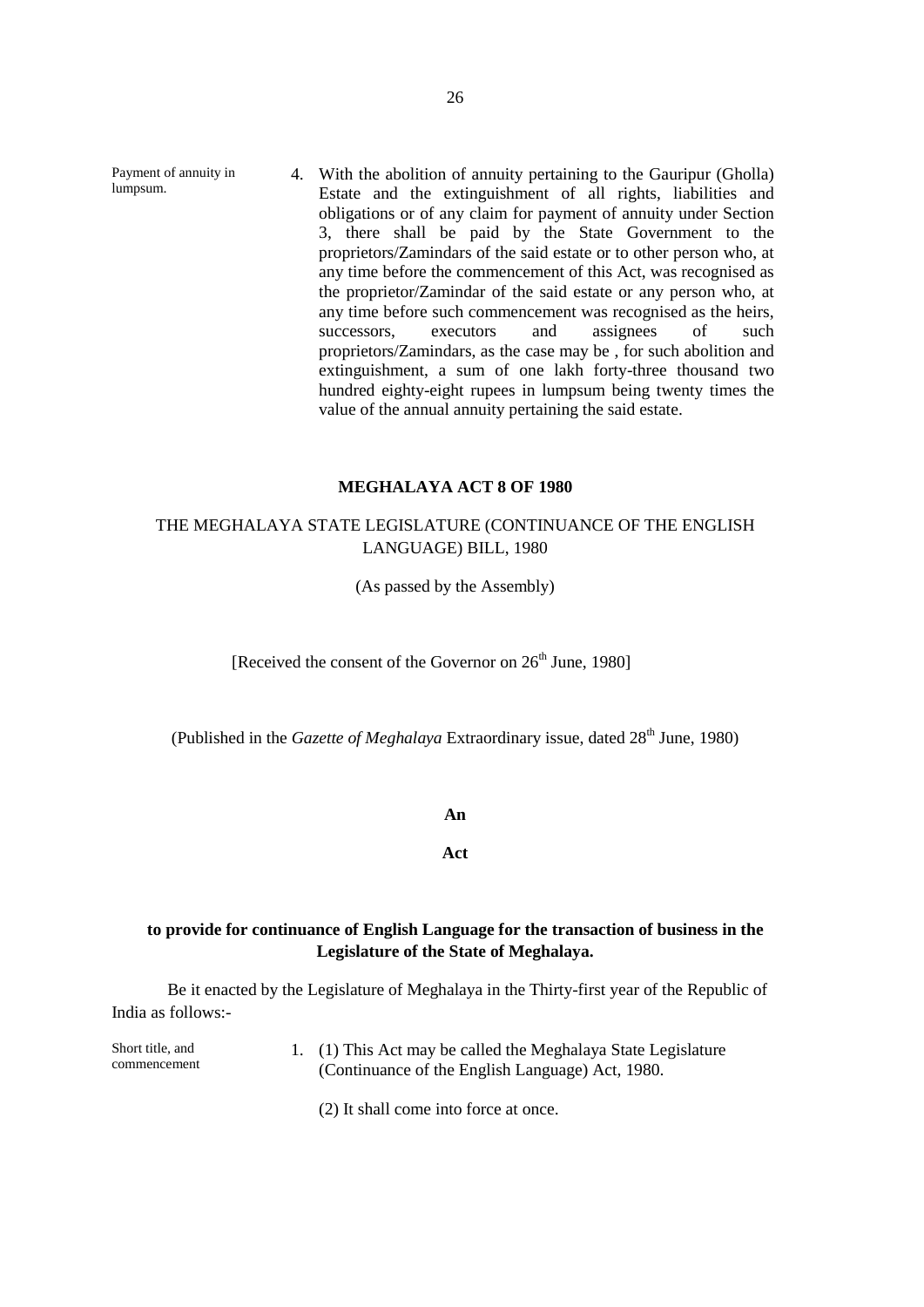Continuation of English language for the transaction of business in the Legislature of the State.

2. Notwithstanding the expiration of the period of twenty-five years from the commencement of the Constitution, the English language shall continue to be used for the transaction of business in the Legislature of the State of Meghalaya.

#### **MEGHALAYA ACT 9 OF 1980**

\_\_\_\_\_\_\_\_\_

#### THE MEGHALAYA APPROPRIATION (No. II) ACT, 1980

(As passed by the Assembly)

[Received the assent of the Governor on  $26<sup>th</sup>$  June, 1980]

(Published in the *Gazette of Meghalaya* Extraordinary, dated 28<sup>th</sup> June, 1980)

**An**

#### **Act**

# **to authorise payment and appropriation of certain sums from and out of the Consolidated Fund of Meghalaya for the services of the financial year ending on the thirty-first day of March, 1981.**

Be it enacted by the Legislature of Meghalaya in the Thirty-first year of the Republic of India as follows:-

| Short title, and<br>commencement                                                                                                  | 1. | (1) This Act may be called the Meghalaya Appropriation (No. II)<br>Act, 1980.                                                                                                                                                                                                                                                                                                                                                                                                                                                                                                                                                                                                                                |  |  |  |  |
|-----------------------------------------------------------------------------------------------------------------------------------|----|--------------------------------------------------------------------------------------------------------------------------------------------------------------------------------------------------------------------------------------------------------------------------------------------------------------------------------------------------------------------------------------------------------------------------------------------------------------------------------------------------------------------------------------------------------------------------------------------------------------------------------------------------------------------------------------------------------------|--|--|--|--|
|                                                                                                                                   |    | (2) It shall be deemed to have come into force on the first day of<br>April, 1980.                                                                                                                                                                                                                                                                                                                                                                                                                                                                                                                                                                                                                           |  |  |  |  |
| Withdrawal of<br>Rs.80, 63, 64,900 from<br>and out of the<br>Consolidated Fund of<br>Meghalaya for the<br>Financial year 1980-81. | 2. | From and out of the Consolidated Fund of Meghalaya there may<br>be paid and applied sums not exceeding those specified in column<br>(3) of the Schedule amounting in the aggregate [inclusive of the<br>sums specified in column (3) of the Schedule to the Meghalaya<br>Appropriation (Vote-on-Account) Act, 1980] to the sum of eighty<br>crores, sixty-three lakhs, sixty-four thousand and nine hundred<br>rupees towards defraying the several charges which will come in<br>course of payment during the financial year come in course of<br>payment during the financial year ending on the thirty-first day of<br>March, 1981 in respect of the services specified in column (2) of<br>the Schedule. |  |  |  |  |
| Appropriation.                                                                                                                    | 3. | The sums authorise<br>to be withdrawn from and out of the<br>Consolidated Fund of Meghalaya by this Act shall be appropriated<br>for the services and purposes expressed in the Schedule in relation<br>to the said year.                                                                                                                                                                                                                                                                                                                                                                                                                                                                                    |  |  |  |  |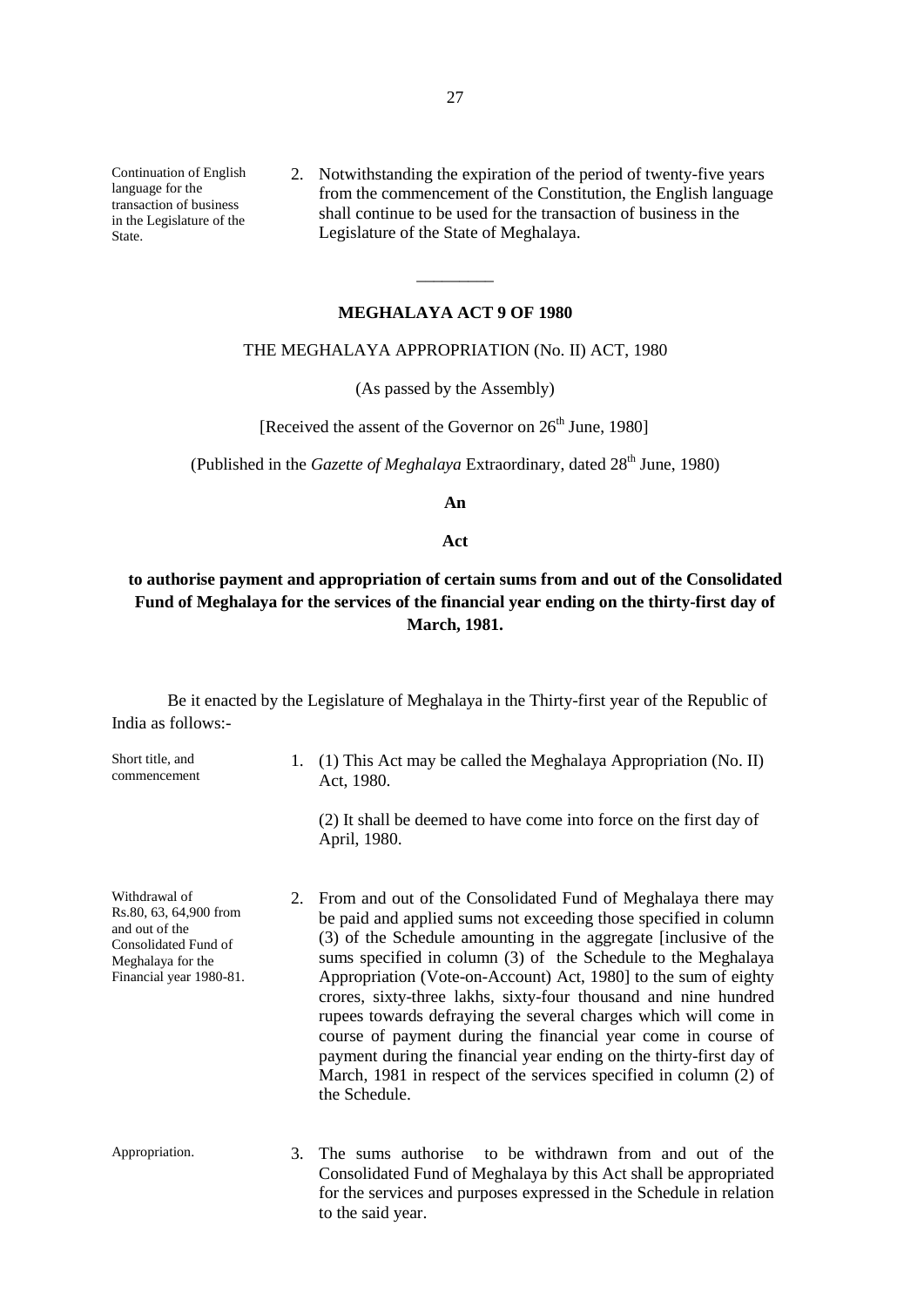# **SCHEDULE**

# (*See* Sections 2 and 3)

| (1)                                                 | (2)                                                                                                                                                                                                                                                 | (3)                                                                                                                                |  |  |  |
|-----------------------------------------------------|-----------------------------------------------------------------------------------------------------------------------------------------------------------------------------------------------------------------------------------------------------|------------------------------------------------------------------------------------------------------------------------------------|--|--|--|
|                                                     |                                                                                                                                                                                                                                                     | <b>Sums not exceeding</b>                                                                                                          |  |  |  |
| Grant<br>No.                                        | <b>Services and purposes</b><br>(Major Heads)                                                                                                                                                                                                       | Voted by the<br><b>Total</b><br>Charged on the<br><b>Consolidated</b><br><b>Assembly</b>                                           |  |  |  |
|                                                     |                                                                                                                                                                                                                                                     | Rs.<br>Rs.<br>Rs.                                                                                                                  |  |  |  |
| 1                                                   | 211<br>- Parliament.State/Union<br>Territory<br>Revenue<br>Legislatures-B-State<br>Legislatures-B-<br>State Legislatures.                                                                                                                           | 34,60,000<br>1,33,000<br>35,93,000                                                                                                 |  |  |  |
| 2<br>$\mathfrak{Z}$<br>$\overline{\mathbf{4}}$<br>5 | 212<br>- Governor<br>Revenue<br>213<br>- Council of Ministers<br>Revenue<br><br>214<br>- Administration of Justice<br>Revenue<br>215<br>- Elections<br>Revenue<br>$\cdots$                                                                          | 10,000<br>10,56,000<br>10,46,000<br>12,27,000<br>12,27,000<br><br>22,44,000<br>17,84,000<br>4,60,000<br>18,44,000<br>18,44,000<br> |  |  |  |
|                                                     | 229<br>- Land Revenue<br><br>289<br>- Social Security<br>and<br>Welfare-B-II-<br>Relief and Rehabilitation of Displaced<br>Persons.                                                                                                                 |                                                                                                                                    |  |  |  |
|                                                     | Natural<br>289<br>- Relief<br>of<br>Revenue<br>on<br>account<br>Calamities.<br>- Other Social and Community Services.<br>295                                                                                                                        | 48,08,000<br>48,08,000                                                                                                             |  |  |  |
| 6                                                   | - Other General Economic Services-III-<br>304<br>Land Ceilings.                                                                                                                                                                                     |                                                                                                                                    |  |  |  |
|                                                     | - Loans for Social Security and Welfare-<br>688<br>Scheduled<br>III-Welfare<br>of<br>Castes,<br>Scheduled Tribes and Other Backward<br>Classes<br>Capital                                                                                           | 25,000<br>25,000<br>                                                                                                               |  |  |  |
|                                                     | - Loans for other Social and Community<br>695<br>Services.                                                                                                                                                                                          |                                                                                                                                    |  |  |  |
| 7<br>8<br>9                                         | - Loans for Agriculture<br>705<br>- Stamp and Registration<br>230<br>Revenue<br>239<br>- State Excise<br>Revenue<br>240<br>- Sale Tax and 245-I-Other Taxes and<br>Revenue<br>Duties on Commodities and Services.<br>241<br>- Taxes on Vehicles<br> | 1,55,000<br>1,55,000<br>16,45,000<br>16,45,000<br>12,67,000<br>12,67,000                                                           |  |  |  |
|                                                     | 265<br>Administrative<br>Services-II-<br>- Other<br>Motor Garages, etc.<br>Revenue                                                                                                                                                                  | 26,98,000<br>26,98,000                                                                                                             |  |  |  |
| 10                                                  | 338<br>- Road and Water Transport Services.<br>538<br>- Capital Outlay on Road and Water<br>Capital<br>Transport Services, etc.                                                                                                                     | 78,36,000<br>78,36,000                                                                                                             |  |  |  |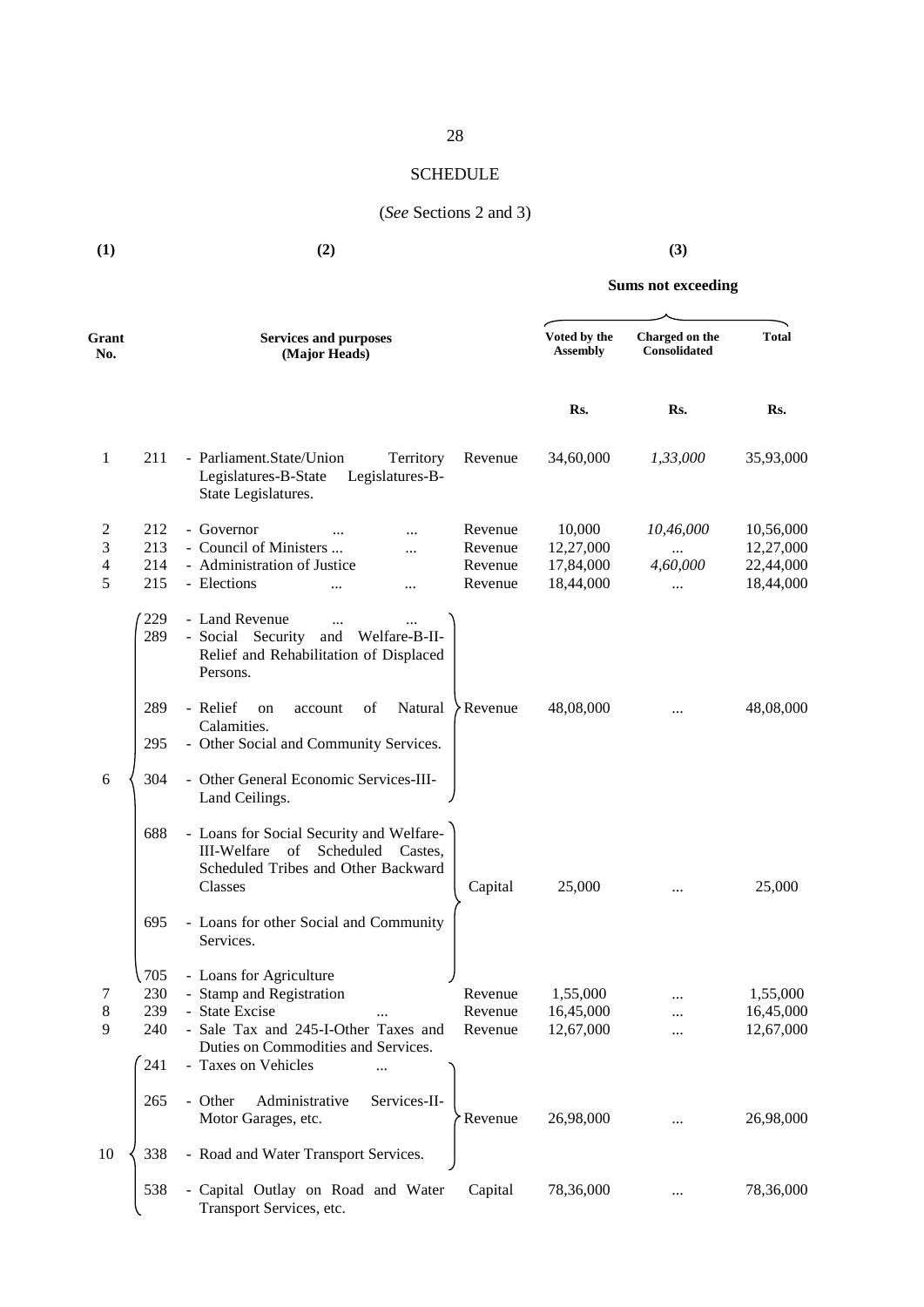**(1) (2) (3)**

| Grant<br>No. |     | <b>Services and purposes</b><br>(Major Heads)                                                                 |         | Voted by the<br><b>Assembly</b> | Charged on the<br><b>Consolidated</b> | <b>Total</b> |  |
|--------------|-----|---------------------------------------------------------------------------------------------------------------|---------|---------------------------------|---------------------------------------|--------------|--|
|              |     |                                                                                                               |         | Rs.                             | Rs.                                   | Rs.          |  |
|              | 245 | - Other<br>Taxes<br>Duties<br>and<br>on<br>Commodities<br>and<br>Services-II-<br>Inspectorate of Electricity. | Revenue | 2,08,000                        | $\cdots$                              | 2,08,000     |  |
| 11           | 331 | - Water<br>Power<br>Development<br>and<br>Services-B-Power Development.                                       |         |                                 |                                       |              |  |
|              | 734 | - Loans for Power Projects                                                                                    | Capital | 6,00,000                        |                                       | 6,00,000     |  |
| 12           | 247 | - Other Fiscal Services-Promotion of<br>Small Savings.                                                        | Revenue | 73,000                          |                                       | 73,000       |  |
|              | 248 | - Appropriation for Reducation<br><b>or</b><br>Avoidance of Dedbt (Charged).                                  | Revenue | .                               |                                       | $\cdots$     |  |
|              | 249 | - Interest Payments (Charged)                                                                                 | Revenue | $\cdots$                        | 1,89,92,000                           | 1,89,92,000  |  |
|              | 251 | - Public Service Commission (Charged)                                                                         | Revenue | $\cdots$                        | 5,34,000                              | 5,34,000     |  |
|              | 252 | - Secretariat-General Services-I- Civil<br>Departments.                                                       |         |                                 |                                       |              |  |
| 13           | 276 | - Secretariat-Social<br>Community<br>and<br>Services-I-Civil Departments.                                     | Revenue | 1,15,00,000                     | $\cdots$                              | 1,15,00,000  |  |
|              | 296 | - Secretariat Economic Services-I-Civil<br>Departments.                                                       |         |                                 |                                       |              |  |
| 14           | 253 | - District Administration                                                                                     | Revenue | 50,60,000                       | $\cdots$                              | 50,60,000    |  |
| 15           | 254 | - Treasury<br>and<br>Accounts<br>Administration.                                                              | Revenue | 22,53,000                       |                                       | 22,53,000    |  |
| 16           | 255 | - Police and 260-Fire Protection and<br>Control<br>283-Housing-C-<br>and<br>Govenment Residential Buildings.  | Revenue | 5,12,06,000                     | $\cdots$                              | 5,12,06,000  |  |
| 17           | 256 | - Jails<br>$\cdots$<br>$\cdots$                                                                               | Revenue | 19,18,000                       | $\cdots$                              | 19,18,000    |  |
|              | 258 | - Stationery and Printing                                                                                     | Revenue | 60,47,000                       | $\cdots$                              | 60,47,000    |  |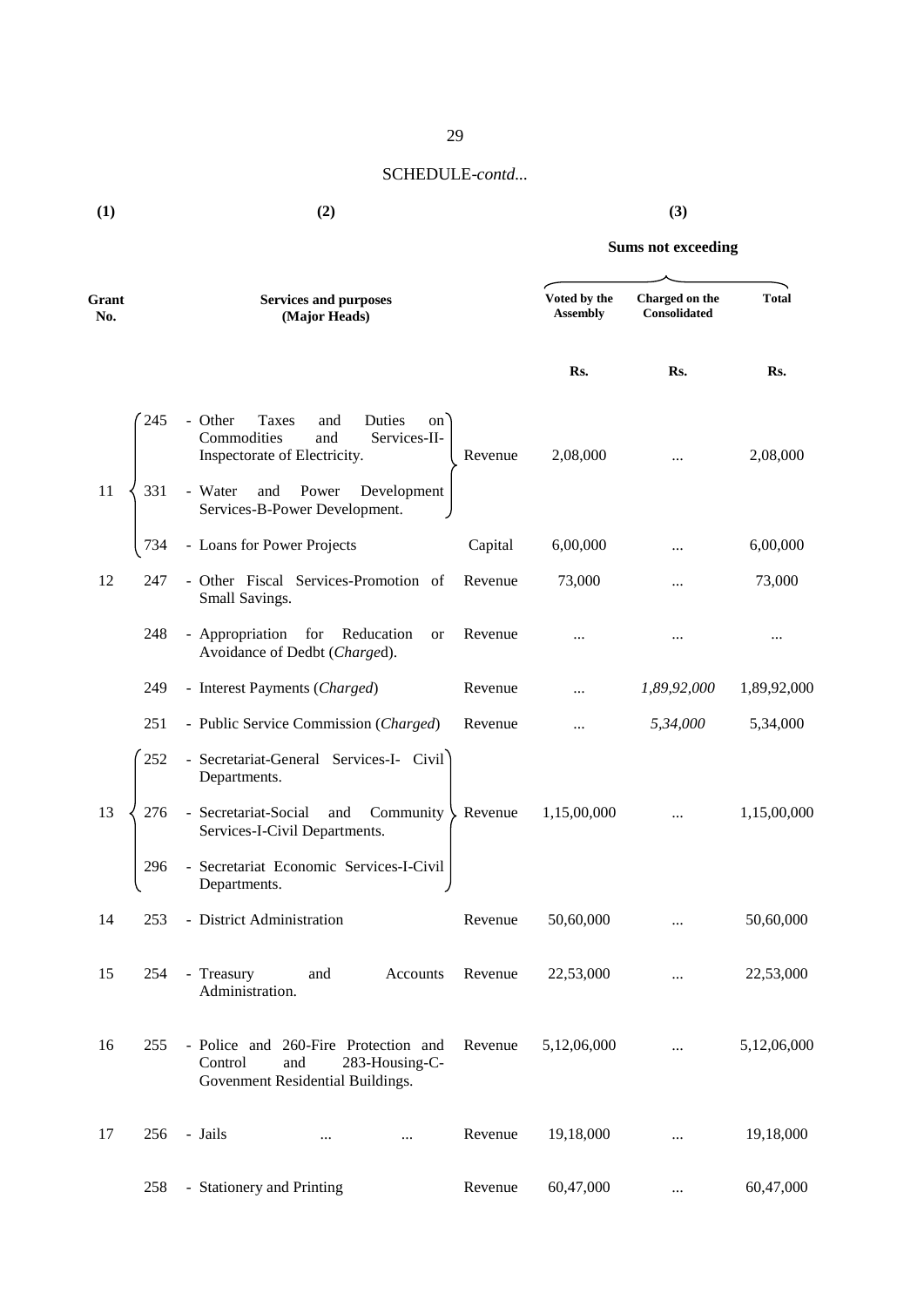| (1) | (2) | (3) |
|-----|-----|-----|

# **Sums not exceeding**

| Grant<br>No. |     | <b>Services and purposes</b><br>(Major Heads)                                                                               |         | Voted by the<br><b>Assembly</b> | Charged on the<br><b>Consolidated</b> | <b>Total</b> |  |
|--------------|-----|-----------------------------------------------------------------------------------------------------------------------------|---------|---------------------------------|---------------------------------------|--------------|--|
|              |     |                                                                                                                             |         | Rs.                             | Rs.                                   | Rs.          |  |
|              | 252 | - Secretariat -General Services-II-Public<br>Works Department - Secretariat                                                 |         |                                 |                                       |              |  |
|              | 159 | - Public Works<br>                                                                                                          |         |                                 |                                       |              |  |
|              | 277 | - Education, 278-Art and Culture, 280-<br>Medical, 282-Public Health, etc.                                                  | Revenue | 3,21,51,400                     |                                       | 3,21,51,400  |  |
|              | 283 | - Housing-II-C-Government Residential<br>Building (I/C.P.W.D.).                                                             |         |                                 |                                       |              |  |
|              | 287 | - Labour<br>and<br>Employment-III-B-<br>Employment and Training, 288-Social<br>Security and Welfare-Social Welfare,<br>etc. |         |                                 |                                       |              |  |
| 19           | 459 | - Capital Outlay on Public Works.                                                                                           |         |                                 |                                       |              |  |
|              | 477 | - Capital Outlay on Education, Arts and<br>Culture.                                                                         |         |                                 |                                       |              |  |
|              | 480 | - Capital Outlay on Medical.                                                                                                |         |                                 |                                       |              |  |
|              | 481 | - Capital Outlya on Family Welfare.                                                                                         |         |                                 |                                       |              |  |
|              |     |                                                                                                                             | Capital | 3,05,44,000                     |                                       | 3,05,44,000  |  |
|              | 482 | - Capital Outlay on Public Health,<br>Sanitation and Water Supply-A-Public<br>Health.                                       |         |                                 |                                       |              |  |
|              | 483 | - Capital<br>Outlay<br>Housing-A-<br>on<br>Government Residential Buildings (in-<br>charge, Public Works Department).       |         |                                 |                                       |              |  |
|              | 510 | - Capital Outlay on Animal Husbandry.                                                                                       |         |                                 |                                       |              |  |
|              | 511 | - Capital Outlay on Dairy Development.                                                                                      |         |                                 |                                       |              |  |
|              | 530 | - Investment in Industries Financial<br>Institutions.                                                                       |         |                                 |                                       |              |  |

30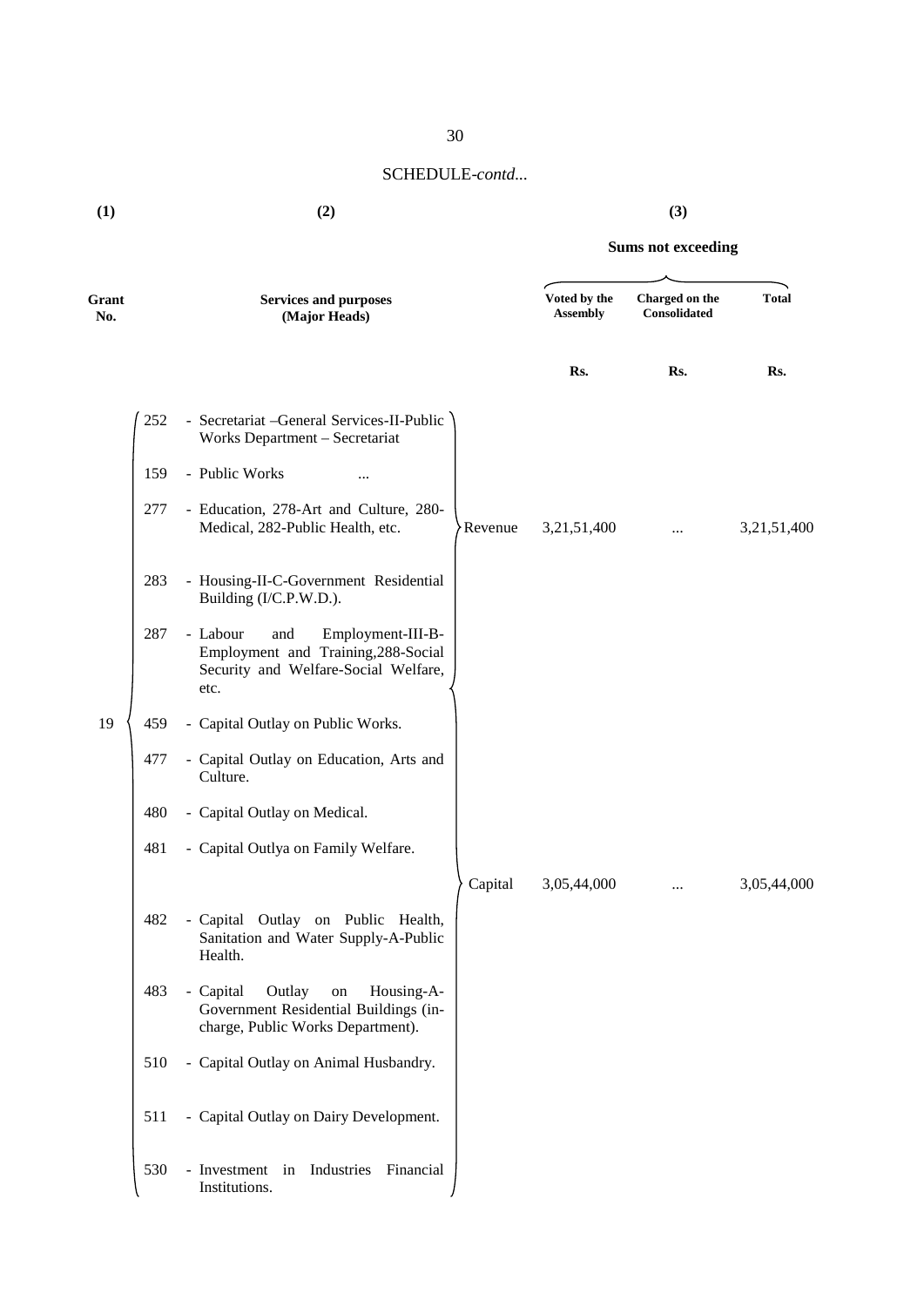**(1) (2) (3)**

**Sums not exceeding**

| Grant<br>No. |                   | <b>Services and purposes</b><br>(Major Heads)                                                                                                                       |         |             | Charged on the<br><b>Consolidated</b> | <b>Total</b> |
|--------------|-------------------|---------------------------------------------------------------------------------------------------------------------------------------------------------------------|---------|-------------|---------------------------------------|--------------|
|              |                   |                                                                                                                                                                     |         | Rs.         | Rs.                                   | Rs.          |
| 20           | 265               | - Other Administrative Services-I-Civil<br>Defence and Home Guards                                                                                                  | Revenue | 72,92,000   | $\cdots$                              | 72,92,000    |
|              | 266               | Administrative<br>Services-III-<br>- Other<br>Gazetteers and Statistical Memoirs.                                                                                   |         |             |                                       |              |
|              | 268               | - Miscellaneous<br>General<br>Services-<br>Pensions and Awards in consideration<br>of distinguished Services.                                                       |         |             |                                       |              |
| 21           | 277<br>278<br>279 | - Education<br>- Art and Culture<br>- Scientific Services and Research.                                                                                             | Revenue | 9,04,56,000 |                                       | 9,04,56,000  |
|              | 677               | - Loans for Education, Art and Culture.                                                                                                                             | Capital | 20,000      |                                       | 20,000       |
| 22           | 265               | Administrative<br>- Other<br>Services-IV-<br>Census, Vital Statistics, Guest Houses,<br>etc.                                                                        | Revenue | 14,88,000   |                                       | 14,88,000    |
| 23           | 265               | Administrative<br>- Other<br>Services-V-<br>Miscellaneous Administrative Services                                                                                   | Revenue | 3,37,000    |                                       | 3,37,000     |
| 24           | 266               | - Pension and other Retirement Benefits.                                                                                                                            | Revenue | 23,96,000   |                                       | 23,96,000    |
| 25           | 267               | - Aid Materials and Equipments.                                                                                                                                     | Revenue | 22,75,000   |                                       | 22,75,000    |
| 26           | 268               | - Miscellaneous General Services-Pre-<br>partition Payments, State Lotterries and<br>Pension for Distinguished Services.                                            | Revenue | $\cdots$    |                                       |              |
| 27           | 280<br>281<br>282 | - Medical<br>$\cdots$<br>$\cdots$<br>- Family Welfare<br>$\dddotsc$<br><br>- Public Health, Sanitation and Water<br>Supply-A-Public<br>Health<br>and<br>Sanitation. | Revenue | 5,44,46,000 | $\cdots$                              | 5,44,46,000  |
|              | 282<br>283        | - Public health, Sanitation and Water<br>Supply-B-Sewerage and Water Supply.<br>- Housing-C-Government<br>Residential<br>Buildings.                                 | Revenue | 1,53,49,000 | $\cdots$                              | 1,53,49,000  |
| 28           | 482               | - Capital Outlay on Public Health,<br>Sanitation and Water Supply.                                                                                                  | Capital | 6,16,40,000 | $\cdots$                              | 6,16,40,000  |
|              | 682               | - Loans for Public Health, Sanitation<br>$\lambda$ Waton Const.                                                                                                     |         |             |                                       |              |

and Water Supply.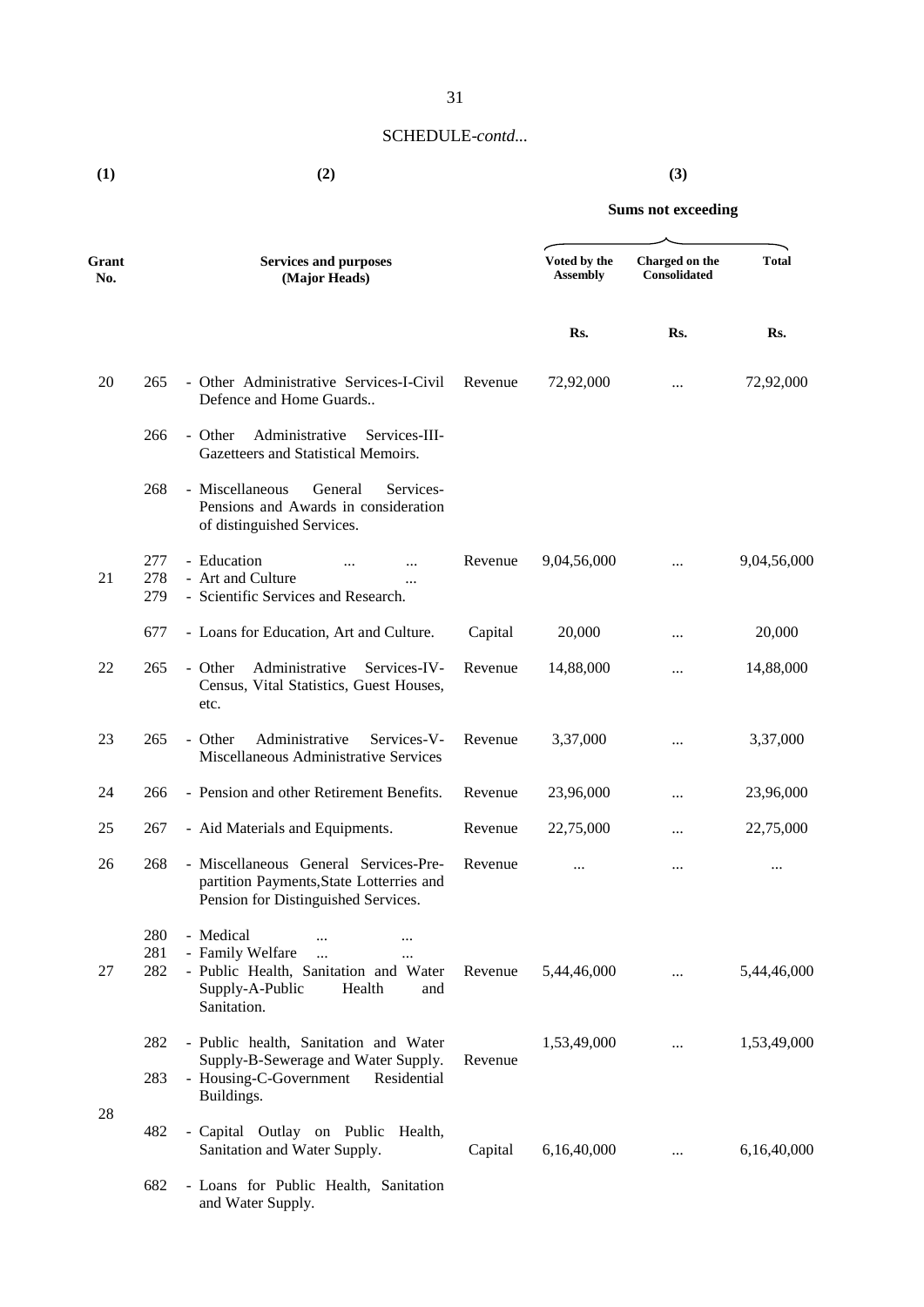**(1) (2) (3)**

| Grant<br>No. |     | <b>Services and purposes</b><br>(Major Heads)                                                                                     | Voted by the<br><b>Assembly</b> | Charged on the<br>Consolidated | <b>Total</b> |           |
|--------------|-----|-----------------------------------------------------------------------------------------------------------------------------------|---------------------------------|--------------------------------|--------------|-----------|
|              |     |                                                                                                                                   |                                 | Rs.                            | Rs.          | Rs.       |
| 29           | 283 | - Housing-I-A-General and B-Housing<br>Schemes.                                                                                   | Revenue                         | 3,36,000                       |              | 3,36,000  |
|              | 683 | - Loans for Housing<br>                                                                                                           | Capital                         | 19,10,000                      |              | 19,10,000 |
| 30           | 284 | Development-A-General-I-<br>- Urban<br>Municipal Administration.                                                                  | Revenue                         | 6,34,000                       |              | 6,34,000  |
|              | 684 | - Loans for Urban Development.                                                                                                    | Capital                         |                                |              |           |
|              | 284 | Development-A-General-II-<br>- Urban<br>Town and Regional Planning.                                                               | Revenue                         | 22,72,000                      |              | 22,72,000 |
| 31           | 484 | - Capital<br>Outlay<br>Urban<br>on<br>Development-A-General.                                                                      | Capital                         |                                |              | $\cdots$  |
| 32           | 285 | - Information and Publicity.                                                                                                      | Revenue                         | 19,25,000                      |              | 19,25,000 |
|              | 287 | - Labour and Employment-I-A-Labour.                                                                                               |                                 |                                |              |           |
| 33           | 287 | - Labour and Employment-II-A-Labour-<br>Inspectorate of Factories and Stream<br>Boilers.                                          | Revenue                         | 50,66,000                      | $\cdots$     | 50,66,000 |
|              | 287 | and<br>- Labour<br>Employment-II-B-<br>Employment and Training.                                                                   |                                 |                                |              |           |
|              | 288 | - Social and Security and Welfare-A-I-<br>Civil Supplies.                                                                         | Revenue                         | 17,55,000                      |              | 17,55,000 |
| 34           | 488 | - Capital Outlay on Social Security and<br>Welfare-E-Other Social Security and<br>Welfare Programmes-I-Civil Supplies<br>Schemes. | Capital                         | 1,38,900                       |              | 1,38,900  |
|              | 509 | - Capital Outlay on Food Nutrition.                                                                                               |                                 |                                |              |           |
|              | 288 | - Social Security and Welfare-B-II-<br>Relief and Rehabilitation of Displaced<br>Persons.                                         | Revenue                         | 1,02,000                       | $\cdots$     | 1,02,000  |
| 35           | 688 | - Loans for Social Security and Welfare-<br>I-Relief Measures and Rehabilitation<br>Schemes.                                      | Capital                         | $\cdots$                       |              | $\cdots$  |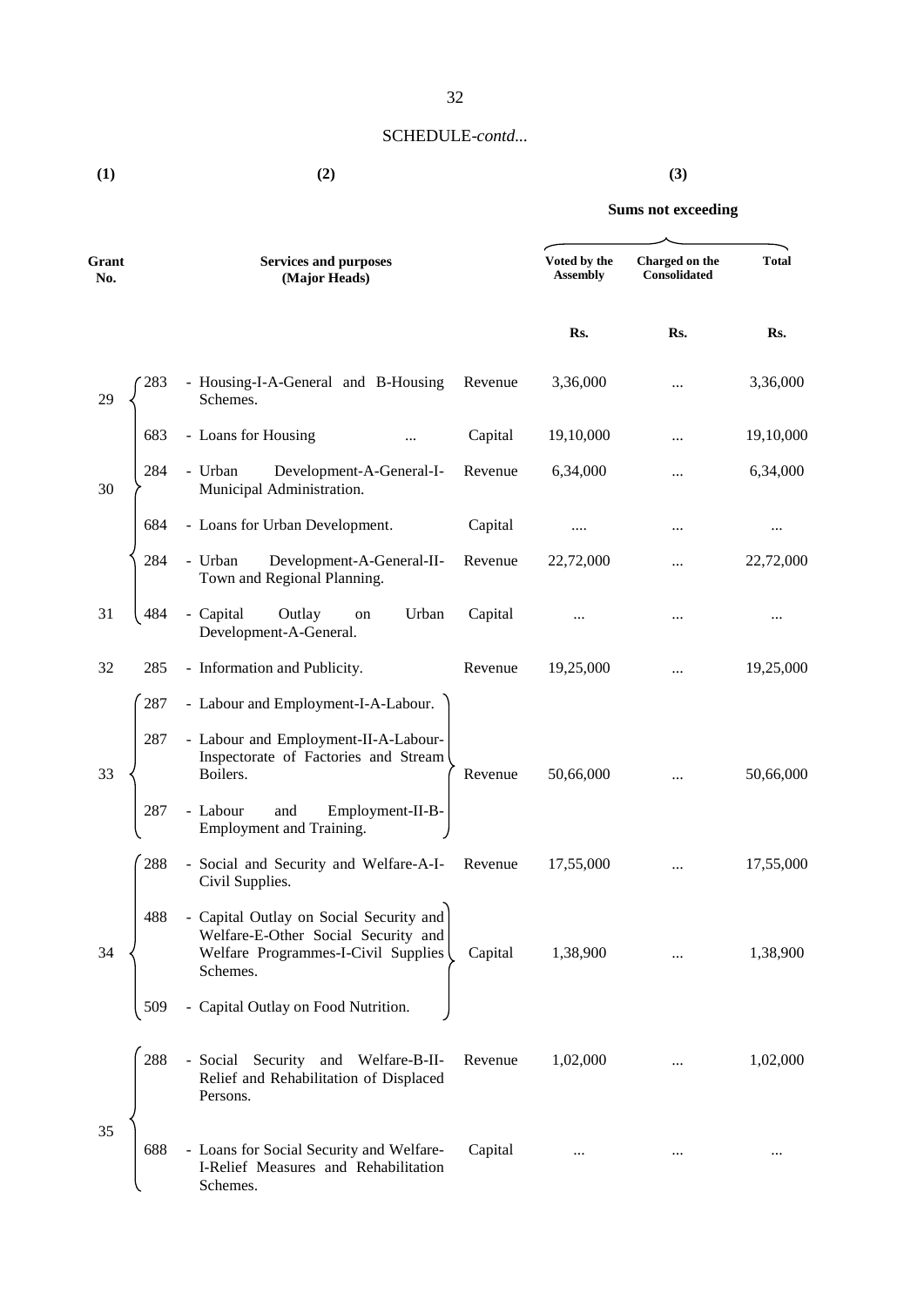**(1) (2) (3)**

| Grant<br>No. |            | <b>Services and purposes</b><br>(Major Heads)                                                                                                       |         | Voted by the<br><b>Assembly</b> | Charged on the<br>Consolidated | <b>Total</b> |
|--------------|------------|-----------------------------------------------------------------------------------------------------------------------------------------------------|---------|---------------------------------|--------------------------------|--------------|
|              |            |                                                                                                                                                     |         | Rs.                             | Rs.                            | Rs.          |
|              | 288        | - Social Security and Werlfare-C-III-<br>Welfare<br>of<br>Scheduled<br>Castes,<br>Scheduled Tribes and Other Backward<br>Classes-D- Social Welfare. | Revenue | 92,56,000                       |                                | 92,56,000    |
| 36           | 688        | - Loans for Social Security and Welfare-<br>C-III-Welfare of Scheduled Castes,<br>Scheduled Tribes and Other Backward<br>Classes.                   | Capital |                                 |                                |              |
| 37           | 288        | - Social Security and Welfare-E-Other<br>Security<br>and<br>Welfare<br>Social<br>Programmes-IV-Soldiers', Sailors' and<br>Airmen's Board.           | Revenue | 1,10,000                        |                                | 1,10,000     |
|              | 688        | - Loans for Social Security and Welfare-<br>II-Loans for Ex-Service Personnnels.                                                                    | Capital | 10,000                          |                                | 10,000       |
| 38           | 288        | - Social Security and Welfare-E-Other<br>Social<br>Security<br>and<br>Welfare<br>Programmes-V-Other Programmes.                                     | Revenue | 5,000                           |                                | 5,000        |
| 39           | 295        | - Other Social and Community Services.                                                                                                              | Revenue | 2,75,000                        |                                | 2,75,000     |
| 40           | 296        | - Secretariat-Economic<br>Services-II-<br>Planning Boards and attached Offices.                                                                     | Revenue | 16,62,000                       | $\cdots$                       | 16,62,000    |
|              | 298        | - Co-operation                                                                                                                                      | Revenue | 85,56,000                       |                                | 85,56,000    |
|              | 498        | - Capital Outlay on Co-operation.                                                                                                                   |         |                                 |                                |              |
| 41           | 505        | - Capital Outlay on Agriculture.                                                                                                                    | Capital | 22,90,000                       |                                | 22,90,000    |
|              | 698<br>299 | - Loans to Co-operative Societies.<br>- Special and Backward Areas-C-North<br>Eastern Areas.                                                        | Revenue | 27,82,000                       |                                | 27,82,000    |
|              | 499        | - Capital<br>Special<br>Outlay<br>$\,$ on<br>and<br>Areas-C-North<br>Backward<br>Eastern<br>Areas.                                                  |         |                                 |                                |              |
| 42           | 699        | - Loans for Special and Backward<br>Areas-C-North Eastern Areas.                                                                                    | Capital | 2,01,00,000                     |                                | 2,01,00,000  |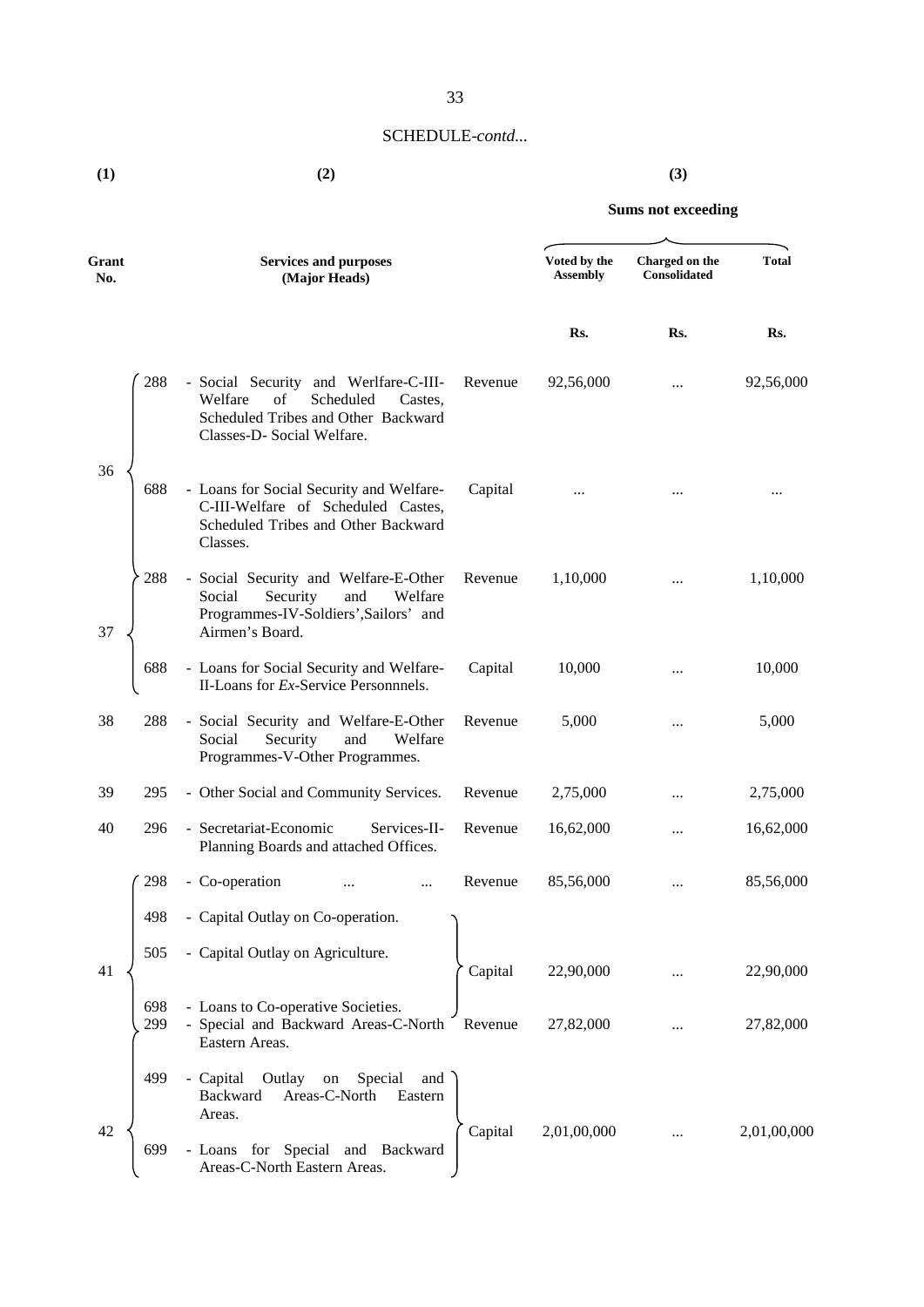# SCHEDULE-*contd...*

**(1) (2) (3)**

# **Sums not exceeding**

| Grant<br>No. |     | <b>Services and purposes</b><br>(Major Heads)                                                                                                |         | Voted by the<br><b>Assembly</b> | Charged on the<br>Consolidated | <b>Total</b> |
|--------------|-----|----------------------------------------------------------------------------------------------------------------------------------------------|---------|---------------------------------|--------------------------------|--------------|
|              |     |                                                                                                                                              |         | Rs.                             | Rs.                            | Rs.          |
| 43           | 304 | - Other General Economic Services-I-<br>Economic Advice and Statistics.                                                                      | Revenue | 24,54,000                       |                                | 24,54,000    |
| 44           | 304 | - Other General Economic Services-II-<br>Regulation of Weights and Measures.                                                                 | Revenue | 6,83,000                        | $\cdots$                       | 6,83,000     |
|              | 305 | - Agriculture/306-I-Minor<br>Irrigation/295-Other<br>Social<br>and<br>Community Services/283-Housing-C-<br>Government Residential Buildings. | Revenue | 4,08,79,000                     | $\cdots$                       | 4,08,79,000  |
| 45           | 515 | - Investments in agricultural Financial<br>Institutions                                                                                      | Capital | 1,00,000                        |                                | 1,00,000     |
|              | 705 | - Loans for Agriculture                                                                                                                      |         |                                 |                                |              |
|              | 306 | - Minor<br>Irrigation-II-Works<br>under<br>Embankment and Drainage<br>Wing,<br>P.W.D.Minor Irrigation Projects.                              | Revenue | 7,07,500                        |                                | 7,07,500     |
|              | 333 | - Irrigation, Navigation, Drainage and<br>Flood Control Projects.                                                                            |         |                                 |                                |              |
| 46           | 506 | - Capital Outlay on Minor Irrigation,<br>Conservation<br>Soil<br>and<br>Areas<br>Development.                                                | Capital | 59,00,000                       |                                | 59,00,000    |
|              | 533 | - Capital<br>Outlay<br>Irrigation,<br>on<br>Navigation, Drainage<br>Flood<br>and<br>Control Projects.                                        |         |                                 |                                |              |
| 47           | 307 | - Soil and Water Conservation and 283-<br>Housing-C-Government<br>Residential<br>Buildings.                                                  | Revenue | 2,41,56,000                     |                                | 2,41,56,000  |
|              | 308 | - Area Development                                                                                                                           | Revenue | 1,67,95,000                     |                                | 1,67,95,000  |
| 48           | 706 | - Loans for Minor Irrigation,<br>Soil<br>Conservation and Area Development.                                                                  | Capital |                                 |                                |              |
|              | 310 | - Animal Husbandry and 283-Housing-<br>C-Government Residential Buildings.                                                                   | Revenue | 1,72,29,000                     |                                | 1,72,29,000  |
| 49           | 710 | - Loans for Animal Husbandry.                                                                                                                | Capital |                                 |                                |              |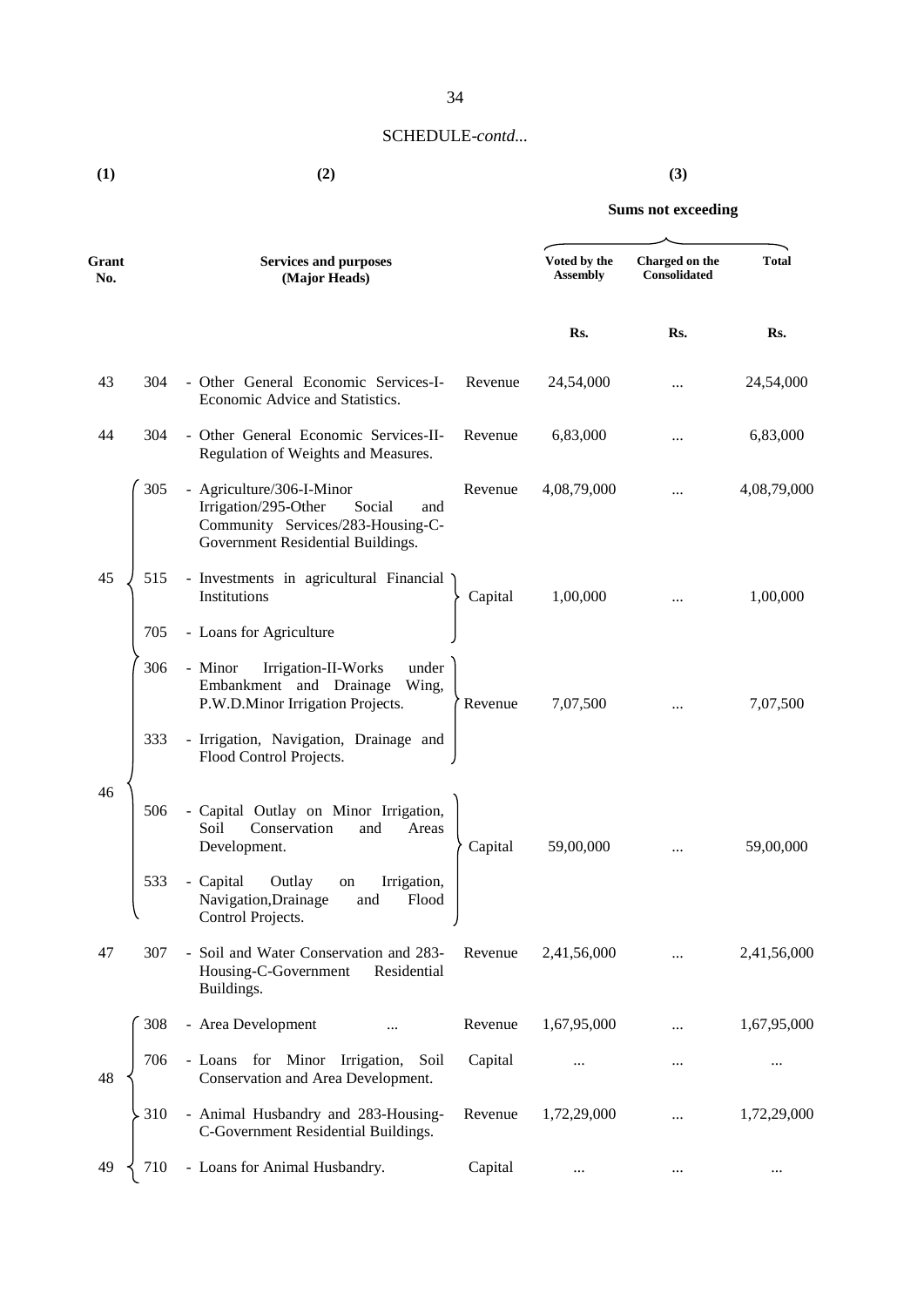# SCHEDULE-*contd...*

| (1) | (2) | (3) |
|-----|-----|-----|
|     |     |     |

**Sums not exceeding**

| Grant<br>No. |                   | <b>Services and purposes</b><br>(Major Heads)                                                                                                                                                                               | Voted by the<br><b>Assembly</b> | Charged on the<br>Consolidated | <b>Total</b> |
|--------------|-------------------|-----------------------------------------------------------------------------------------------------------------------------------------------------------------------------------------------------------------------------|---------------------------------|--------------------------------|--------------|
|              |                   |                                                                                                                                                                                                                             | Rs.                             | Rs.                            | Rs.          |
| 50           | 311               | - Dairy Development and 283-Housing-<br>Revenue<br>C-Government Residential Buildings.                                                                                                                                      | 42,63,000                       |                                | 42,63,000    |
| 51           | 312               | - Fisheries<br>Revenue<br>$\cdots$                                                                                                                                                                                          | 31,10,000                       |                                | 31,10,000    |
|              | 313               | - Forest<br>Revenue<br>$\cdots$<br>                                                                                                                                                                                         | 2,71,09,000                     |                                | 2,71,09,000  |
| 52           | 513               | - Capital Outlay on Forsts<br>Capital                                                                                                                                                                                       | $\cdots$                        |                                |              |
| 53           | 314<br>314        | - Community<br>Development-283-<br>Housing-C-Govenment<br>Residential<br>Buildings and 288-Social Security and<br>Welfare.<br>Revenue<br>- Community Development-II-C-Rural<br>Works Programme.                             | 2,43,48,000                     |                                | 2,43,48,000  |
|              | 714               | - Loans for Community Development.<br>Capital                                                                                                                                                                               |                                 |                                | $\cdots$     |
|              | 320               | - Industries<br>Revenue                                                                                                                                                                                                     | 38,68,000                       | $\cdots$                       | 38,68,000    |
| 54           | 520<br>522<br>526 | - Capital Outlay on Industrial Research<br>and Development.<br>- Capital Outlay on Machinery and<br>Development<br>Revenue<br>- Capital<br>Outlay<br>Consumer<br>on<br>Industries.<br>720-Loans for Industrial Research and | 50,00,000                       |                                | 50,00,000    |
|              | 321               | Development.<br>- Village<br>and<br>Small<br>Industries-I-<br>Revenue<br>Handloom and Sericulture and 283-<br>Housing-C-Government<br>Residential<br>Buildings.                                                             | 80,90,000                       |                                | 80,90,000    |
| 55           | 698               | - Loans to Co-operative Societies.                                                                                                                                                                                          |                                 |                                |              |
|              | 721               | for<br>Village<br>Small<br>Capital<br>- Loans<br>and<br>Industries-I-Handloom and Sericulture.                                                                                                                              | $\cdots$                        | $\cdots$                       | $\cdots$     |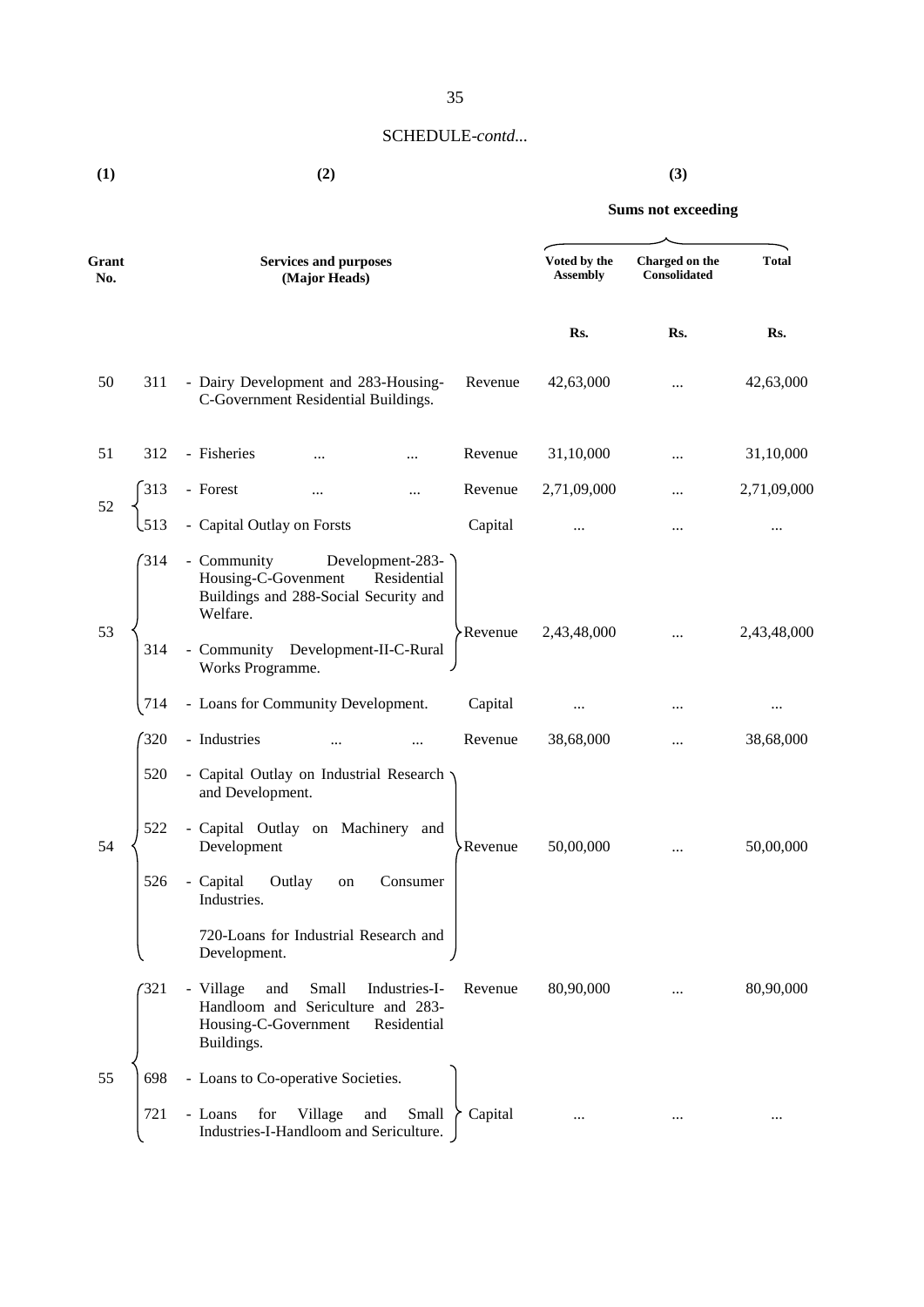# SCHEDULE-*contd...*

**(1) (2) (3)**

**Sums not exceeding**

| Grant<br>No. |     | <b>Services and purposes</b><br>(Major Heads)                                                                       |         | Voted by the<br><b>Assembly</b> | Charged on the<br>Consolidated | <b>Total</b> |
|--------------|-----|---------------------------------------------------------------------------------------------------------------------|---------|---------------------------------|--------------------------------|--------------|
|              |     |                                                                                                                     |         | Rs.                             | Rs.                            | Rs.          |
|              | 321 | - Village and Small Industries-II-Small<br>Industries<br>and<br>283-Housing-C-<br>Government Residential Buildings. | Revenue | 93,25,000                       | $\cdots$                       | 93,25,000    |
| 56           | 521 | - Capital Outlay on Village and Small<br>Industries-II-Small Industries.                                            | Capital | 29,24,000                       | $\cdots$                       | 29,24,000    |
|              | 721 | - Loans<br>for<br>Village<br>Small<br>and<br>Industries-II-Small Industries.                                        |         |                                 |                                |              |
|              | 328 | - Mines and Minerals-B-Regulation and<br>Developments of Mines.                                                     | Revenue | 29,92,000                       | $\cdots$                       | 29,92,000    |
| 56           | 528 | - Capital<br>Outlay<br>Mining<br>${\rm on}$<br>and<br>Metallurgical Industries.                                     | Capital | $\cdots$                        | $\cdots$                       |              |
|              | 337 | - Roads and Bridges                                                                                                 | Revenue | 3,11,40,000                     |                                | 3,11,40,000  |
| 58           | 537 | - Capital Outlay on roads and Bridges.                                                                              | Capital | 4,47,00,000                     |                                | 4,47,00,000  |
|              | 339 | - Tourism<br>$\cdots$                                                                                               | Revenue | 28,29,000                       |                                | 28,29,000    |
| 59           | 544 | - Capital Outlay on Other Transport and<br><b>Communication Services.</b>                                           | Capital | $\cdots$                        | $\cdots$                       | $\cdots$     |
| 60           | 30  | - Investment in Industrial Financial<br>Institutions.                                                               | Capital | $\cdots$                        | $\cdots$                       | $\cdots$     |
|              | 603 | - Internal Debt of the State Government<br>(Change).                                                                | Capital | $\cdots$                        | 1,17,55,100                    | 1,17,55,100  |
|              | 604 | - Loans and Advances from the Central<br>Government (Charge).                                                       | Capital |                                 | 2,24,72,000                    | 2,24,72,000  |
| 61           | 766 | - Loans to Government Servants.                                                                                     | Capital | 63,00,000                       |                                | 63,00,000    |
| 62           | 767 | - Miscellaneous Loans<br>                                                                                           | Capital | $\cdots$                        | $\cdots$                       | $\cdots$     |
| 63           | 768 | - Inter State Settlement<br>$\cdots$                                                                                | Capital | 37,68,000                       |                                | 37,68,000    |
| 64           | 763 | - Appropriation to Contingency Fund.                                                                                | Capital | $\cdots$                        | $\cdots$                       | $\cdots$     |
|              |     |                                                                                                                     |         |                                 |                                |              |

**Total ... 75,18,72,800** *5,44,92,100* **80,63,64,900**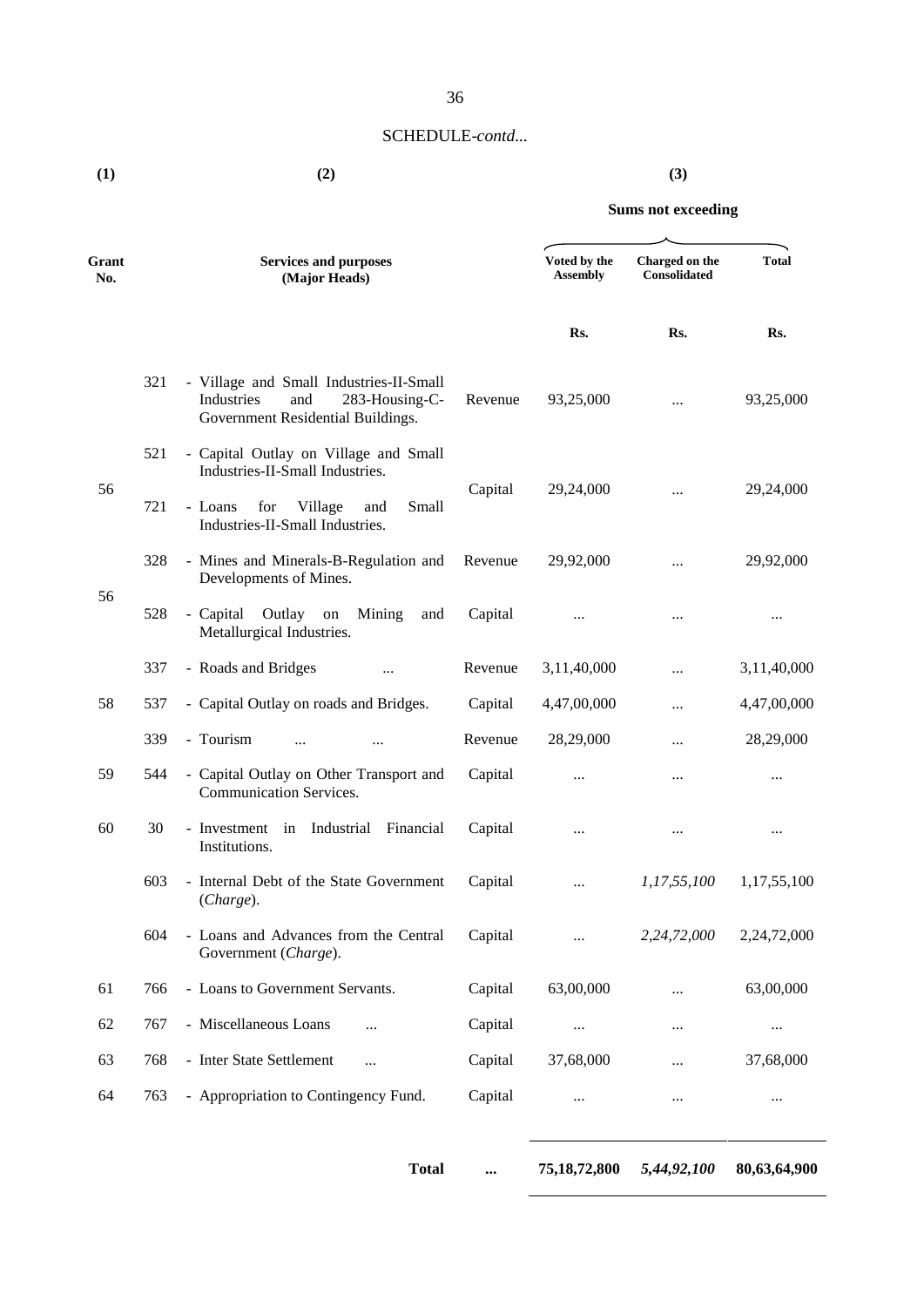# **MEGHALAYA ACT 10 OF 1980**

# THE MEGHALAYA (MINISTERS' SALARIES AND ALLOWANCES) (AMENDMENT) ACT, 1980

(As passed by the Assembly)

[Received the assent of the Governor on 7<sup>th</sup> July, 1980]

(Published in the *Gazette of Meghalaya* Extraordinary, dated 9<sup>th</sup> July, 1980)

#### **An**

#### **Act**

# **further to amend the Meghalaya (Ministers' Salaries and Allowances) Act, 1972.**

Be it enacted by the Legislature of Meghalaya in the Thirty-first year of the Republic of India as follows:-

| Short title, and<br>commencement                                         | 1. (1) This Act may be called the Meghalaya (Ministers'<br>Salaries and Allowances) (Amendment) Act, 1980.                                                                                                                                                                                           |
|--------------------------------------------------------------------------|------------------------------------------------------------------------------------------------------------------------------------------------------------------------------------------------------------------------------------------------------------------------------------------------------|
|                                                                          | (2) It shall come into force at once.                                                                                                                                                                                                                                                                |
| Amendment of Section<br>8 of Act 4 of 1972.                              | 2. In the Meghalaya (Ministers' Salaries and Allowances)<br>Act, 1972 (hereinafter referred to as the principal Act), the<br>existing Section 8 shall be re-numbered as sub-section (1),<br>and after section 8 nos so renumbered the following shall<br>be inserted as sub-section $(2)$ , namely:- |
|                                                                          | " $(2)$ Without prejudice to the provision of sub-section $(1)$ , the<br>State Government may, from time to time by order, revise the<br>rates so prescribed and such order may also be made to have<br>retrospective effect".                                                                       |
| <b>Amendment of Section</b><br>10 of the principalAct.                   | In the principal Act, the existing Section 10 shall be re-<br>3.<br>numbered as sub-section (1), and after Section 10 as so re-<br>numbered the following shall be inserted as sub-section<br>$(2)$ , namely:-                                                                                       |
|                                                                          | "(2) Such Rules may also be made to have retrospective effect".                                                                                                                                                                                                                                      |
| <b>Validation of Rules</b><br>already made with<br>retrospective effect. | 4. All Rules made under the principal Act prior to the coming<br>into force of this Act shall not be deemed to be invalid on<br>ground only that the Rules were made to have<br>retrospective effect.                                                                                                |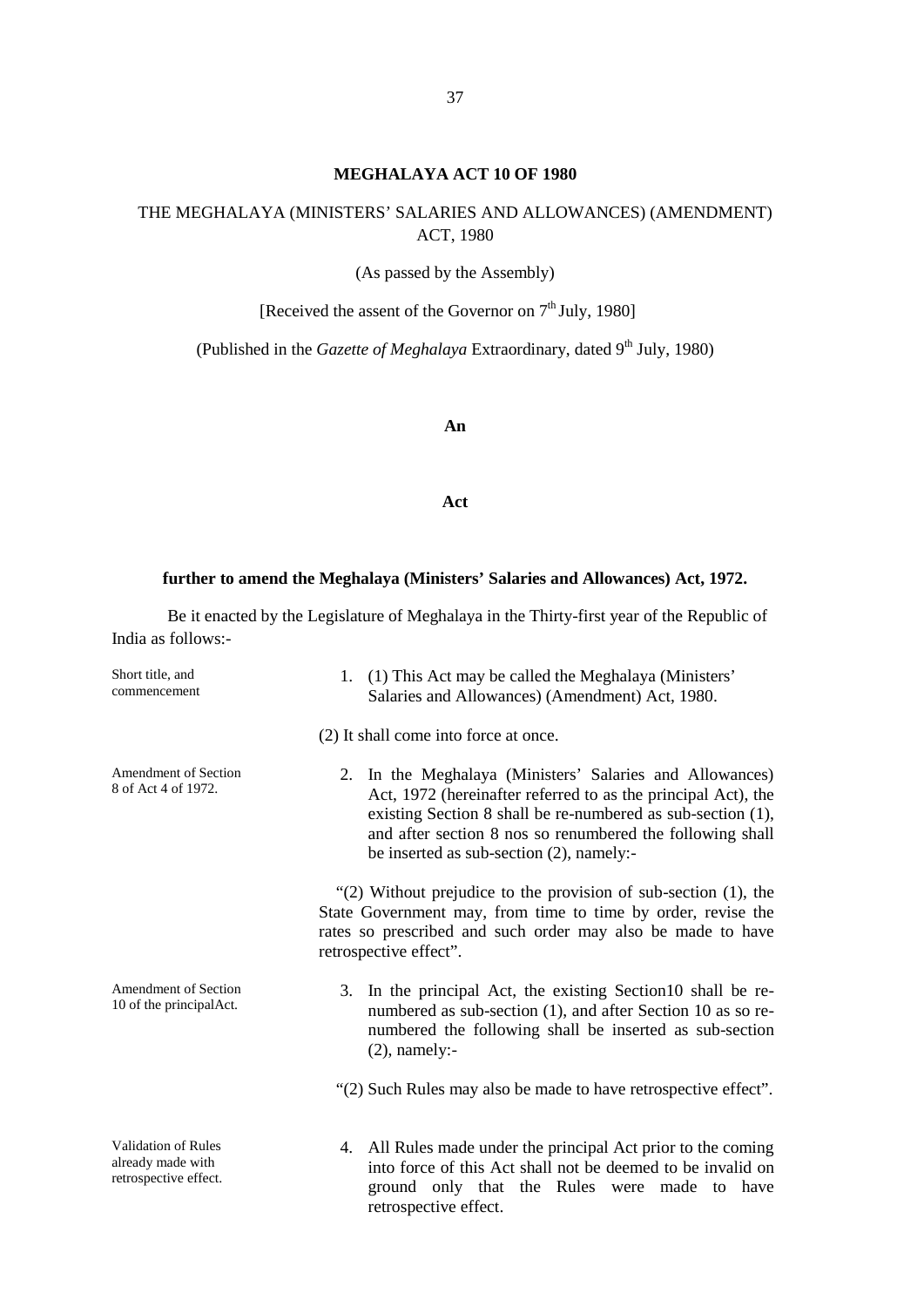# **MEGHALAYA ACT 11OF 1980**

# THE MEGHALAYA LAND SURVEY AND RECORDS PREPARATION ACT, 1980 ACT, 1980

(As passed by the Assembly) [Received the assent of the Governor on  $7<sup>th</sup>$  July, 1980] (Published in the *Gazette of Meghalaya* Extraordinary, dated 9<sup>th</sup> July, 1980)

**An**

**Act**

# **to provide for the Survey of lands in the State and the preparation of preliminary records thereof and for matters, connected therewith or incidental thereto Act, 1972.**

Be it enacted by the Legislature of Meghalaya in the Thirty-first year of the Republic of India as follows:-

# CHAPTER I

### Preliminary

| Short title, and<br>commencement | (1) This Act may be called the Meghalaya Land Survey and<br>1.<br>Records-Preparation Act, 1980.                                                                                                                                     |
|----------------------------------|--------------------------------------------------------------------------------------------------------------------------------------------------------------------------------------------------------------------------------------|
|                                  | (2) It extends to the whole of the State of Meghalaya.                                                                                                                                                                               |
|                                  | (3) It shall come into force in such areas of the State and on such<br>dates as the Government may by notification specify and different<br>dates may be specified for different areas.                                              |
| Definitions.                     | In this Act, unless the context otherwise requires.<br>2.                                                                                                                                                                            |
|                                  | (a) "Director" means the Director of Land Records,<br>Meghalaya, and includes such other officers as may be<br>empowered by Government as "Director" within their<br>respective jurisdictions.                                       |
|                                  | (b) "estute" includes any land over which a person has the<br>right or interest of an owner, holder or occupier, and also<br>includes Government lands (State or Central) District<br>Council lands and land of any local authority; |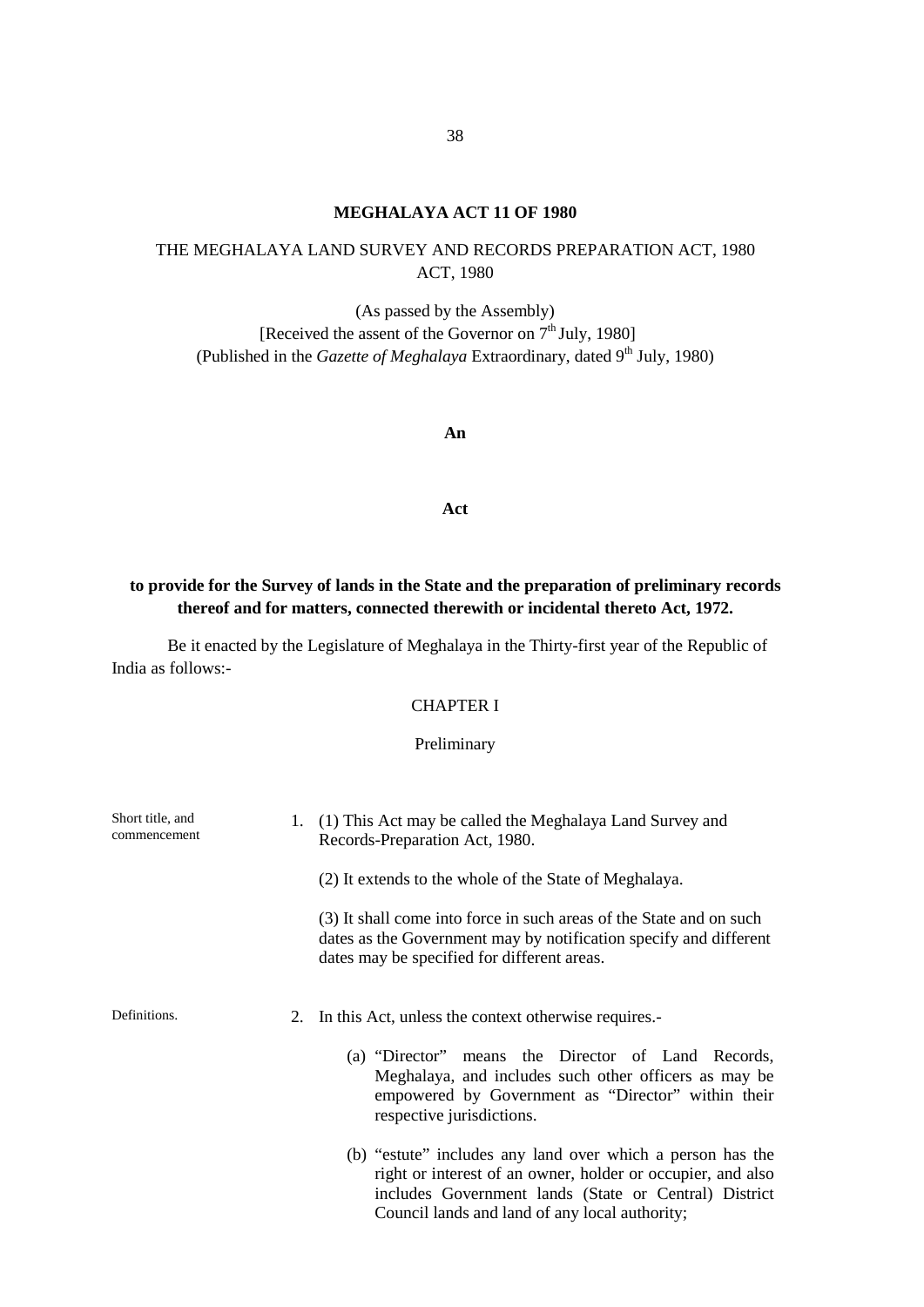- (c) "holder" means any person who lawfully holds any land under Government or District Council or local authority or hold any land under a person who is an owner or under another holder of land for any purpose whether on payment of rent, land revenues ,or not and whether the person is in actual possession of the land or not, and shall also include a lessee;
- (d) "land" includes land covered by or under any forest established or constituted under any law, custom or practice, agricultural or non-agricultural land, waste or arable land and land under any cultivation or otherwise and shall also include fisheries;
- (e) "owner" means a person who owns any land as owner or a person recognised as such under any law in force, custom of practice and includes Government (State or Central), District Council or local authority in respect of Government lands, District Council lands or lands of a local authority, as the case may be;
- (f) "occupier" means any person who occupies, holds, possesses, manages or acts as custodian of any Ri - Kynti land whether under any custom, usage or practice or otherwise;
- (g) "prescribed" means prescribed by rules made under this Act;
- (h) "Revenue Enforcement Inspector" or "Assistant Revenue Enforcement Inspector" means any person appointed as such under Section 4, and includes any Officer of the Government appointed by the State Government to exercise the powers and perform the duties and functions of the Revenue Enforcement Inspector under this Act;
- (i) "Records" includes titles and interests of every owner, holder or occupier of land as maintained in the prescribed registers ;
- (j) "State" means the State of Meghalaya;
- (k) "State Government" or "Government" means the Government of Meghalaya;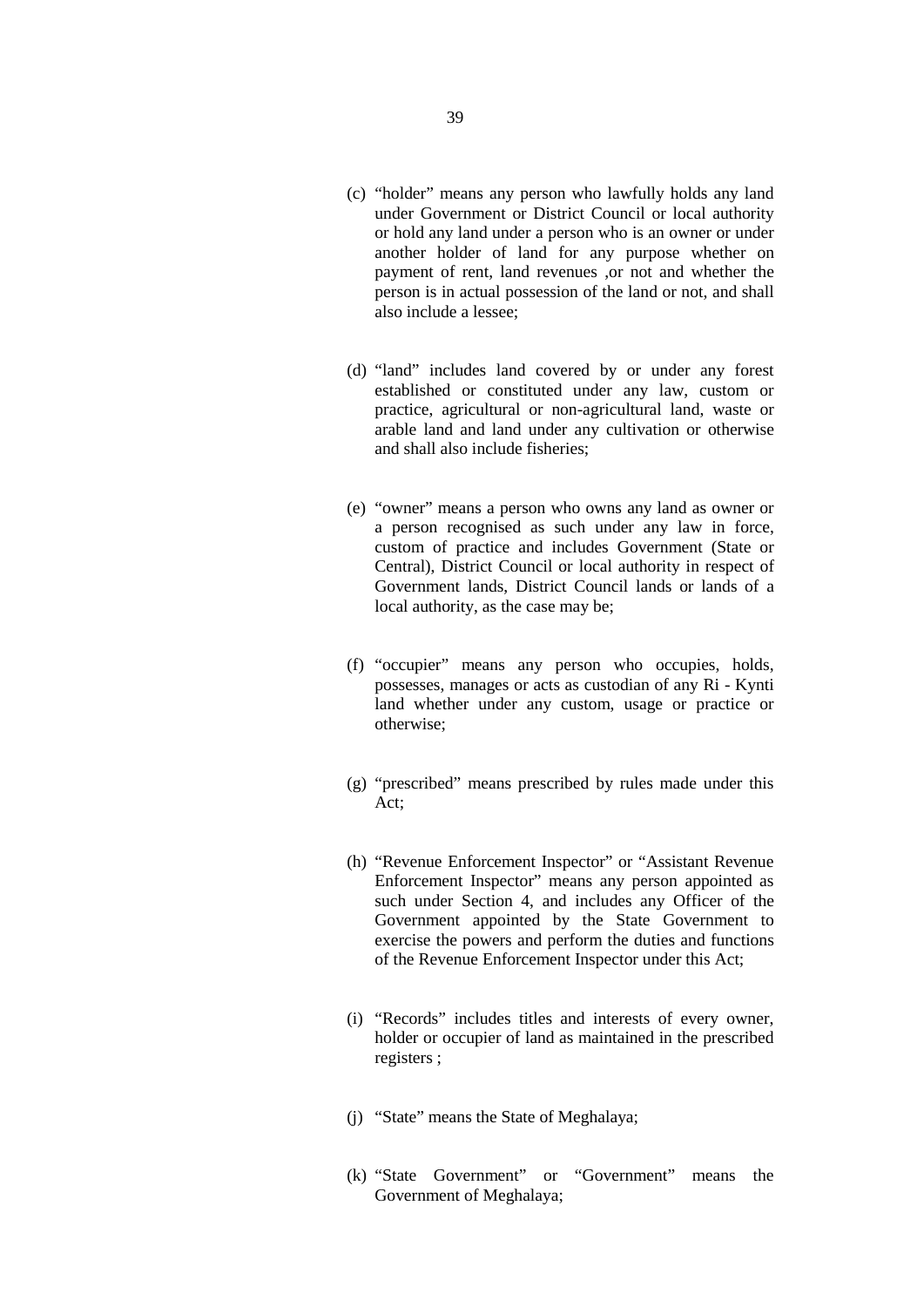- (l) "Survey Officer" or "Assistant Survey Officer" means any person appointed as such under Section 4, and includes any officer of the Government appointed by the State Government to exercise the powers and perform the duties and functions of the Survey or Assistant Survey under this Act;
- (m) "Survey" includes identification of boundaries and all other operations antecedent to and connected with Survey.

3. Notwithstanding anything contained in any law for the time being

# **CHAPTER II**

### **Survey, Demarcation and preparation Records**

Power of the State

| Government to order<br>survey of lands,<br>demarcation of<br>boundaries and<br>preparation of records. | in force, or in any custom or practice, the State Government may,<br>by order published in the Official Gazette direct a survey to be<br>made and conducted of any land, class or classes of land or area,<br>as may be specified in the order, or that the boundaries of all land<br>be demarcated and defined, or that records of all lands and estate<br>so surveyed or to be surveyed, be prepared.                              |
|--------------------------------------------------------------------------------------------------------|--------------------------------------------------------------------------------------------------------------------------------------------------------------------------------------------------------------------------------------------------------------------------------------------------------------------------------------------------------------------------------------------------------------------------------------|
| Appointment of Officer<br>their duties and powers.                                                     | 4.<br>(1) For all or any of the purposes of this Act, State<br>Government may appoint one or more Survey Officers, Revenue<br>Enforcement, Inspectors, Assistant Survey Officer, Assistant<br>Revenue Enforcement Inspectors and any other Officers.                                                                                                                                                                                 |
|                                                                                                        | (2) Subject to the overall control of the State Government, the<br>provisions of this Act ad any rules made thereunder, the Survey<br>Officer and the Revenue Enforcement Inspector shall be under the<br>control and supervision of the Director.                                                                                                                                                                                   |
|                                                                                                        | (3) Subject to other provisions of this Act, the Survey Officers<br>shall be in-charge of the Survey and demarcation of boundaries<br>and the Revenue Enforcement Inspector shall be in-charge the<br>preparation of records, within their respective jurisdiction. The<br>Officers shall also exercise such other powers and perform such<br>other duties and functions as may be prescribed.                                       |
|                                                                                                        | (4) Besides performing the duties and exercising the powers<br>specified and conferred by and under this Act and the rules made<br>thereunder, the Survey Officer, the Revenue Enforcement<br>Inspector and their Assistants shall perform such other duties, and<br>exercise such other powers as may be specified or conferred upon<br>them by the Director, by general or special order with approval of<br>the State Government. |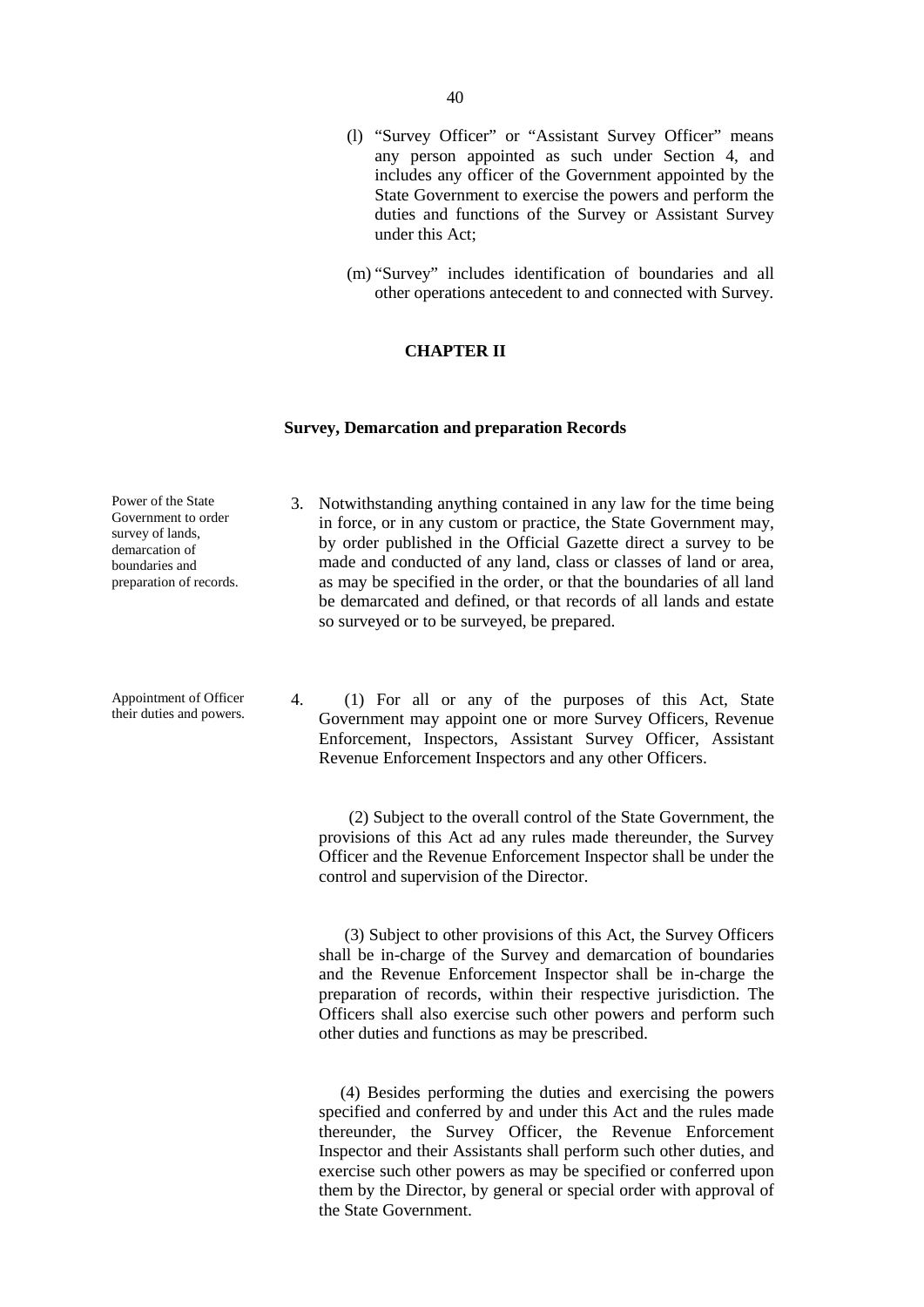Publication of a proclamation begore entering any lands..

5. (1) Before, entering any land for the purpose of Survey, demarcation of boundaries, preparation of records or for any other purpose under this Act, the Director shall cause a proclamation to be published, calling upon the owners, holders or occupiers of the lands which are about to be surveyed, and of the conterminous lands, and all persons employed on or connected with the management of, or otherwise interested un such lands, to attend, either personally or by agent before the Survey Officer and/or the Revenue Enforcement Inspector or their Assistants, or any other officer mentioned n the proclamation at such place and time and on such date as may be specified in the proclamation (which shall not be less than fifteen days from the date of the proclamation) for the purpose of pointing out the boundaries, production of documents if any or evidence in support of their interest and of affording such assistance and information as may be required.

(2) The Director may also, by special notice, require any officer of the District Council or local authority, the Syiem, Lyngdoh, Wahadadar, Dolloi, Sirdar, Laskar, Nokma or any other village authority to attend before him or before him or before the Survey Officer, Revenue Enforcement Inspector or their Assistant or any Officer mentioned in the notice at such place and time and on such date (which shall not be less than 7 days from the date of service of the notice) as may be specified in the notice, for affording such information and assistance as may be necessary for the purposes of this Act.

(3) The proclamation under this Section shall be published-

- (a) by serving a copy of the proclamation upon the District Council concerned, the Syiem Lyngdoh, Wahadadar, Dolloi, Laskar, Sirdar, Nokma and other village authority in whose jurisdiction any portion of the land about to be surveyed is situate;
- (b) by making public announcement in the villages concerned by such village authority as the Director may direct;
- (c) by publication in the Official Gazette and in al least3 local Newspaper; and
- (d) by posting a copy thereof
	- i. at the Court of Deputy Commissioner and the District Council Court of every District;
	- ii. at the Office of every Sub divisional Officer and Officer-in-charge Administrative Unit ;
	- iii. at every Police Station within the jurisdiction of which any portion of the land about to be surveyed is situate;
	- iv. at the Office of every Block Development Officer within the District where the land about to be surveyed is situate;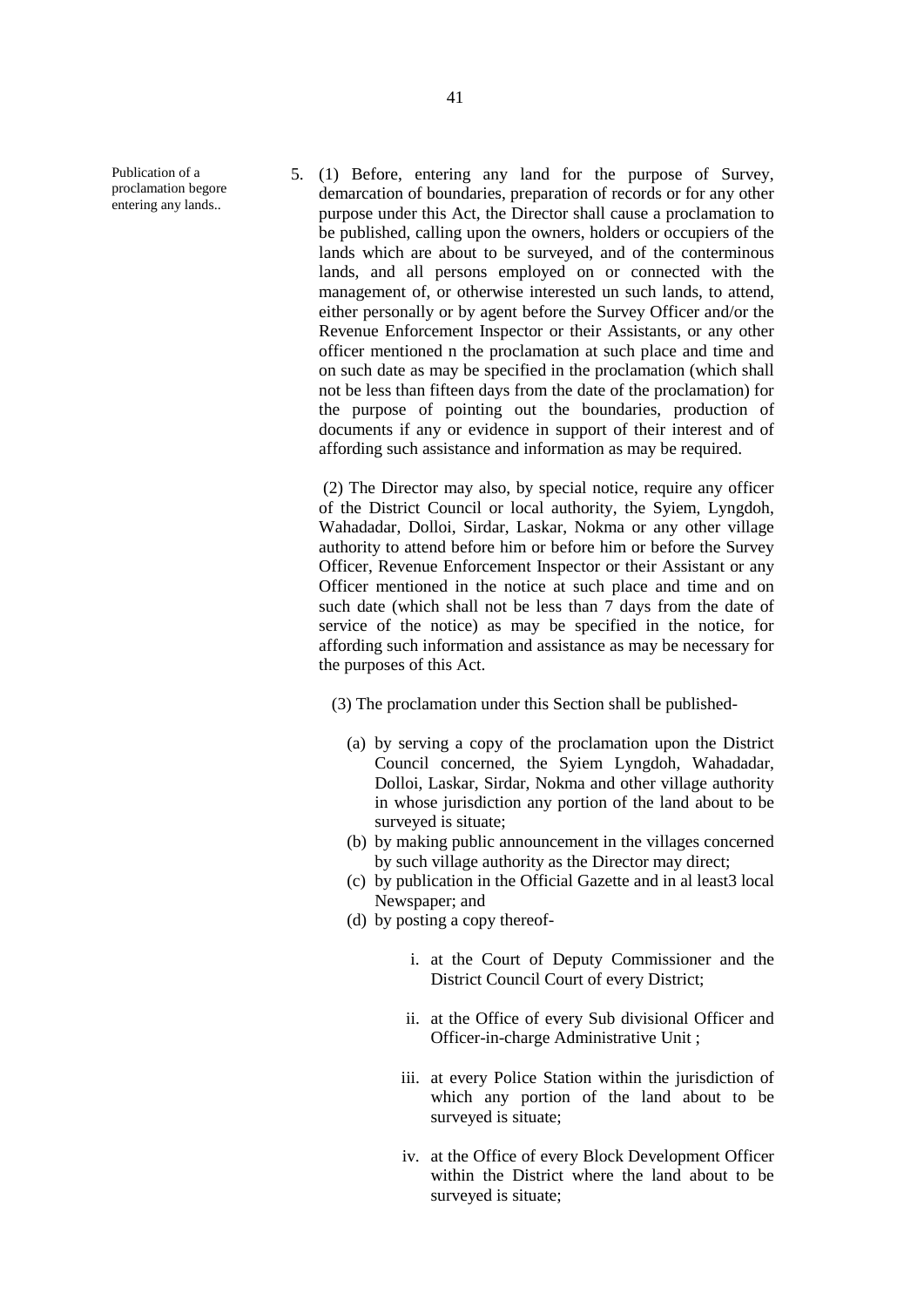- v. at any conspicuous place near the land to be surveyed, and
- vi. at such other place or places as the Director may direct.

(4) The proclamation and the notice made under this Section shall be in English as well as in Khasi or Garo or in both and in any other languages as the Director may think necessary.

(5) The Deputy Commissioner, Sub-divisional Officer and the Officer-in-charge of the administrative Unit concerned shall be furnished with a copy of every proclamation or notice published or issued under this Section.

Entry upon lands. 6. After the expiry of the period of 15 days from the date of the proclamation made under Section5, the Director, Survey Officer, Revenue Enforcement Inspector or any other Officer duly authorised by the Director may, between the hours or sunrise and sunset, enter upon such lands, and do all things necessary for affecting the survey, demarcation of boundaries and preparation of the records whether any person mentioned in sub-sections (1) and (2) of Section 5 attends or not :

> Provided that where for any of the purposes of this Act it is necessary to enter upon any other land of which no proclamation has been made under Section 5, such enter shall only be made after a notice of the intention so to entry has been served by the Survey Officer or the Revenue Enforcement Inspector or any Officer authorised by him in this behalf upon the owner, holder or occupier of such land at least 24 hours previously.

- 7. (1) When any material or labour has been supplied or has to be supplied for any of the purposes mentioned in Section 5, the Director shall forthwith cause the cost of such materials or labour to be paid to the person by whom the same were supplied. (2) The Director shall also pay to every person requisitioned under Section 5 (2) such expenses as may be prescribed.
- 8. The Survey Officer, or other officer authorised by him may, by a notice issued for this purpose, require any owner, holder or occupier to clear any boundary or other line as may be necessary for all or any of the purposes of this Act, by cutting down and removing any trees, jungles, fences or standing crops on his land.
- 9. If any demand for compensation be made in respect of the clearance of any boundary or line or for any damage caused to the land or standing crops in pursuance of the requisition made under Section 8, or by any other act lawfully done in the course of the survey and demarcation of boundaries or for any other purposes under this Act, the Director or such other officer as may be authorised by him in this behalf, shall ascertain and record the nature and the estimated value of any trees, jungles fences or standing crops which have been cut down or removed and of any other damages caused to the land and shall offer compensation to the persons entitled.

Payment of cost of materials or labour supplied and other expenses.

Owner holder or occupier or lands to clear boundary lines, etc.

Compensation.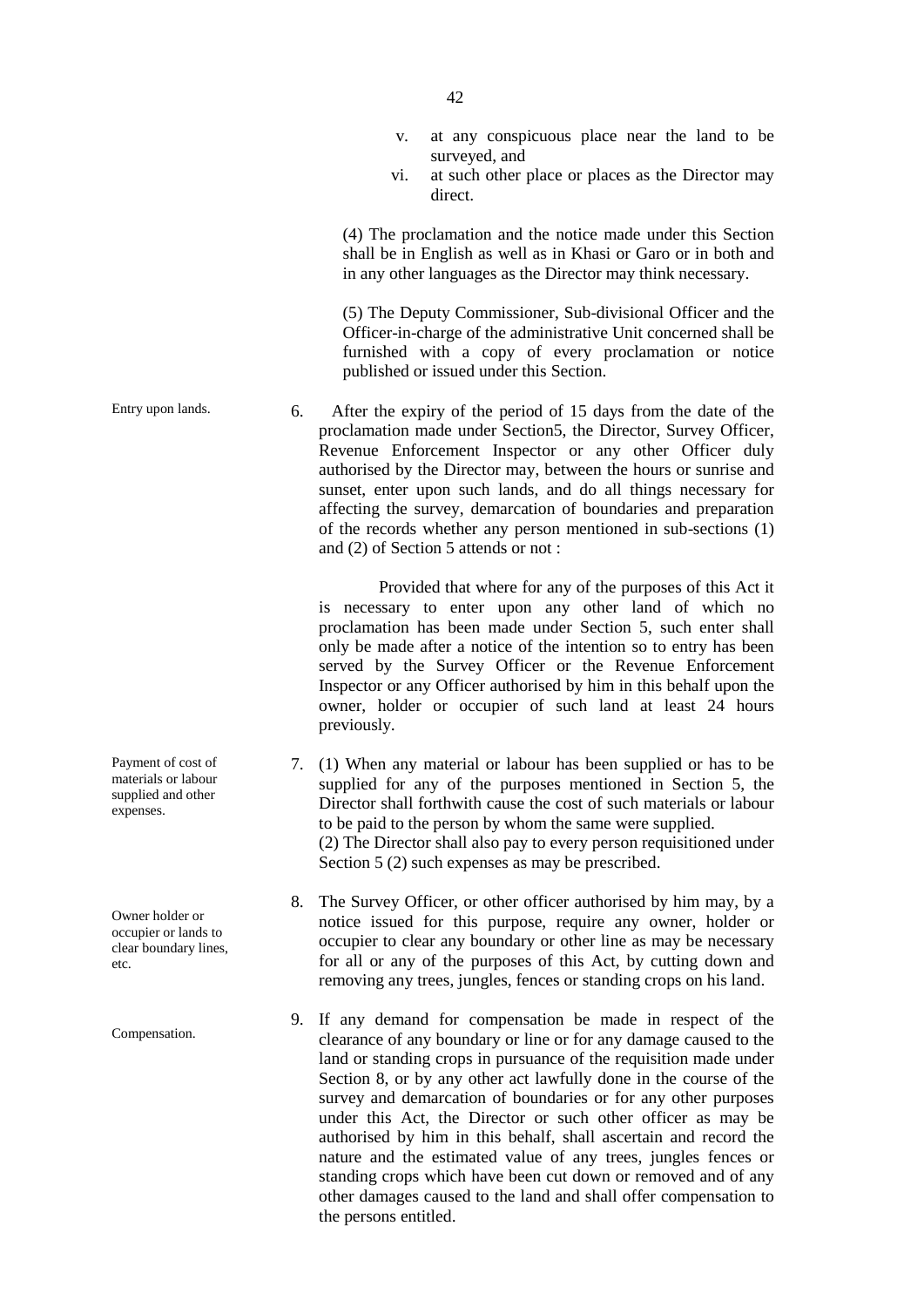| Survey map Registers,<br>etc.                                                                                                 | 10. (1) The Survey Officer shall prepare or cause to be prepared under<br>his direction maps and such registers and other documents as may<br>be prescribed of all leads which are to be, or have been, surveyed<br>and demarcated under this Act.                                                                                                                                                                                                                                                                                                                                                                                                                                               |
|-------------------------------------------------------------------------------------------------------------------------------|--------------------------------------------------------------------------------------------------------------------------------------------------------------------------------------------------------------------------------------------------------------------------------------------------------------------------------------------------------------------------------------------------------------------------------------------------------------------------------------------------------------------------------------------------------------------------------------------------------------------------------------------------------------------------------------------------|
|                                                                                                                               | (2) If at the time of survey, the boundary of any estate or field be<br>undisputed, and its correctness be affirmed by any village<br>authority than present, it may be defined and demarcated as<br>pointed out by the owner holder, occupies or person in occupation<br>of the land.                                                                                                                                                                                                                                                                                                                                                                                                           |
|                                                                                                                               | (3) In case of dispute regarding boundary, ownership, possession<br>or other rights in respect of any land, the nature of the dispute and<br>the names of the parties thereof shall be entered in the relevant<br>Registers and other relevant documents.                                                                                                                                                                                                                                                                                                                                                                                                                                        |
| Preparation of<br>Records.                                                                                                    | 11. (1) The Revenue Enforcement Inspector shall prepare or cause to<br>be prepared under his direction the records of lands in such form<br>and manner as may be prescribed in respect of all lands and<br>estates which are to be or have been surveyed and demarcated<br>under Section 10.                                                                                                                                                                                                                                                                                                                                                                                                     |
|                                                                                                                               | (2) All entries in the records prepared under Section 11 shall be<br>made on the basis of actual possession provided that such<br>possession is not contrary to any law for the time being in force,<br>and every entry made in the records shall, until the contrary is<br>proved, be presumed to be correct.                                                                                                                                                                                                                                                                                                                                                                                   |
|                                                                                                                               | (3) Any dispute with regard to the rights over, title to or interest in<br>the land so surveyed and demarcated under this section shall be<br>referred to the civil court of competent jurisdiction, for decision.                                                                                                                                                                                                                                                                                                                                                                                                                                                                               |
| Inspection of maps<br>records, etc and filing<br>of objections to Survey<br>Officer and Revenue<br>Enforcement<br>Inspectors. | 12. (1) As soon as the survey, demarcation of boundaries and<br>preparation of records of any land or estate in any area have been<br>completed, the Survey Officer or the Revenue Enforcement<br>Inspector shall, by a general notice issued under his signature call<br>upon all persons specified in the notice to personally or by agent<br>attend before them within 15 days of the date of the said notice for<br>the purpose of inspecting the maps, records, field books and other<br>relevant registers or documents and every person so called upon<br>shall be allowed to inspect the maps, records and other relevant<br>registers or documents in accordance with such requisition. |

(2) The notice under sub-section (1) shall specify the names of all persons required to appear and shall be published or served in such manner as the Director may direct.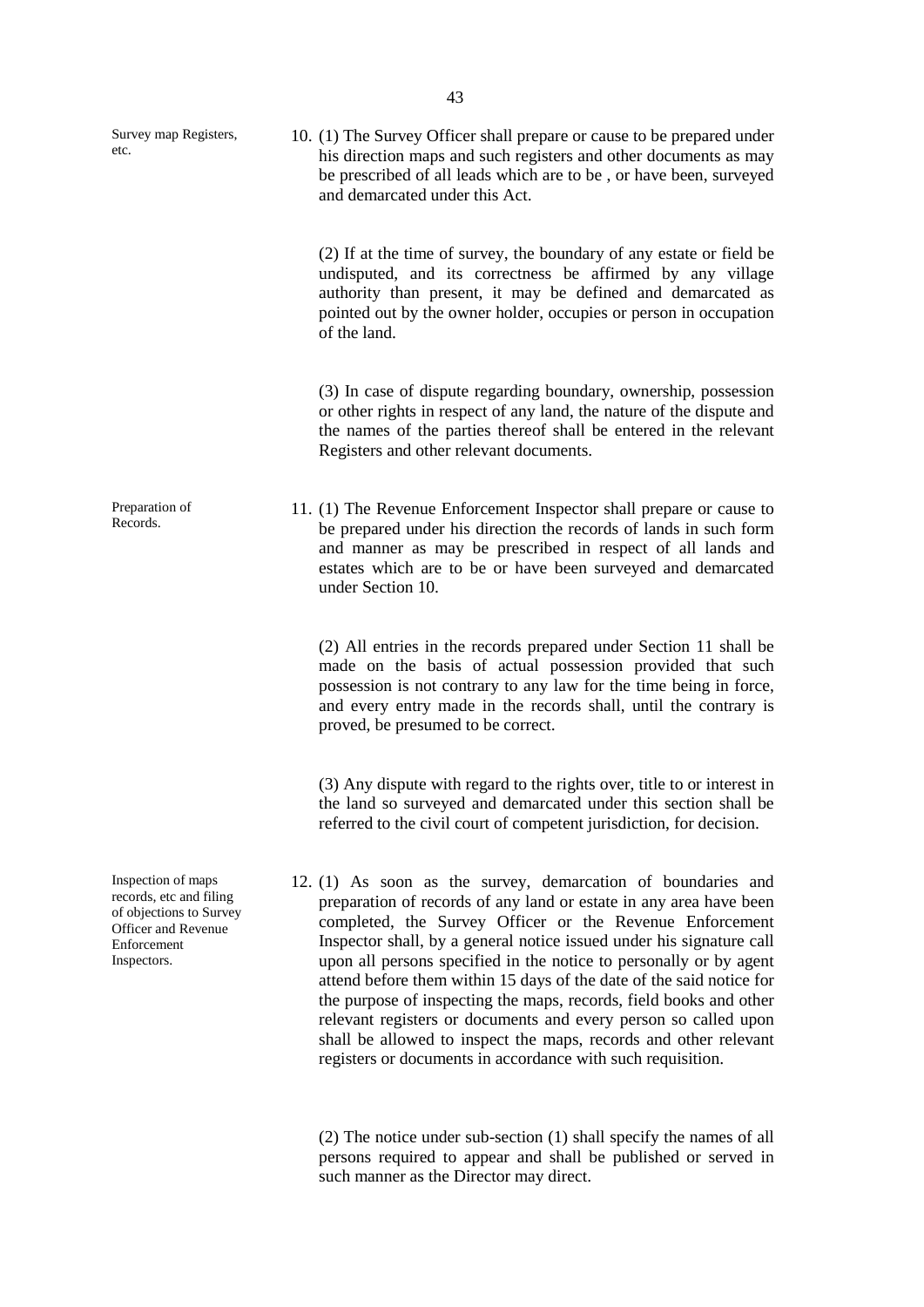(3) Any person so called upon may file objection in writing as to any entry relating to his lands made or recorded in the maps, records or any other relevant registers to documents within 10 days of his inspection of the maps of records and all such objections shall be attached to the relevant records, and shall be forwarded to the Director together with the maps, records and other relevant registers or documents.

Inspection of maps, 13. (1) The Director after receipt of the maps, records and other<br>records, etc., and filing relevant registers and documents together with objections, if any,<br>of objections Director. forwarded under section 12, shall cause a notice to be published in the manner mentioned under clauses (b) and (c), sub-clauses  $(i)$ , $(ii)$ , $(iv)$  and  $(vi)$  of clause (d) of sub-section (3) of section 5; for general information that the maps, demarcation of boundaries and records relating to the lands or estates specified in the notice are open to inspection and that any person who may have any objection, may file such objection in writing before the Director after depositing such fee, not exceeding one hundred rupees, as may be prescribed within 30 days of the date of the notice.

> (2) The Director shall after the expiry of the said period of 30 days, consider all the objections forwarded under section 12 and those received under this section and if he is satisfied-

1. that the objections relate to manifest errors or omissions in the maps as to identification or demarcation of boundaries or any entry in the records or other relevant register or documents, he may, whether after making such inquiry or otherwise as he deems fits order such corrections to be made and the person or persons concerned shall be informed of the corrections so made within 7 days of the date of the order:

Provided that no such order shall be made to the prejudice of any person without affording him reasonable opportunity to show cause-

2. that the objections may be settled amicably, he shall try for such settlement and if a settlement is arrived at between the parties, cause necessary corrections to be made, in the maps, registers and other relevant documents.

(3) The Director may, for the purpose of disposal of the objections make such inquiry as he may deem fit and direct any person whom he believes has information or document pertaining to the objections to appear at the hearing and to furnish such information or to produce such documents as may be required.

(4) The Director shall disposed of all the objections within 90 days from the date of expiry of the notice under sub-section (1) and for the purpose of holding the enquiry may sit at any place within the State.

Inspection of maps, records, etc , and filing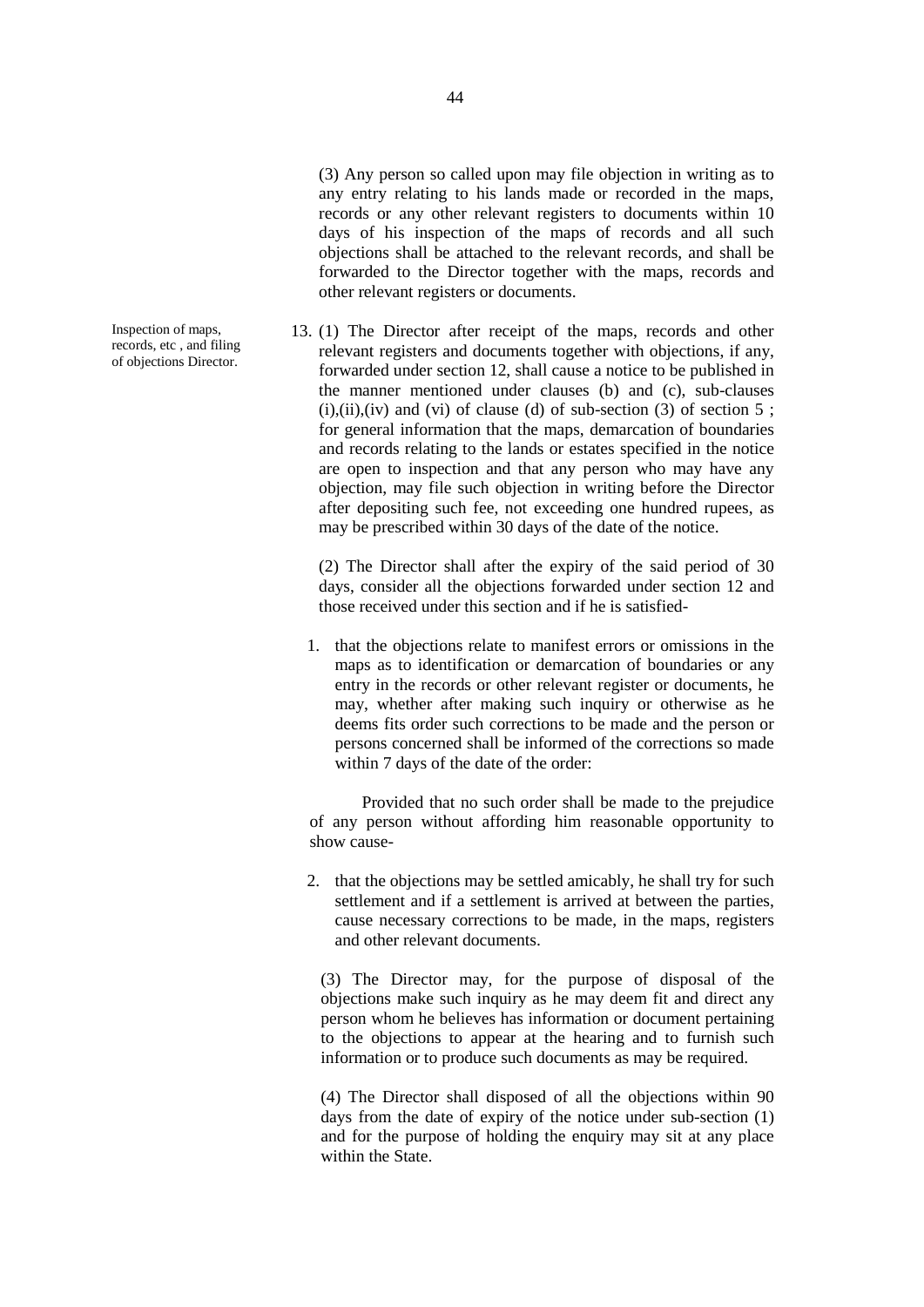Confirmation of the maps or records by Government and their maintenances and custody.

Order and confirmation to be placed before the State Legislature.

Erection of temporary boundary marks and maintenance thereof.

Erection of permanent boundary marks and maintenance thereof.

(5) After 90 days from the date of expiry of the notice under sub section (1) the Director shall forward to the Government the maps, records and other relevant registers or documents with all objections received and orders passed thereon by him.

14. (1) The State Government may after considering the maps, records and other documents forwarded under sub-section 5 of section 13, by Order direct the publication of the maps or records prepared under this Act:

Provided that where the Government for reasons to be recorded thereof deem it necessary that any maps, records or document should be corrected or modified it may direct the Director to cause such correction or modification to be made after hearing the objection, if any, in accordance with the provision of Section 13.

(2) The State Government may after 45 days of the publication of the maps or records under sub-section (1) confirm such maps or records and every such order of confirmation shall be published in the Official Gazette, upon which and until the contrary is proved such maps or records shall be presumed to be correct.

(3) The maps, records and other registers and documents prepared under this Act shall be maintained in such manner and kept in the custody of such officer as may be prescribed.

- 15. Every order made under sub-section (2) of section 14 shall be laid before the earlier possible session of the Legislature of the State.
- 16. The Director, the Survey Officer or the Revenue Enforcement Inspector may cause to be erected temporary boundary marks in such manner as may be prescribed on any land surveyed or to be surveyed under this Act, and may require any occupant of the land to maintain such marks until the survey operation is concluded or until permanent boundary marks are erected.
- 17. (1) The Director may at any time cause to be erection on any land which has been surveyed under this Act, permit boundary marks in such manner as may be prescribed in such number as may be prescribed:

Provided that, ten days before the erection of any permanent boundary mark, the Director shall, for the information of all concerned, cause to be posted in his office and at such other place of places as the Director may direct, besides causing public announcement in the village concerned by such village authority as the Director may direct a specification of the marks which he proposes to erect on direct any land or estate and as estimate of their cost.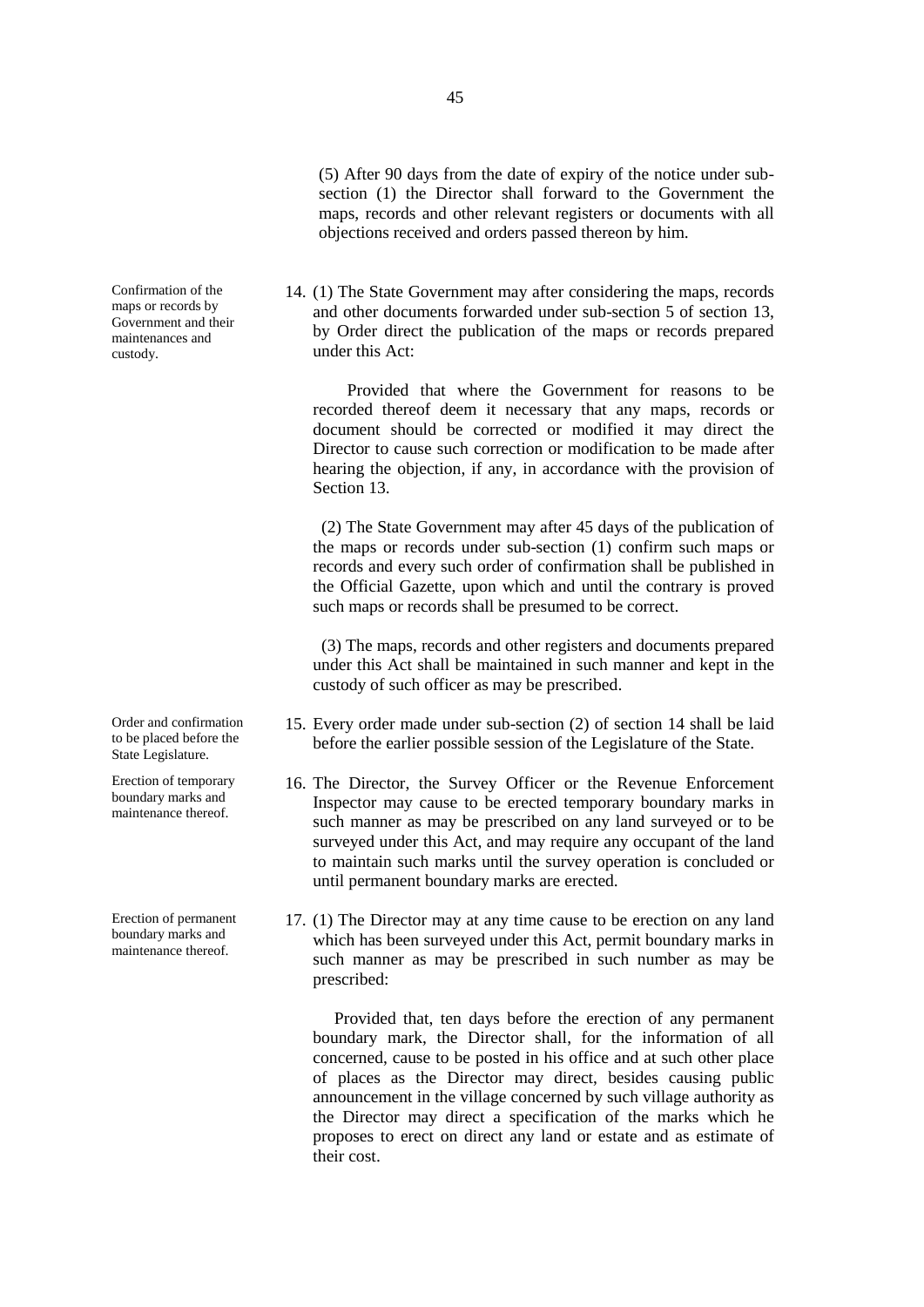(2) Every owner, holder or occupier of the land shall preserve such permanent boundary marks awfully erected on his land and shall give immediate notice to the Director or such other authority as may be prescribed, if such marks are injured, destroyed or removed.

18. Whenever it shall come to the notice of the Director, the Survey Officer or the Revenge Enforcement Inspector that any temporary or the Revenue Enforcement Inspector that any temporary or permanent mark erected under the provisions of this Act has been injured, destroyed, or removed or requires repairs the Director, the Survey Officer or the Revenue Enforcement Inspector may cause such boundary mark to be re-erected, restored or repaired and the Director may cause to be recovered any expenses incurred in respect of such re-erected, restoration or repairs in such proportions he shall think fir from the owner holder or occupier of the land to whom such boundary marks may have been assigned under the provisions of this Act;

Provided that no such expenses shall be recovered unless the Director is satisfied that the owner, holder or occupier has removed, destroyed or injured the said mass wilfully.

#### **CHAPTER III**

#### **MISCELLANEOUS**

19. The State Government may, by notification, direct that all or any of the provisions of this Act shall not apply to such areas, land or classes of lands as may be specified in the notification.

Notice. 20. (1) Every notice under this Act or the Rule made thereunder required to be served on any person may be served-

- (a) by delivering an authenticated copy thereof to the person to whom it is directed, or by delivering such copy at the usual place of abode of such person to some adult member of his family, or, in case it cannot be so served, by posting such a copy upon some conspicuous part of the usual or last known place of abode of person.
- (b) by registered post such persons' usual place of abode, or to the place where he may be known to reside;

Provide that in case such notice cannot be served in any of the ways hereinbefore mentioned, it shall be served in such way as the Officer issuing the notice may direct.

(2) In cases where two or more persons are owners, holders or occupiers of any land services of notice under this Section shall be deemed to be good and sufficient service if it is served on any, one of them.

Re-erection of injured boundary marks and recovery of expenses thereof.

Power to exempt from operation of the Act.

Service of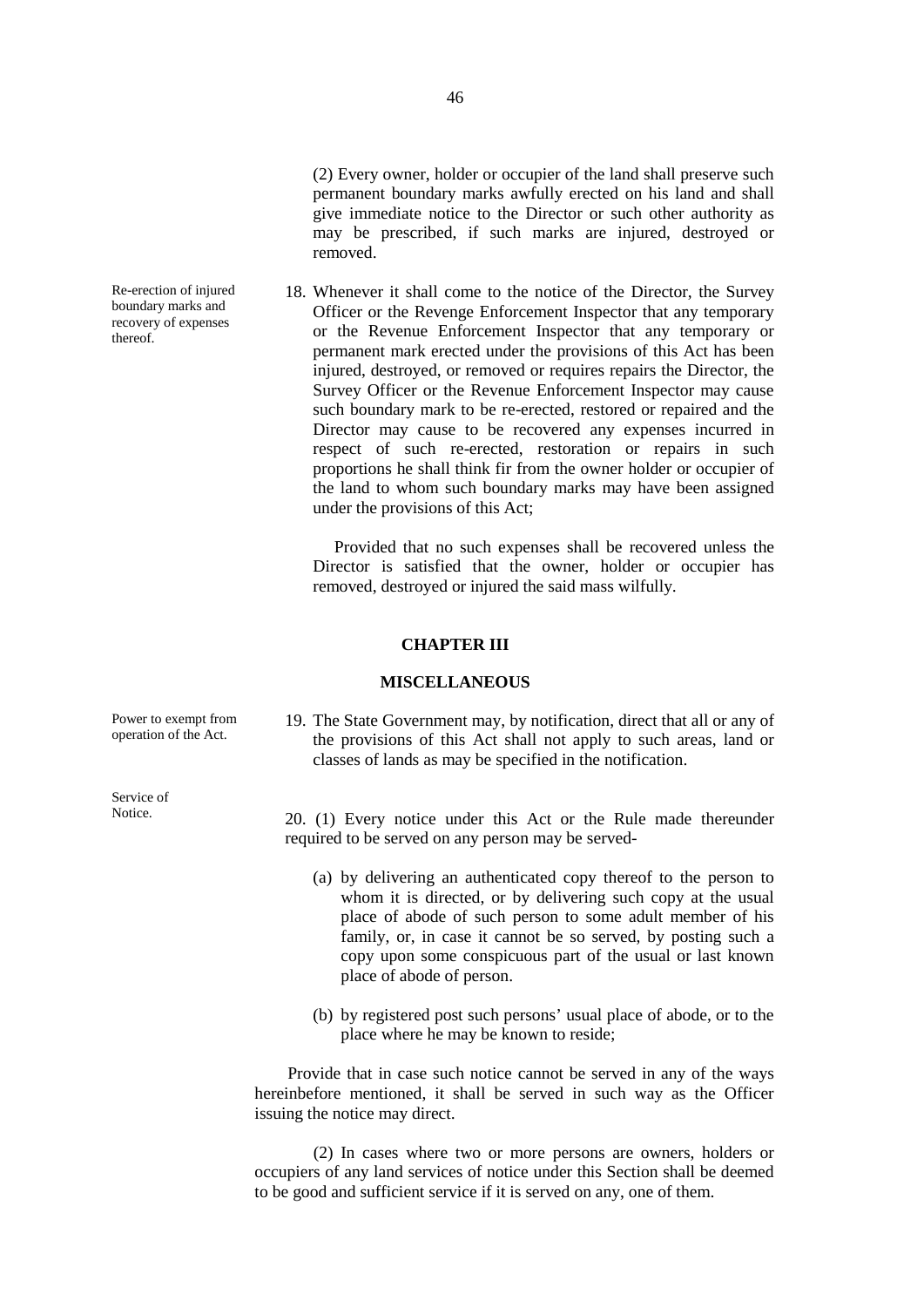Penalty for not giving notice of injury to bouncing marks.

Penalty for removing boundary marks.

of the Director.

appearing at the hearings.

- 21. If any person, being bound by the provisions of sub-section (2) of Section 17 to give notice in respect of any boundary marks having been injured, destroyed or removed, or required repairs, fail to give such notice, he shall on conviction be liable to a fine not exceeding one hundred respect.
- 22. Any person, wilfully erasing, removing or damaging any boundary mark which has been lawfully erected under this Act shall, on conviction, be punishable with imprisonment for a term which may extend to one year or with fine not exceeding five hundred rupees or with both.
	- 23. (1) An appeal, if presented within 30 days from the date of such order or decision shall lie
		- i. to the Director, against any order or decision of the Survey Officer Assistant Survey Officer, a Revenue Enforcement Inspector or an Assistant Revenue Enforcement Inspector, and
		- ii. to the Meghalaya Board of Revenue against any order or decision of the Director.

(2) In computing the period of 30 days under sub-section (1) , the time required to obtain the certified copy of the order appealed against shall be excluded.

- Delegation of powers 24. The Director with the approval of the State Government may delegate all or any of his duties or functions under this Act to any Officer appointed by the Government in this behalf.
- Expenses of the persons 25. All expenses incurred by any person or persons filing an objection, including their witnesses, in attending the hearing before the Director under this Act shall be borne by the persons concerned but persons attending such hearing on a requisition made by the Director or the Government shall paid such expenses as may be prescribed.
- Bar of suit in Civil Court. 26. No suit shall lie in any Civil Court to set aside or modify any order or decision passed or made by the State Government, the Meghalaya Board of Revenue, the Director any Officer under this Act.
- Collection and recovery of amount due under the Act and Rules. 27. Except as provided in this Act, any costs, fines, expenses or any amount which is payable under this Act or the Rules made thereunder may be recovered as arrears of land revenue.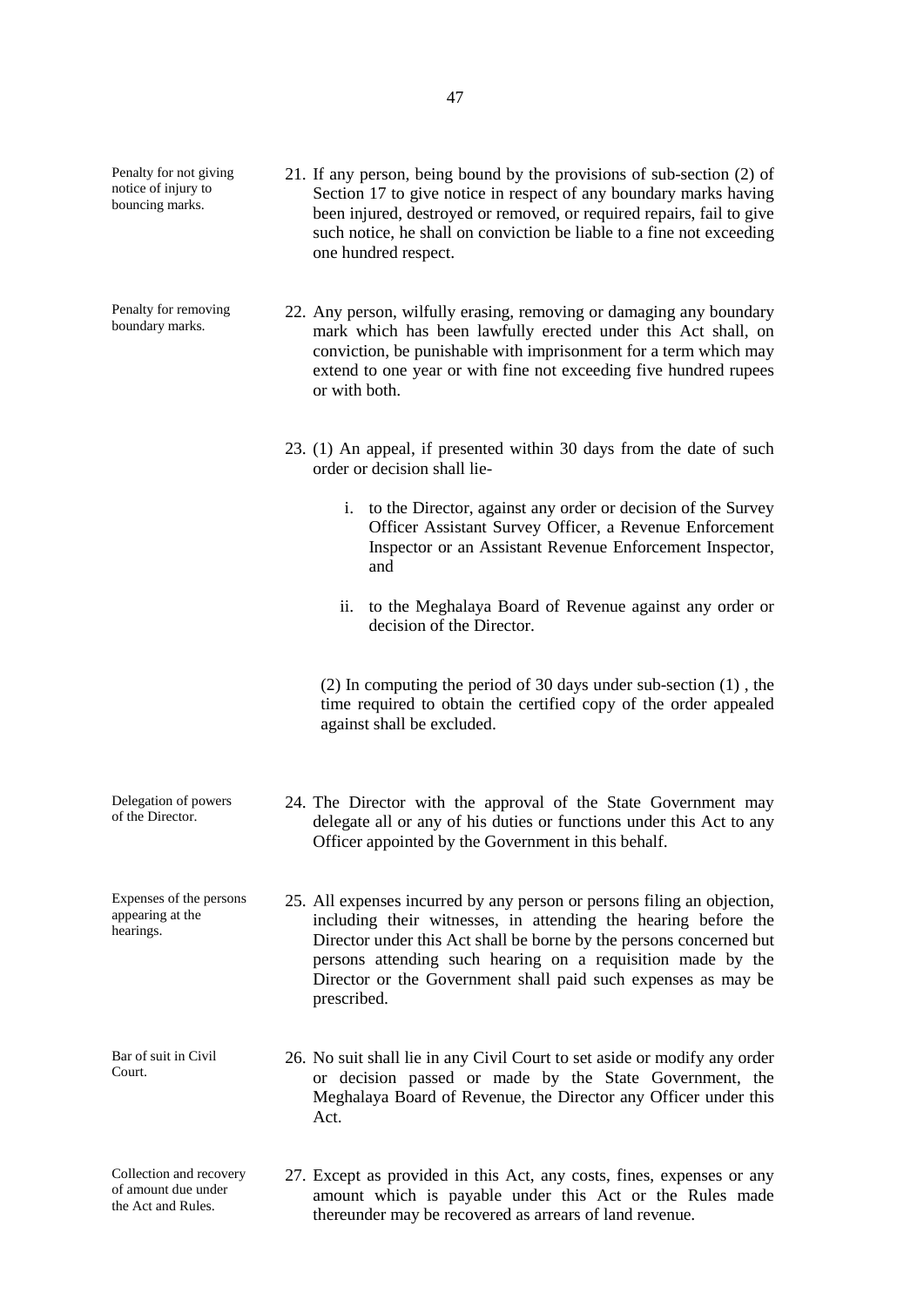Officers to have the powers of a Civil Court in certain matters. 28. The Director, the Survey Officer, the Revenue Enforcement Inspector and their Assistants shall, for the purposes of survey, demarcation of boundaries, enquiry and disposal of objections and preparation of records under this Act, have the powers of a Civil Court under the Code of Civil Procedure, 1908 (Act 5 of 1908) in respect of the following matters, namely:- (a) Summoning the attendance of any person; (b) Requiring the production of any document; (c) Examination any person on oath. Bar of suits etc. 29. No suit, persecution or legal proceedings shall lie against the Government, Director or any other Officer or person for anything done or intended to be done in good faith under the Act and all officers or persons appointed or engaged in the Survey operation and the preparation of records under this Act shall be deemed to be public servants within the meaning of Section 21 of the Indian Penal Codes. Power to make rules. 30. (1) The State Government may, by notification make rules to carry out the purposes of this Act. (2) In particular, and without prejudice to the generality of the foregoing power, such rules may provide for all or any of the following matters, namely: i. Powers and duties of the Officers under section 4; ii. form of the registers and other documents for the purposes of survey and demarcation of boundaries and the forms of records and the manner of maintaining them ; iii. the procedure and manner of ascertaining or determining the compensation and the price of materials and labour supplied under Section 7 and payment therefor ; iv. the materials and specification of the temporary or permanent boundary marks and the manner of erecting them ; v. procedure and fees in appeals ; vi. procedure and manner of collection and recovery of any fines, costs, expenses and other dues; vii. any other matter that may or which is required to be prescribed under this Act. (3) All rules made under this Act shall be subject to the condition of previous publication.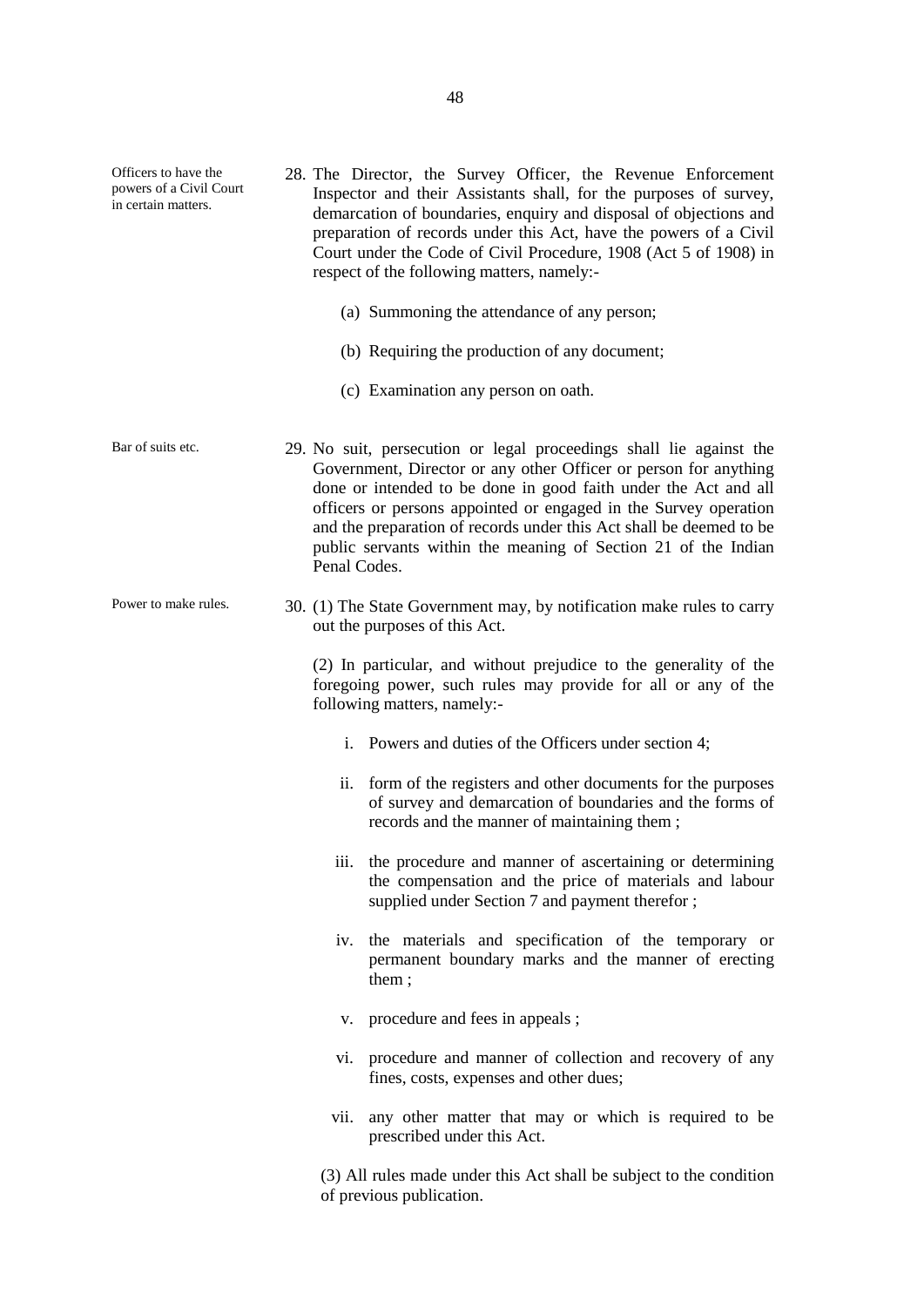# MEGHALAYA ACT 12 OF 1980

# THE LEGISLATIVE ASSEMBLY OF MEGHALAYA (MEMBERS' SALARIES AND ALLOWANCES) (FIRST AMENDMENT) ACT, 1980

(As passed by the Assembly)

[Received the assent of the Governor on 7<sup>th</sup> July, 1980]

(Published in the *Gazette of Meghalaya* Extraordinary, dated 9<sup>th</sup> July, 1980)

**An**

**Act**

# **further to amend the Legislative Assembly of Meghalaya (Members' Salaries and Allowances) Act, 1972.**

Be it enacted by the Legislature of Meghalaya in the Thirty-first year of the Republic of India as follows:-

| Short title, and<br>commencement                                         |    | (1) This Act may be called the Legislative Assembly of<br>Meghalaya (Members' Salaries and Allowances) (First<br>Amendment) Act, 1980.                                                                                                                                                                                                         |
|--------------------------------------------------------------------------|----|------------------------------------------------------------------------------------------------------------------------------------------------------------------------------------------------------------------------------------------------------------------------------------------------------------------------------------------------|
|                                                                          |    | (2) It shall come into force at once.                                                                                                                                                                                                                                                                                                          |
| Amendment of section<br>7 of Act 8 of 1972.                              |    | 2. In the Legislative Assembly of Meghalaya (Members' Salaries<br>and Allowances) (First Amendment) Act, 1972 (hereinafter<br>referred to as the principal Act), the existing Section 7 shall be re-<br>numbered as sub-section (1), and after Section 7 as so re-<br>numbered the following shall be inserted as sub-section (2),<br>namely:- |
|                                                                          |    | "(2) Such Rules may also be made to have retrospective<br>effect"                                                                                                                                                                                                                                                                              |
| <b>Validation of Rules</b><br>already made with<br>retrospective effect. | 3. | All Rules made under the principal Act prior to the coming into<br>force of this Act shall not be deemed to be invalid on ground only<br>that the Rules were made to have retrospective effect.                                                                                                                                                |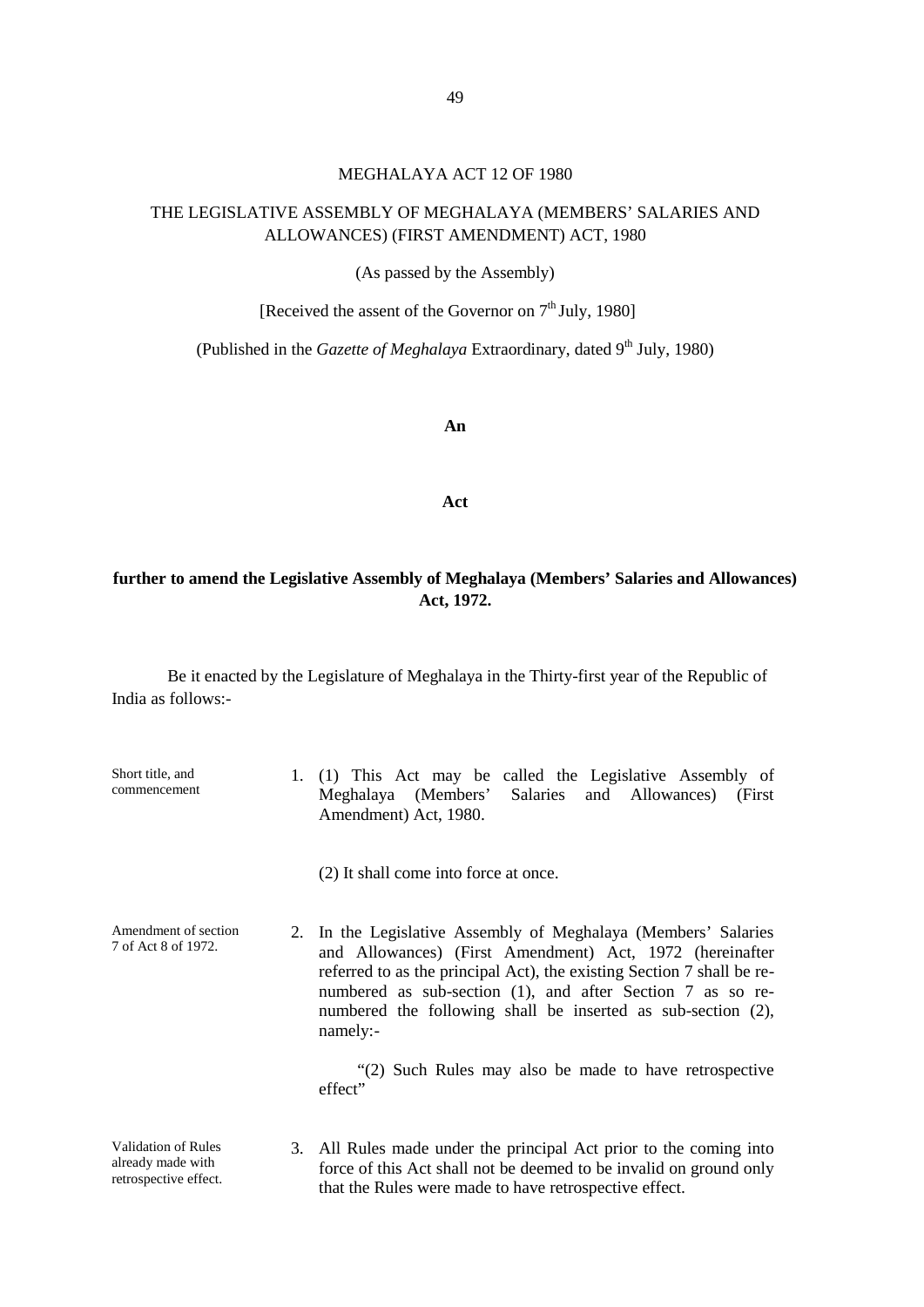# MEGHALAYA ACT 13 OF 1980

# THE LEGISLATIVE ASSEMBLY OF MEGHALAYA (MEMBERS' SALARIES AND ALLOWANCES) (SECOND AMENDMENT) ACT, 1980

(As passed by the Assembly)

[Received the assent of the Governor on  $7<sup>th</sup>$  July, 1980]

(Published in the *Gazette of Meghalaya* Extraordinary, dated 9<sup>th</sup> July, 1980)

**An**

**Act**

# **further to amend the Legislative Assembly of Meghalaya (Members' Salaries and Allowances) Act, 1972.**

Be it enacted by the Legislature of Meghalaya in the Thirty-first year of the Republic of India as follows:-

| Short title, and<br>commencement                             | 1. (1) This Act may be called the Legislative Assembly of<br>Meghalaya (Members' Salaries and Allowances) (Second<br>Amendment) Act, 1980.                                                                    |
|--------------------------------------------------------------|---------------------------------------------------------------------------------------------------------------------------------------------------------------------------------------------------------------|
|                                                              | (2) It shall be deemed to have come into force on the first day of<br>October, 1979.                                                                                                                          |
| Amendment of Section<br>4 of the Meghalaya Act<br>8 of 1972. | 2. In Section 4, Clause (c), of the Legislative Assembly of<br>Meghalaya (Members' Salaries and Allowances) Act, 1972, for<br>the words "Senior Grade", the word and figure "Grade I" shall be<br>substituted |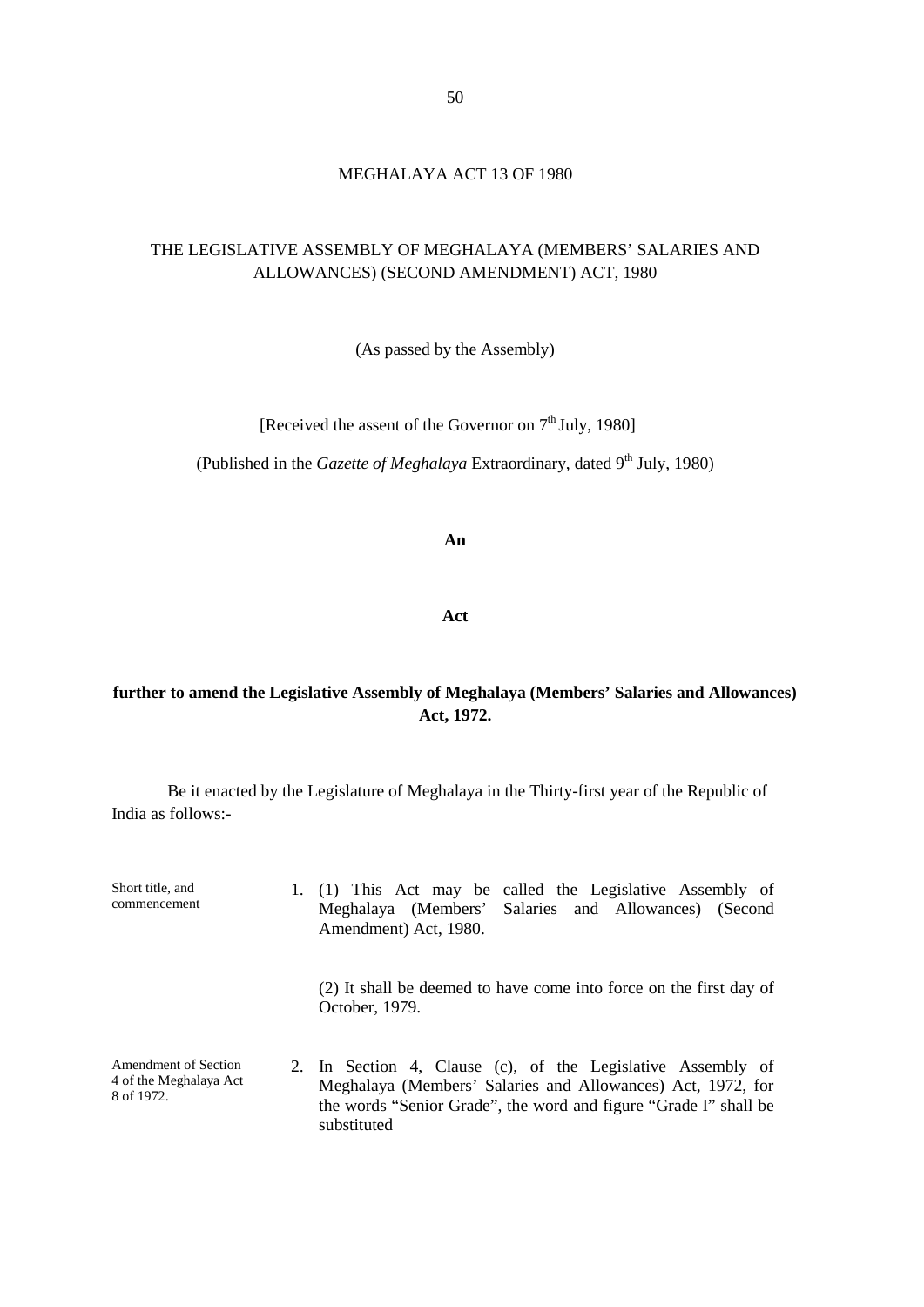### **MEGHALAYA ACT 14 OF 1980**

# THE LEGISLATIVE ASSEMBLY OF MEGHALAYA (SPEAKER AND DEPUTY SPEAKER SALARIES AND ALLOWANCES) (AMENDMENT) ACT, 1980

(As passed by the Assembly)

[Received the assent of the Governor on  $7<sup>th</sup>$  July, 1980]

(Published in the *Gazette of Meghalaya* Extraordinary, dated 9<sup>th</sup> July, 1980)

### **An**

### **Act**

# **further to amend the Legislative Assembly of Meghalaya (Speaker and Deputy Speaker Salaries and Allowances) Act, 1972.**

Be it enacted by the Legislature of Meghalaya in the Thirty-first year of the Republic of India as follows:-

| Short title, and<br>commencement                                         | 1. | (1) This Act may be called the Legislative Assembly of<br>Meghalaya (Speaker and Deputy<br>Speaker<br>Salaries<br>and<br>Allowances) (Amendment) Act, 1980.<br>(2) It shall come into force at once.                                                                                                                                   |
|--------------------------------------------------------------------------|----|----------------------------------------------------------------------------------------------------------------------------------------------------------------------------------------------------------------------------------------------------------------------------------------------------------------------------------------|
| <b>Amendment of Section</b><br>8 of Act 2 of 1972.                       |    | 2. In the Legislative Assembly of Meghalaya (Speaker and Deputy<br>Speaker Salaries and Allowances) Act, 1972 (hereinafter referred<br>to as the principal Act), the existing Section 8 shall be renumbered<br>as sub-section (1) and after Section 8 as so renumbered the<br>following shall be inserted as sub-section (2), namely:- |
|                                                                          |    | "(2) Without prejudice to the provision of sub-section<br>(1), the State Government may from time to time, by<br>order, revise the rate so prescribed an such order may<br>also be made to have retrospective effect".                                                                                                                 |
| <b>Amendment of Section</b><br>10 of the principal Act.                  |    | 3. In the principal Act, the existing Section 10 shall be re-numbered<br>as sub-section (1), and after Section 10 as so renumbered the<br>following shall be inserted as sub-section (2), namely:-                                                                                                                                     |
|                                                                          |    | "(2) Such Rules may also be made to have retrospective<br>effect."                                                                                                                                                                                                                                                                     |
| <b>Validation of Rules</b><br>already made with<br>retrospective effect. |    | 4. All Rules made under the principal Act prior to the coming into<br>force of this Act shall not be deemed to be invalid on ground only<br>that the Rules were made to have retrospective effect.                                                                                                                                     |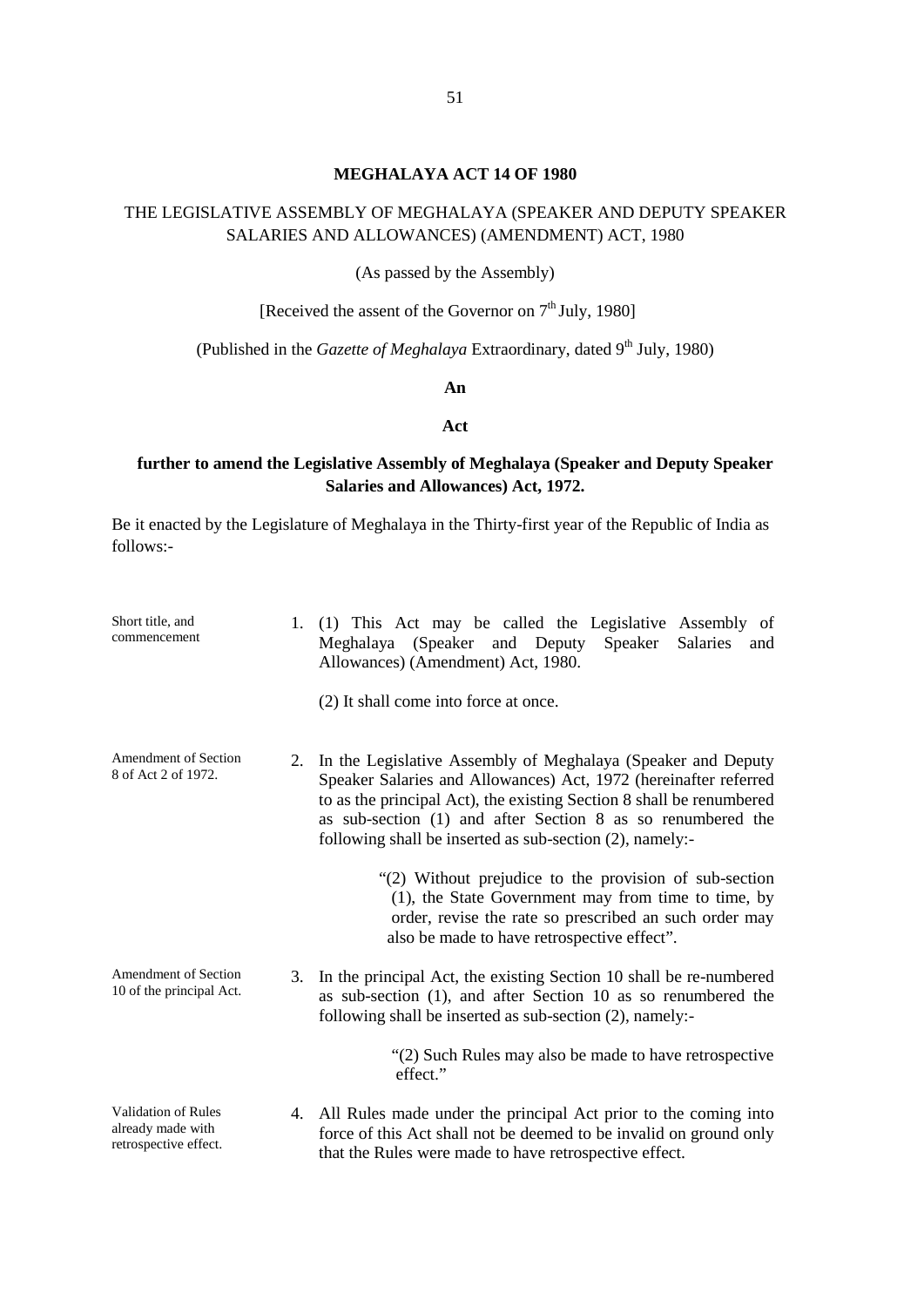### **MEGHALAYA ACT 15 OF 1980**

# THE MEGHALAYA PUBLIC PREMISES (EVICTIONOF UNAUTHORISED OCCUPANTS) ACT, 1980

(As passed by the Assembly)

[Received the assent of the Governor on  $7<sup>th</sup>$  July, 1980]

(Published in the *Gazette of Meghalaya* Extraordinary, dated 9<sup>th</sup> July, 1980)

**An**

**Act**

# **to provide for the eviction of unauthorised occupants from public premises and for certain incidental matters.**

Be it enacted by the Legislature of Meghalaya in the Thirty-first year of the Republic of India as follows:-

| Short title, extent and<br>commencement | 1. (1) This Act may be called the Meghalaya Public Premises<br>(Eviction or Unauthorised Occupants) Act, 1980.                                                             |  |  |
|-----------------------------------------|----------------------------------------------------------------------------------------------------------------------------------------------------------------------------|--|--|
|                                         | (2) It extends to the whole of the State of Meghalaya.                                                                                                                     |  |  |
|                                         | (3) It shall come into force at once.                                                                                                                                      |  |  |
| Definitions                             | 2. In this Act, unless the context otherwise require,-                                                                                                                     |  |  |
|                                         | (a) "Board of Revenue" means the Meghalaya Board of<br>Revenue constituted under the Meghalaya Board of<br>Revenue Act (Assam Act XXI of 1962 as adapted by<br>Meghalaya); |  |  |
|                                         | (b) "Corporate authority" means-                                                                                                                                           |  |  |
|                                         | i. any company as defined in Section 3 of the<br>Companies Act, 1956, (1 of 1956) in which not<br>less than fifty-one percent of the paid up share                         |  |  |

capital is held by the State Government.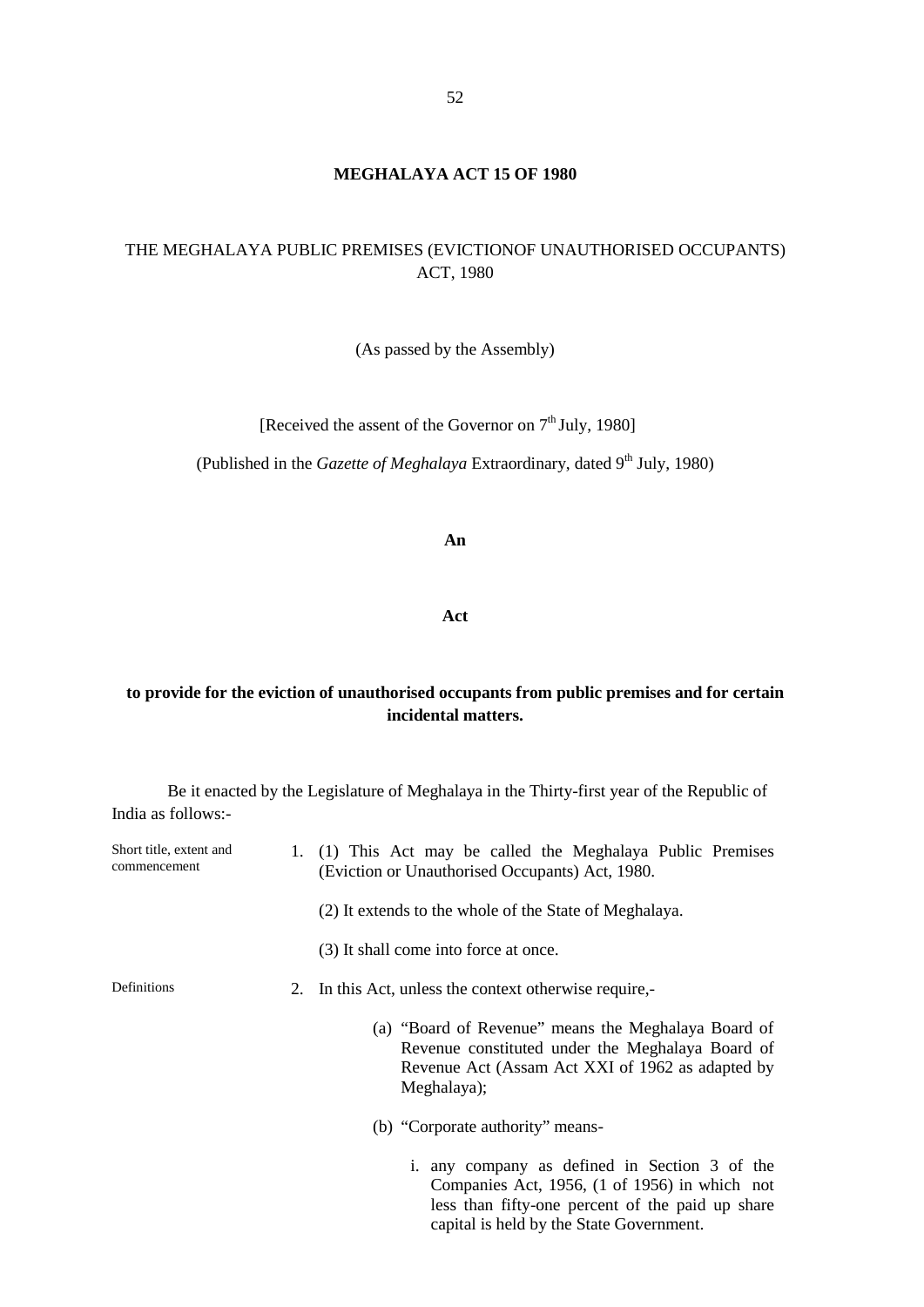- ii. any corporation, board, public undertaking, institution or any other authority, whether statutory or not, owned, controlled or sponsored by the State Government.
- iii. a municipal corporation, municipality or town committee constituted or established by or under any State Act.
- iv. the Meghalaya State Electricity Board.
- v. the Meghalaya Transport Corporation, and
- vi. the Meghalaya Co-operative Apex Bank Ltd.
- (c) "Deputy Commissioner" includes the Additional Deputy Commissioner and the Sub-divisional Officer within their respective jurisdiction :
- (d) "Premises" means any land or any building or part of a building and includes,
	- i. the garden, grounds and out houses, if any, appertaining to such building or part of a building, and
	- ii. any fittings affixed to such building or part of a building for the more beneficial enjoyment thereof ;
	- (e) "Prescribed" means prescribed by rules made under this Act;
	- (f) "Public Premises" means any premises belonging to, or taken on lease or requisitioned by, or on behalf of, the State Government and includes any premises belonging to, or taken on lease by, or on behalf of, a corporate authority;
	- (g) "Rent" in relation to any public premises, means the consideration payable periodically for the authorised occupation of the premises, and includes.
		- i. any charge for electricity, water or any other services in connection with the occupation of the premises.
		- ii. Any tax (by whatever name called; payable in respect of the premises,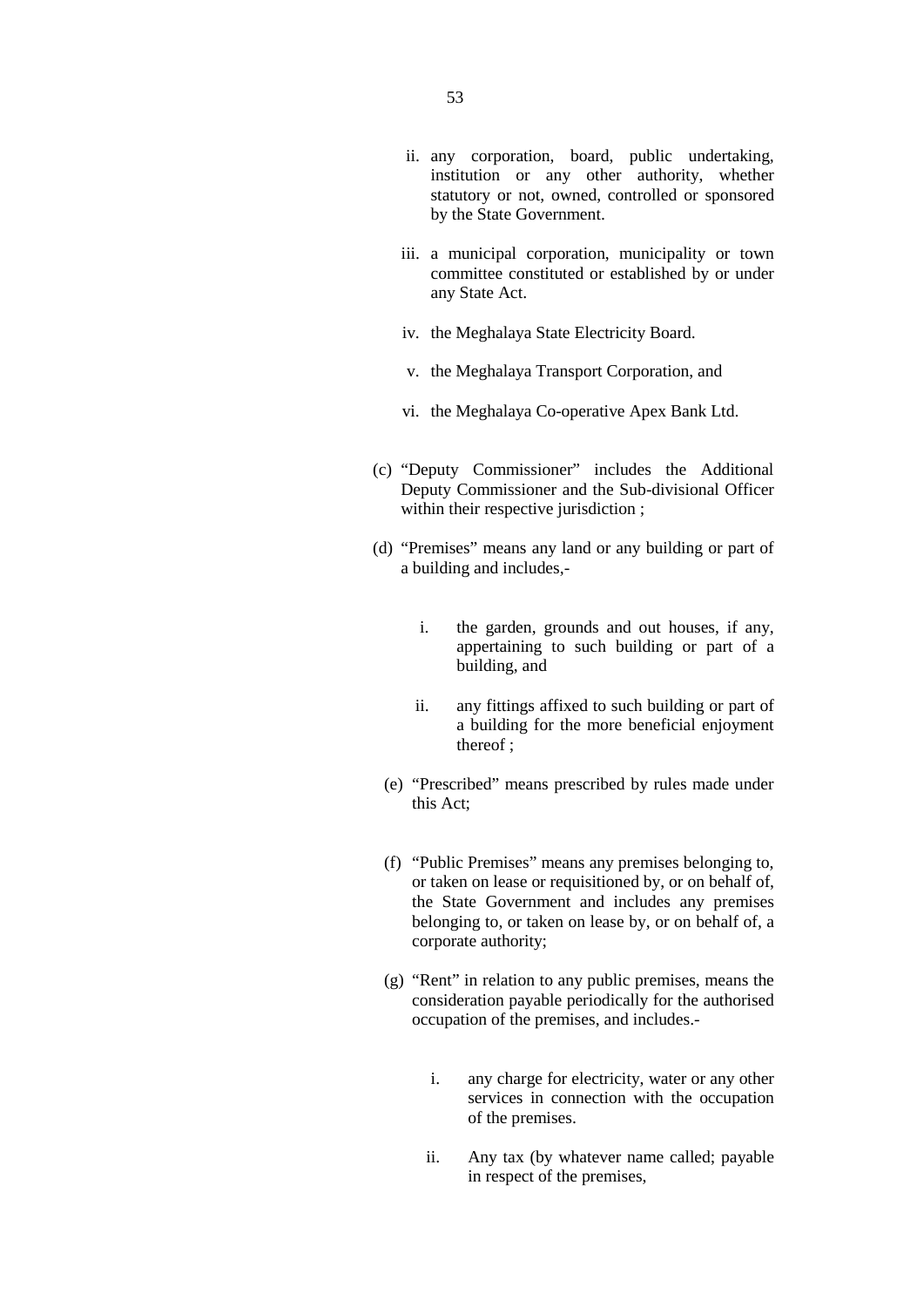Where such charge or tax is payable by the State Government or the corporate authority;

- (h) "State Government" means the State Government of Meghalaya;
- (i) "Unauthorised Occupation", in relation to any public premises, means the occupation by any person of the public premises without authority for such occupation, and includes the continuance in occupation by any person of the public premises after, the authority (whether by way of grant or any other mode of transfer grant under which he was allowed to occupy the premises has expired or has been determined for any reason whatever.
- 3. (1) If the Deputy Commissioner is of opinion that any persons are in unauthorised occupation of any public premises and that they should be evicted the Deputy Commissioner shall issue in the manner hereinafter provided a notice in writing calling upon all persons concerned to show cause why an order of eviction should not be made.

(2) The notice shall-

- a) specify the grounds on which the order of eviction is proposed to be made ; and
- b) require all persons concerned, that is to say, all persons who are, or may be, in occupation of, or claim interest in, the public premises to show cause if any, against the proposed order on or before such date as is specified in the notice being a date not earlier than ten days from the date of issue thereof.

(3) The Deputy Commissioner shall cause the notice to be served by having it affixed on the outer door or some other conspicuous part of the public premises, and in such other manner as may be prescribed, where upon the notice shall be deemed to have been duly given to all persons concerned.

Issue of notice to show cause against order of eviction.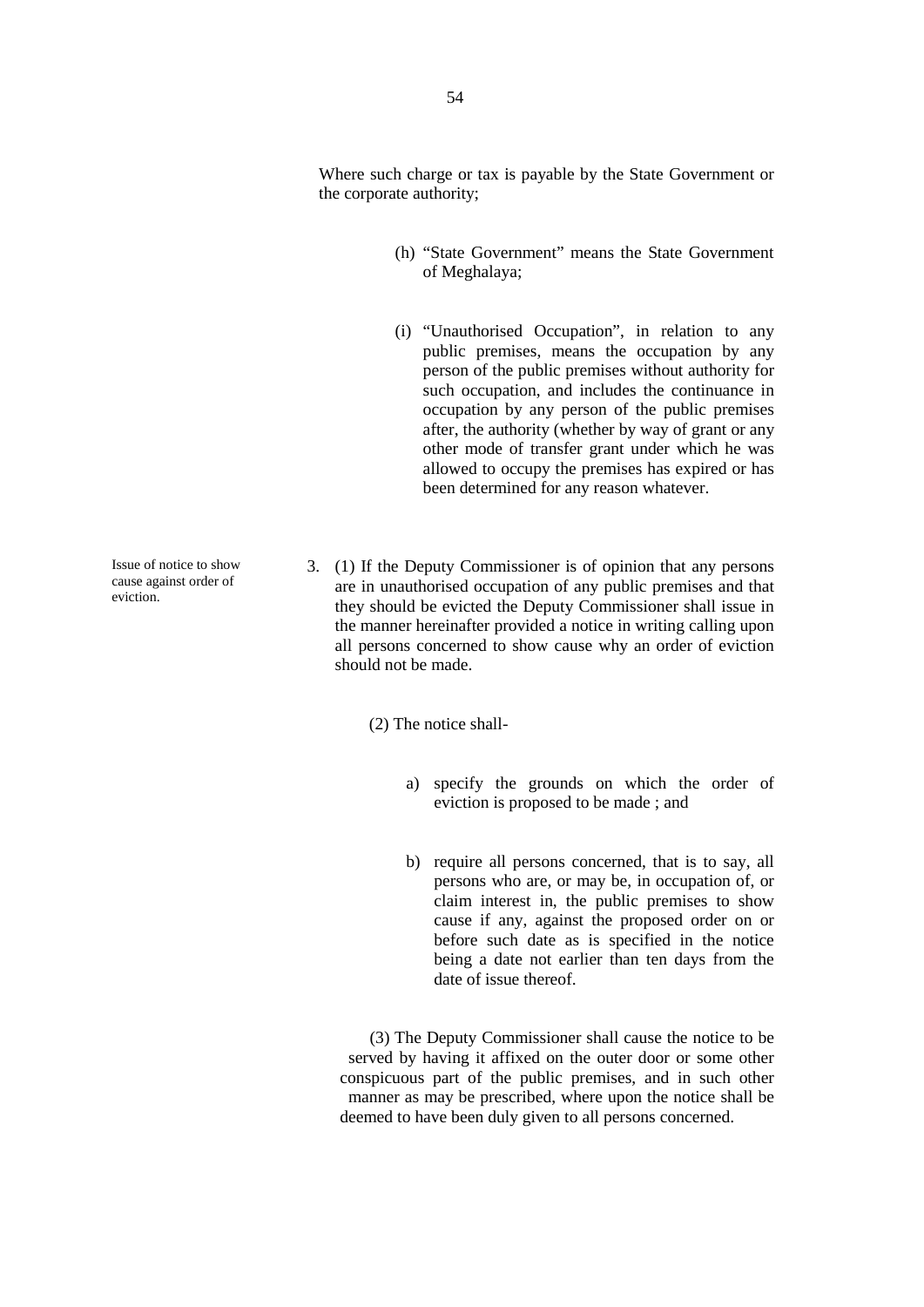(4) Where the Deputy Commissioner knows or has reason to believe that any persons are in occupation of the provisions of sub-section (3), he shall cause a copy of the notice to be served on every such person by post or by delivering or tendering it to that person or in such other manner as may be prescribed.

4. If, after considering the cause, if any, shown by any person in pursuance of a notice under Section 3 and any evidence he may produce in support of the same and after giving him a reasonable opportunity of being heard, the Deputy Commissioner is satisfied that the public premises are in unauthorised occupation the Deputy Commissioner may make an order of eviction, for reason to be recorded therein, directing that the public premises shall be vacated, by such date not being earlier than fifteen days from the date of its service, as may be in occupation thereof or any part thereof, and cause a copy of the order to be affixed on the outer door or some other conspicuous part of the public premises.

(2) If any person refuses or fails to comply with the order of eviction under sub-section (1) the Deputy Commissioner or any other officer duly authorised by the Deputy Commissioner in this behalf may evict that person from, and take possession of the public premises and for that purpose, use such force as may be necessary.

5. (1) Where any persons have been evicted from any public premises under Section (4), the Deputy Commissioner may after giving fourteen days' notice to the persons from whom possession of the public premises has been taken and after publishing the notice in at least one newspaper having circulation in the locality remove or cause to be removed or disposed of by public auction any property remaining on such premises.

(2) Where any property is sold under sub-section (1) the sale proceeds thereof shall after deducting the expenses of the sale and the amount if any, due to the State Government or the corporate authority on account of arrears of rent or damages or costs, be paid to such person or persons as may appear to the Deputy Commissioner to be entitled to the same;

Eviction of unauthorised occupants.

Disposal of property left on public premises by unauthorised occupants.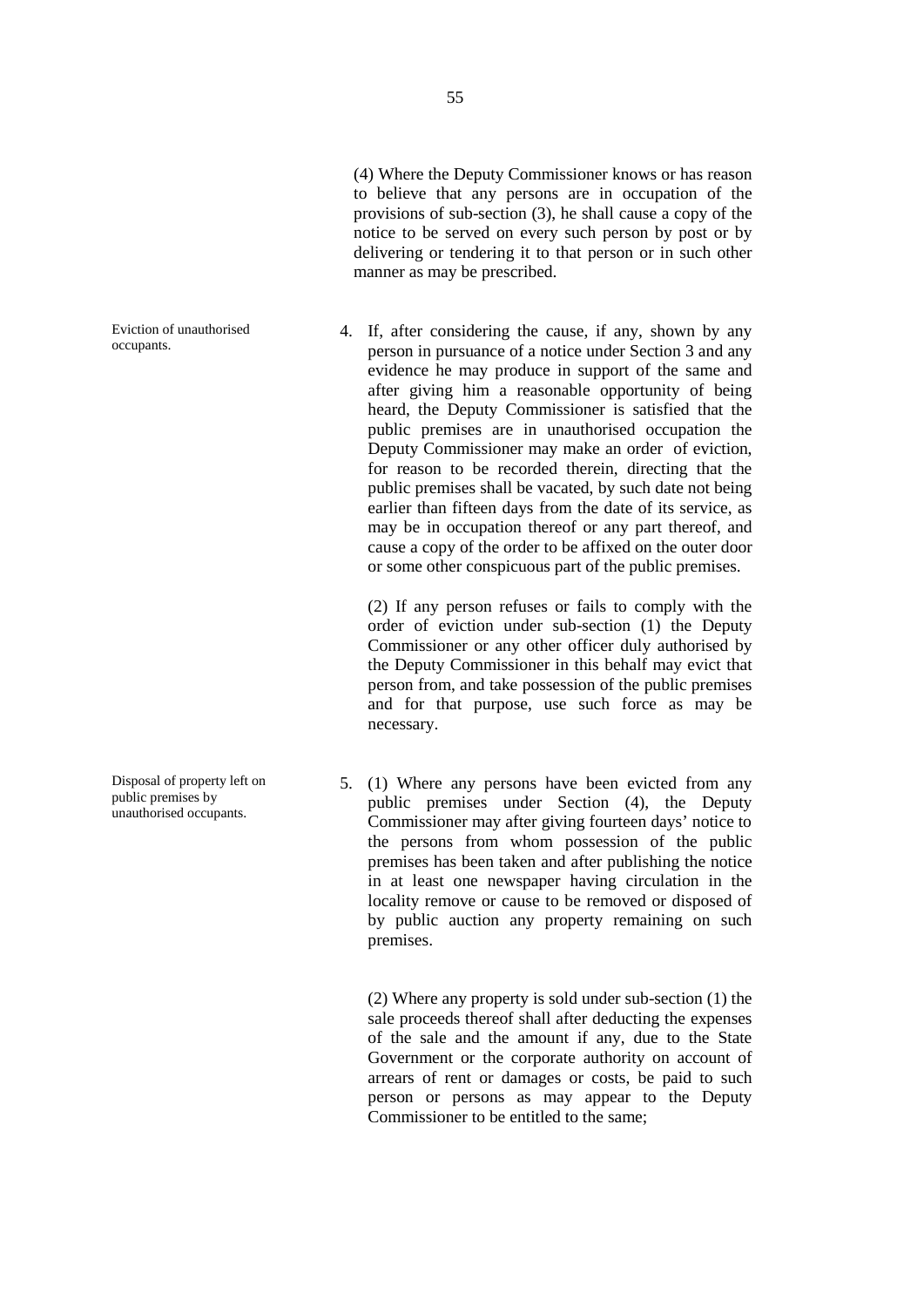Provided that where the Deputy Commissioner is unable to decide as to the person or persons to whom the balance of the amount is payable or as to the appointment of the same, he may refer such dispute to the civil court of competent jurisdiction and the decision of the court thereon shall be final.

6. (1) Where any person is in arrears of rent payable in respect of any public premises, the Deputy Commissioner may, by order, require that person to pay the same within such time and in such instalments as may be specified in the order.

(2) Where any person is or has at any time been, in unauthorised occupation of any public premises, the Deputy Commissioner may, having regard to such principles of assessment of damages as may be prescribed, assess the damages on account of the use and occupation of such premises and may, by order, require that person, to pay the damages within such time and in such instalments as may be specified in the order ;

(3) No order under sub-section (1) or sub-section (2) shall be made against any person until after the issue of a notice in writing to the person calling upon him to show cause within such time as may be specified in the notice why such order should not be made and until his objections if any, and any evidence he may produce in support of the same, have been considered in by the Deputy Commissioner.

- 7. The Deputy Commissioner shall, for the purpose of holding any inquiry under this act, have the same powers are vested in a civil court under the Code of Civil Procedure, 1908 (5 of 1908), when trying a suit in respect of the following matters, namely:
	- a) Summoning and enforcing the attendance of any person and examining him or oath;
	- b) Requiring the discovery and production of documents;
	- c) Any other matter which may be prescribed/
- Appeals. 8. (1) An appeal shall lie from every order of the Deputy Commissioner in respect of any public premises under Section 4 or Section 6 to the Board of Revenue.

Power to require payment of rent for damages in respect of public premises.

Powers of Deputy Commissioner.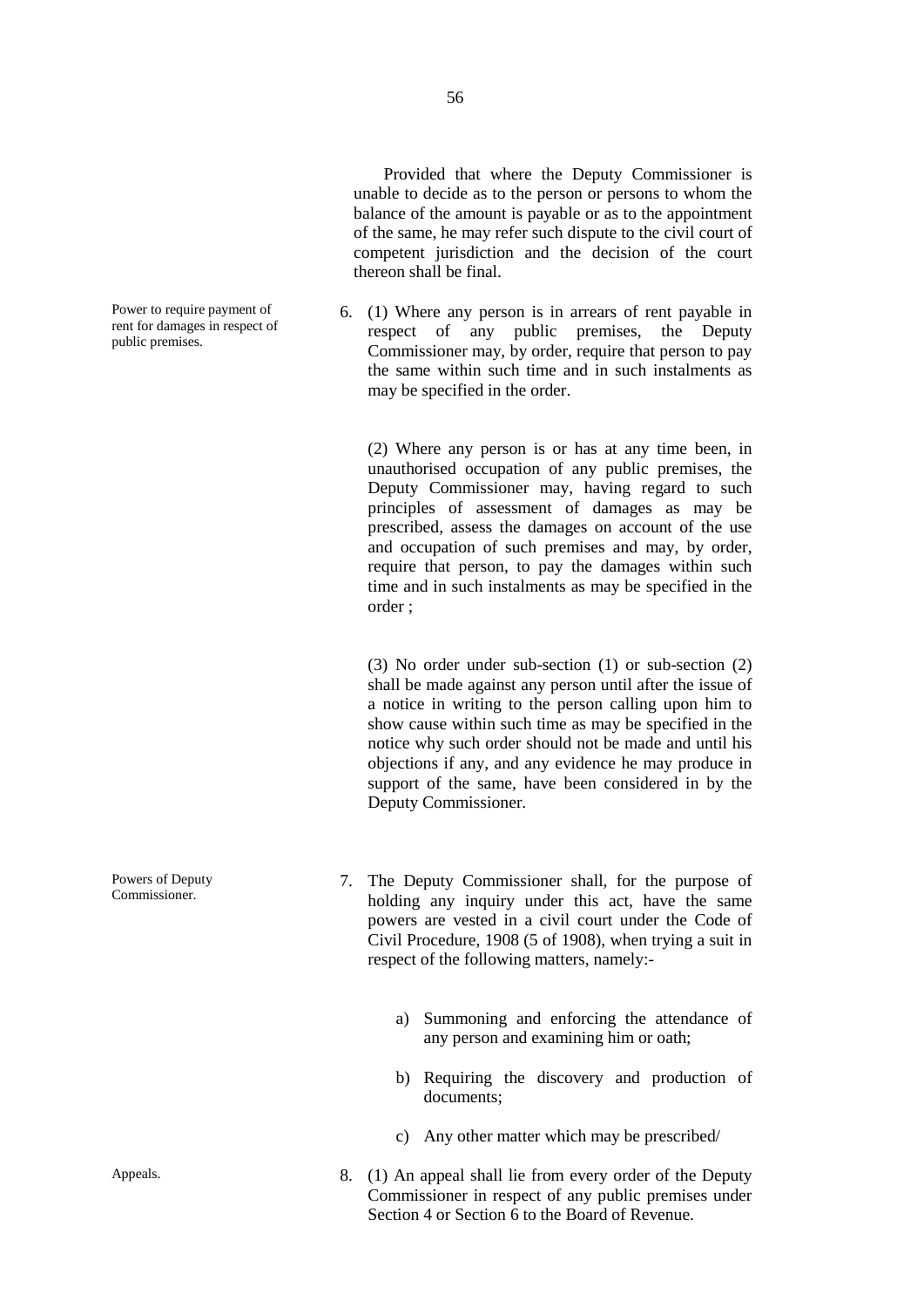(2) An appeal under sub-section (1) shall be preferred within fifteen days from the date on which the order is Communicated to the appellant:

Provided that the Board of Revenue may entertain the appeal after the expiry of the said period of fifteen days, if it is satisfied that the appellant was prevented by sufficient cause from filing the appeal in time.

(3) Where an appeal is preferred from an order of the Deputy Commissioner, the Board of Revenue may stay the enforcement of that order for such period and on such conditions as it deems fit.

(4) Every appeal under this section shall be disposed of by the board of Revenue as expeditiously as possible.

(5) The costs of any appeal under this section shall be in the discretion of the Board of Revenue.

- 9. Save as otherwise expressly provided in this Act, every order made by a Deputy Commissioner of the Board of Revenue under this Act shall be final and shall both be called in question in any original suit, application or execution proceedings and no injunction shall be granted by any court or other authority in respect of any action taken or to be taken in pursuance of any power conferred by or under this Act.
- Offence and penalty. 10. (1) If any person who has been evicted from any public premises under this Act again occupied the premises without authority for such occupation, he shall be punishable with imprisonment for a term which may extend to one year or with fine which may extend to one thousand rupees, or with both.

(2) Any magistrate convicting a person under sub section (1) may make an order for evicting that person summarily and he shall be liable to such eviction without prejudice to any other action that may be taken against him under this Act.

11. If the Deputy Commissioner, has reason to believe that any persons are in unauthorised occupation of any public premises, the Deputy Commissioner or any other officer authorised by him in this behalf may require those persons or any other person in furnish Information relating to the names and other particulars of the persons in occupation of the public premises and every person so required shall be bound to furnish the information in his possession.

Finality of orders.

Power to obtain information.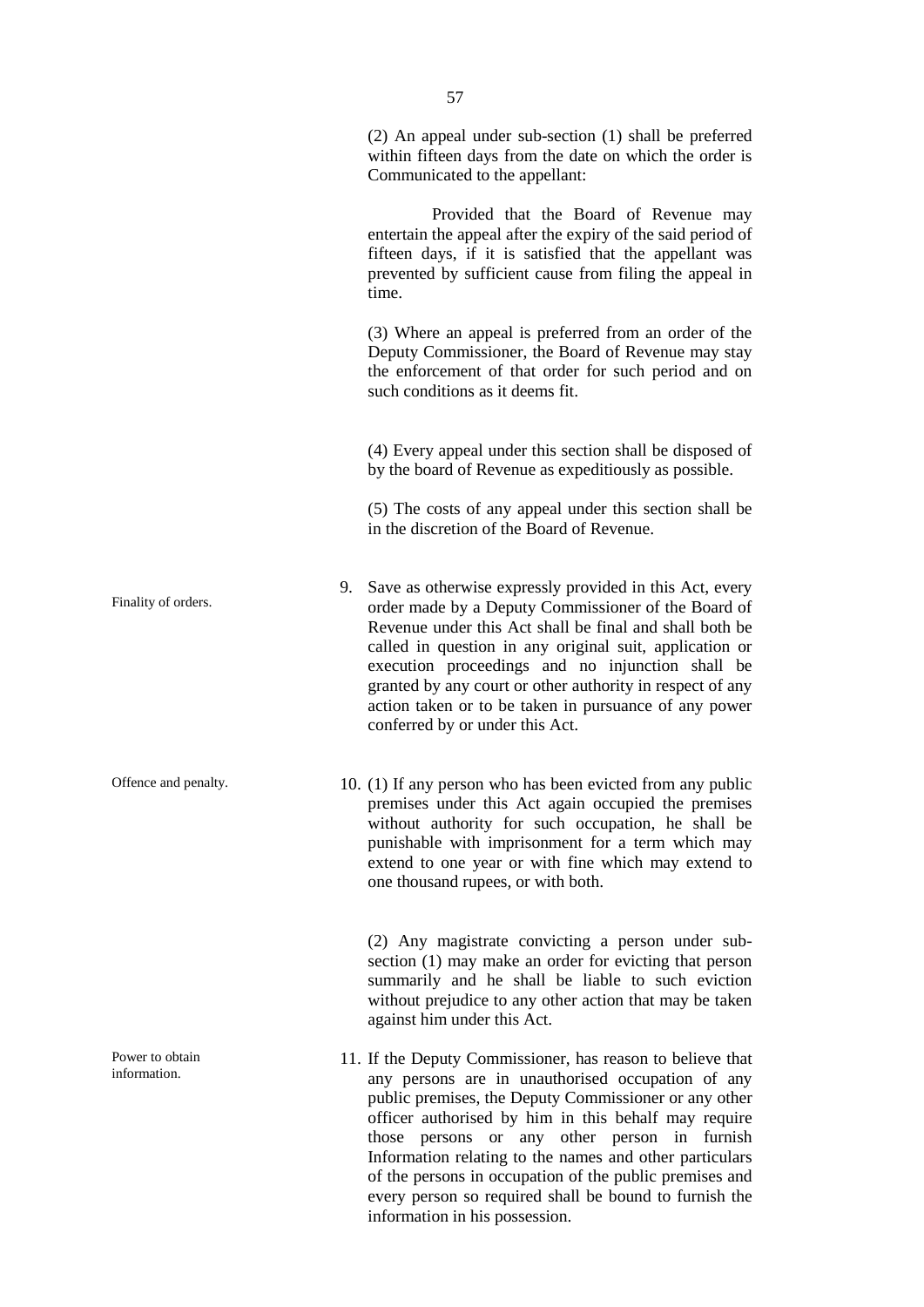Liability of heirs and legal representatives.

Recovery of rent, etc., as an arrear of land revenue.

Protection of action taken in

good faith

12. (1) Where any person against whom any proceeding for the determination of arrears of rent or for the assessment of damages is to be or has been taken dies before the proceedings is taken or during the pendency thereof, the proceeding may be taken or, as the case may be, continued against the heirs or legal representatives of that person.

(2) Any amount due to the State Government or the corporate authority from any person whether by way of arrears of rent or damages or costs shall, after the death of the person, be payable by his heirs or legal representatives but their liability shall be limited to the extent of the assets of the deceased in their hands.

- 13. If any person refuses or fails to pay the arrears of rent payable under sub-section (1) of Section 6 or the damages payable under sub-section (2) of that section or the costs awarded to the State Government or the corporate authority under sub-section (5) of Section 8 or any portion of such rent, damages or costs, within the time, if any, specified, therefore in the order relating thereto, the Deputy Commissioner may issue a certificate for the amount due to the Collector who shall proceed to recover the same as an arrear of land revenue.
- Bar of jurisdiction. 14. No court shall have jurisdiction to entertain any suit or proceeding in respect of the eviction of any person who is in unauthorised occupation of any public premises or the recovery of the arrears of rent payable under sub section (1) of Section 6 or the damages payable under sub-section (2) of that section or the cost awarded to the State Government or the corporate authority under sub section (5) of Section 8 or any portion of such rent, damages or costs.
	- 15. No suit, prosecution of other legal proceeding shall lie against the State Government or the corporate authority or the Board of Revenue or the Deputy Commissioner or any officer of the Government in respect of anything which is in good faith done or intended to be done in pursuance of this Act or of any rules or orders made thereunder.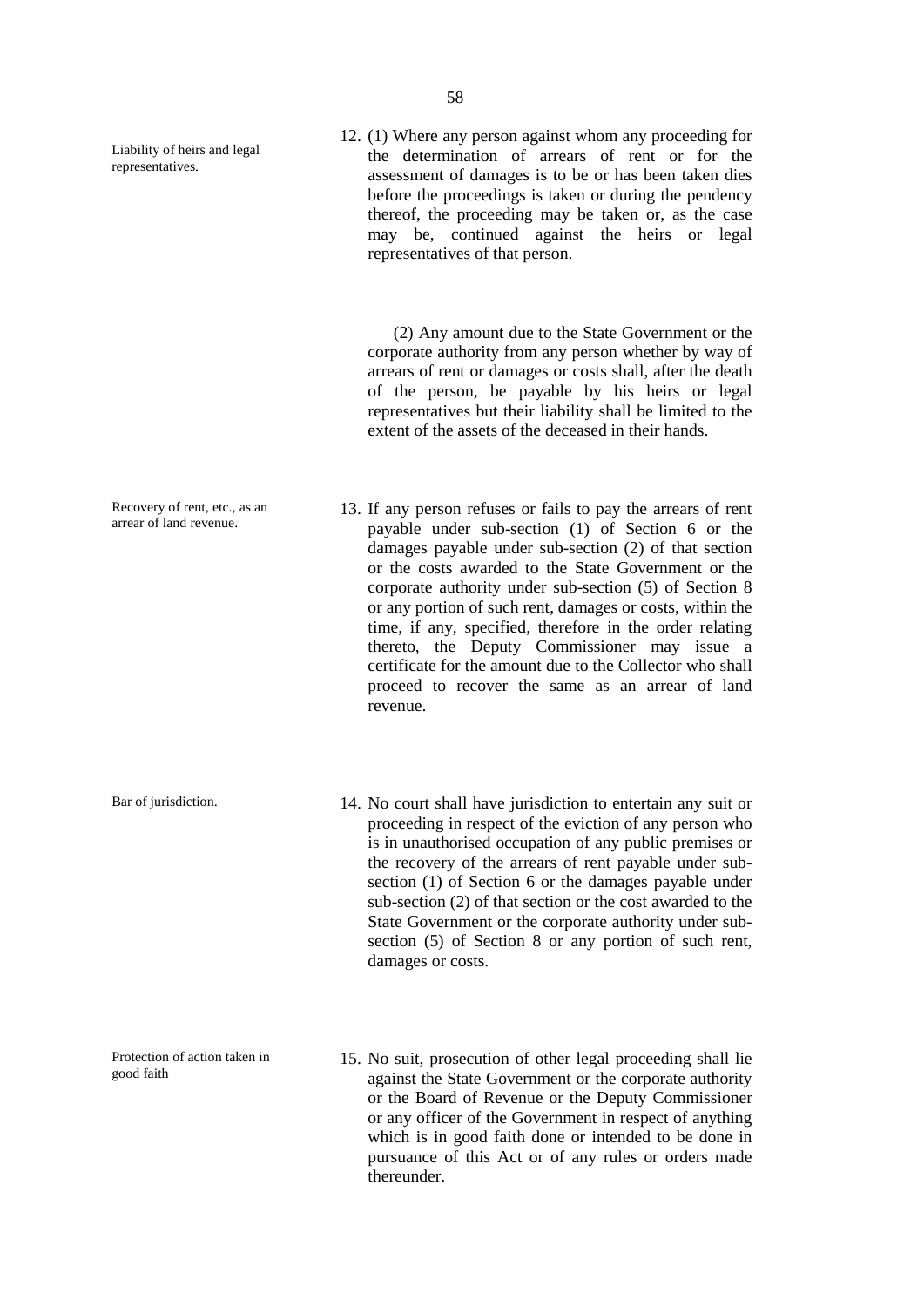Power to make rules. 16. (1) The State Government, may, by notification in the Official Gazette., make rules for carrying out the purposes.

> (2) In particular, and without prejudiced to the generality of the foregoing power, such rules may provide for all or any of the following matters, namely:-

- (a) the form of any notice required or authorised to be given under this Act and the manner in which it may be served;
- (b) the holding of inquiries under this Act;
- (c) the distribution and allocation of work to Deputy Commissioner and the transfer of any proceeding pending before the Deputy Commissioner to another Deputy Commissioner.
- (d) the procedure to be followed in taking possession of public premises;
- (e) the manner in which damages for unauthorised occupation may be assessed and the principles which may be taken into accounts to assessing such damages;
- (f) the manner in which appeals may be preferred and fees thereof;
- (g) any other matter which has to be or may be prescribed.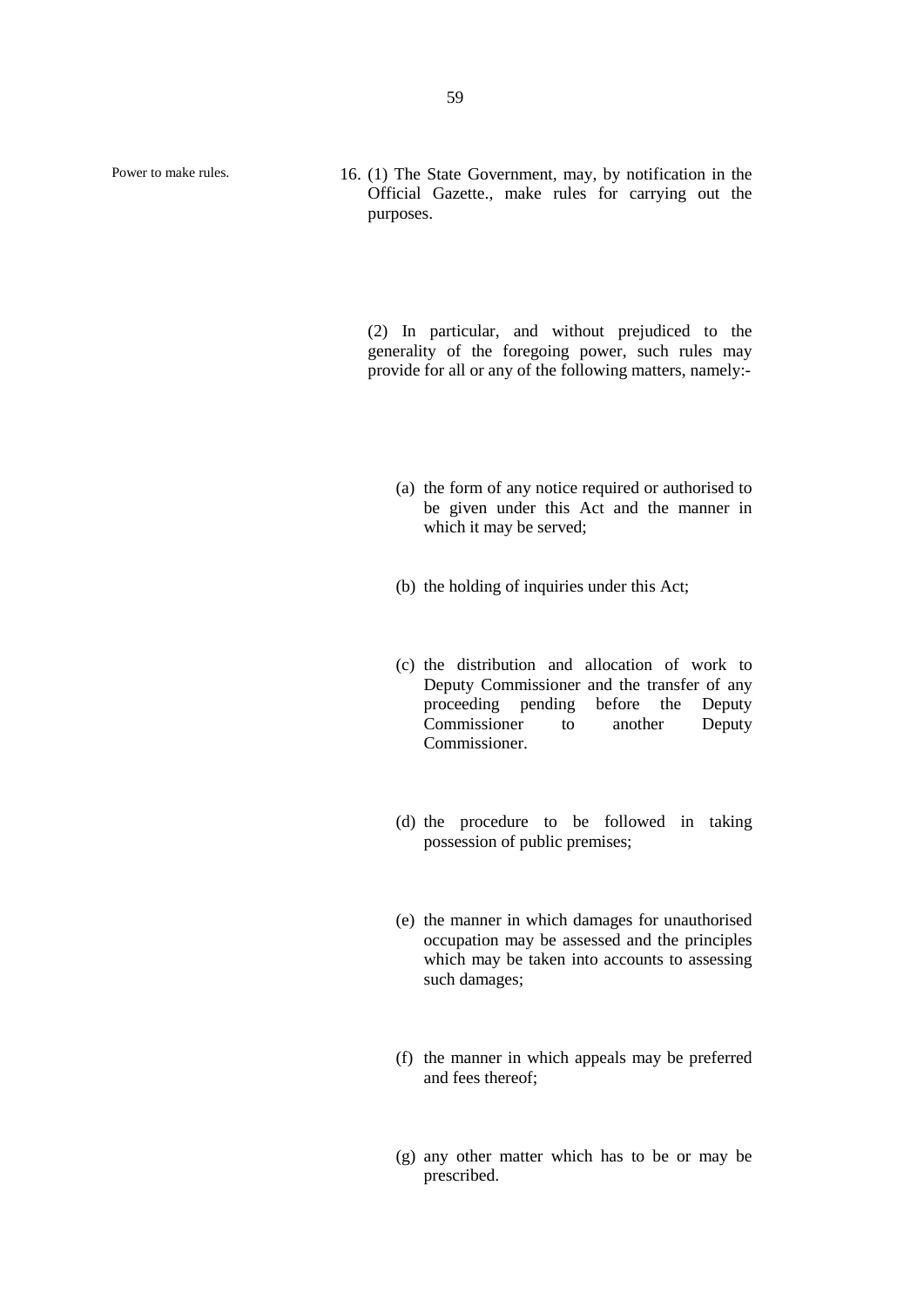### **MEGHALAYA ACT 16 OF 1980**

### THE CONTINGENCY FUND OF MEGHALAYA (AMENDMENT) ACT, 1980

# (As passed by the Assembly)

[Received the assent of the Governor on  $7<sup>th</sup>$  July, 1980]

(Published in the *Gazette of Meghalaya* Extraordinary, dated 9<sup>th</sup> July, 1980)

**An**

### **Act**

# **further to amend the Contingency Fund of Meghalaya Act, 1972.**

Be it enacted by the Legislature of Meghalaya in the Thirty-first year of the Republic of India as follows:-

| Short title, extent and<br>commencement                          | 1. (1) This Act may be called the Contingency Fund of Meghalaya<br>(Amendment) Act, 1980.                                                                                                                                                                        |
|------------------------------------------------------------------|------------------------------------------------------------------------------------------------------------------------------------------------------------------------------------------------------------------------------------------------------------------|
|                                                                  | (2) It shall come into force at once.                                                                                                                                                                                                                            |
| Insertion of an<br>explanation to Section<br>3 of Act 5 of 1972. | 2. In the Contingency Fund of Meghalaya Act, 1972, below Section<br>3 the following shall be inserted as an explanation, namely:-<br>"Explanation – The words" unforeseen expenditure" mentioned<br>in the Section also includes "expenditure on a new Service". |

### **MEGHALAYA ACT 17 OF 1980**

# THE MEGHALAYA ELECTRICITY DUTY (AMENDMENT) ACT, 1980

(As passed by the Assembly)

[Received the assent of the Governor on  $15<sup>th</sup>$  July, 1980] (Published in the *Gazette of Meghalaya* Extraordinary, dated 18<sup>th</sup> July, 1980)

#### **An**

#### **Act**

# **further to amend the Meghalaya Electricity Duty act (Assam Act No.XXX of 1964 as adapted and modified by Meghalaya) (hereinafter referred to as the principal Act).**

Be it enacted by the Legislature of Meghalaya in the Thirty-first year of the Republic of India as follows:-

| Short title, extent and<br>commencement          | 1. (1) This Act may be called the Meghalaya Electricity Duty<br>(Amendment) Act, 1980.                                          |
|--------------------------------------------------|---------------------------------------------------------------------------------------------------------------------------------|
|                                                  | (2) It shall have the like extent as the principal Act.                                                                         |
|                                                  | (3) It shall be deemed to have come into force on the $1st$ day of<br>April, 1980.                                              |
| <b>Amendment Section 3</b><br>the principal Act. | 2. In sub-section (1) of Section 3 of the principal for the words<br>"three paise" the words "four paise" shall be substituted. |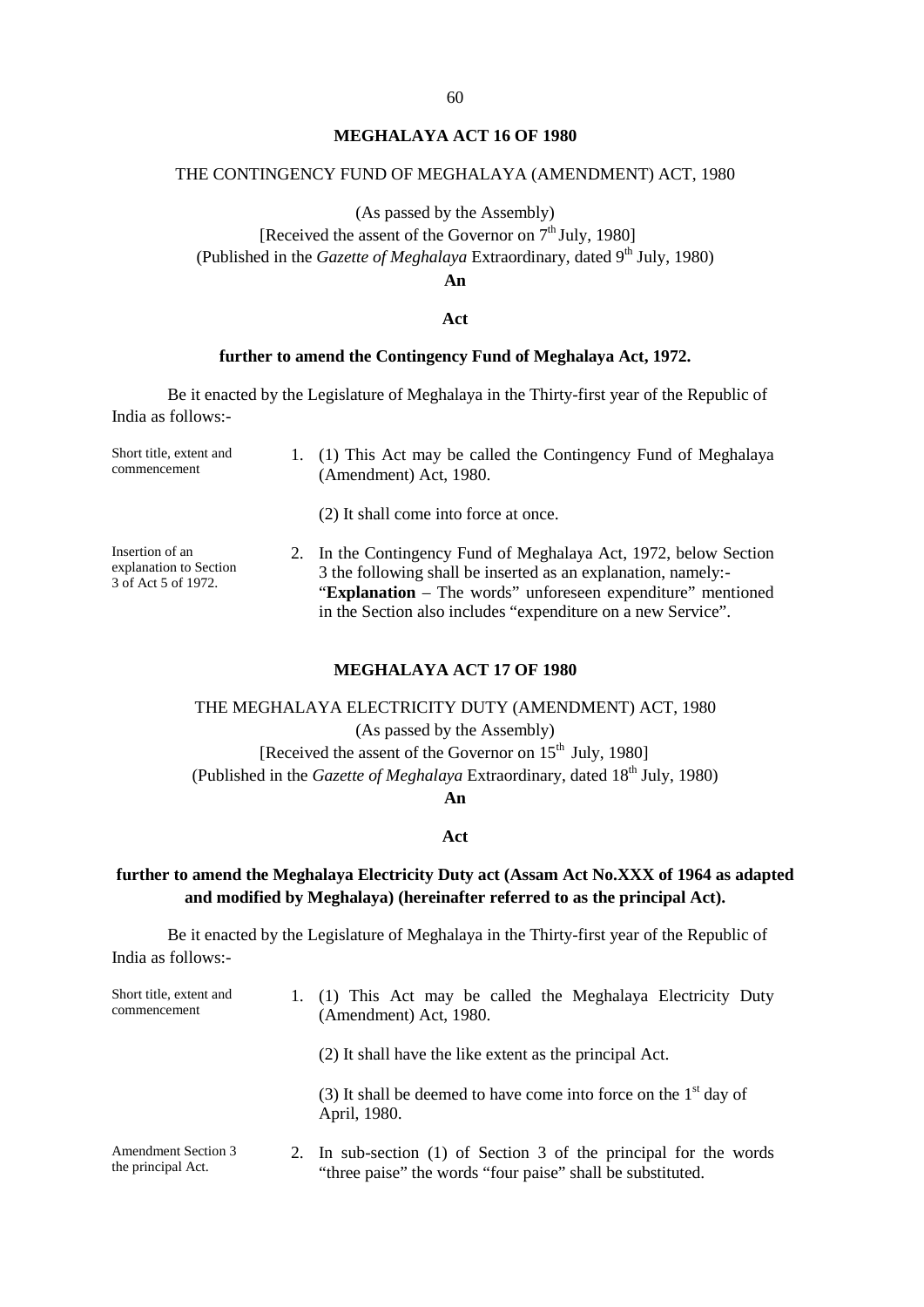# THE MEGHALAYA FINANCE (SALES TAX) (AMENDMENT) ACT, 1980

(As passed by the Assembly)

[Received the assent of the Governor on 15<sup>th</sup> July, 1980]

(First Published in the *Gazette of Meghalaya*, Extraordinary, dated 18<sup>th</sup> July, 1980 and republished in the *Gazette of Meghalaya*, Extra-ordinary, dated the 9<sup>th</sup> September, 1980)

### **An**

### **Act**

# **further to amend the Meghalaya Finance (Sales Tax) (Assam Act XI of 1956 as adapted and modified by Meghalaya) (hereinafter referred to as the principal Act).**

Be it enacted by the Legislature of Meghalaya in the Thirty-first year of the Republic of India as follows:-

| Short title, extent and<br>commencement           |                                                                                                                                    | 1. (1) This Act may be called the Meghalaya finance (Sales Tax)<br>(Amendment) Act, 1980.<br>(2) It shall have the like extent as the principal Act. |             |  |
|---------------------------------------------------|------------------------------------------------------------------------------------------------------------------------------------|------------------------------------------------------------------------------------------------------------------------------------------------------|-------------|--|
|                                                   |                                                                                                                                    | (3) It shall come into force at once.                                                                                                                |             |  |
| Amendment of<br>Schedule to the<br>principal Act. | 2. In the Schedule to the principal Act, after the existing item 74, the<br>following new item shall be inserted as item75 namely; |                                                                                                                                                      |             |  |
|                                                   | No.                                                                                                                                | Name of taxable good                                                                                                                                 | Rate of tax |  |
|                                                   | "75"                                                                                                                               | Tea, that is to say, any one of the forms of 7 paise in the rupee."<br>tea in which it is sold but excluding the tea<br>beverage.                    |             |  |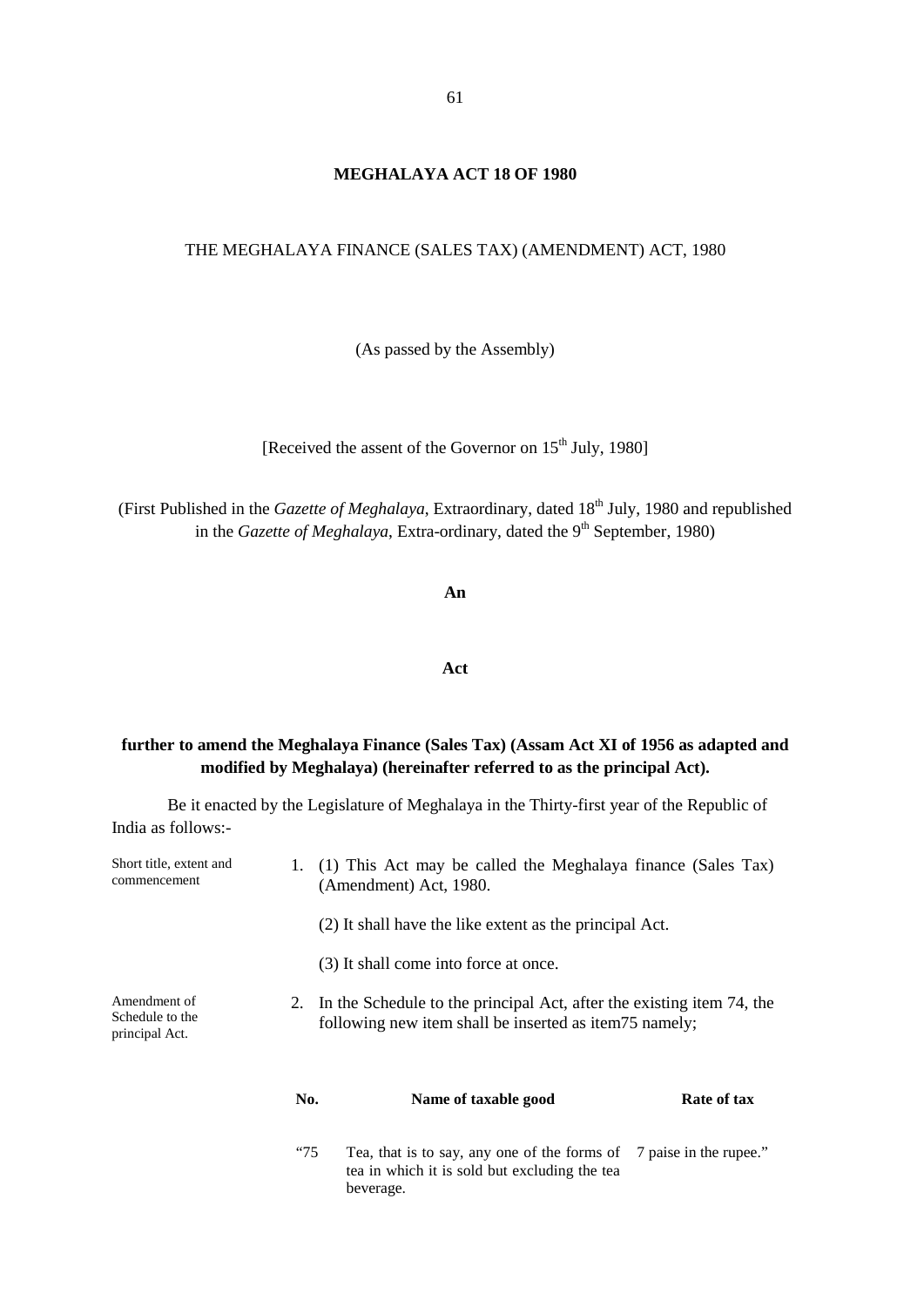# **MEGHALAYA ACT 19 OF 1980**

# THE COURT FEES (MEGHALAYA THIRD AMENDMENT) ACT, 1980

(As passed by the Assembly)

[Received the assent of the Governor on 15<sup>th</sup> July, 1980]

(First Published in the *Gazette of Meghalaya*, Extraordinary, dated 18<sup>th</sup> July, 1980)

**An**

**Act**

# **further to amend the Court Fees Act,1870 in its application to Meghalaya**

| follows:-                                         | It is hereby enacted in the Thirty-first year of the Republic of India as                                                                                                                                                                      |  |
|---------------------------------------------------|------------------------------------------------------------------------------------------------------------------------------------------------------------------------------------------------------------------------------------------------|--|
| Short title, extent and<br>commencement           | (1) This Act may be called the Court Fees Act, 1980.<br>1.<br>(2) It extends to Meghalaya with such exceptions or modifications<br>as are in force.                                                                                            |  |
|                                                   | (3) It shall come into force at once.                                                                                                                                                                                                          |  |
| Amendment of<br>Schedule II to Act VII<br>of 1870 | 2. In the Schedule II to the Court Fees Act, 1870 (Act VII of 1870),<br>for the words "Eight rupees and twenty-five paise" occurring in<br>column $(3)$ of items $(b)$ and $(f)$ of Article 1, the words "Ten<br>rupees" shall be substituted. |  |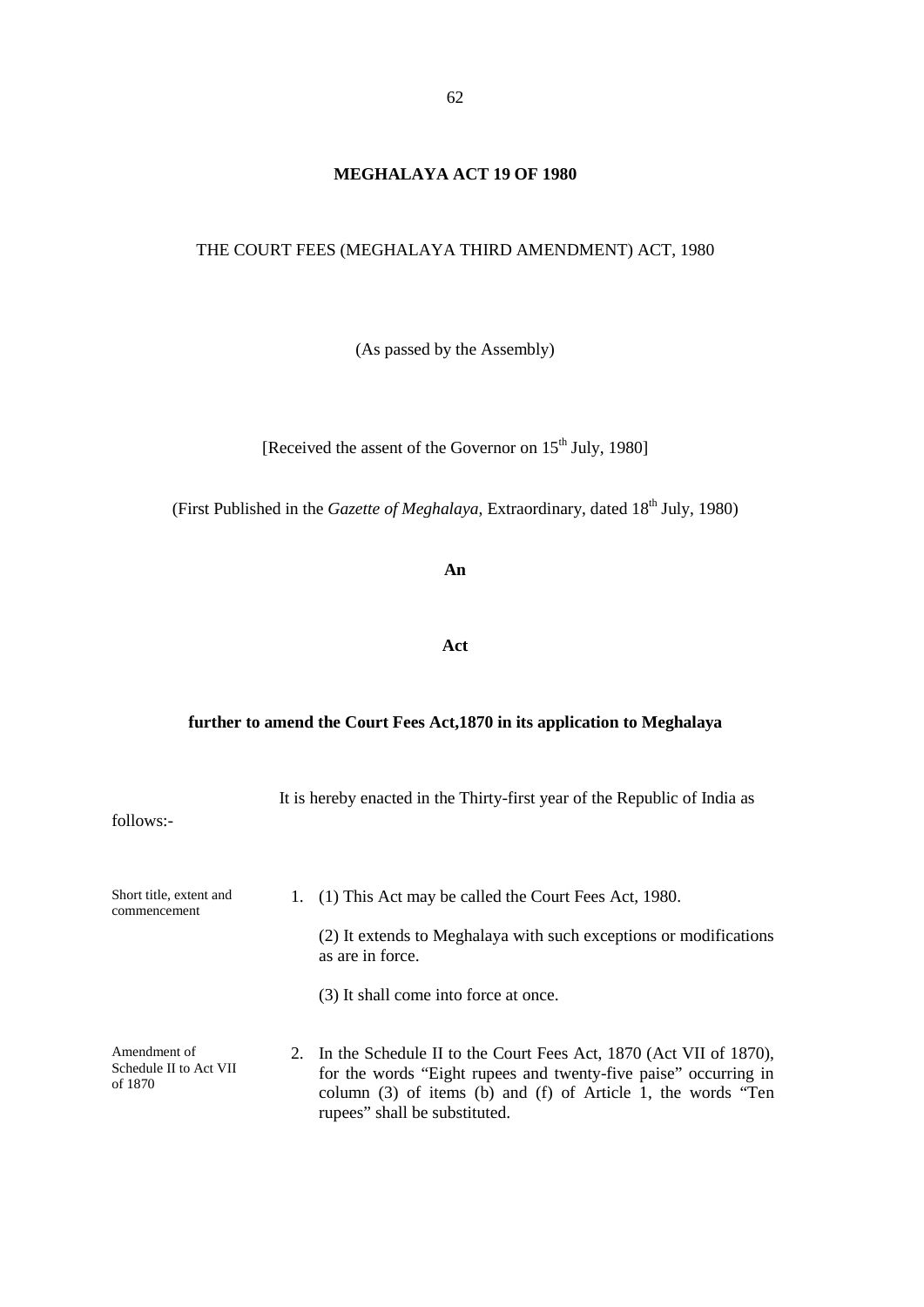# **MEGHALAYA ACT 20 OF 1980**

### THE MEGHALAYA SALES TAX (AMENDMENT) ACT, 1980

(As passed by the Assembly)

[Received the assent of the Governor on  $15<sup>th</sup>$  July, 1980]

(First Published in the *Gazette of Meghalaya*, Extraordinary, dated 18<sup>th</sup> July, 1980)

### **An**

### **Act**

# **further to amend the Meghalaya Sales Tax Act (Assam Act XVII of 1947 as adapted and modified by Meghalaya hereinafter referred to as the principal Act).**

Be it enacted by the Legislature of Meghalaya in the Thirty-first year of the Republic of India as follows:-

| Short title, extent and<br>commencement              | (1) This Act may be called the Meghalaya Sales Tax<br>1.<br>(Amendment) Act, 1980.                                                                                                                                                                                                                                                                   |  |  |
|------------------------------------------------------|------------------------------------------------------------------------------------------------------------------------------------------------------------------------------------------------------------------------------------------------------------------------------------------------------------------------------------------------------|--|--|
|                                                      | (2) It shall have the like extent as the principal Act.                                                                                                                                                                                                                                                                                              |  |  |
|                                                      | (3) It shall come into force at once.                                                                                                                                                                                                                                                                                                                |  |  |
| Amendment of<br>Schedule II to the<br>principal Act. | 2. In the Schedule II to the principal Act,-                                                                                                                                                                                                                                                                                                         |  |  |
|                                                      | i.<br>between the existing items 2 and 3, the following shall be<br>inserted as item 3, namely-                                                                                                                                                                                                                                                      |  |  |
|                                                      | "3. Food served for consumption in any eating house, restaurant,<br>hotel, refreshment room or boarding establishment except food<br>supplied to students in boarding home or hotel attached to<br>educational institution or patient in hospitals or dispensaries or<br>supplied in any establishment for treatment or care of the sick,<br>rupee." |  |  |
|                                                      | ii.<br>the existing item 3 shall be re-numbered as item 3A and<br>for the figure and words "6 Paise in the rupee" occurring<br>under the column "rate of Tax" the figure and words "7<br>Paise in the rupee," shall be substituted.                                                                                                                  |  |  |
| Amendment of<br>Schedule II to the                   | In Schedule III to the principal Act, items and 61 shall be deleted.<br>3.                                                                                                                                                                                                                                                                           |  |  |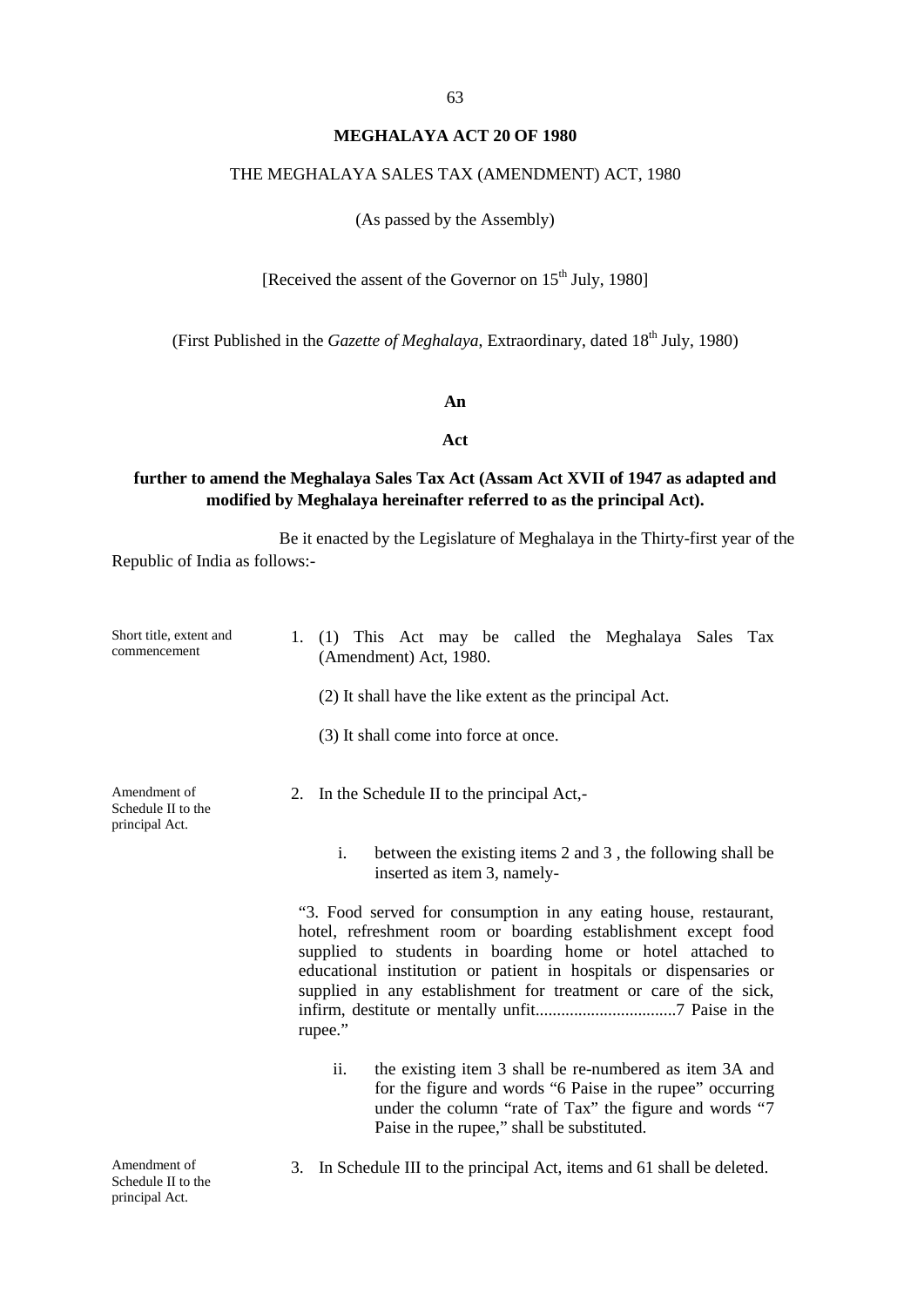# **MEGHALAYA ACT 21 OF 1980**

# THE MEGHALAYA FINANCE ACT, 1980

(As passed by the Assembly)

[Received the assent of the Governor on  $15<sup>th</sup>$  July, 1980]

(First Published in the *Gazette of Meghalaya*, Extraordinary, dated 18<sup>th</sup> July, 1980)

### **An**

#### **Act**

# **to fix the rates at which the Meghalaya Purchase Tax shall be levied and charged for the financial year 1980-81.**

Be it enacted by the Legislature of Meghalaya in the Thirty-first year of the Republic of India as follows:-

| Short title, extent and<br>commencement |    | 1. (1) This Act may be called the Meghalaya Finance Act, 1980.<br>(2) It extends to the whole of the State of Meghalaya.                                                                                                                                                                                    |                                                                                            |  |
|-----------------------------------------|----|-------------------------------------------------------------------------------------------------------------------------------------------------------------------------------------------------------------------------------------------------------------------------------------------------------------|--------------------------------------------------------------------------------------------|--|
|                                         |    | April, 1980.                                                                                                                                                                                                                                                                                                | (3) It shall be deemed to have come into force on the $1st$ day of                         |  |
| Rates of the Meghalaya<br>Purchase Tax. | 2. | The rates at which the tax shall be levied and collected on the<br>purchase of the items of the Schedule under the Meghalaya<br>Purchase Tax Act (Assam Act XIX of 1967 as adapted and<br>modified by Meghalaya), for the year beginning on the 1 <sup>st</sup> days of<br>April 1980 shall be as follows:- |                                                                                            |  |
|                                         |    | In respect of<br>items 1,2 and 3                                                                                                                                                                                                                                                                            | Four paise per rupee value of the<br>price at which the taxable goods<br>are purchased.    |  |
|                                         |    | In the respect of<br>item 4                                                                                                                                                                                                                                                                                 | Two paise per rupee value of the<br>price at which the taxable goods<br>are purchased.     |  |
|                                         |    | In respect of item<br>5.                                                                                                                                                                                                                                                                                    | Fifteen paise per rupee value of<br>the price at which the taxable<br>goods are purchased. |  |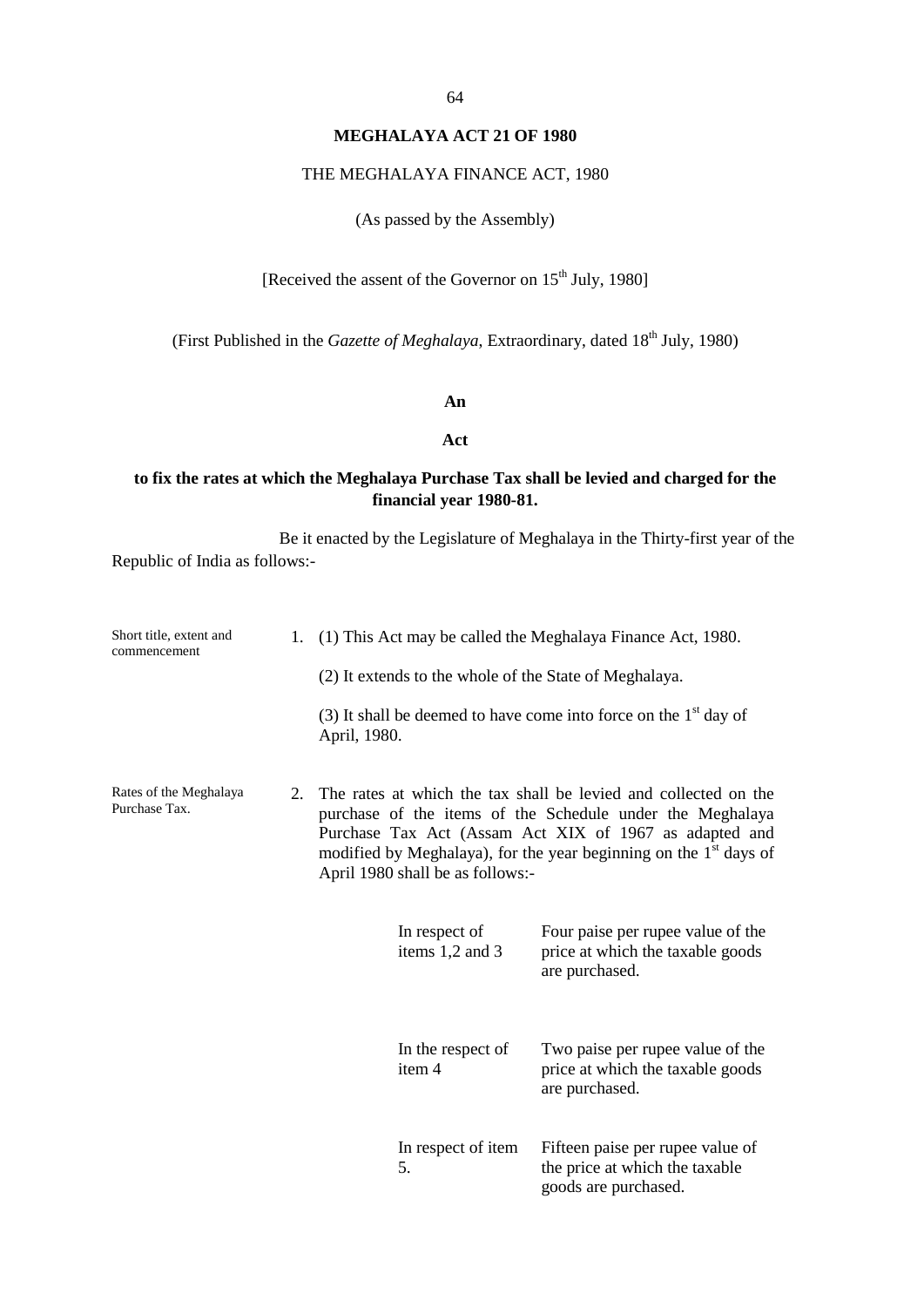### **MEGHALAYA ACT 22 OF 1980**

#### THE INDIAN STAMP MEGHALAYA (AMENDMENT) ACT, 1980

# (**As passed by the Assembly**)

[Received the assent of the Governor of Meghalaya on the  $19<sup>th</sup>$  July, 1980] (First Published in the *Gazette of Meghalaya*, Extraordinary, dated 19<sup>th</sup> July, 1980)

#### **An**

#### **Act**

### **further to amend the Indian Stamp Act, 1899 in its applications to Meghalaya.**

Be it enacted by the Legislature of Meghalaya in the Thirty-first year of the Republic of India as follows:-

| Short title, extent and<br>commencement         | 1. (1) This Act may be called the Indian Stamp (Meghalaya<br>Amendment) Act, 1980.                                                                                                    |  |
|-------------------------------------------------|---------------------------------------------------------------------------------------------------------------------------------------------------------------------------------------|--|
|                                                 | (2) It extends to the whole of Meghalaya.                                                                                                                                             |  |
|                                                 | (3) It shall come into force at once.                                                                                                                                                 |  |
| Amendment of<br>Schedule I of Act 2 of<br>1899. | 2. In Schedule I to the Indian Stamp Act, 1890, for items, Numbers<br>1-10,12,15-20,22-26,28,29,31-36, 38-46,48,50,51,54-31 and 63-<br>65 the following shall be substituted namely:- |  |

#### **Description of instrument Proper stamp-duty**

"1. ACKNOWLEDGEMENT of a debt Thirty paise. exceeding twenty rupees in amount or value, written or signed by or on behalf of, a debtor in order to supply evidence of such debt in any book (other than a banker's pass-book) or on a separate piece of paper when such book or paper is left in the creditor's possession; Provided that such acknowledgement does not contain any promise to pay the debt or any stipulation to pay interest or to deliver any goods or other property.

2. ADMINISTRATION-BOND including a bond, given under section 6 of the Government Savings Banks; act, 1873, or section 291 of section 376 of the Indian Succession Act, 1925-

- (a) where the amount does not The same duty as a bond (No.15) exceed Rs.1,000;
- (b) In any other case

Act V of 1873.

Act XXXIX of 1925.

for such amount Twenty rupees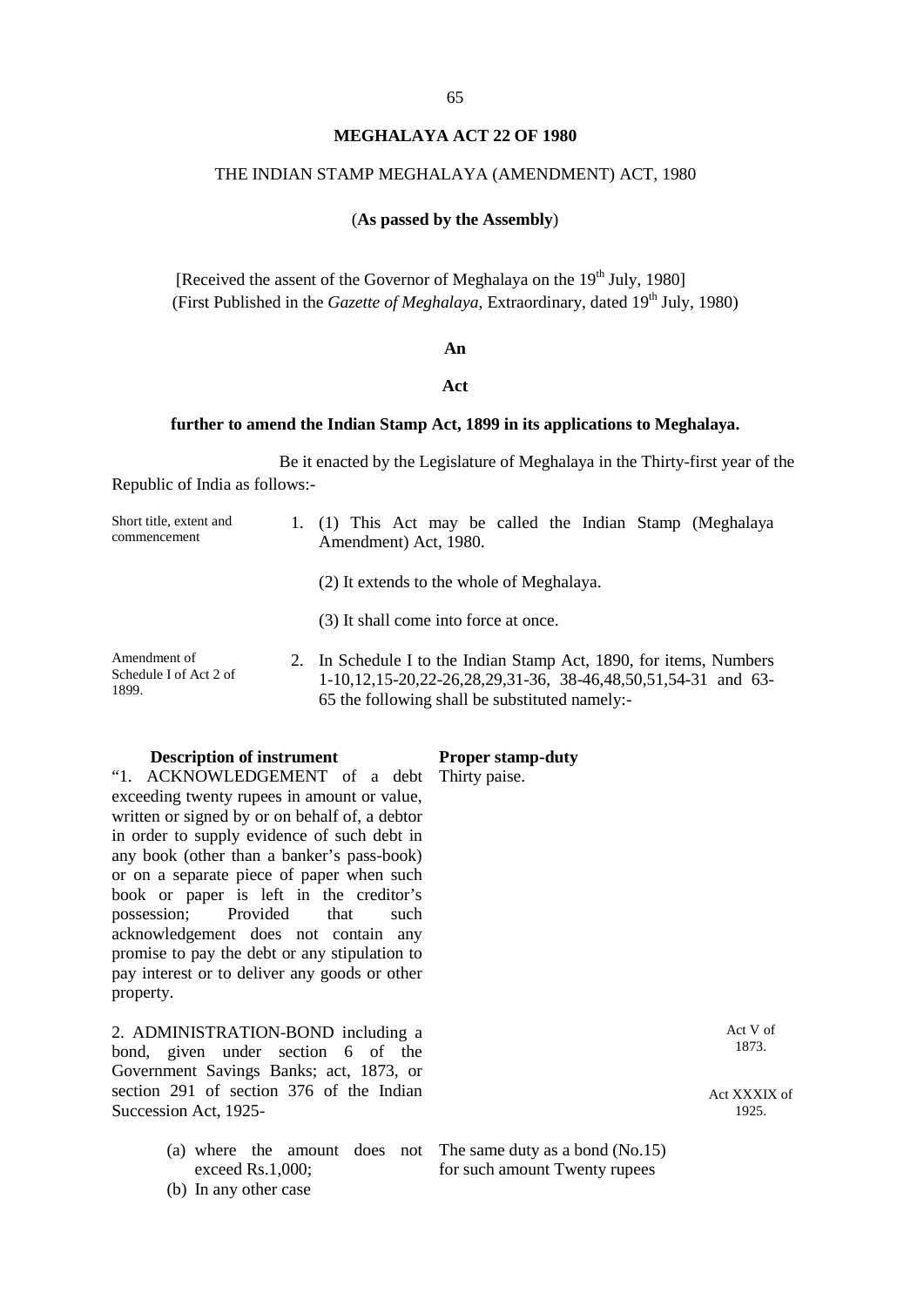3. ADOPTION DEED, that is to say, any instrument (other than a will) recording an adoption, or conferring or purporting to counter an authority to adopt.

4. AFFIDAVIT, including an affirmation or Four rupees. declaration in the case of persons by law allowed affirm or declare instead of swearing.

### **Exemptions**

Affidavit or declaration in writing when made-

- (a) as a condition of enlistment under the Indian Army Act, 1950;
- (b) for the immediate purpose of being filed or being used in any Court or before the officer of any Court; or
- (c) for the role purpose of enabling any person to receive any pension or charitable allowance.

### 5. AGREEMENT OR MEMORANDUM OF AN AGREEMENT-

- (a) if relating to the sale of a bill or exchange;
- (b) if relating to the sale of a Government security.
- (c) if relating to the purchase of sale of share, script, stocks bonds, debentures, debenture stocks or any other marketable security of a like nature in or of any incorporated company or other body corporate-
- i. when such agreement or memorandum of an agreement is with or through a member or between members of a the security at the time of its Stock Exchange recognised under the Securities, Contracts (Regulation) Act, 1956.

Sixty paise

Subject to a maximum of fifty-three rupees twenty five paise for every Rs.10, 000 or part thereof of the value of the security.

Twenty-five paise for every Rs.2, 500 or part thereof of the value of purchase or sale, as the case may be.

Act XLVI of 1950

66

Thirty-nine rupees sixty paise.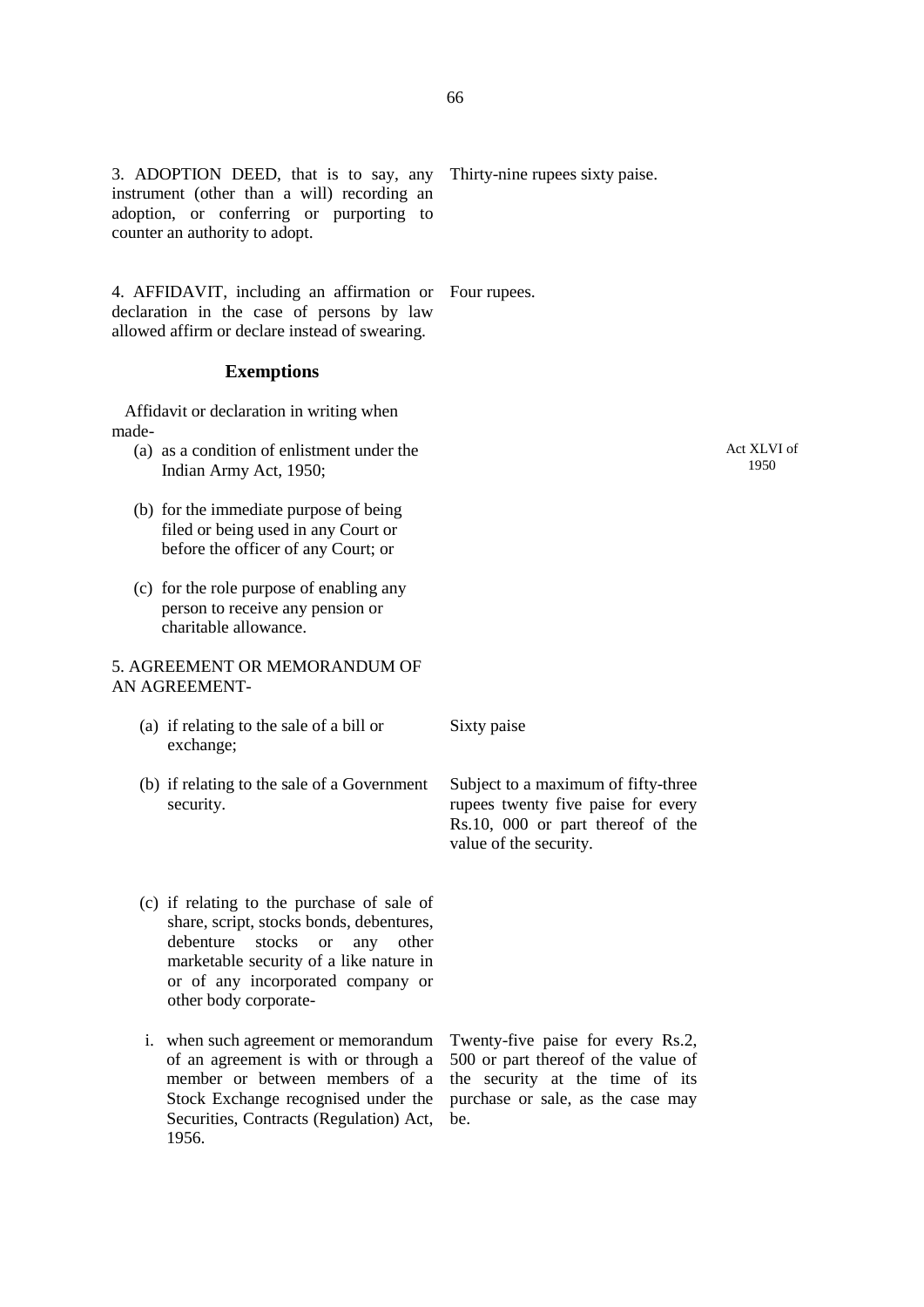**Description of instrument Proper stamp-duty** ii. in other cases: Fifty-five paise for every Rs. 2.500 or part thereof of the value of the security at that time of its purchase of sale, as the case may be.

- (d) if executed for service or for performance of work in any estate whether held by one person, or by more persons than one as co-owner, and whether in one or more blocks, and situated in Meghalaya where the advance given under such agreement does not exceed fifty rupees.
- (e) If not, otherwise provided for Two rupees sixty paise.

# **Exemptions**

AGREEMENT FOR MEMORANDUM OF AGREEMENT-

- (a) for or relating to the sale of goods or merchandise exclusively, not being a note or memorandum chargeable under No. 43.
- (b) Made in the form of tenders to the Government of India for or relating to any loan.

AGREEMENT TO LEASE-lease (No.35).

6. AGREEMENT RELATED TO DEPOSIT OF TITLE-DEEDS, PAWN OR PLEDGE, that is to say, any instrument evidencing an agreement relating to-

1. the deposit of title-deeds or instruments constituting or being evidence of the title to any properly whatever (other than a marketable security), or

### 67

Forty paise.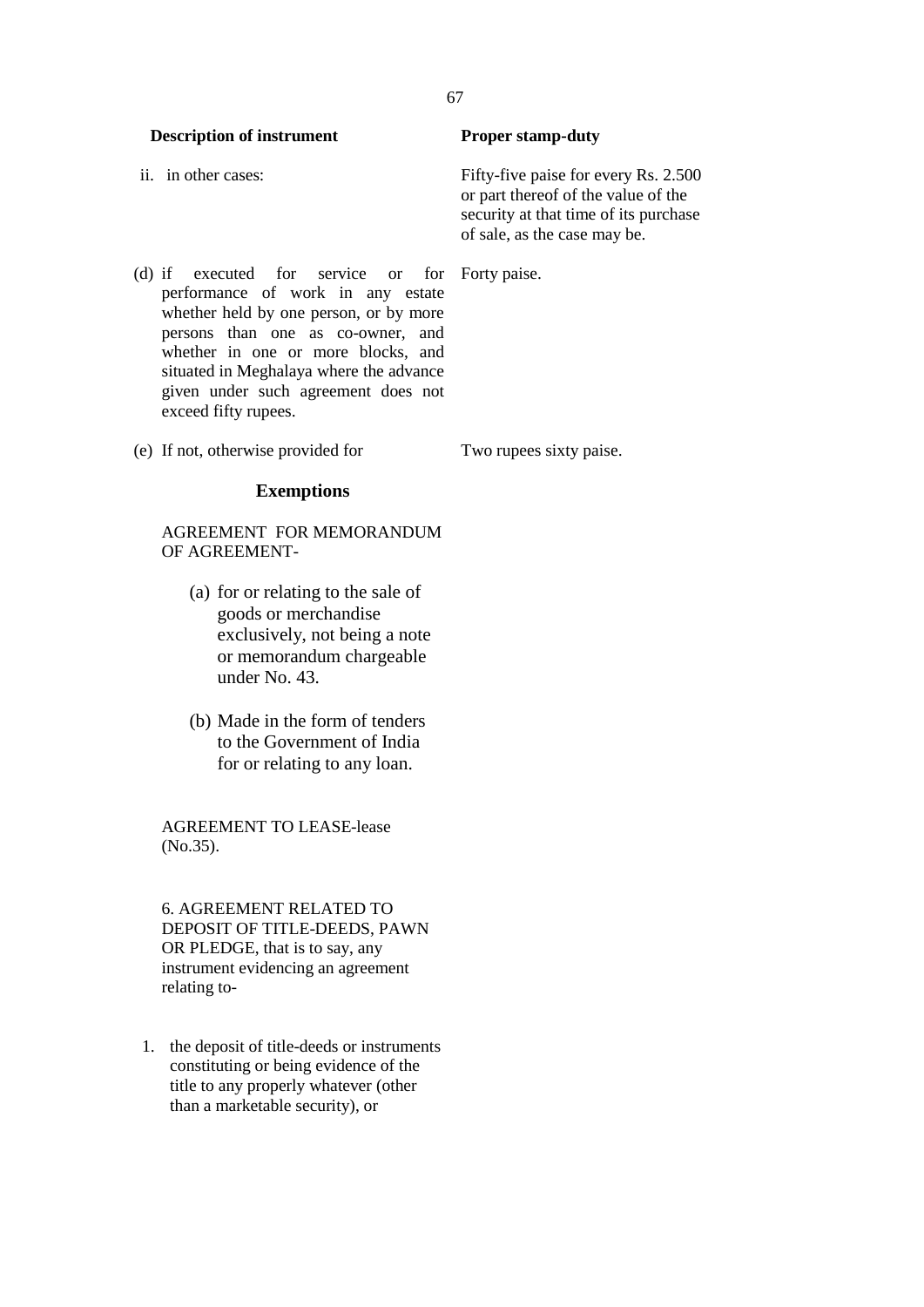| 2. | the pawn or pledge of moveable<br>property, where such deposit, pawn or<br>pledge has been made by way of<br>security for the repayment of money<br>advanced or to be advanced by way of<br>loan of an existing or future debt- |                                                 |
|----|---------------------------------------------------------------------------------------------------------------------------------------------------------------------------------------------------------------------------------|-------------------------------------------------|
|    | (a) if such loan or debt is repayable<br>on demand or more than three<br>months from the date of the<br>instrument evidencing<br>the<br>agreement-                                                                              |                                                 |
|    | if amount of loan does not Three rupees thirty paise.<br>exceed Rs.500;                                                                                                                                                         |                                                 |
|    | if it exceeds Rs.500 and does not Six rupees sixty paise.<br>exceed $Rs.1,000;$                                                                                                                                                 |                                                 |
|    | and for every Rs.1,000 or part<br>thereof in excess of $Rs.1,000;$                                                                                                                                                              | Six rupees sixty paise.                         |
|    | (b) If such loan or debt is repayable<br>not more than three months from<br>the date of such instruments.                                                                                                                       | Half the duty payable under sub-<br>clause (a). |

# **Exemptions**

Instrument of pawn or pledge of goods if unattested.

7. APPOINTMENT UB EXECUTION OF A POWER whether of trustees or of property, movable or immovable, where made by any writing not being a will-

(a) where the value of the property does Thirty-three rupees. not exceed Rs.1,000;

(b) in any other case. Fifty-nine rupees forty paise

**Description of instrument Proper stamp-duty**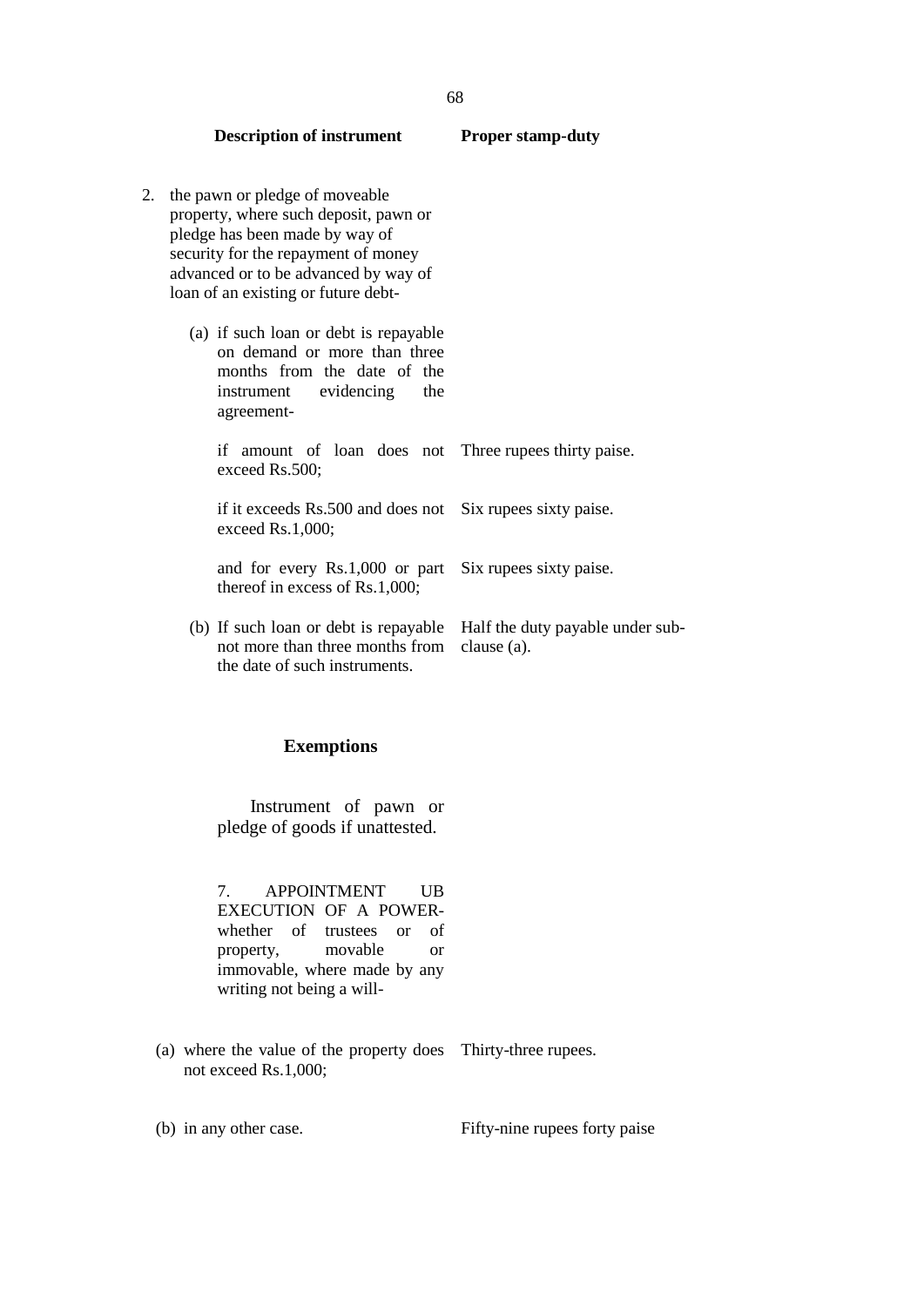| <b>Description of instrument</b>                                                                                                                                                                       | <b>Proper stamp-duty</b>                           |
|--------------------------------------------------------------------------------------------------------------------------------------------------------------------------------------------------------|----------------------------------------------------|
| 8. APPRAISMENT OR VALUATION<br>made otherwise than under an order of the Court<br>in the course of a suit-                                                                                             |                                                    |
| (a) where the amount does not exceed<br>Rs.1,000.                                                                                                                                                      | The same duty as Board (No.15) for<br>such amount. |
| (b) In any other case                                                                                                                                                                                  | Nineteen rupees eighty paise.                      |
| <b>Exemptions</b>                                                                                                                                                                                      |                                                    |
| Appraisement or valuation made for the<br>information of one party only, and not being in<br>any matter obligatory between parties either by<br>agreement or operation of law.                         |                                                    |
| (b) Appraisement of crops for the purpose<br>of ascertaining the amount to be given to a<br>landlord as rent.                                                                                          |                                                    |
| 9. APPRENTICESHIP-DEED, including<br>every writing relating to the service or tuition of<br>any apprentice clerk or servant placed with any<br>master to learn any profession, trade or<br>employment. | Nineteen rupees eighty paise.                      |
| <b>Exemptions</b>                                                                                                                                                                                      |                                                    |
| Instrument of apprenticeship executed by<br>a Magistrate under the Apprentices Act, 1961,<br>or by, which a person is apprenticed by or at the<br>charge of, any public charity.                       | Act<br>LII 1961                                    |
| 10. ARTICLES OF ASSOCIATION OF<br>A COMPANY-                                                                                                                                                           |                                                    |
| a) where the company has no share Fifty-seven rupees seventy-five<br>capital or the nominal share capital<br>does not exceed Rs.2, 500.                                                                | paise.                                             |
| b) where the nominal share capital Sixty-six rupees.<br>exceeds Rs. 2,500 but not exceed<br>Rs.5,000,                                                                                                  |                                                    |

69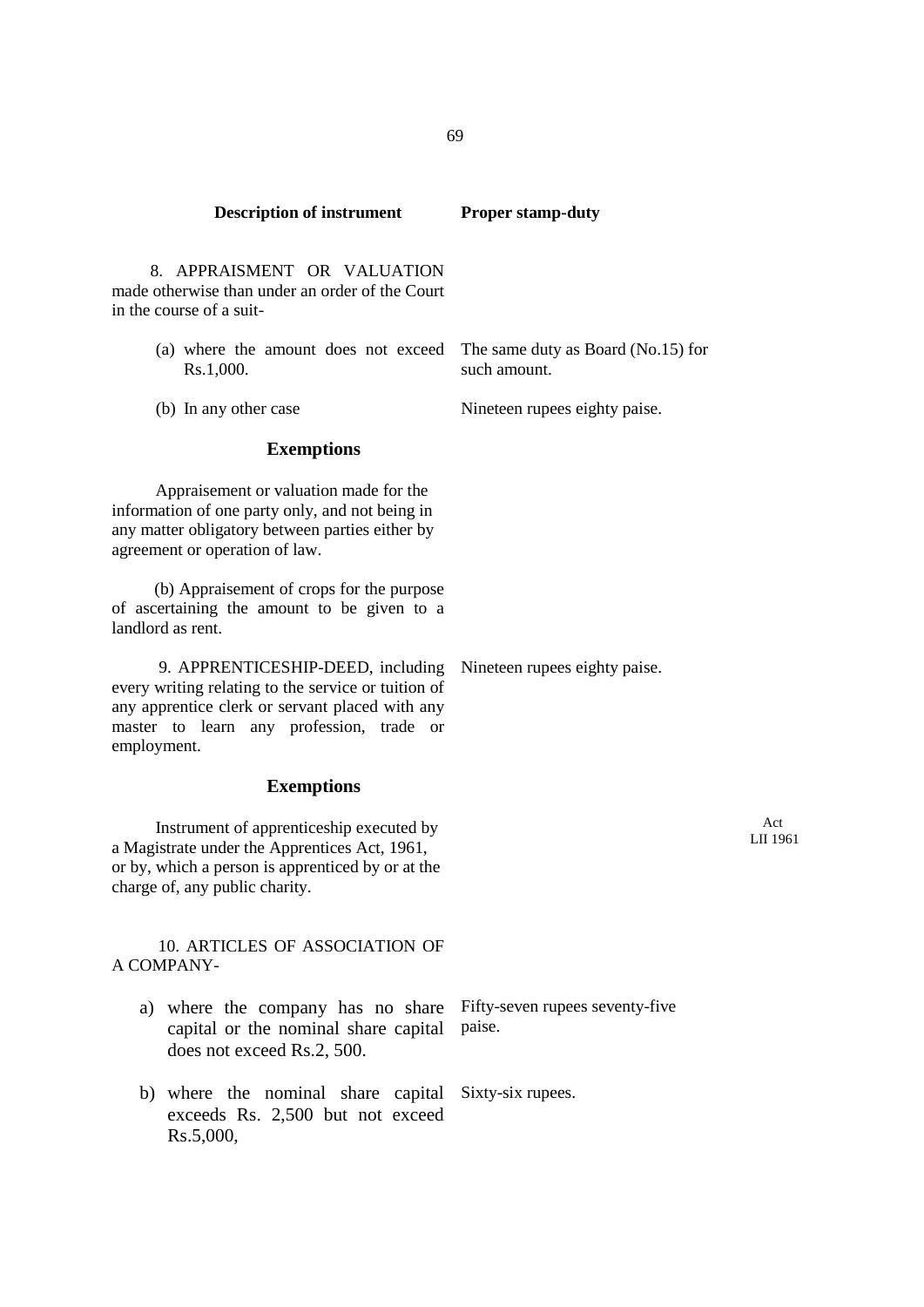| <b>Description of instrument</b> |                                                                                                             | <b>Proper stamp-duty</b> |  |
|----------------------------------|-------------------------------------------------------------------------------------------------------------|--------------------------|--|
| C)                               | where the nominal share capital Ninety-nine rupees.<br>exceeds Rs.5,000 but does not<br>exceed Rs.1,00,000; |                          |  |
| d)                               | Where the nominal share capital One hundred ninety-eight<br>exceeds Rs.1,00,000;                            | rupees.                  |  |

#### **Exemptions**

Articles of any Association not formed for profits and registered under Section 25 of the Companies act, 1956, *See* also Memorandum of Association of a Company (No.39).

ASSIGNMENT-*See* Conveyance (No.23), Transfer (No.62), and Transfer of lease (No.63), as the case may be.

ATTORNEY-*See* Power-of-Attorney (No.48).

AUTHORITY TO ADOPT- *See* Adoption-deed (No.3)

12. AWARD, that is to say, any decision in writing by an arbitrator or umpire, (No.15) for the amount or not being an award directing a partition, on a value of the property to reference made otherwise than by an order or the Court in the course of a suit.

The same duty as a Board which the award relates as set forth in such award subject to a maximum if Ninety-nine rupees.

15. BOND [as defined by section2 (5)], not being a DEBENTURE (No.27), and not being otherwise provided for by this Act, or by the Court-fees Act, 1870-

where the amount or value secured Forty paise. does not exceed Rs.10;

where it exceeds Rs.10 does not and Sixty-five paise. exceed Rs.50;

where it exceeds  $Rs.50$ does not exceed Rs.100 ;

One rupees thirty-five paise.

Act I of 1956

Act VII of 1870.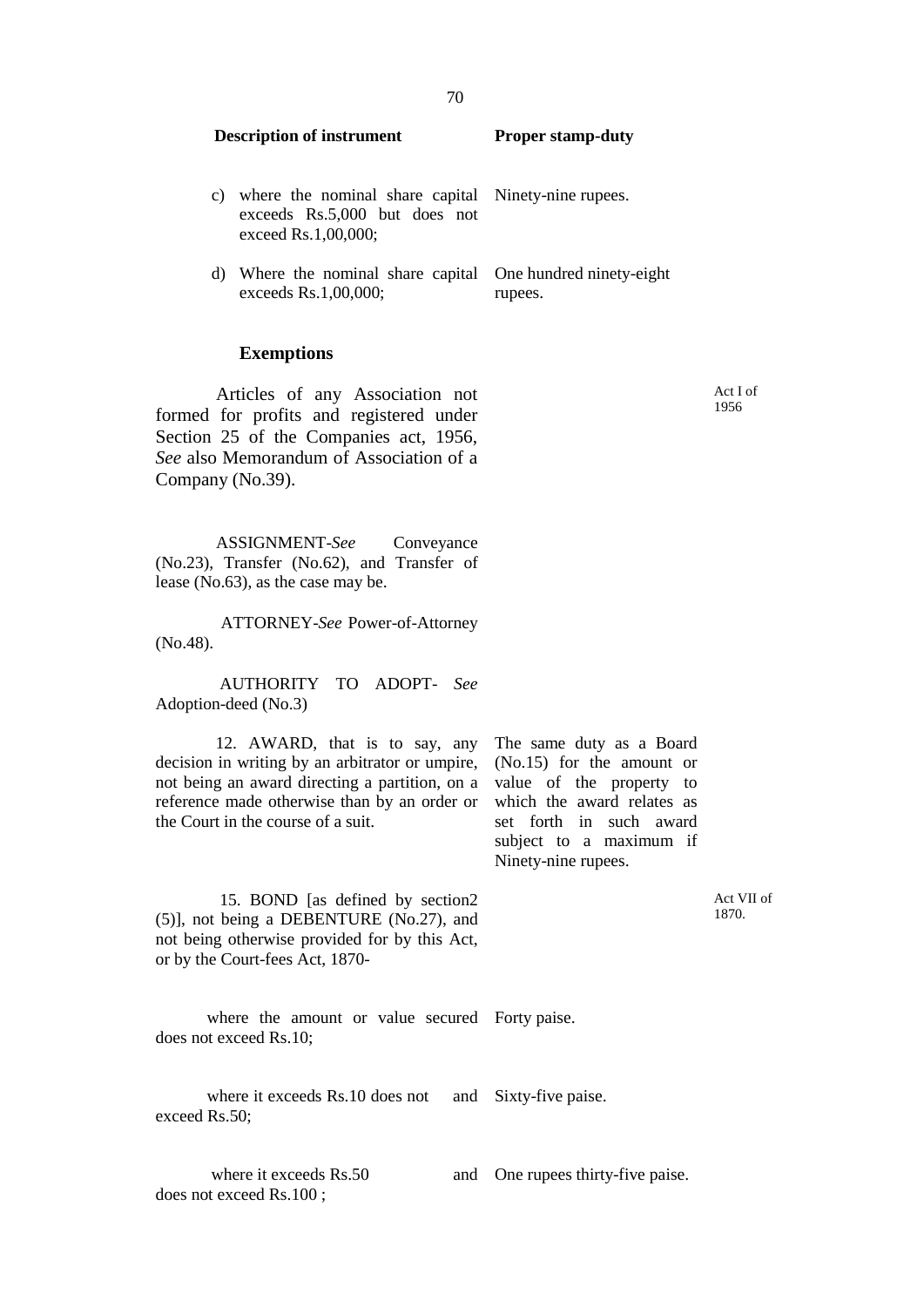|                 | <b>Description of instrument</b>                   |                   |                         |                                                                                                     |         | <b>Proper stamp-duty</b>           |                    |
|-----------------|----------------------------------------------------|-------------------|-------------------------|-----------------------------------------------------------------------------------------------------|---------|------------------------------------|--------------------|
|                 | where<br>does not exceed Rs.200.                   | it                | exceeds                 | Rs.100 and                                                                                          |         | Three rupees, thirty paise.        |                    |
|                 | where it exceeds Rs.200<br>does not exceed Rs.300. |                   |                         |                                                                                                     | and and | Five rupees.                       |                    |
| exceeds Rs.400. |                                                    |                   |                         | where it exceeds Rs.300 does not and                                                                |         | Six rupees sixty paise.            |                    |
| Rs.500.         |                                                    |                   |                         | where it exceeds Rs.400 does not exceed and                                                         |         | Eight rupees ninety-five paise.    |                    |
| Rs.600.         |                                                    |                   |                         | where it exceeds Rs.500 does not exceed and                                                         |         | Eleven rupees ninety paise.        |                    |
| Rs. 700         |                                                    |                   |                         | where it exceeds Rs. 600 does not exceed and                                                        |         | Thirteen rupees eighty-five paise. |                    |
| Rs. 800.        |                                                    |                   |                         | where it exceeds Rs.700 does not exceed and                                                         |         | Fifteen rupees eighty-five paise.  |                    |
| Rs.900.         |                                                    |                   |                         | where it exceeds Rs.800 does not exceed and                                                         |         | Seventeen rupees seventy paise.    |                    |
| Rs.1,000;       |                                                    |                   |                         | where it exceeds Rs.900 does not exceed and                                                         |         | Nineteen rupees eighty paise.      |                    |
| of Rs.1, 000.   |                                                    |                   |                         | and for every Rs.500 or thereof in excess part                                                      |         | Ten rupees ninety paise.           |                    |
|                 | See<br>(No.56), Security Board (No.57).            | Administration    | <b>Bond</b>             | (No.2),<br>Bottomry Bond (No.16) Customs Bond (No.26),<br>Indemnity Bond (No.34), Respondentia Bond |         |                                    |                    |
|                 |                                                    | <b>Exemptions</b> |                         |                                                                                                     |         |                                    | Bengal             |
|                 |                                                    |                   | Bond, when executed by- |                                                                                                     |         |                                    | Act III of<br>1876 |
|                 | Bengal Irrigation Act, 1876                        |                   |                         | (a) Headmen nominated under rules<br>framed in accordance with the                                  |         |                                    |                    |

(b) Any person for the purpose of guaranteeing that the local income derived from private subscriptions to a charitable dispensary or hospital or any other object of public utility shall not be less than a specified sum per mensem.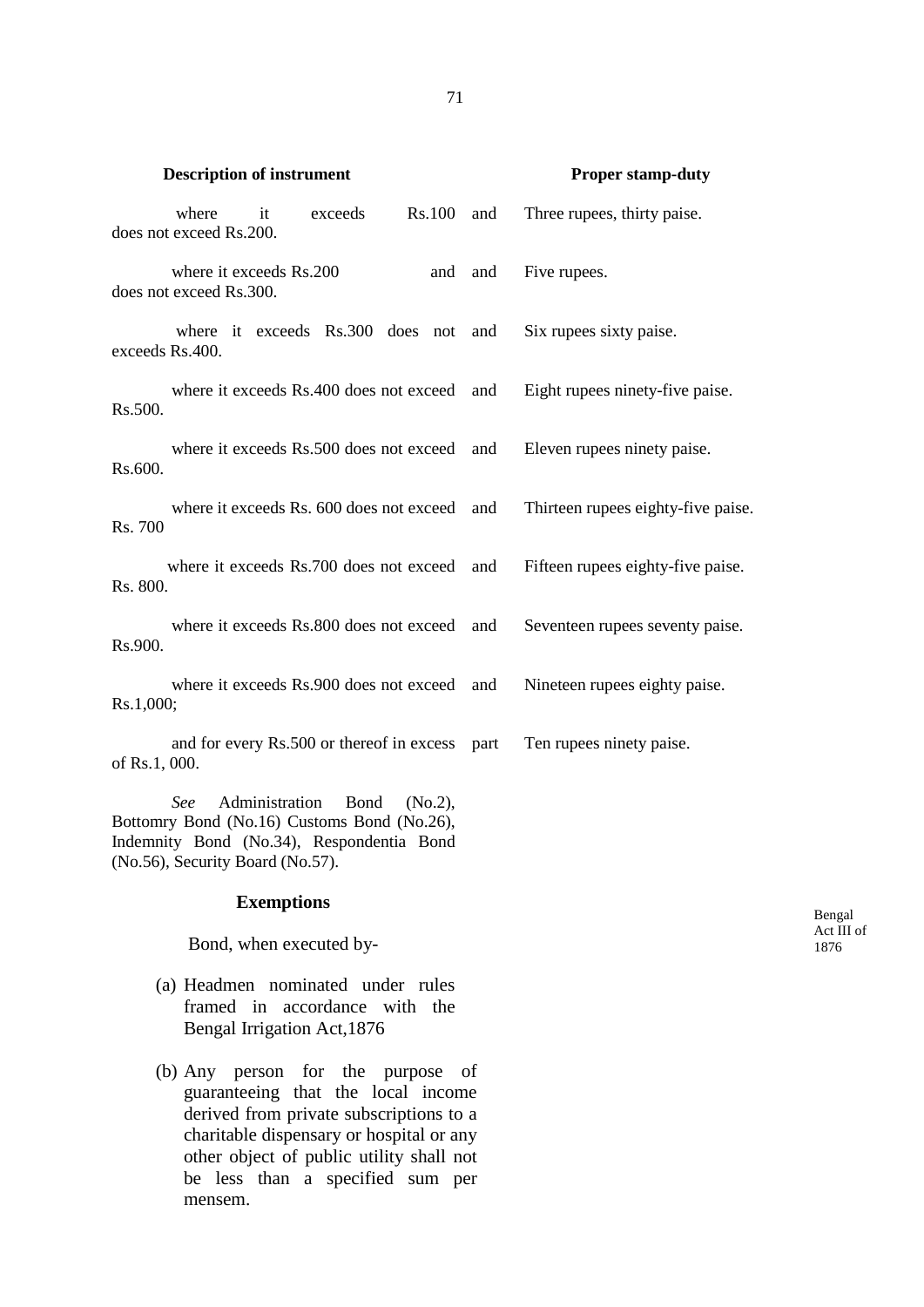16. BOTTOMRY BOND, that is to say, any instrument whereby the master of a sea-going for such amount ship borrows money on the security of a ship to enable him to preserve the ship or prosecute her voyage.

17. CANCELLATION, instrument of (including any instrument by which any instrument previously executed is cancelled). If attested and not otherwise provided for.

*See* also RELEASE (No.55) Revocation of Settlement (No.58-B), Surrender of Lease (No.61), Revocation of Trust (No.64-B).

18. CERTIFICATE OF SALE (in respect of each property put up as a separate lot and sold),granted to the purchase of any property sold by public auction by a Civil or Revenue Court, Collector or other Revenue Officer-

- i. where the purchase money does not Fifty-five paise. exceed Rs.10;
- ii. where the purchase money exceeds One rupee five paise. Rs.10 but does not exceed Rs.25;
- 

iii. In any other case. ... The same duty as a Conveyance (No.23), for a consideration equal to the amount of the purchase money only.

19. CERTIFICATE OR OTHER Forty paise. DOCUMENT, evidencing the right or title of the holder thereof or any other person, either to any shares, scrip or stock in or of any incorporated company or other body corporate or the become proprietor of shares, scrip or stock in or any such company or body.

*See* also LETTER OF ALLOTMENT OF SHARES (No.36).

The same duty as a Bond (No.15)

Nineteen rupees eighty paise.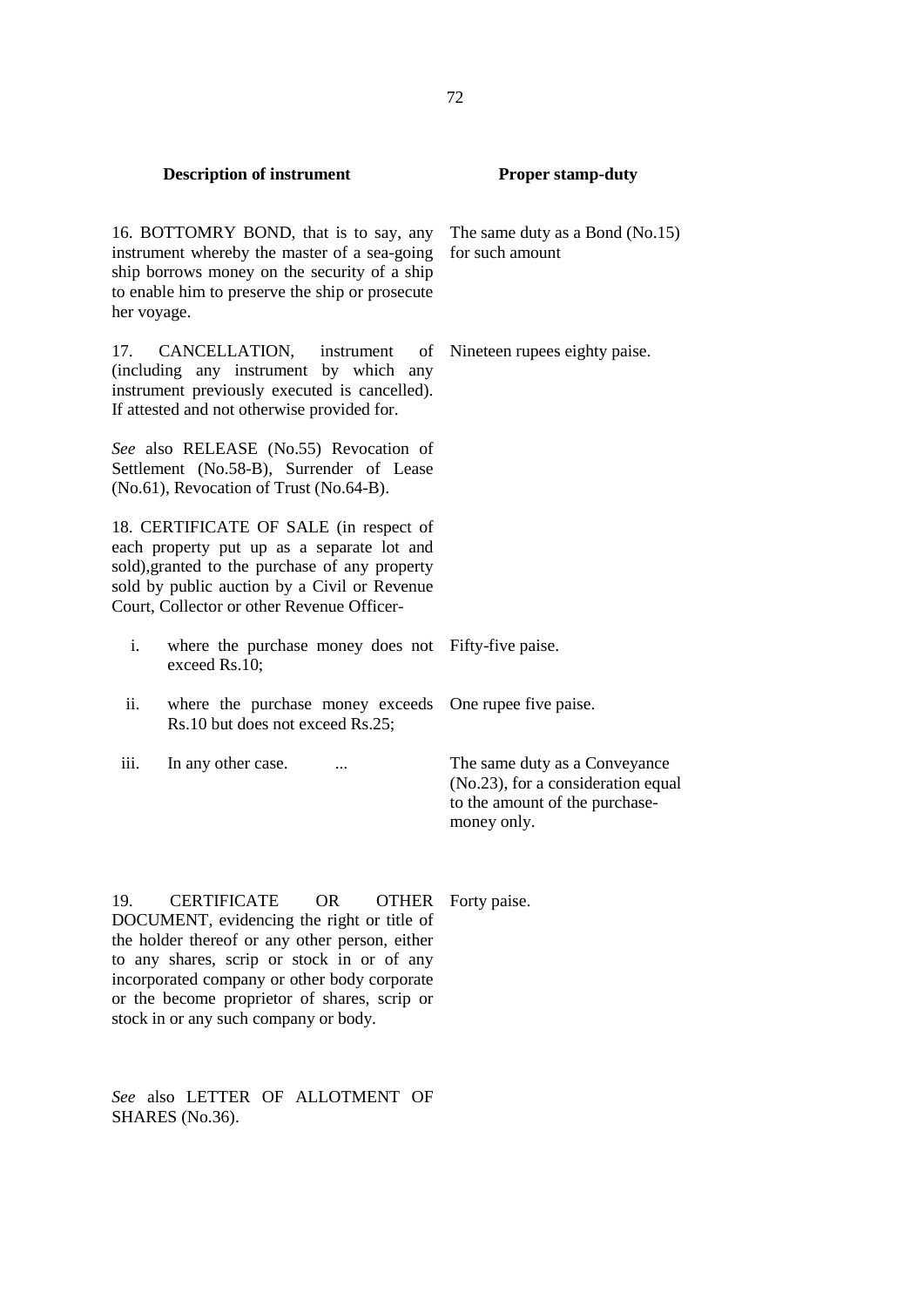20. CHARTERED PARTY. that is to say any instrument (except an agreement for the hire of a tugsteamer), whereby a vessel or some specified principal part thereof is let for the specified purposes of the charterer, whether it includes a penalty clause or not.

22. COMPOSITION DEED. that is to say, any instrument executed by a debtor, whereby he conveys his property for the benefit of his creditors, or whereby payment of a composition or dividend on their debts is secured to the creditors, or whereby provision is made for the continuance of the debtor's business under the supervision of inspectors or under letters of license, for the benefits of his creditors.

33. CONVEYANCE [as defined by section 2 (10) not being a Transfer charged of exempted under No.62-

where the amount or value of the One-rupee fifty-five paise. consideration for such conveyance as set forth therein does not exceed Rs.50;

where it exceeds Rs.50 but does not exceed Three rupees Rs.100; where it exceeds Rs.100 but does not Five rupees ninety-five rupees. exceed Rs.200; where it exceeds Rs.200 but does not Eight rupees fifty-five paise. exceed Rs.300; where it exceeds Rs.300 but does not Eleven rupees. exceed Rs.400; where it exceeds Rs.400 but does not Fourteen rupees ninety paise. exceed Rs.500; where it exceeds Rs.500 but does not exceed Rs.600; Seventeen rupees seventy-five paise. where it exceeds Rs.600 but does not exceed Rs.700; Twenty rupees eighty-five paise. where it exceeds Rs.700 but does not exceed Rs.800; Twenty-three rupees seventy-five paise. where it exceeds Rs.800 but does not exceed Rs.900; Twenty-six rupees seventy-five paise. where it exceeds Rs.900 but does not Twenty-nine rupees seventy paise. exceed Rs.1,000; where it exceeds Rs.500 but does not Fourteen rupees ninety paise.exceed Rs.1,000;

Three rupees ninety-five paise.

Three rupees sixty paise.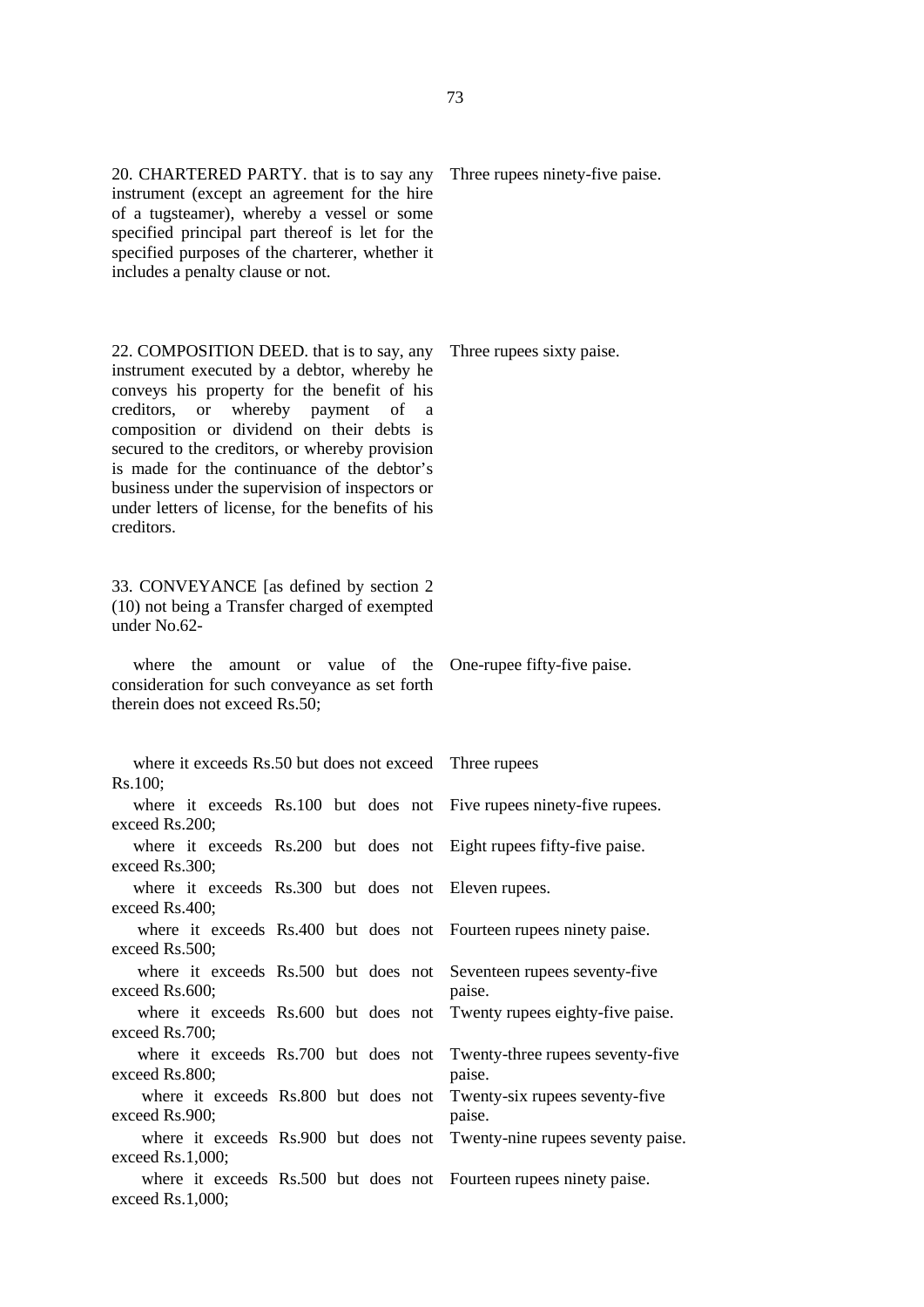**Description of instrument Proper stamp-duty** where it exceeds Rs.50,000 but does not exceed Rs.90,000; Thirty-nine rupees sixty paise. where it exceeds Rs. 90,000but does not exceed Rs.1,50,000; Fifty-two rupees eighty paise. and where it exceeds Rs.1,50,000 Sixty-six rupees.

Provided that where the "instrument or the conveyance" is in respect of an Industrial Loan, certified as such by the Director of Industries, Meghalaya, the stamp duty shall be half of the above rate.

#### **Exemption**

Assignment of copyright under the Indian Copyright Act, 1957.

CO-PARTNERSHIP DEED *See* Partnership (No.46).

24. COPY OR EXTRACT certified to be true copy or extract by or by order of any public officer and not chargeable under the law for the time being in force relating to court fee –

- i. if the original was not chargeable with duty, or if the duty with which it was chargeable does not exceed one rupees; Two rupees and five paise.
- ii. in any other case not falling within the Four rupees. provision of section 6A.

### **Exemption**

(a) Copy of any paper which a public officer is expressly required by law to make or furnish for record in any public office or for any public purpose.

Act XIV of 1957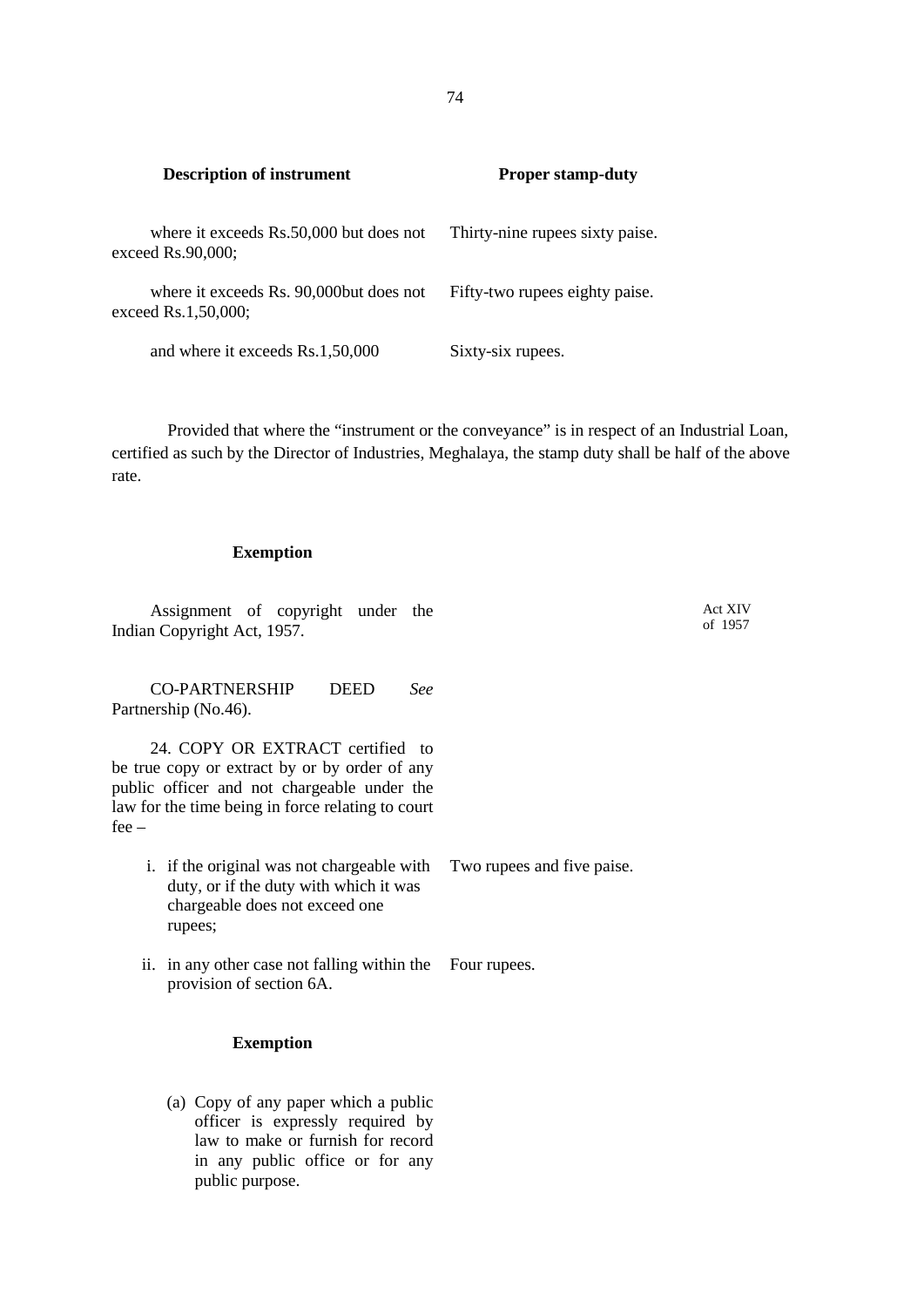| <b>Description of instrument</b>                                                                                                                                                                                                                                                                                                                                                                                                                                                                     | <b>Proper stamp-duty</b>                          |
|------------------------------------------------------------------------------------------------------------------------------------------------------------------------------------------------------------------------------------------------------------------------------------------------------------------------------------------------------------------------------------------------------------------------------------------------------------------------------------------------------|---------------------------------------------------|
| (b) Copy of, or extract from any<br>register relating to births, baptisms,<br>naming, dedications, marriages,<br>divorces, deaths or burials.                                                                                                                                                                                                                                                                                                                                                        |                                                   |
| 25. COUNTERPART OR<br>DUPLICATE of any instrument,<br>chargeable with duty and in<br>respect of which the proper duty<br>has been paid-                                                                                                                                                                                                                                                                                                                                                              |                                                   |
| (a) if the duty with which the original<br>instrument is chargeable does not exceed<br>two rupees;                                                                                                                                                                                                                                                                                                                                                                                                   | The same duty as is payable on<br>the original.   |
| (b) In any other case not falling within the<br>provisions of section 6A.                                                                                                                                                                                                                                                                                                                                                                                                                            | Four rupees.                                      |
| <b>Exemption</b>                                                                                                                                                                                                                                                                                                                                                                                                                                                                                     |                                                   |
| Counterpart of any lease<br>granted to a cultivator, when such<br>lease is exempted from duty.                                                                                                                                                                                                                                                                                                                                                                                                       |                                                   |
| 26. CUSTOMS-BONDS-                                                                                                                                                                                                                                                                                                                                                                                                                                                                                   |                                                   |
| (a) Where the amount does not<br>exceed Rs.1,000;                                                                                                                                                                                                                                                                                                                                                                                                                                                    | The same duty as Bond (No.15)<br>for such amount. |
| (b) in any other case.                                                                                                                                                                                                                                                                                                                                                                                                                                                                               | Twenty-six rupees forty paise.                    |
| DELIVERY ORDER IN<br>27.<br>RESPECT OF GOODS that is to<br>say, any instrument entitling any<br>therein named,<br>or his<br>person<br>assigns or the holder thereof, to the<br>delivery of any goods lying in any<br>dock or port or in any warehouse in<br>which<br>goods<br>are<br>stored<br><sub>or</sub><br>deposited on rent or hire, or upon<br>any wharf, such instrument being<br>signed by or on behalf of the owner<br>of such goods upon the sale or<br>transfer of the property therein, | Thirty paise.                                     |

when such goods exceed in value

twenty rupees.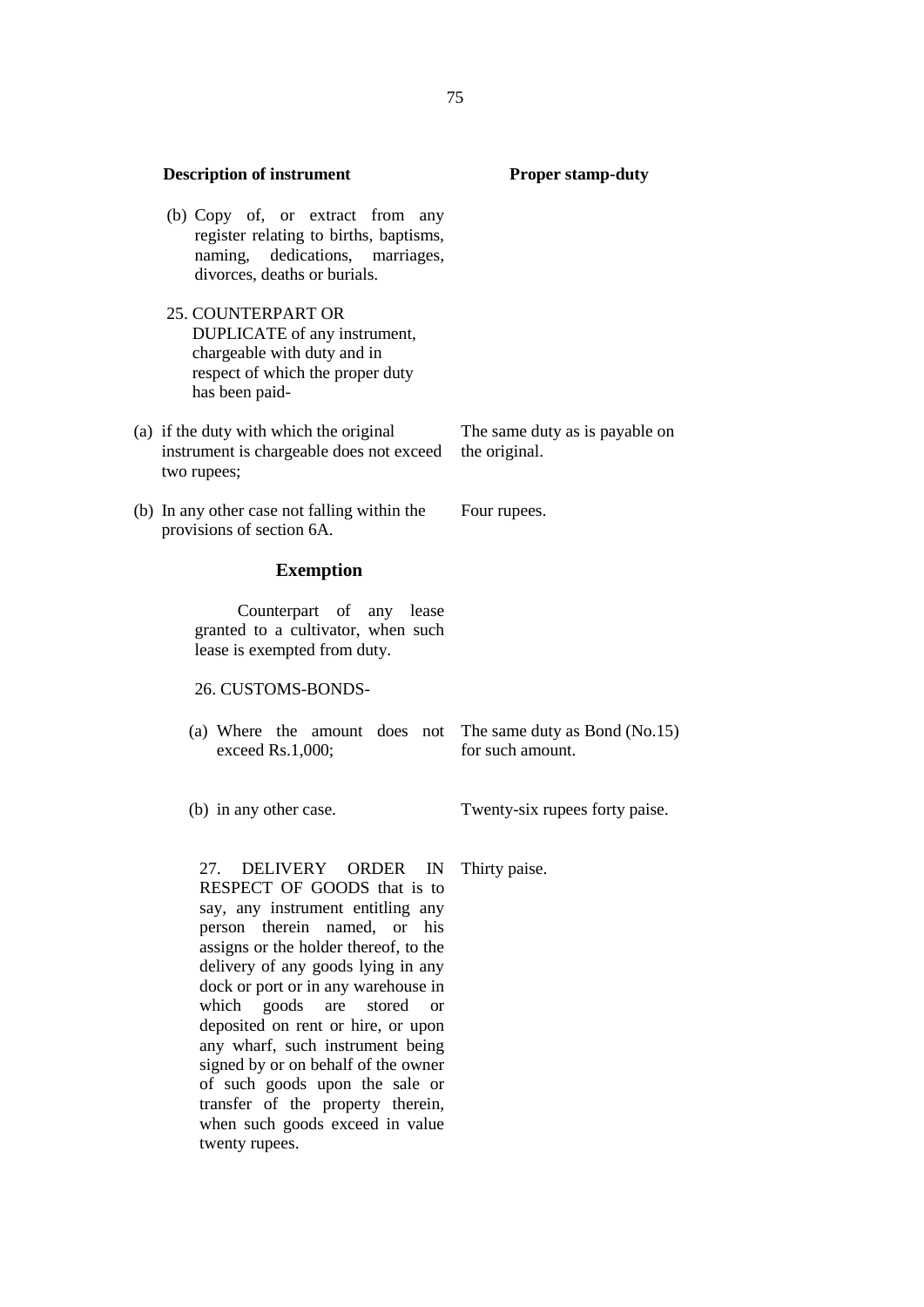| <b>Description of instrument</b>                                                                                                                            | <b>Proper stamp-duty</b>                                                                                                                                                                                                                                               |
|-------------------------------------------------------------------------------------------------------------------------------------------------------------|------------------------------------------------------------------------------------------------------------------------------------------------------------------------------------------------------------------------------------------------------------------------|
| <b>DEPOSIT OF TITLE DEEDS</b>                                                                                                                               |                                                                                                                                                                                                                                                                        |
| See Agreement relating to Deposit of Title<br>deeds, Pawn or Pledge (No.6).                                                                                 |                                                                                                                                                                                                                                                                        |
| <b>DISSOLUTION OF PARTNERSHIP-See</b><br>partnership (No.46).                                                                                               |                                                                                                                                                                                                                                                                        |
| 29. DIVORCE. Instrument of, that is to say, any Thirteen rupees twenty paise.<br>instrument by which any person effects the<br>dissolution of his marriage. |                                                                                                                                                                                                                                                                        |
| DOWERInstrument of, see<br>settlement<br>(No.58).                                                                                                           |                                                                                                                                                                                                                                                                        |
| DUPLICATE.- see counterpart (No.25).                                                                                                                        |                                                                                                                                                                                                                                                                        |
| 31. EXCHANGE OF PROPERTY.-Instrument<br>of.                                                                                                                 | The same duty as conveyance<br>(No.23) for a consideration equal<br>to the value of the property of<br>greatest value as set forth in such<br>instrument.                                                                                                              |
| EXTRACT.- see copy (No.24).                                                                                                                                 |                                                                                                                                                                                                                                                                        |
| 32. FURTHER CHARGE- Instrument of, that is<br>to say, any instrument imposing a further charge<br>on mortgaged property-                                    |                                                                                                                                                                                                                                                                        |
| (a) when original the marriage in one<br>of the description referred to in<br>clause (a) of Article No.40 (that is,<br>with possession).                    | The same duty as a conveyance<br>(No.23) for a consideration equal<br>to the amount of the further<br>charge<br>secured<br>by<br>such<br>instrument.                                                                                                                   |
| (b) when such mortgage is one of the<br>description referred to in clause<br>(b) of Article No.40 (that is,<br>without possession):-                        |                                                                                                                                                                                                                                                                        |
| i.<br>if at the time of execution of the<br>instrument of further charge<br>possession property is given or<br>agreed to be given under such<br>instrument. | The same duty as a conveyance<br>(No.23) for a consideration equal<br>to the total amount of the charge<br>(including the original mortgage<br>and any further charge already<br>made), less the duty already paid<br>to such original mortgage and<br>further charge. |
| If possession is not so given.<br>ii.                                                                                                                       | The same duty as a Bond $(No.15)$<br>for the amount of the further<br>charge<br>such<br>secured<br>by<br>instrument.                                                                                                                                                   |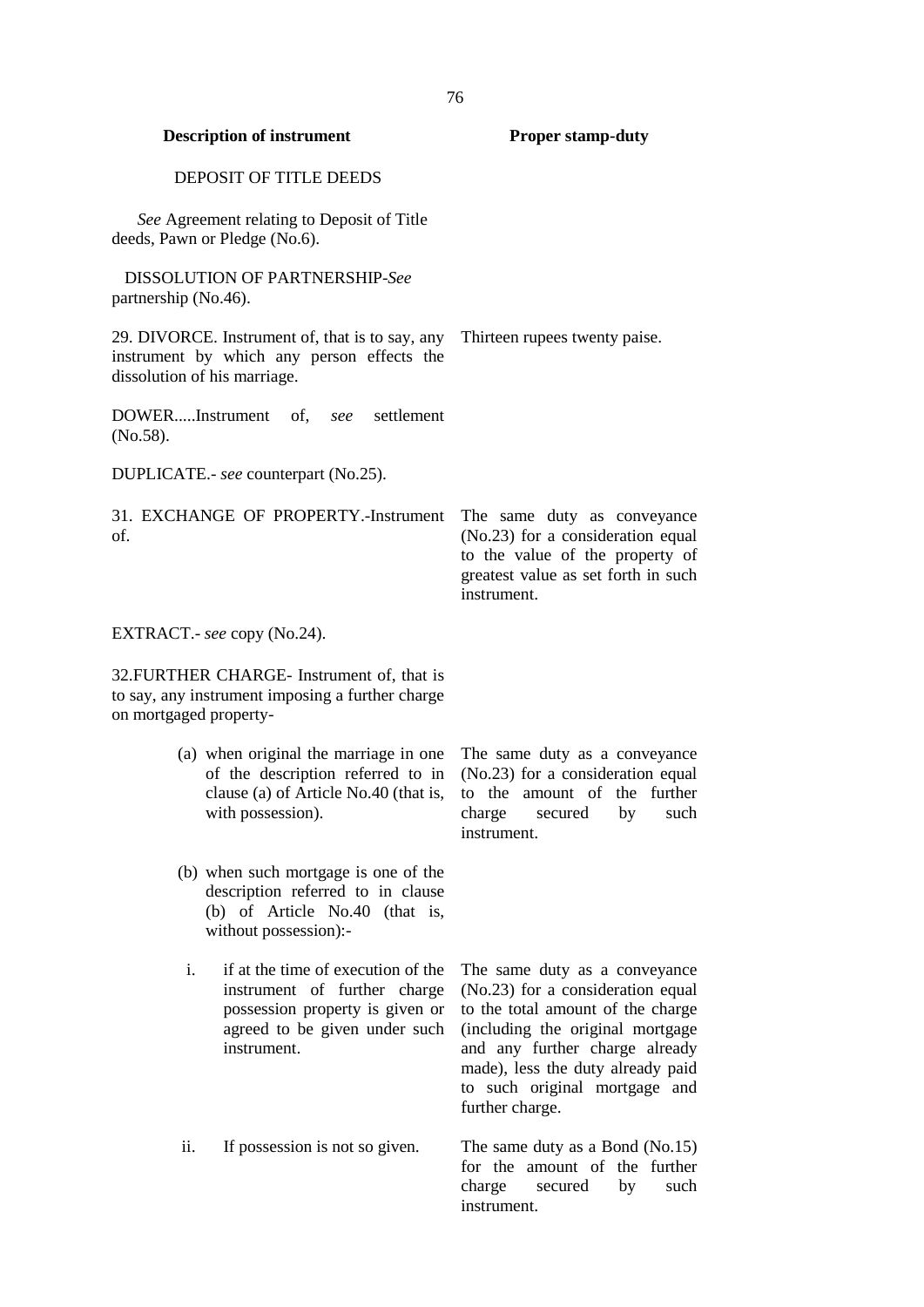|                                                                                          | <b>Description of instrument</b>                                                                                 | <b>Proper stamp-duty</b>                                                                                                                                        |
|------------------------------------------------------------------------------------------|------------------------------------------------------------------------------------------------------------------|-----------------------------------------------------------------------------------------------------------------------------------------------------------------|
| 33. GIFT- Instrument of, not being a settlement<br>(No.58), or will or Transfer (No.62). |                                                                                                                  | The same duty as a conveyance<br>(No.23) for a consideration equal<br>to the value of the property as set<br>forth in such instrument.                          |
|                                                                                          | HIRING AGREEMENT.-Or agreement for<br>service see Agreement (No.5).                                              |                                                                                                                                                                 |
| <b>34.IDEMNITY BOND</b>                                                                  |                                                                                                                  |                                                                                                                                                                 |
| $(No.22)$ .                                                                              | <b>INSPECTORSHIP DEED or Composition-Deed</b>                                                                    | The same duty as a security Bond<br>(No.57) for the same amount.                                                                                                |
|                                                                                          | 35. LEASE- including and under lease or sub-<br>lease and any agreement to let or sub-let:                       |                                                                                                                                                                 |
|                                                                                          | (a) whereby such lease the rent is fixed and<br>no premium is paid or delivered:-                                |                                                                                                                                                                 |
|                                                                                          | i. where the lease purports to be for a<br>term of less than one year.                                           | The same duty as a Bond $(No.15)$<br>for the whole amount payable or<br>deliverable under such lease.                                                           |
|                                                                                          | ii. where the lease purports to be for a<br>term of not less than one year but<br>not more than five years;      | The same duty as a Bond (No.15)<br>for the amount or value of the<br>average annual rent reserved.                                                              |
|                                                                                          | iii. where the lease purports to be for a<br>term exceeding five years and not<br>exceeding ten years;           | The same duty as a conveyance<br>(No.23) for a consideration equal<br>to the amount or value of the<br>average annual rent reserved.                            |
|                                                                                          | iv. where the lease purports to be for a<br>term exceeding ten years, but not<br>exceeding twenty years;         | The same duty as a conveyance<br>(No.23) for a consideration equal<br>to twice the amount or value of<br>the average annual rent reserved.                      |
|                                                                                          | v. where the lease purports to be for a<br>term exceeding twenty years, but<br>not exceeding thirty years;       | The same duty as a conveyance<br>(No.23) for a consideration equal<br>to three times the amount or value<br>of<br>the<br>annual<br>average<br>rent<br>reserved. |
|                                                                                          | vi. where the lease purports to be for a<br>term exceeding thirty years, but not<br>exceeding one hundred years; | The same duty as conveyance<br>(No.23) for a consideration equal<br>to four times the amount or value<br>the<br>of<br>annual<br>average<br>rent<br>reserved.    |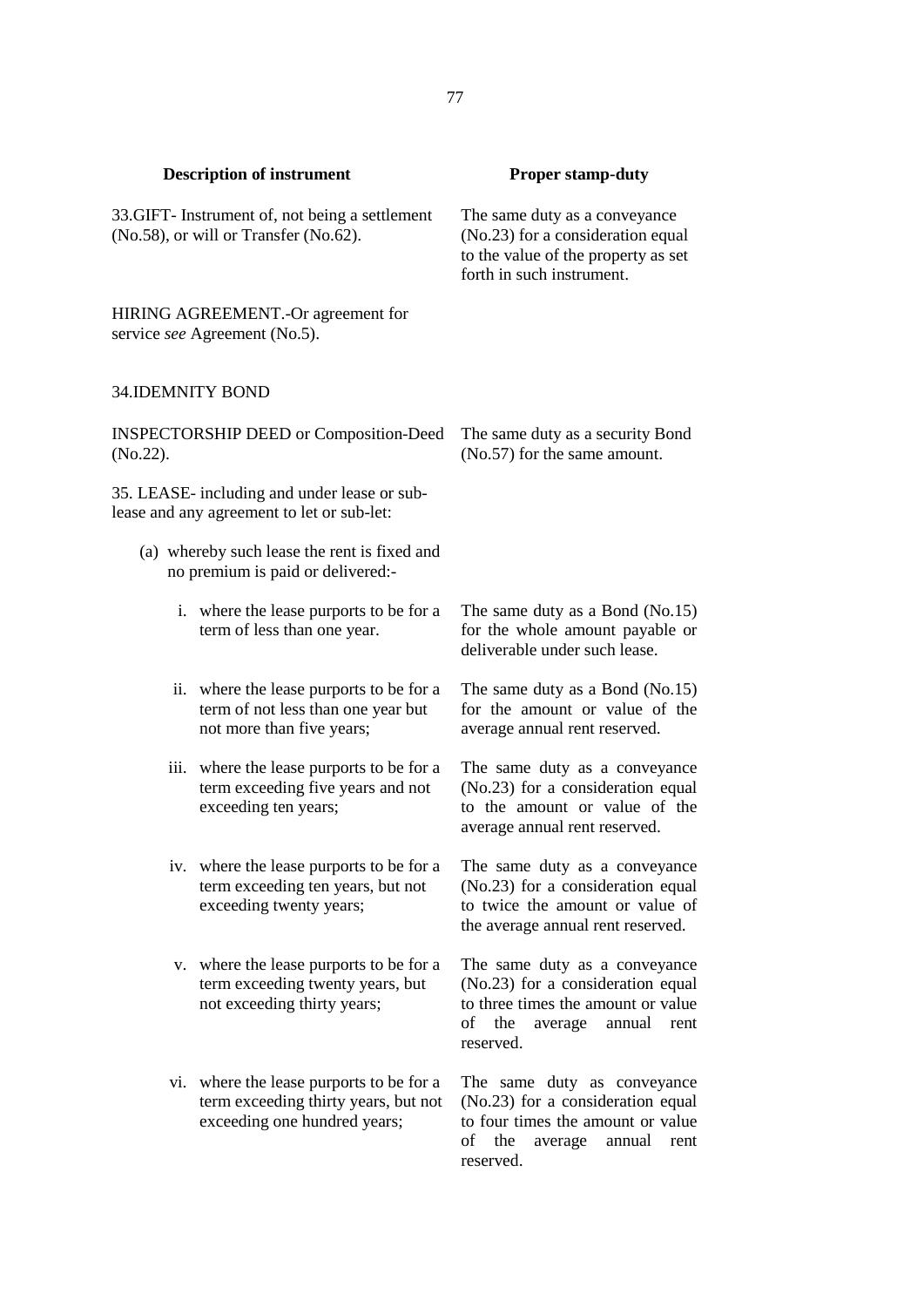#### vii. where the lease purports to be for a term exceeding one hundred years or in perpetuity.

- viii. where the lease does not purport to be for any definite term;
	- (b) where the lease is granted for a fine or premium, or for money advanced and where no rent is reserved;
	- (c) where the lease is granted for a fine or premium , or for money advanced in addition to rent reserved.

The same duty as a conveyance (No.23) for a consideration equal in the case of a lease granted solely for agricultural purposes to one-tenth and in any other case to one-sixth of the whole amount of rents which would be paid or delivered in respect of the first fifty years of the lease.

The same duty as conveyance (No.23) for a consideration equal to three times the amount of value of the average annual rent which would be paid or delivered for the first ten years if the first ten years if the lease continued so long.

The same duty as a conveyance (No.23) for a consideration equal to the amount or value for such fine or premium or advance as set forth in the lease.

The same duty as a conveyance (No.23) for a consideration equal to the amount or value of such fine or premium or advance as set forth in the lease, in addition to the duty which would have been payable such lease, if no fine or premium or advance had been paid or delivered; provided that, in any case when an agreement to lease is stamped with *advolorem* stamp required for a lease, and a lease in pursuance of such agreement in subsequently executed the duty on such lease shall not exceed one rupee and fifty-five paise.

#### **Exemption**

Lease, executed in the case of a cultivator and for the purpose of cultivation (including a lease of trees for the production of food or drinking). Without payment or delivery of any fine or premium, when a definite term is expressed and such term does not exceed one year, or when the average annual rent reserved does not exceed one hundred rupees.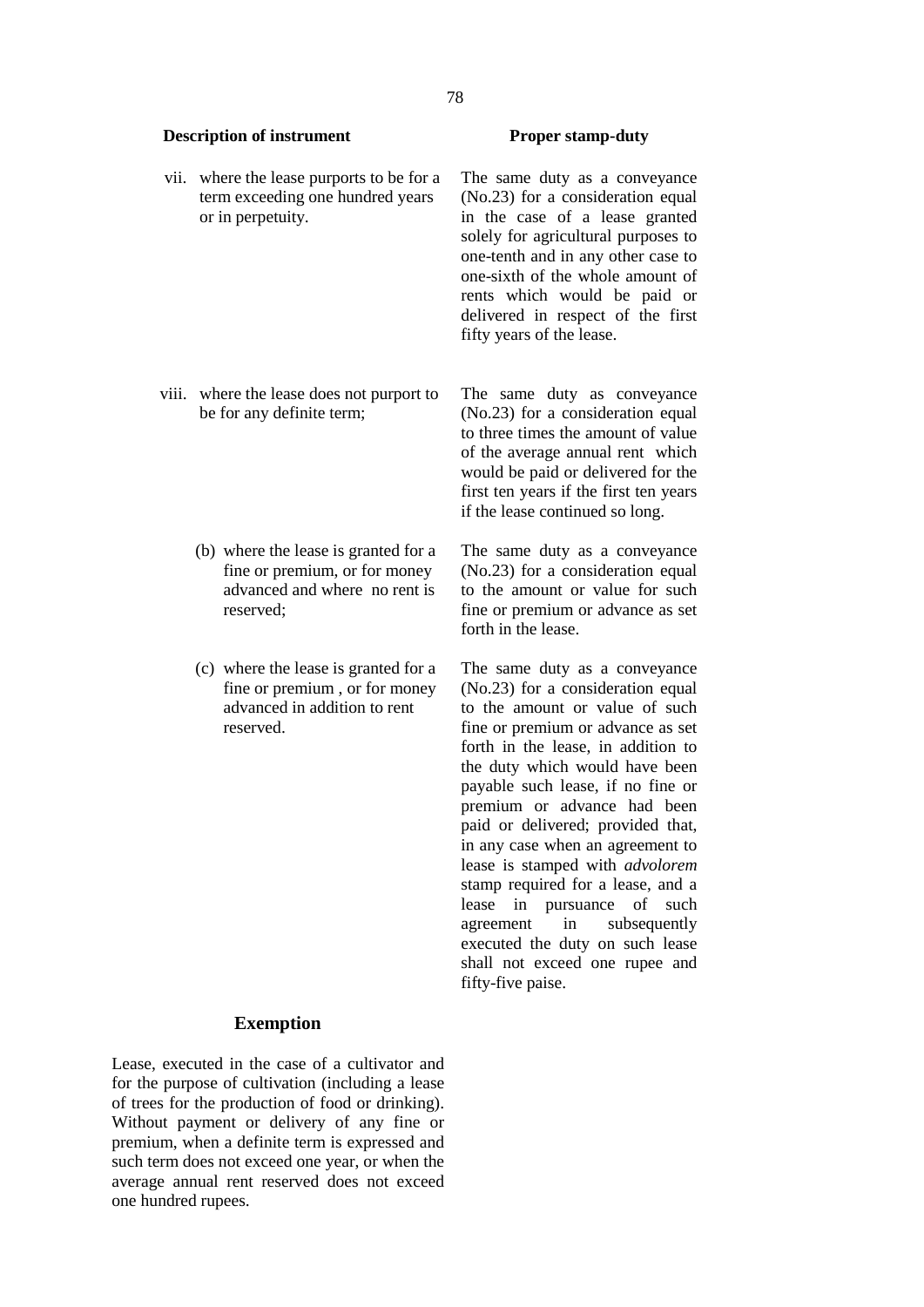In this exemption a lease for the purpose of cultivation shall include a lease of lands for cultivation together with a home stand or tank.

Explanation.- When a lessee undertakes to pay any recurring charge, such a Government revenue landlord's share of cesses, or the owner's share of municipal rates or taxes, which is by law recoverable from the lessor, the amounts so agreed to be paid by lessee shall be deemed to be part of the rent.

36. LETTER OF ALLOTMENT OF SHARES, in any company or proposed company or in respect of any loan to be raised by any company or proposed company.

*See* in also CERTIFICATE OR OTHER DOCUMENT (No.19).

38. LETTER OF LICENSE, that is to say any agreement between a debtor and his creditors that the letter shall, for a specified time, suspend their claims and allow the debtor to carry on business at his own discretion.

39. MEMORANDUM OF ASSOCIATION OF A COMPANY-

(a) if accompanied by articles of association Seventy-nine rupees twenty Act I of under section 26 of the Companies Act, paise. 1956; 1956.

Twenty-six rupees forty paise.

Thirty-five paise.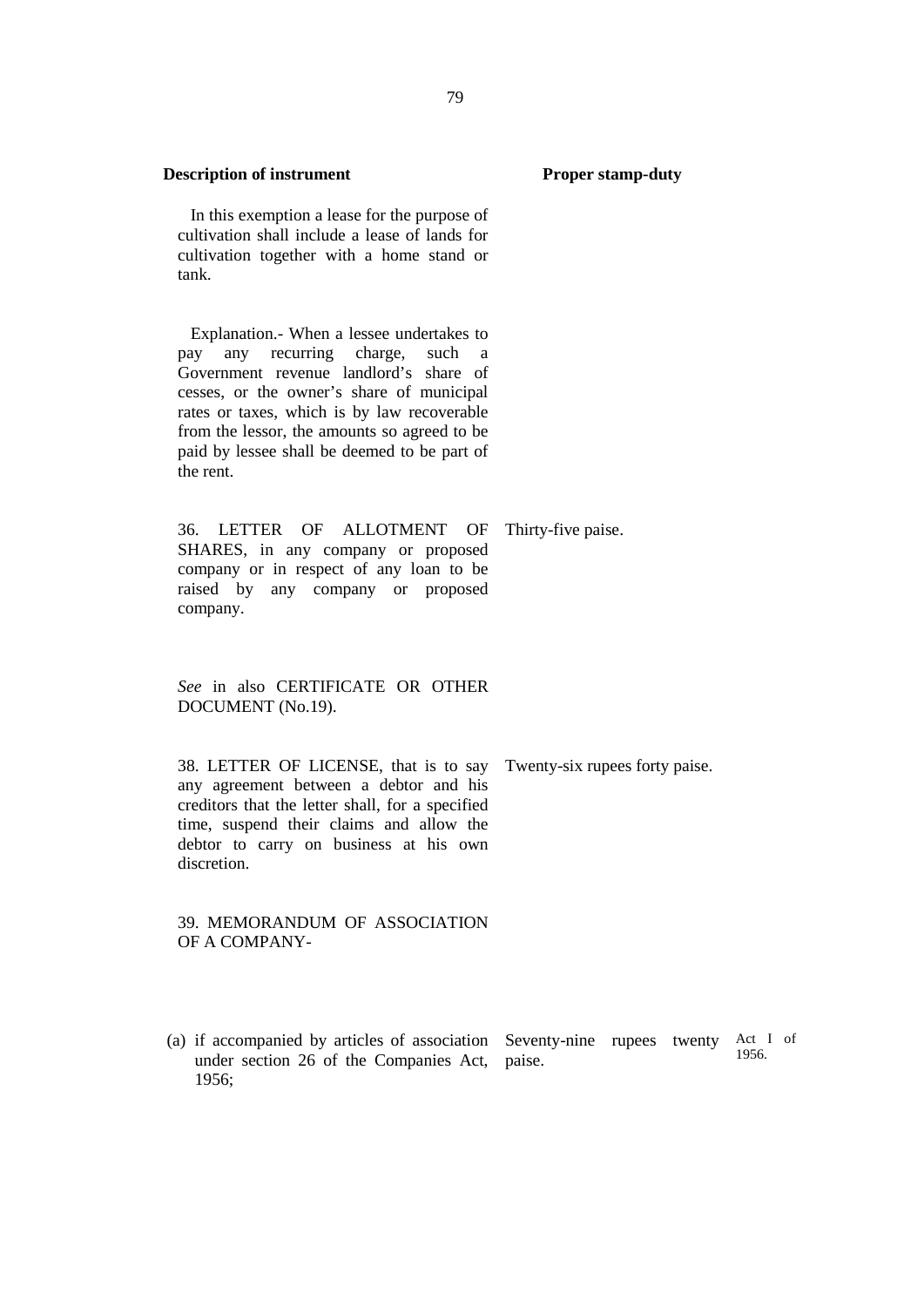#### (b) if not so accompanied-

- i. where the nominal share capital does One not exceed one lakh of rupees; hundred ninety-eight rupees.
- ii. Where the nominal share capital Three hundred thirty rupees. exceeds one lakh of rupees.

#### **Exemption**

Memorandum of any association not formed for profit and registered under section 25 of the Companies Act, 1956.

Act I of 1956

40. MORTGAGE-DEED not being an Agreement relating to Deposit of Title Deeds, Pawn or Pledge (No.6), Bottomry Bond (No.16) Mortgage of Crop (No.41), Respondentia Bond (No.56) or Security Bond (No.57).

- (a) when possession of the property or any part of the property comprised in such deed is given by the mortgagor or agreed to be given; same duty as a Conveyance (No.23) for a consideration equal to the amount secured by such deed.
- (b) when possession of the property or any part of the property comprised in (No.15) such deed is not given by the mortgagor nor agreed to be given;

The same duty as a Bond for the amount secured by such deed.

*Explanation* – A mortgagor who gives to the mortgagee a power of attorney to collect rents or a lease of the property mortgaged or part thereof is deemed to give possession within the meeting of this article;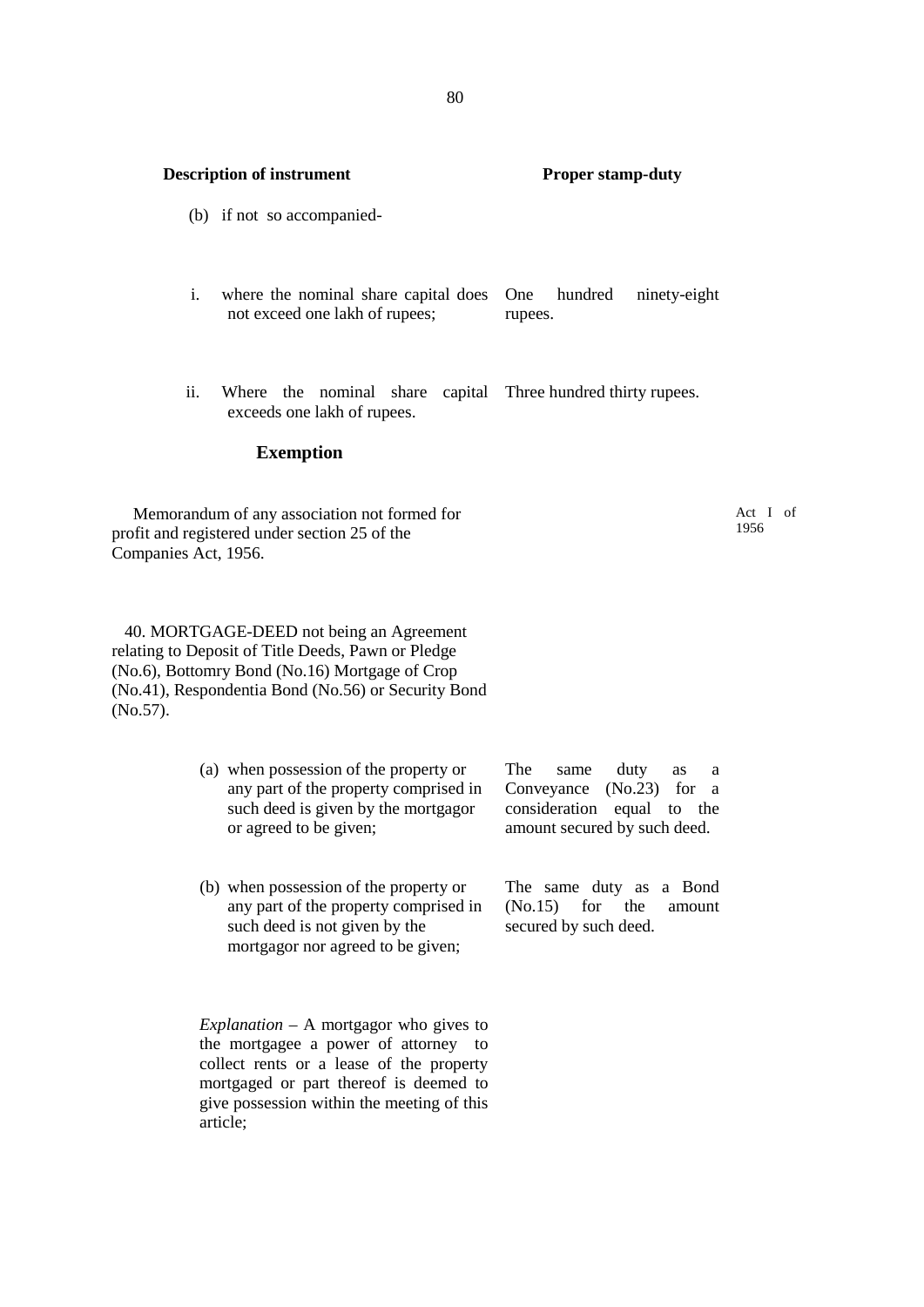(c) (i) when a collateral or auxiliary or additional or substituted security, or by way of further assurance for the above mentioned purpose where the principal or primary security is duly stamped for every sum secured not exceeding Rs.1,000.

(ii) and for every Rs.1,000 or part thereof Two rupees forty paise. secured in excess of Rs.1,000.

#### **Exemption**

(d) Instruments executed by persons taking advances under the Land Improvement Loans Act, 1883, or the Agriculturist's Loan Act, 1884, or by their sureties as security for the repayment of such advances.

(2) Letter of hypothecation accompanying a bill of exchange.

41. MORTGAGE OF CROP, including any instrument evidencing an agreement to secure the repayment of a loan made upon any mortgage of a crop, whether the crop is or is not in existence at the time of the mortgage –

(a) when the load is repayable not more than three months from the date of the instrument.

for every sum secured not exceeding Rs.200,and

Thirty-five paise.

for every sum Rs.200 or part thereof secured in excess of Rs.200. Fifty paise.

(b) when the loan is repayable more than three months, but not more than eighteen months from the date of instrument-

for every sum secured not exceeding Rs. Fifty-five paise.100, and

Two Rupees.

Act XIX of 1883.

Act XLI of 1884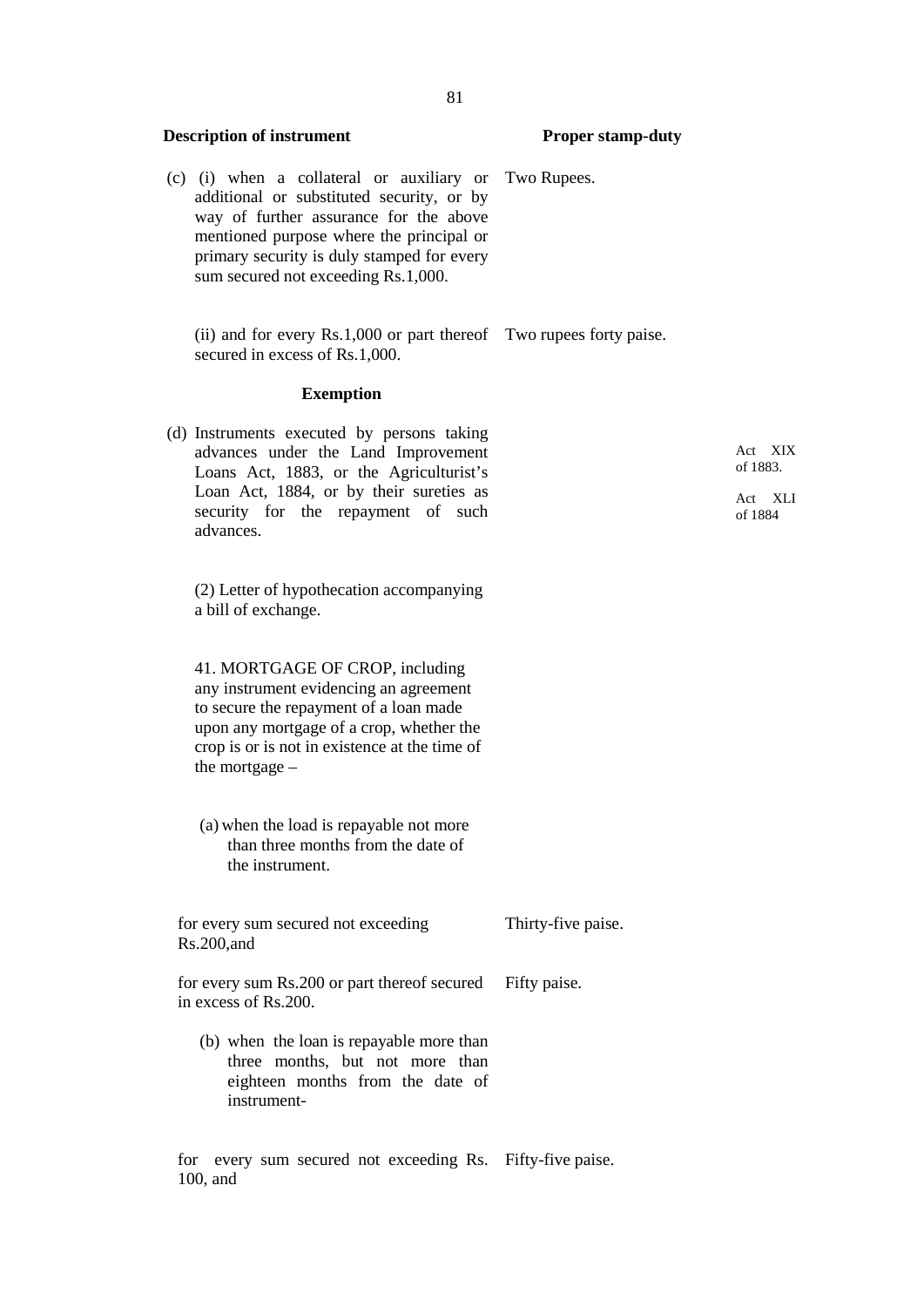for every Rs.100 or part thereof secured in Fifty-five paise. excess of Rs.100.

42. NOTARIAL ACT. That is to say, any instrument, endorsement, note, attestation, certificate or entry not being a Protest (No.50) made or signed by a Notary Public in the execution of the duties of his office, or by and other person lawfully acting as a Notary Public.

*See* also Protest of Bill or Note (No.50).

43. NOTE OR MEMORANDUM, sent by a Broker or Agent top his principal intimating the purchase or sale on account of such principal-

- (a) of any goods exceeding in value Sixty-five paise. twenty rupees;
- (b) Of any stock or marketable security exceeding in value twenty rupees.

Seventy-five paise for every Rs.5, 000 or part thereof of the value of the stocks or security subject to a maximum of thirty-three rupees.

Two rupees and sixty paise.

44. NOTE OF PROTEST BY THE MASTER OF A SHIP-*See* also Protest by the Master of Ship (No.51).

Order for the payment of money- *See* Bill of Exchange (No.13).

45. PARTITION – Instrument of [as defined by Section 2 (15)].

The same duty as a Bond (No.45) for the amount of the value of the separated share or shares of the property.

*N.B.*- The learnt share remaining after the property is partitioned or if there are two or more shares of equal value and not smaller than any of the other share, then one of such equal (share) shall be deemed to be that from which the other shares are separated:

paise.

Three rupees and ninety five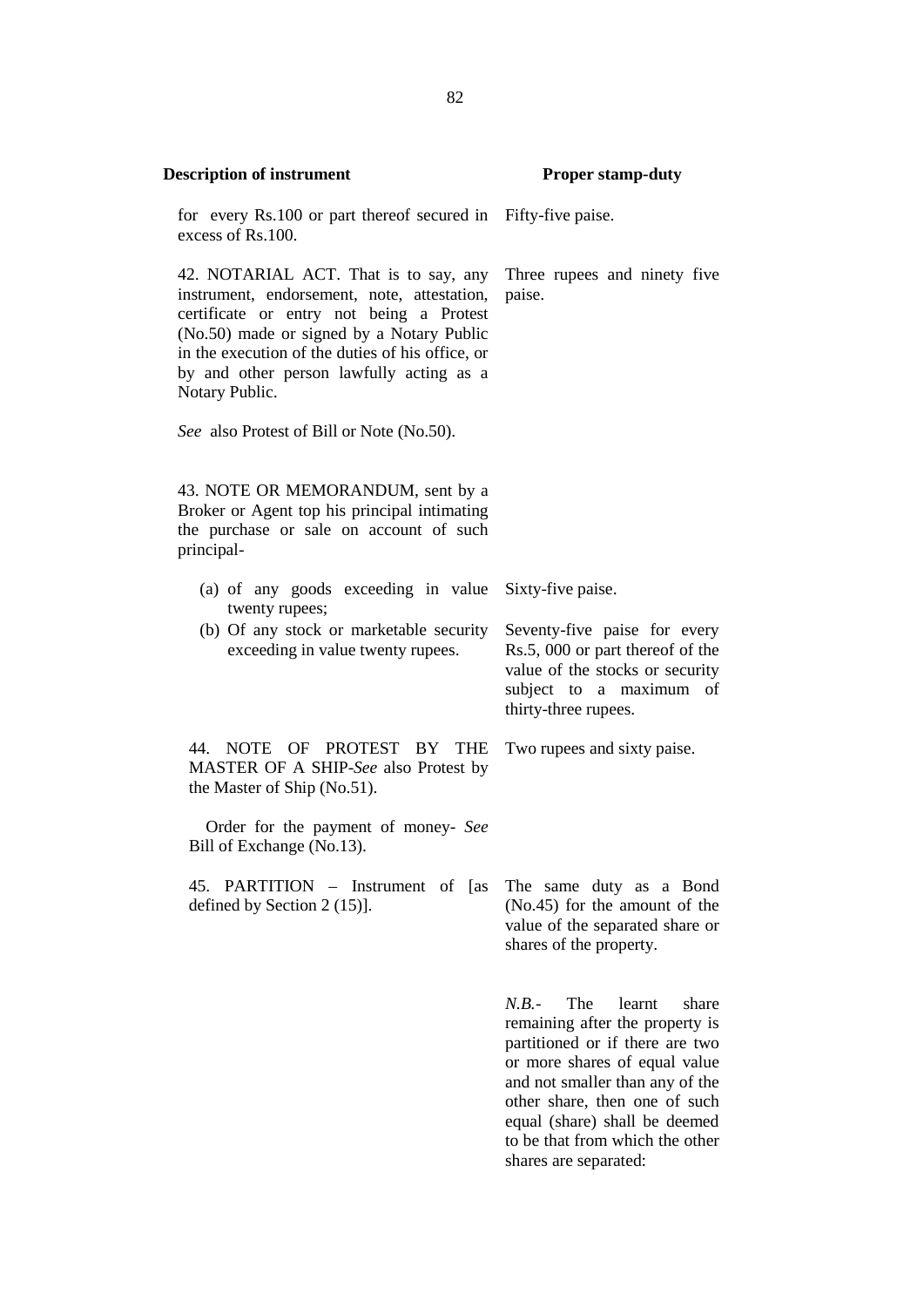Provided always that-

- (a) when an instrument of partition containing an agreement to divide property in severalty is executed and a partition is effected in pursuance of such agreement the duty chargeable upon the instrument affecting such partition shall be reduced by the amount of duty paid in respect of the first instrument but shall into be less than two rupees and sixty-five paise;
- (b) where land is held on revenue settlement for a period not exceeding thirty years and paying the full assessment the value for the purpose of duty shall be calculated at not more than five times the annual revenue;
- (c) where final order for effecting a partition passed by any Revenue authority or any Civil Court, or an award by an arbitrator directing a partition, is stamped with the stamp required for than instrument of partition and an instrument of partition in pursuance of such order or award is subsequently executed the duty in such instrument shall not exceed two rupees and sixty-five paise.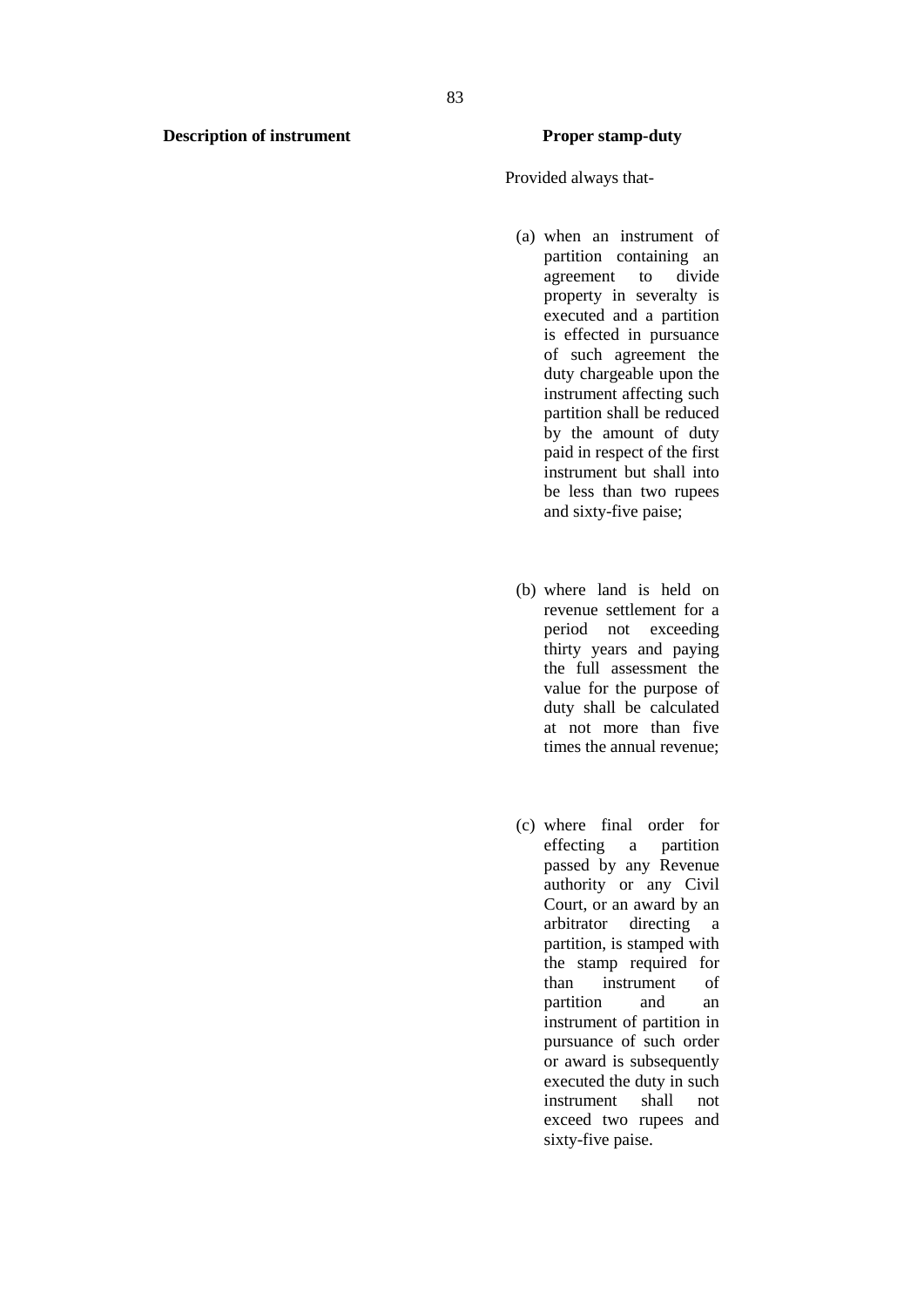**Description of instrument Proper stamp-duty** 46. PARTNERSHIP Provided always that-A-Instrument of - (a) where the capital of the partnership does The same duty as a Board not exceed Rs.1,000. (No.15). (b) in any other case .... ... ... ... Fifty-two rupees eighty paise. B.- Dissolution of – Twenty-six rupees forty paise. PAWN OR PLEDGE.- See Agreement relating to Deposit of Title-deeds Pawn or Pledge (No.6). 48. POWER OF ATTORNEY [as defined by section 2 (21)] not being a XV-1. when executed for the sole purpose of Two Rupees procuring the registration of one or more documents in relation to a single transaction or for admitting execution of one or more such documents; Act XV of 1882 2. when required in suits or proceeding under the Two Rupees. Presidency small Cause Court; Act, 1882; 3. When authorising one person or more to act in a single transaction other than the case mentioned in clause (a); Three rupees ninety-five paise. 4. When authorising not more than five persons to act jointly and severally in more than one transaction or generally; Nineteen rupees eighty paise. 5. When authorising more than five persons but Thirty-nine rupees sixty paise.not more than ten persons to act jointly and severally in more than one transaction or generally.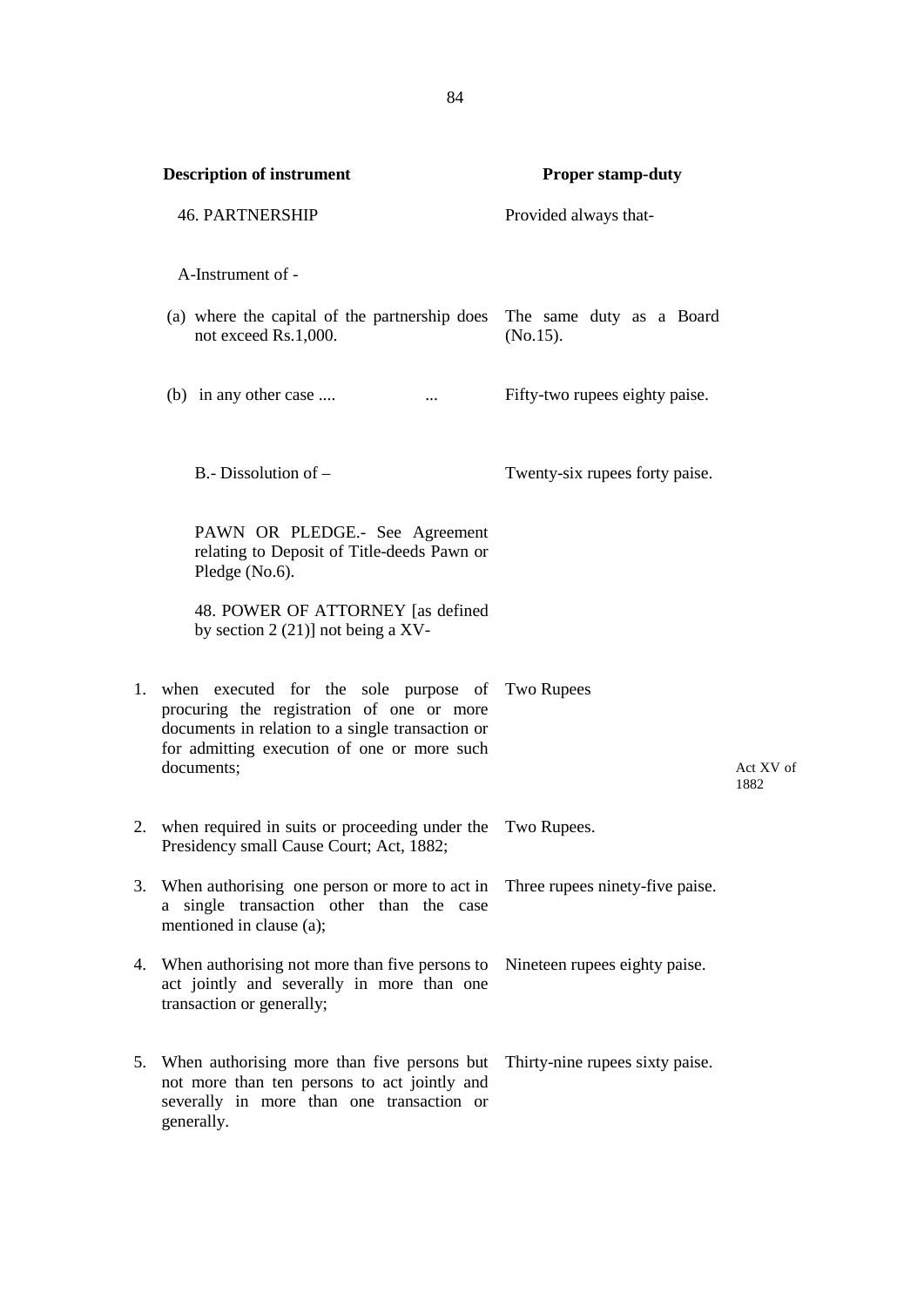**Description of instrument Proper stamp-duty** 6. when given for consideration and authorising the attorney to sell any immovable properly; same duty as a Conveyance (No.23) for the amount of the consideration. 7. in any other case ... ... ... Three rupees and thirty paise for each person authorised. *Explanation*. - For the purpose of this Article more persons than one when includes belonging to the same firm shall be deemed to be one person. *N.B.* – The term "Registration" every operation incidental to registration under the Registration Act, 1908. Act XVI of 1908. 50. PROTEST OF BILL OR NOTE, that is to say, any declaration in writing made by a Notary public or other person lawfully acting as such, attesting the dishonour of a bill-of-exchange or promissory note. Three rupees ninety-five paise. 51. PROTEST BY THE MASTER OF A SHIP, that is to say, any declaration of the particulars of her voyage drawn up by him with a view to adjustment of losses or the calculation of averages, and every declaration in writing made by him against the characters or consignees for not loading or unloading the ship, when such declaration is attested or certified by a Notary Public or other person lawfully acting as such. Three rupees ninety-five paise. *See* also Note of Protest by the Master of a Ship (No.44). 54.RECONVEYANCE OF MORTGAGED PROPERTY.- (a) If the consideration for which the property was mortgaged does not exceed Rs.1, 000. same duty as a conveyance (No.23) for the amount of such consideration as set forth in the conveyance.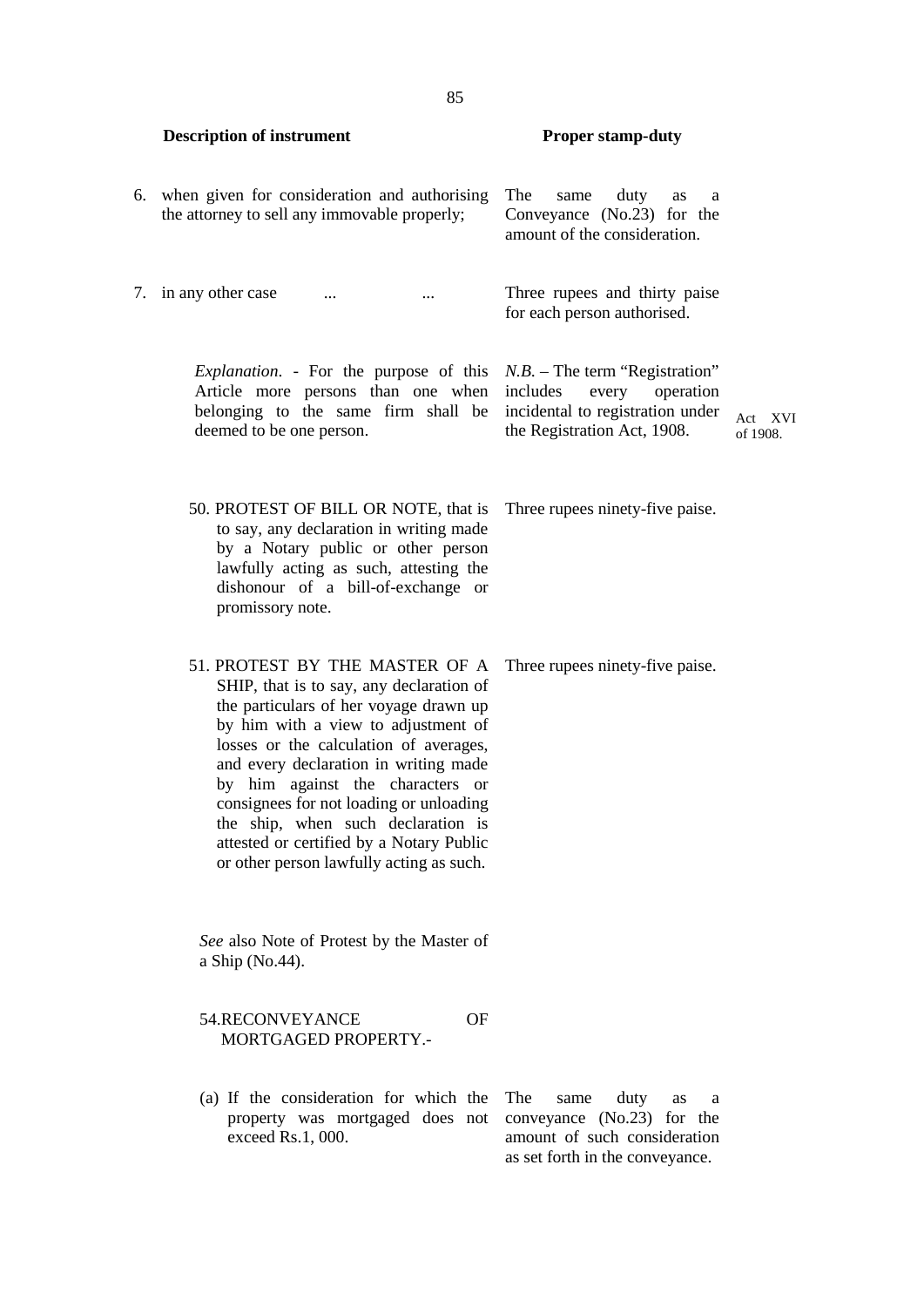| <b>Description of instrument</b>                                                                                                                                                                                                                               | <b>Proper stamp-duty</b>                                                                                         |
|----------------------------------------------------------------------------------------------------------------------------------------------------------------------------------------------------------------------------------------------------------------|------------------------------------------------------------------------------------------------------------------|
| (b) In any other case<br>$\ddotsc$<br>$\cdots$                                                                                                                                                                                                                 | Thirty-nine rupees and sixty<br>paise.                                                                           |
| 55. RELEASE, that is to say, any instrument<br>(not being such a release as is provided<br>for by section 23-A), whereby a person<br>renounces a claim upon another person<br>or against any specified property.-                                              |                                                                                                                  |
| (a) if the amount of value of the claim dies<br>not exceed Rs.1,000;                                                                                                                                                                                           | The same duty as a Bond<br>$(No.15)$ for such amount or<br>value as set forth in the<br>release.                 |
| (b) In any other case.                                                                                                                                                                                                                                         | Nineteen rupees eighty paise.                                                                                    |
| 56.RESPONDIETIA BOND, that is to say<br>any instrument securing a loan on the<br>cargo laden or to be laden on Board a<br>ship and making repayment contingent<br>on the arrival of the cargo at the port of<br>destination.                                   | The same duty as a Bodn<br>(No.15) for the amount of the<br>loan secured.                                        |
| REVOCATION OF ANY TRUST ON<br><b>SETTLEMENT</b>                                                                                                                                                                                                                |                                                                                                                  |
| See settlement (No.58), Trust (No.64).                                                                                                                                                                                                                         |                                                                                                                  |
| 57. SECURITY BOND OR MORTGAGE<br>DEED, executed by way of security for<br>the due execution of an office; or to<br>account for money or other property<br>received by virtue thereof or executed by<br>a surety to secure the due performance of<br>contract - | The same duty as<br>a Bond<br>for<br>(No.15)<br>the<br>amount<br>secured.<br>Nineteen<br>rupees<br>eighty paise. |
| (a) When the amount secured does not exceed<br>Rs.1,000;                                                                                                                                                                                                       | The same duty as<br>a Bond<br>(No.15)<br>for<br>the<br>amount                                                    |

secured.

86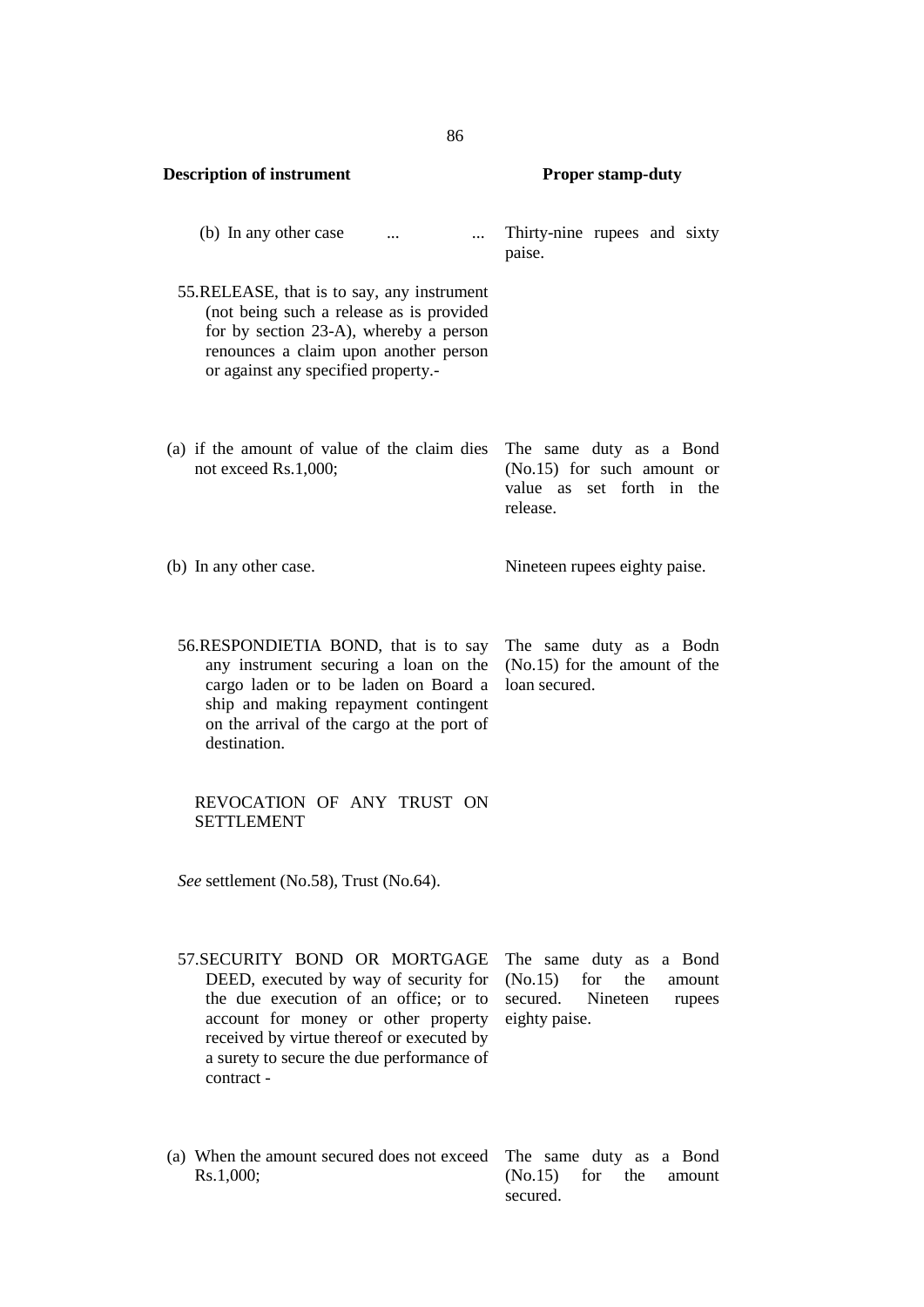## **Exemption**

Bond or other instrument, when executed-

- (a) by headmen nominated under rules framed in accordance with the Bengal Irrigation Act, 1876, section 99, for due performance of their duties under that Act;
- (b) by any person for the purpose of guaranteeing that the local income derived from private subscription to a charitable dispensary or hospital, or any other object of public utility, specified sum per mensem;
- (c) under N.3-A of the rules made by the Government of Bombay in Council under section 70 of the Bombay Irrigation Act,1879;
- (d) executed by persons taking advances under the Land Improvement Loans Act, 1883, or the Agriculturist's Loans Act, 1884, or by their sureties, as sureties as security for the re-payment of such advance;
- (e) executed by officers of Government or their sureties to secure the due execution of an Office or the due accounting for money or other property received by virtue thereof;

### 58.SETTLEMENT-

A.- Instrument of (including a deed of power).

paise.

Ben.Act II of 1876

Bom, Act  $VII$ VII 1879.

Act XIX of 1883.

Act XII of

same duty as a Conveyance (No.23) for a sum equal to the amount or value of the property settled as set forth in such settlement;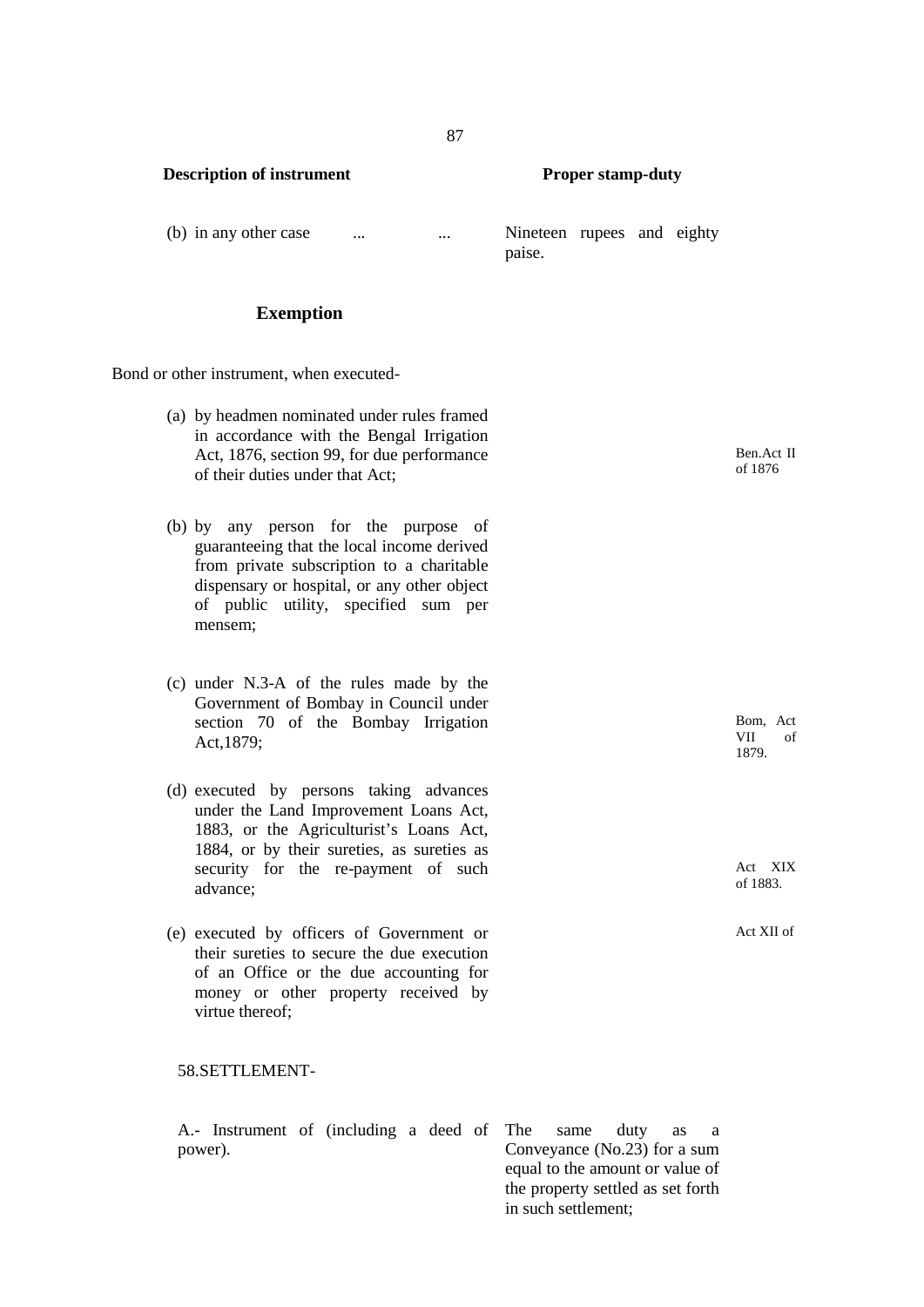Provided that, where an agreement to settle is stamped with the stamp required for an instrument of settlement, and instrument of settlement in pursuance of such agreement is subsequently executed, the duty on such instrument shall not exceed one rupee and fiftyfive rupee.

#### **Exemptions**

- (a) Deed of power executed on the occasion of a marriage between Muhammadans.
- (b) Hindus, that is to say, any settlement of immovable property executed by a Buddhist in Burma for a religious purpose in which no value has been specified on which a duty of Rs.10 has been paid.

B.-Revocation of - The same duty as a Conveyance (No.23) for a sum equal to the amount or value of the property concerned, are set forth in the instrument of Revocation, but not exceeding thirty-three rupees.

See also TRUST (No.64)

59. SHARE WARRANTS to bearer issued One and a half time the duty Act I under the Companies Act, 1956. payable one Conveyance (No.23) for a consideration equal to the nominal amount of the shares specified in the warrant. Act I 1956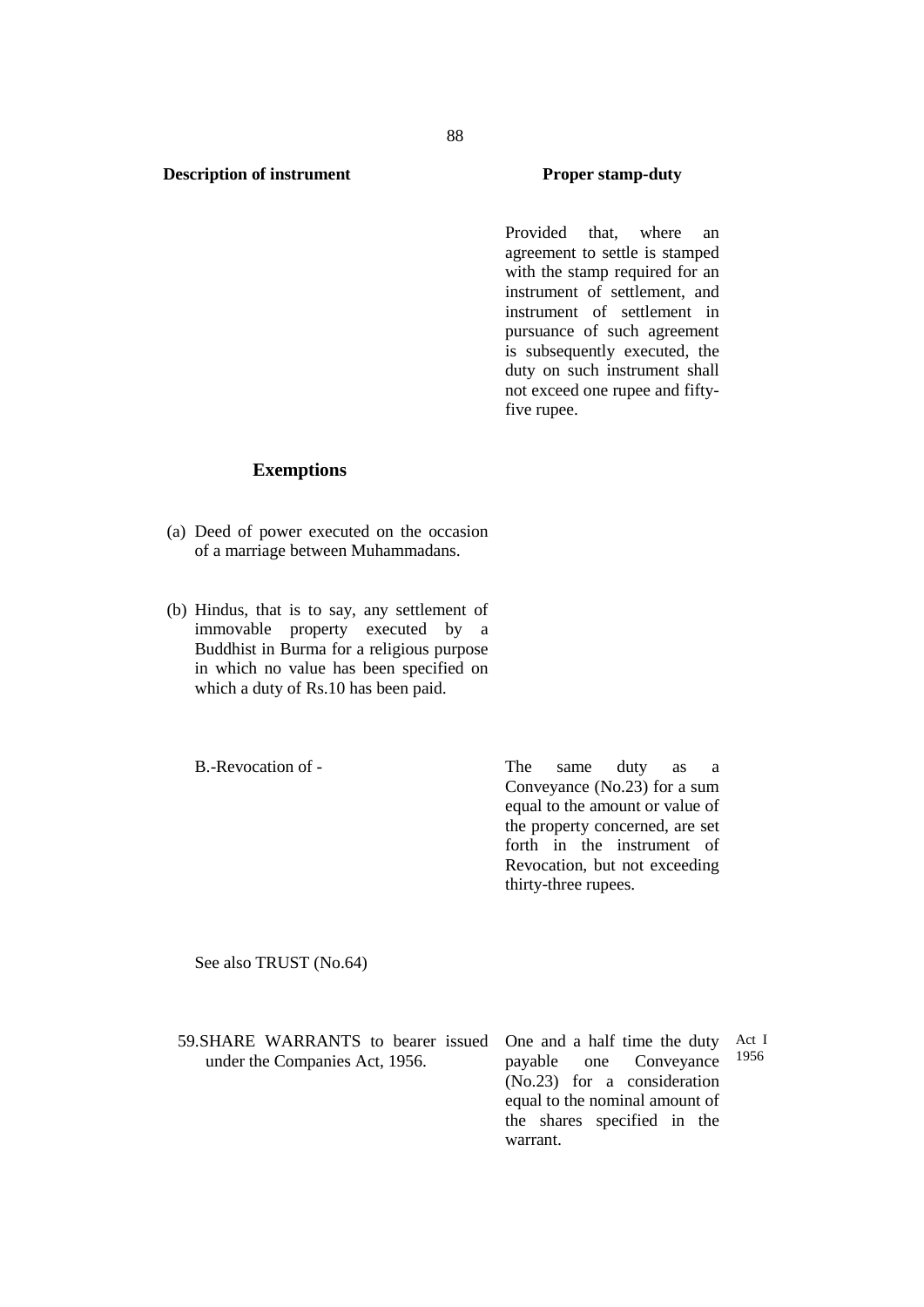Share warrant when issue by a Company in pursuance of the Companies Act, 1956, Section 114, to have effect only upon payment, as Composition for the duty, tot eh Collector of Stamp revenue of-

- (a) one-and-a-half per centum of the whole subscribed capital of the company, or
- (b) if any company which has paid the said duty or composition in full, subsequently issues an addition to its subscribed capital one-and-a-half per centum of the additional capital so issued.

SHIPPING ORDER for or relating Twenty-five paise. to the conveyance of goods on board of SHIPPING ORDER for or relating Twenty-five paise.<br>to the conveyance of goods on board of any vessel.

#### 61. SURRENDER OF LEASE –

- (a) when the duty with which the lease The duty with which such is chargeable does not exceed seven leases chargeable. rupees and fifty paise.
- (b) In any other case ... Sineteen rupees and eighty paise.

## **Exemptions**

Surrender of lease, when such lease is exempted from duty.

63. TRANSFER OF LEASE BY way of Assignment, and not by way of underlease. same duty as a Conveyance (No.23) for a consideration equal to the amount of the consideration for the transfer.

89

Act I of 1956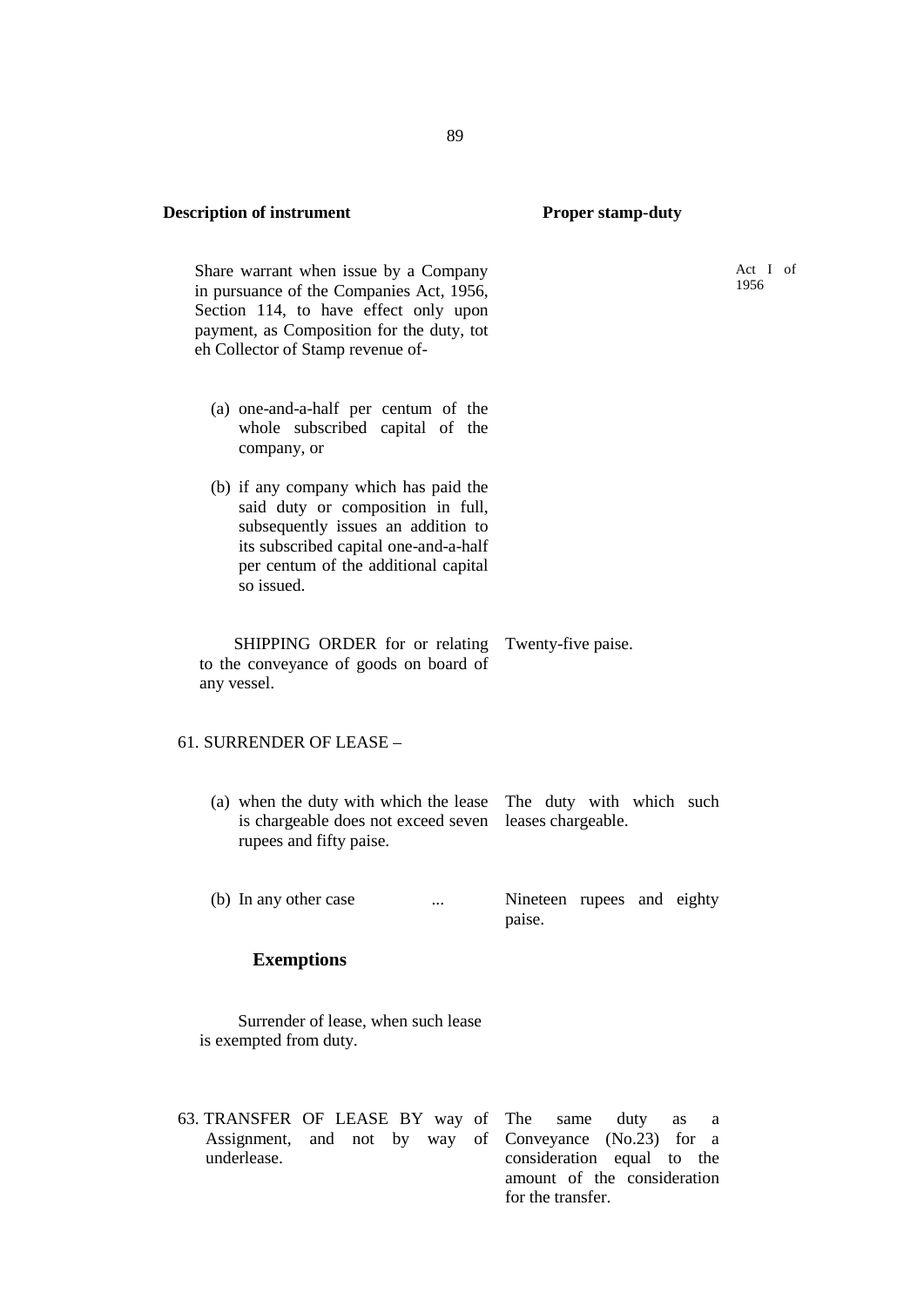#### **Exemptions**

Transfer of any lease from duty.

64. TRUST –

| A-Declaration of or concerning any The same duty as a Bond<br>property when made by any writing not (No.15) for a sum equal to the<br>being a will. | amount or value of the<br>property concerned, as set<br>forth in the instrument but not<br>exceeding thirty-three rupees. |
|-----------------------------------------------------------------------------------------------------------------------------------------------------|---------------------------------------------------------------------------------------------------------------------------|
| -Revocation of or concerning property<br>when made by any document other than<br>a will.                                                            | The same duty as a Bond                                                                                                   |

*See* also settlement (No.58).

Valuation.- *See* Appraisement (No.8)

65.Warrant for goods, that is to say, any instrument evidencing the title of any person therein named, or his assigns, or the holder thereof to the property in any goods lying in or upon any dock, warehouse or wharf, such instrument being signed or certified by or on behalf of the person in whose custody such goods may be.

One rupee thirty paise.

(No.15) for a sum equal to the amount or value of the property concerned, as set forth in the instrument, but not exceeding thirty-three paise.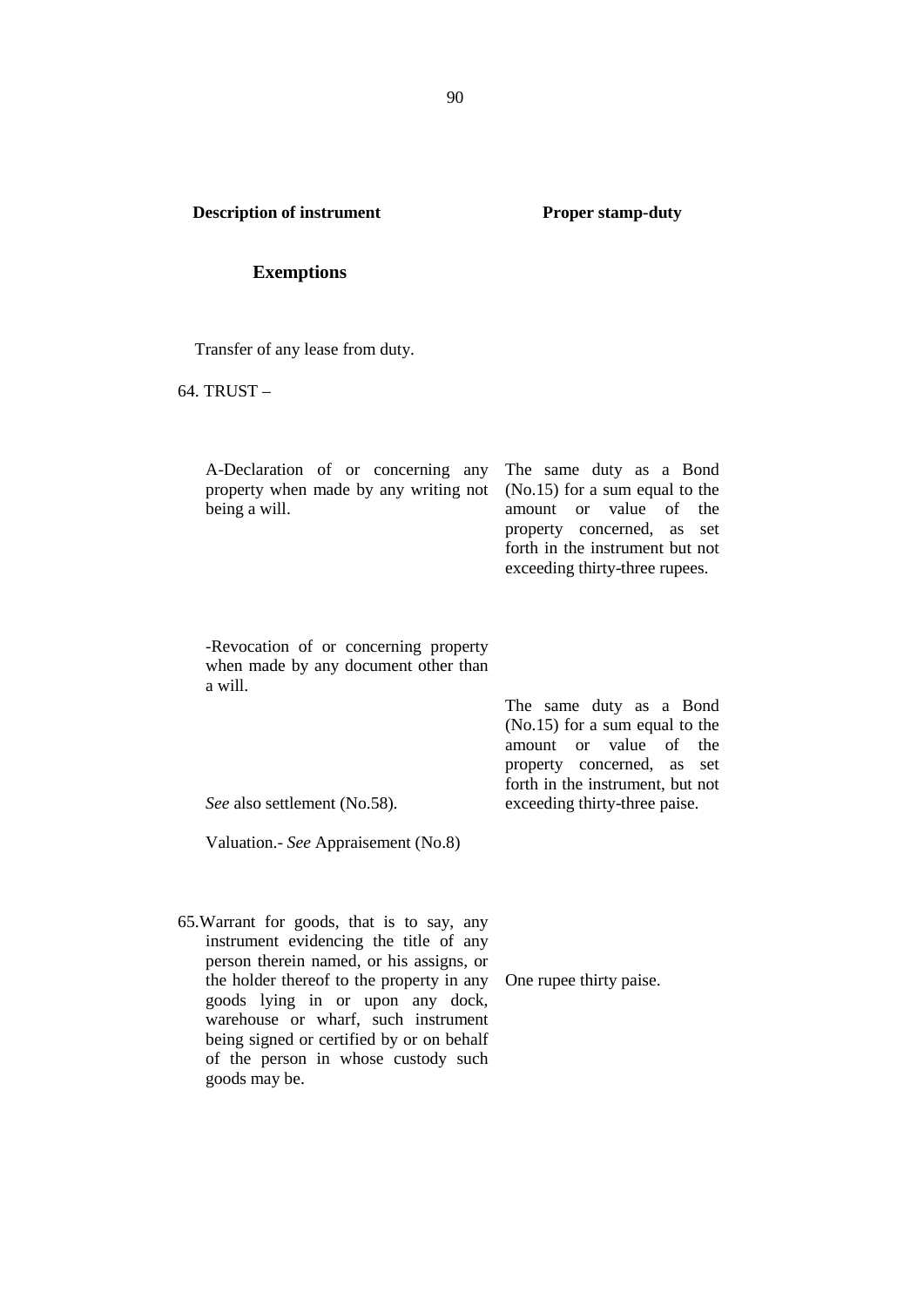## MEGHALAYA ACT 23 OF 1980

## THE MEGHALAYA ESSENTIAL SERVICES MAINTENANCE ACT, 1980.

(As passed by the Assembly)

[Received the assent of the President on the 13<sup>th</sup> October, 1980]

(Published in the *Gazette of Meghalaya*, Extra-ordinary, dated the 31<sup>st</sup> October, 1980)

### **An**

#### **Act**

## **to provide for the maintenance of certain essential services and the normal life of the community and for matters connected therewith.**

Be it enacted by the Legislature of the State of Meghalaya in the Thirty-first Year of the Republic of India as follows:-

| Short title, extent and<br>commencement. |    | 1. (1) This Act may be called the Meghalaya<br>Essential Services Maintenance Act, 1980.                                                                                                                                                                                                                                                               |
|------------------------------------------|----|--------------------------------------------------------------------------------------------------------------------------------------------------------------------------------------------------------------------------------------------------------------------------------------------------------------------------------------------------------|
|                                          |    | (2) It extends to the whole of the State of<br>Meghalaya.                                                                                                                                                                                                                                                                                              |
|                                          |    | (3) It shall come into force at once.                                                                                                                                                                                                                                                                                                                  |
| Definitions.                             | 2. | (1) In this Act, unless the context otherwise<br>requires:-                                                                                                                                                                                                                                                                                            |
|                                          |    | (a) "Essential service" means (i) any service<br>any establishment or undertaking<br>in<br>wholly or substantially owned, controlled<br>managed by the Government of<br><sub>or</sub><br>Meghalaya connected with the production,<br>generation, storage, transmission, supply<br>or distribution, as the case may be, of gas<br>water or electricity; |
|                                          |    | (b) "strike" means the cessation of work by a<br>body of persons employed in any essential<br>service acting in combination or a<br>concerted refusal or a refusal under a<br>common understanding of any number of<br>persons who are or who have been so<br>employed to continue to work or to accept<br>employment, and includes-                   |
|                                          |    | (i) refusal to work overtime where such work<br>is necessary for the maintenance of any<br>essential services;                                                                                                                                                                                                                                         |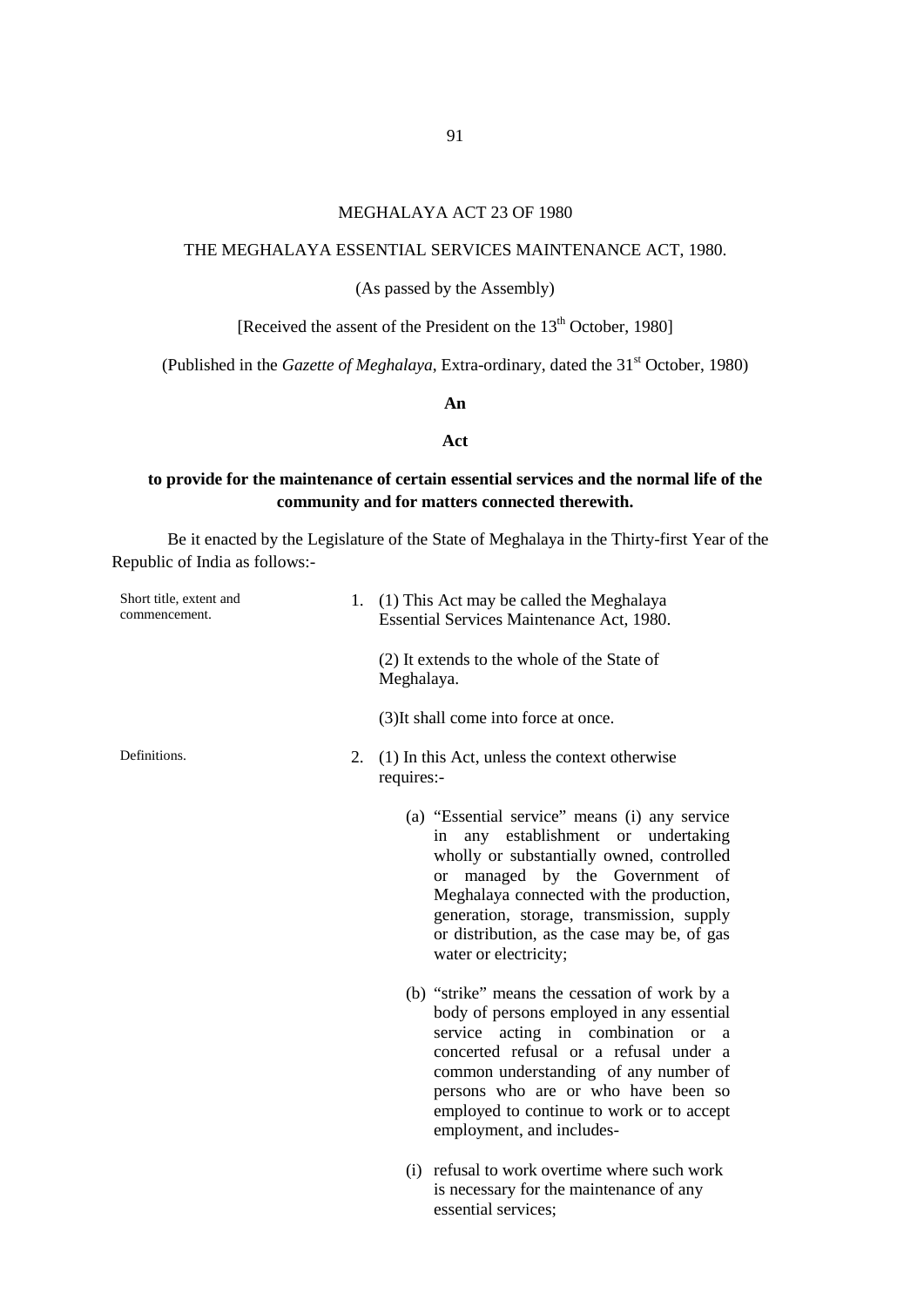- (ii) any other conduct which is likely to result in, or results in cessation or substantial retardation of work in any essential service;
- (c) "State" means the State of Meghalaya.

(2) Any reference in this Act to any law which is not in force in any area of the State and to any authority under such law shall, in relation to that area, be construed as a reference to the corresponding law in force in that area and to the corresponding authority under such corresponding law.

3. (1) If the State Government is satisfied that in the public interest it is necessary of expedient so to do, it may, by general or special order, prohibit strikes in the State in any essential service specified in the order.

> (2) An order made under sub-section (1) shall be published in such manner as the State Government considers best calculated to bring it to the notice of the persons affected by the order.

> (3) An order made under sub-section (1) shall be in force for six months only, but the State Government may, by a like order, extend is for any period not exceeding six months if it is satisfied that in the public interest is necessary or expedient so to do.

> (4) Upon the issue of an order under sub section  $(1)$ ,-

- (a) no person employed in any essential service to which the order relates shall go or remain on strike;
- (b) any strike declared or commented, whether before or after the issue of the order , by persons employed in any such service shall be illegal.
- 4. Any person who commences a strike which is illegal under this Act, or goes or remains on, or otherwise takes part in any such strike, shall be liable to disciplinary action (including dismissal) in accordance with the same provisions as are applicable for the purpose of taking such disciplinary action (including dismissal) on any other ground under the terms and conditions of service applicable to him in relation to his employment.

Power to prohibit strikes in certain employments.

Dismissal of employees participating in illegal strikes.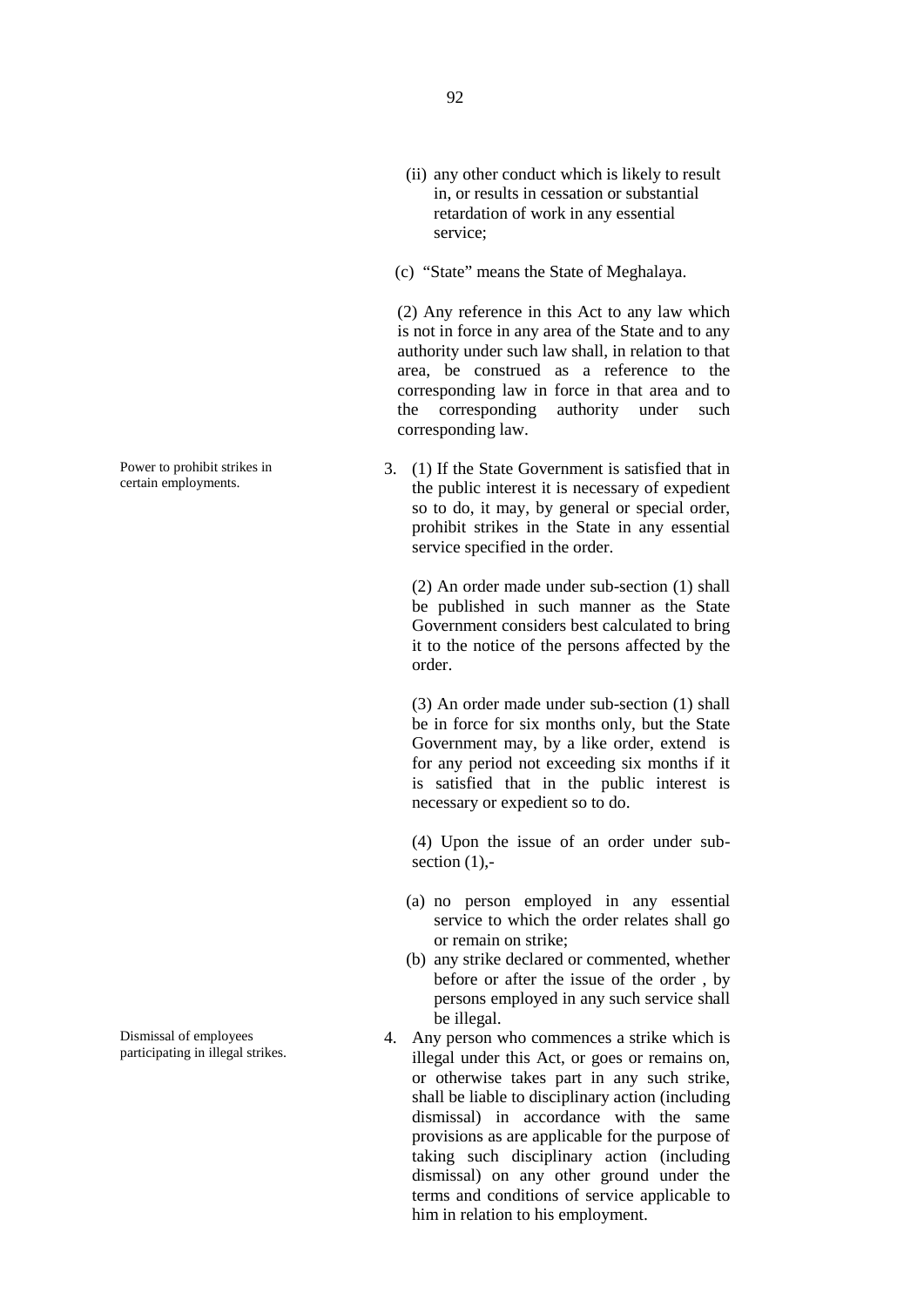| Penalty for illegal strikes.                            | 5. Any person who commences a strike which is<br>illegal under this act, or goes or remains on, or<br>otherwise takes part in, any such strike shall be<br>punishable with imprisonment for a term which<br>may extend to six months, or with fine which may<br>extend to one thousand rupees, or with both.                                                                                                 |
|---------------------------------------------------------|--------------------------------------------------------------------------------------------------------------------------------------------------------------------------------------------------------------------------------------------------------------------------------------------------------------------------------------------------------------------------------------------------------------|
| Penalty for instigation etc.                            | 6. Any person who instigates or incites other<br>persons to take part in, or otherwise acts in<br>furtherance of, a strike which is illegal under this<br>act shall be punishable with imprisonment for a<br>term which may extend to one year, or with fine<br>which may extend to two thousand rupees, or<br>with both.                                                                                    |
| Penalty for giving financial aid to<br>illegal strikes. | 7. Any person who knowingly expends or supplies<br>any money in furtherance or support of a strike<br>which is illegal under this Act shall be punishable<br>with imprisonment for a term which may extend<br>to one year, or with fine which may extend to two<br>thousand rupees, or with both.                                                                                                            |
| Power to arrest without warrant.                        | 8. Notwithstanding anything contained in the Code<br>of Criminal Procedure, 1973, any police officer<br>may arrest without warrant any person who is<br>reasonably suspected or having committed any<br>offence under this Act.                                                                                                                                                                              |
| Offences to be trial summarily.                         | 9. Notwithstanding anything contained in the Code<br>of Criminal Procedure, 1973 all offences under<br>this act shall be tried in a summary way by a<br>Magistrate or Judicial Magistrate of the first class<br>specially empowered in this behalf by the State<br>Government and the provisions of Sections 262 to<br>265 (both inclusive) of the said Code shall as for<br>as may be, apply to such trial: |
|                                                         | Provided that in a case of conviction for any<br>offence in a summary trial under this section, it<br>shall be lawful for the Magistrate to pass a<br>sentence of imprisonment for any term for which<br>such offence is punishable under this Act.                                                                                                                                                          |
| Act to override<br>other laws.                          | 10. The provisions of this Act and of any Order<br>issued<br>thereunder<br>shall<br>effect<br>have<br>notwithstanding anything inconsistent therewith<br>contained in the Industrial Disputes Act, 1947, or<br>in any other law for the time being in force.                                                                                                                                                 |
|                                                         | 11. The Meghalaya Essential Services Maintenance                                                                                                                                                                                                                                                                                                                                                             |

Ordinance, 1980 is hereby repealed.

Repeal of Ordinance

7 of 1980.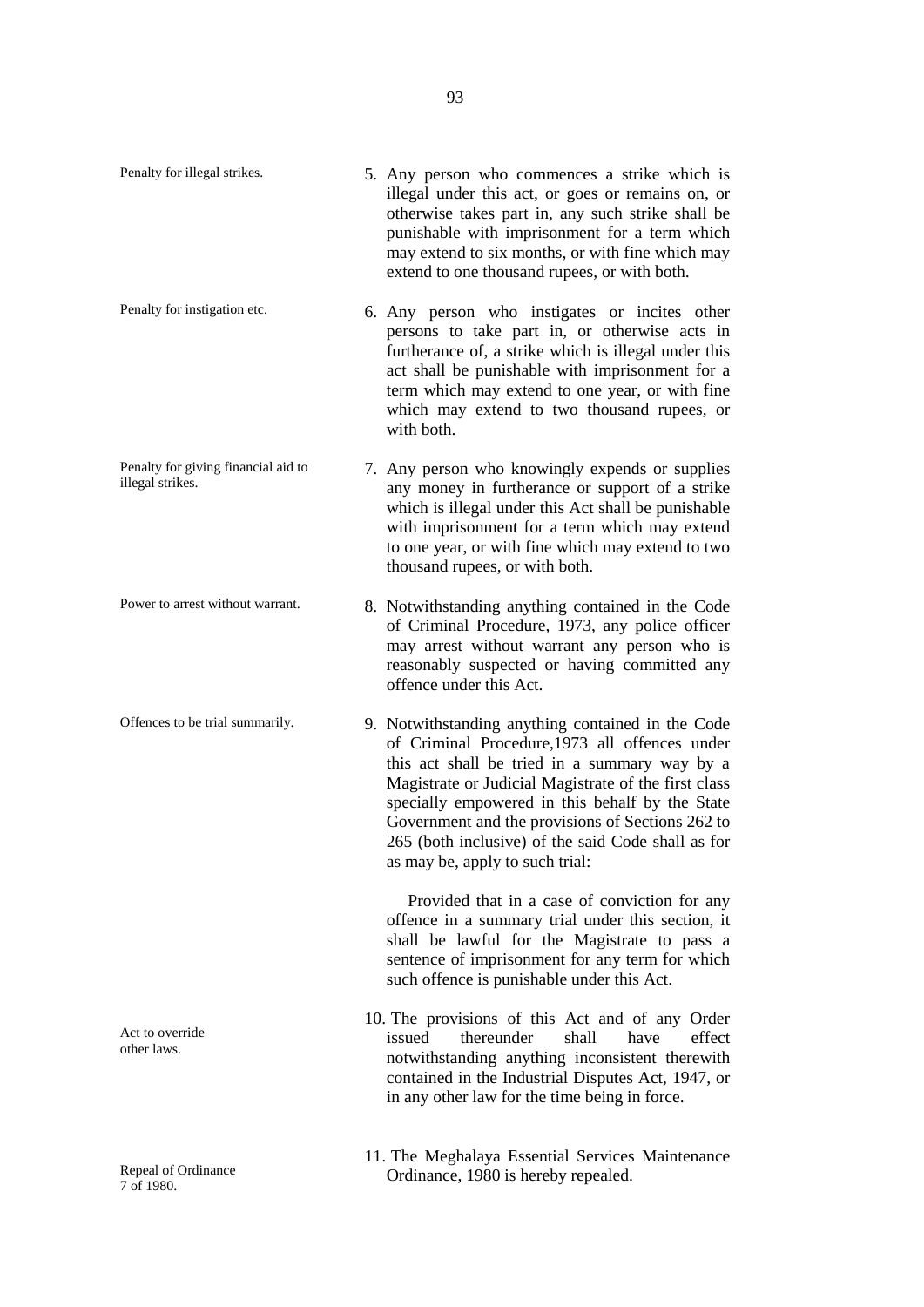### MEGHALAYA ACT 24 OF 1980

## **THE MEGHALAYA (BENAMI TRANSACTIONS PROHIBITION) ACT, 1980.**

(As passed by the Assembly)

[Received the assent of the President on the 13<sup>th</sup> October, 1980]

(Published in the *Gazette of Meghalaya*, Extra-ordinary, dated the 31<sup>st</sup> October, 1980)

#### **An**

#### **Act**

## **to prohibit benami transactions between a tribal and non-tribal.**

Be it enacted by the Legislature of the State of Meghalaya in the Thirty-first Year of the Republic of India as follows:-

| Short title,<br>extent and<br>commencement. | 1. (1) This Act may be called the Meghalaya (Benami<br>Transaction Prohibition) Act, 1980.                                                                                                                                                                                                                             |
|---------------------------------------------|------------------------------------------------------------------------------------------------------------------------------------------------------------------------------------------------------------------------------------------------------------------------------------------------------------------------|
|                                             | (2) It extends to the whole of Meghalaya.                                                                                                                                                                                                                                                                              |
|                                             | (3) It shall come into force at once.                                                                                                                                                                                                                                                                                  |
| Definitions.                                | 2. In this Act, unless the context otherwise requires-                                                                                                                                                                                                                                                                 |
|                                             | transaction" or "transaction<br>(a) "benami<br>in<br>benami" means the acquiring or holding of any<br>property (movable or immovable or the<br>carrying of any business, trade or<br>any<br>transaction by a non-tribal in the name or on<br>behalf of a tribal;                                                       |
|                                             | (b) "non-tribal" means a person who is not a tribal;                                                                                                                                                                                                                                                                   |
|                                             | (c) "State" means the State of Meghalaya;                                                                                                                                                                                                                                                                              |
|                                             | (d) "tribal" means a person belonging to any of the<br>Scheduled Tribes pertaining Meghalaya and as<br>specified in the Constitution (Scheduled Tribes)<br>Order, 1950 as amended from time to time and<br>for the purposes of this Act shall also include<br>the Rabhas, Kacharis and Kochs resident in<br>Meghalaya. |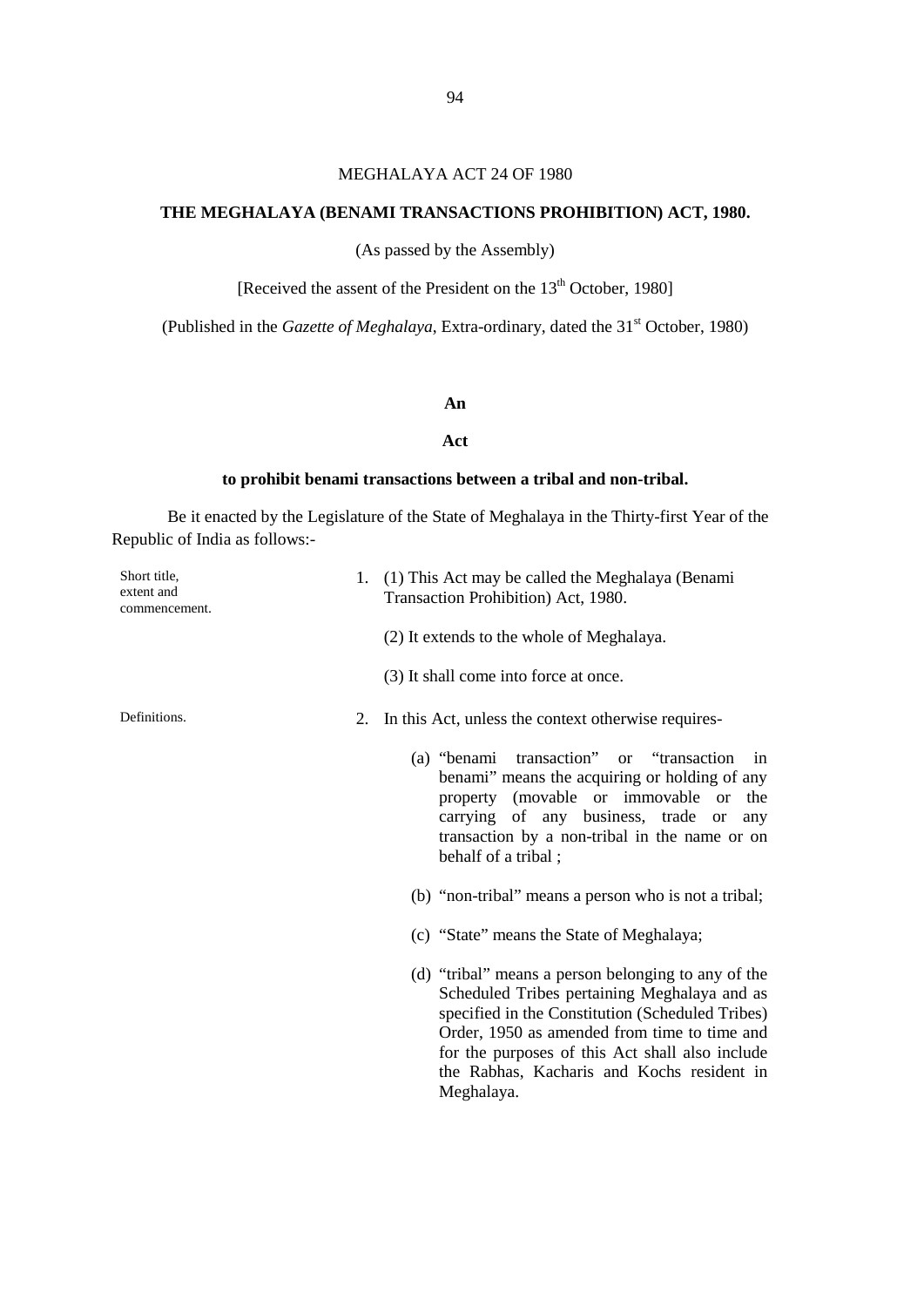Benami Transaction unlawful. 3. On and from the commencement of this Act and notwithstanding anything to the contrary contained in any law in force or in any custom or usage benami transaction, in any from between a tribal an a non-tribal is prohibited and shall be unlawful and void and every person involved in any such transaction shall be deemed to have committed an offence under this act:

> Provided that no transaction in the name of a tribal shall be deemed to be benami where such transaction is in favour of or for and on behalf of any tribal organisation association or institution:

> Provided further that no transaction shall be deemed to be benami where such transaction is between the members of the same family.

**Explanation**.- For the purpose of this section-

- (i) "tribal organisation, association or institution" means any organisation association or institution as may be recognised and notified by the State Government as a tribal organisation, association or institution for the purposes of this Act.
- (ii) "members of the same family" includes the children either of whose parents is or was a non-tribal.
- 4. (a) On a complaint or information in writing made to a Magistrate of the First Class or Superintendent of Police by such person, Committee or authority as the State Government may notify in this behalf that a transaction is in benami, such Magistrate or Superintendent of Police shall or

(b) If a Magistrate of the First Class or a Superintendent of Police upon credible information and after such enquiry as he may consider necessary has reason to believe that a transaction is in benami, such Magistrate or Superintendent of Police may,

Either by himself or by his warrant authorises an Officer of Police not below the rank of a Sub-Inspector of Police to enter and search at all reasonable hours, any premises which he has reason to believe any register, books of account or any other documents relating to or having any bearing or such transaction are kept therein and such police officer may direct any person whom he has reason to believe to be in custody of such register, books of account or any other documents relating the transaction to produce them for his inspection or he may seize such register, books of account or other documents found therein or so produced for his inspection, as the case may be.

Power to enter and search.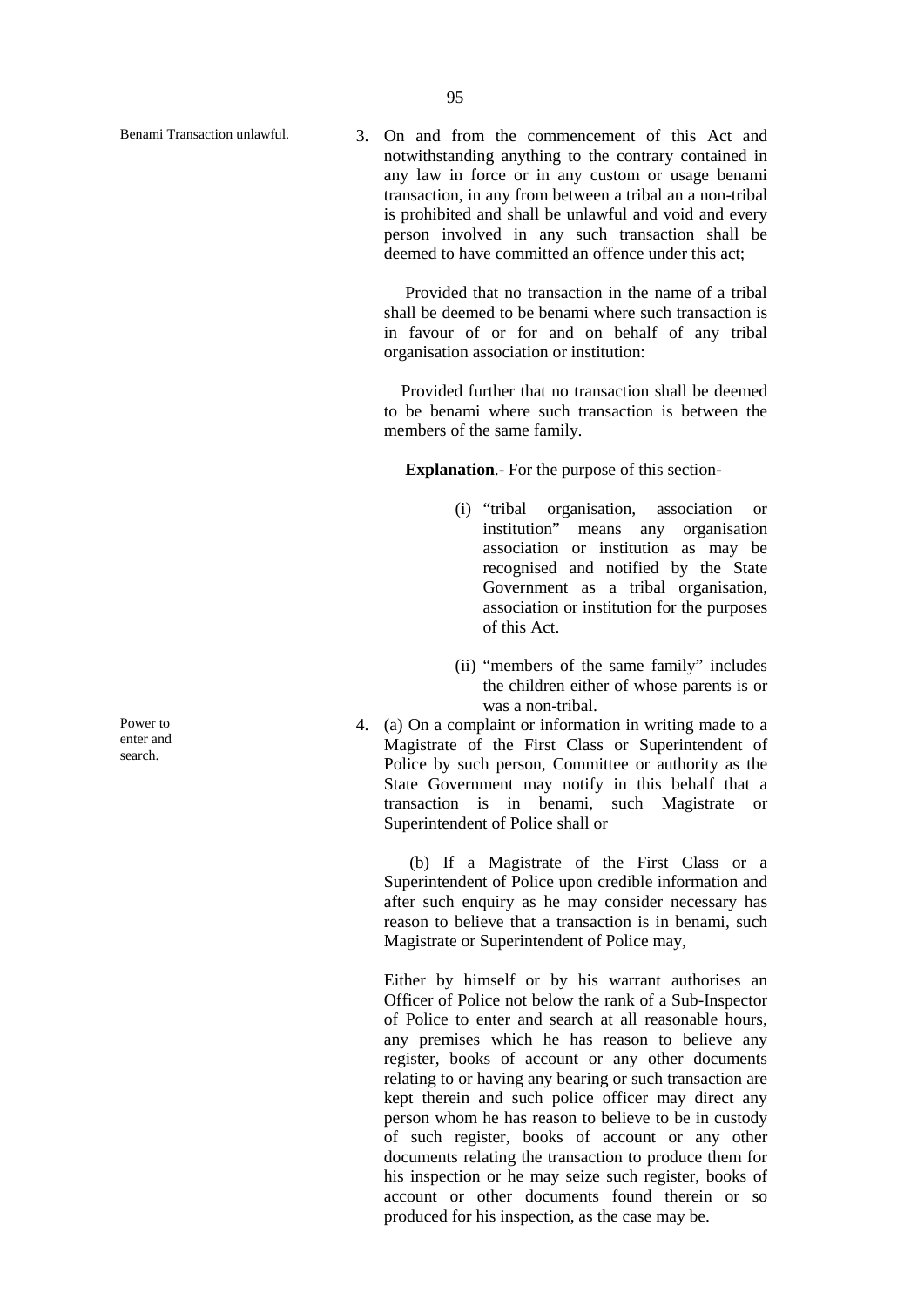Searches how to be made.

Offence to be cognizable and bailable.

Protection of action in good faith.

- 5. All searches under this Act shall be conducted, as far as may be, in accordance with the provisions of the Code of Criminal Procedure, 1973.
- 6. An offence under this Act shall be cognizable and bailable.

Penalty 7. Whoever commits an offence under Section 3 or wilfully refuses or fails to comply with any direction or lawful order made under Section 4, shall on conviction by a Magistrate, be punishable with imprisonment for a term not exceeding six months or with fine not exceeding two thousand rupees or with both;

> Provided that the minimum punishment for the second offence under Section<sub>3</sub>, shall be with imprisonment for a term of not less than one month and also with fine of not less than five hundred rupees.

- 8. No suits, prosecution or other legal proceeding shall lie against any person or officer of the Government for anything which is in good faith done or intended to be done under this Act.
- Power to make rules. 9. The State Government may make rules to carry out the purposes of this Act.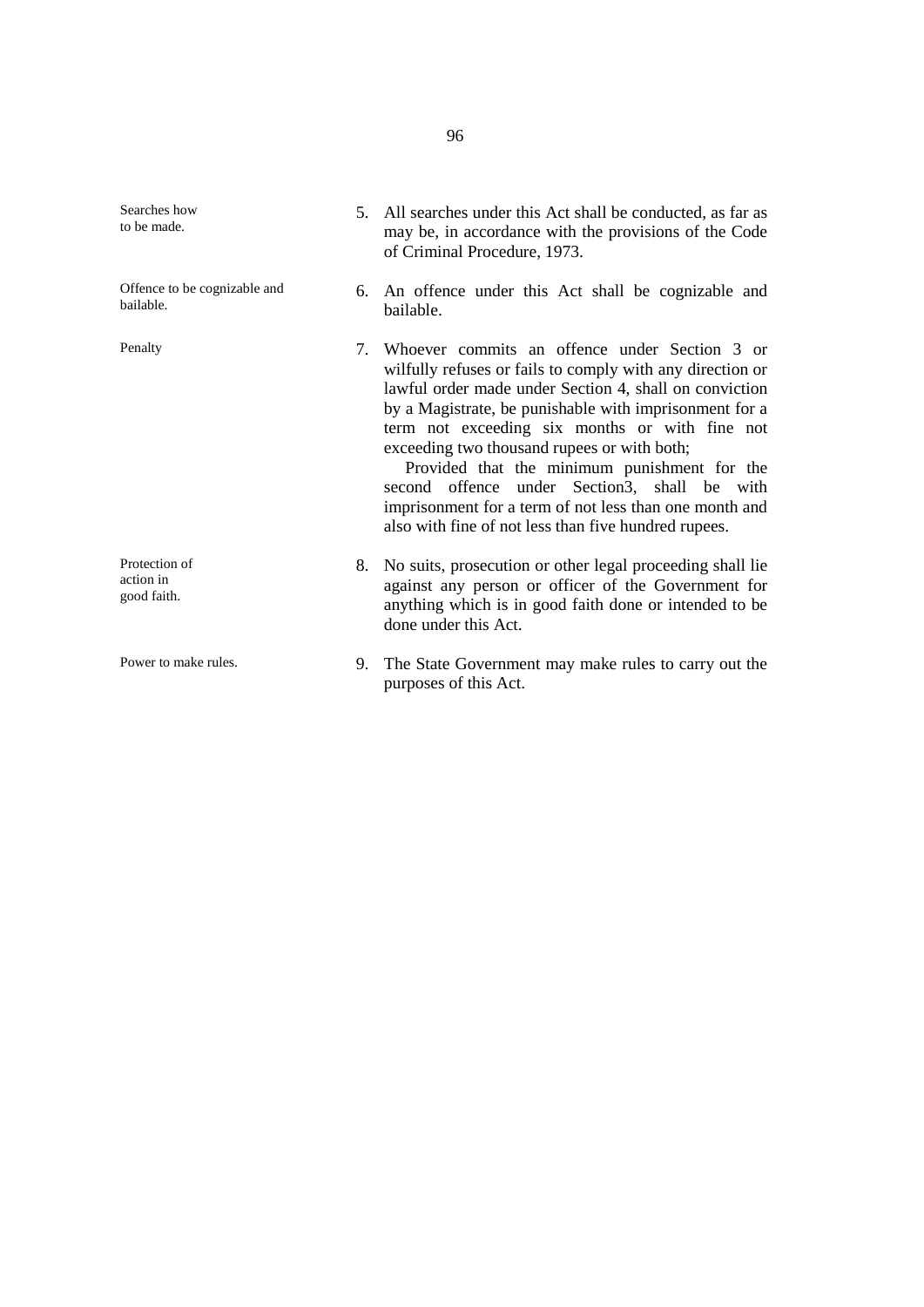### **MEGHALAYA ACT 25 OF 1980**

#### THE MEGHALAYA APPROPRIATION (No.III) ACT, 1980

(As passed by the Assembly)

[Received the Assent of the Governor on the 15<sup>th</sup> December, 1980]

(Published in the *Gazette of Meghalaya* (Extraordinary), dated the 16<sup>th</sup> December, 1980)

An

Act

## **to authorise payment and appropriation of certain further sums from and out of the Consolidated Fund of Meghalaya for the services of the financial year 1980-81**

Be it enacted by the Legislature of the State of Meghalaya in the Thirty-first Year of the Republic of India as follows:-

Short title 1. This Act may be called the Meghalaya Appropriation (No.III) Act, 1980. Withdrawal of Rs.5,00,84,413 From and out of the Consolidated Fund of Meghalaya for the financial year 1980-81. 2. From and out of the Consolidated Fund of Meghalaya there may be paid and applied sums not exceeding those specified in column (3) of the Schedule amounting in the aggregate to the sum of five crore, eighty-four thousand, four hundred and thirteen rupees towards defraying the several charges which will come in course of payment during the financial year 1980-81 in respect of the services specified in column (2) of the Schedule. Appropriation. 3. The sums authorised to be paid and applied from and out of the Consolidated Fund of Meghalaya by this Act, shall be appropriated for the services and purposes expressed in the Schedule in relation to the said year.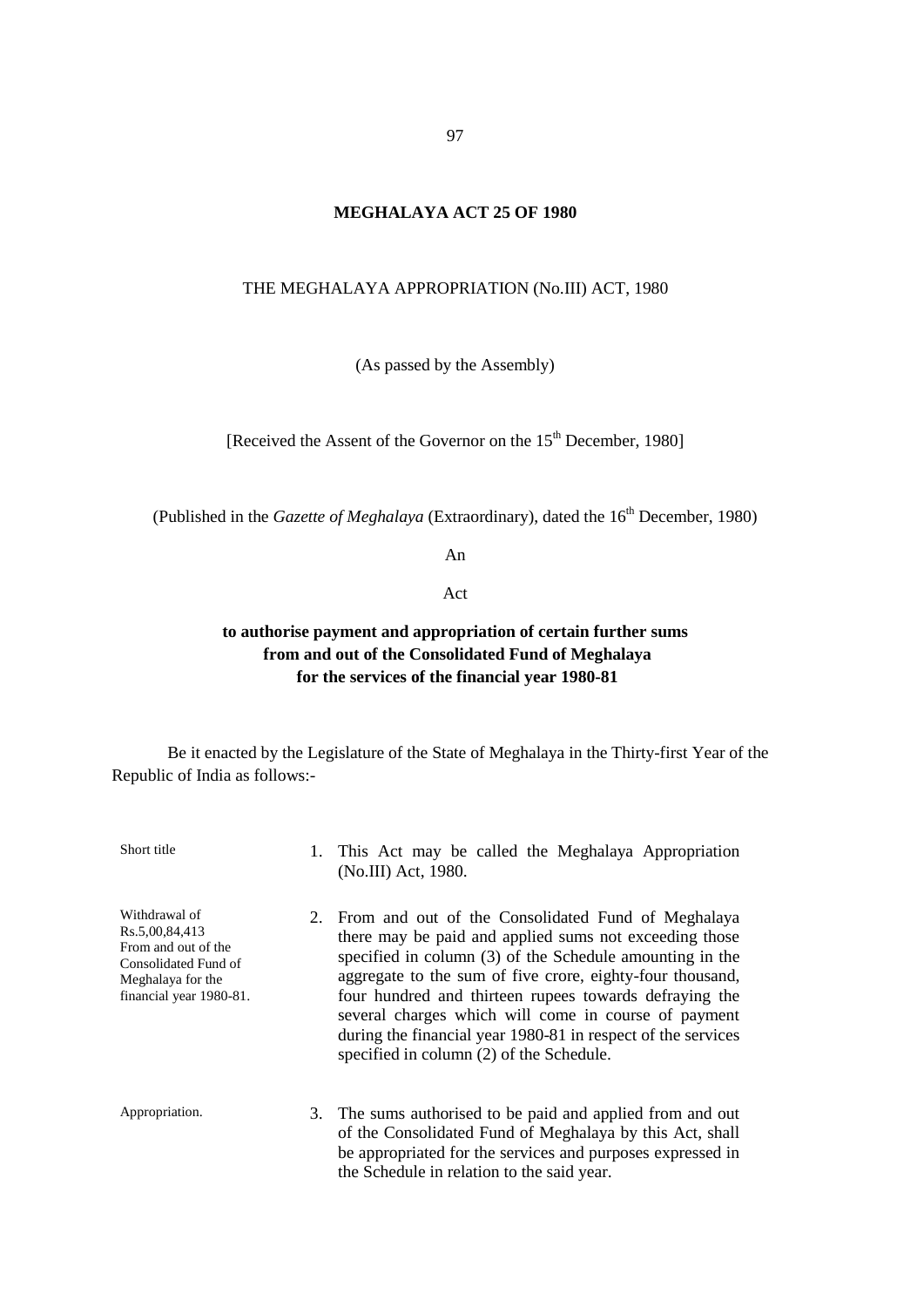## SCHEDULE

## (*See* Sections 2 and 3)

| (1)          |     | (2)                                                                                                                                | (3)                             |                                |                           |          |
|--------------|-----|------------------------------------------------------------------------------------------------------------------------------------|---------------------------------|--------------------------------|---------------------------|----------|
|              |     |                                                                                                                                    |                                 |                                | <b>Sums not exceeding</b> |          |
| Grant<br>No. |     | <b>Services and purposes</b><br>(Major Heads)                                                                                      | Voted by the<br><b>Assembly</b> | Charged on the<br>Consolidated | <b>Total</b>              |          |
|              |     |                                                                                                                                    |                                 | Rs.                            | Rs.                       | Rs.      |
| $\mathbf{1}$ | 213 | - Council of Ministers                                                                                                             | Revenue                         | 2,89,500                       | $\cdots$                  | 2,89,500 |
|              | 229 | - Land Revenue                                                                                                                     |                                 |                                |                           |          |
|              | 288 | - Social Security and<br>Welfare-B-II-<br>Relief and Rehabilitation of Displaced<br>Persons.                                       |                                 |                                |                           |          |
|              | 289 | - Relief<br>Natural<br>of<br>on<br>account<br>Calamities.                                                                          | Revenue                         |                                |                           | $\cdots$ |
|              | 295 | - Other Social and Community Services.                                                                                             |                                 |                                |                           |          |
|              | 304 | - Other General Economic Services-III-<br>Land Ceilings.                                                                           |                                 |                                |                           |          |
| $\sqrt{5}$   | 688 | - Loans for Sociel Security and Welfare-<br>Scheduled Castes,<br>III-Welfare of<br>Scheduled Tribes and Other Backward<br>Classes. |                                 |                                |                           |          |
|              | 695 | - Loans for other Social and Community<br>Services.                                                                                | Capital                         | 44,000                         | $\cdots$                  | 44,000   |
|              | 705 | - Loans for Agriculture                                                                                                            |                                 |                                |                           |          |
| 6            | 239 | - State Exc ise                                                                                                                    | Revenue                         | 3,22,500                       |                           | 3,22,500 |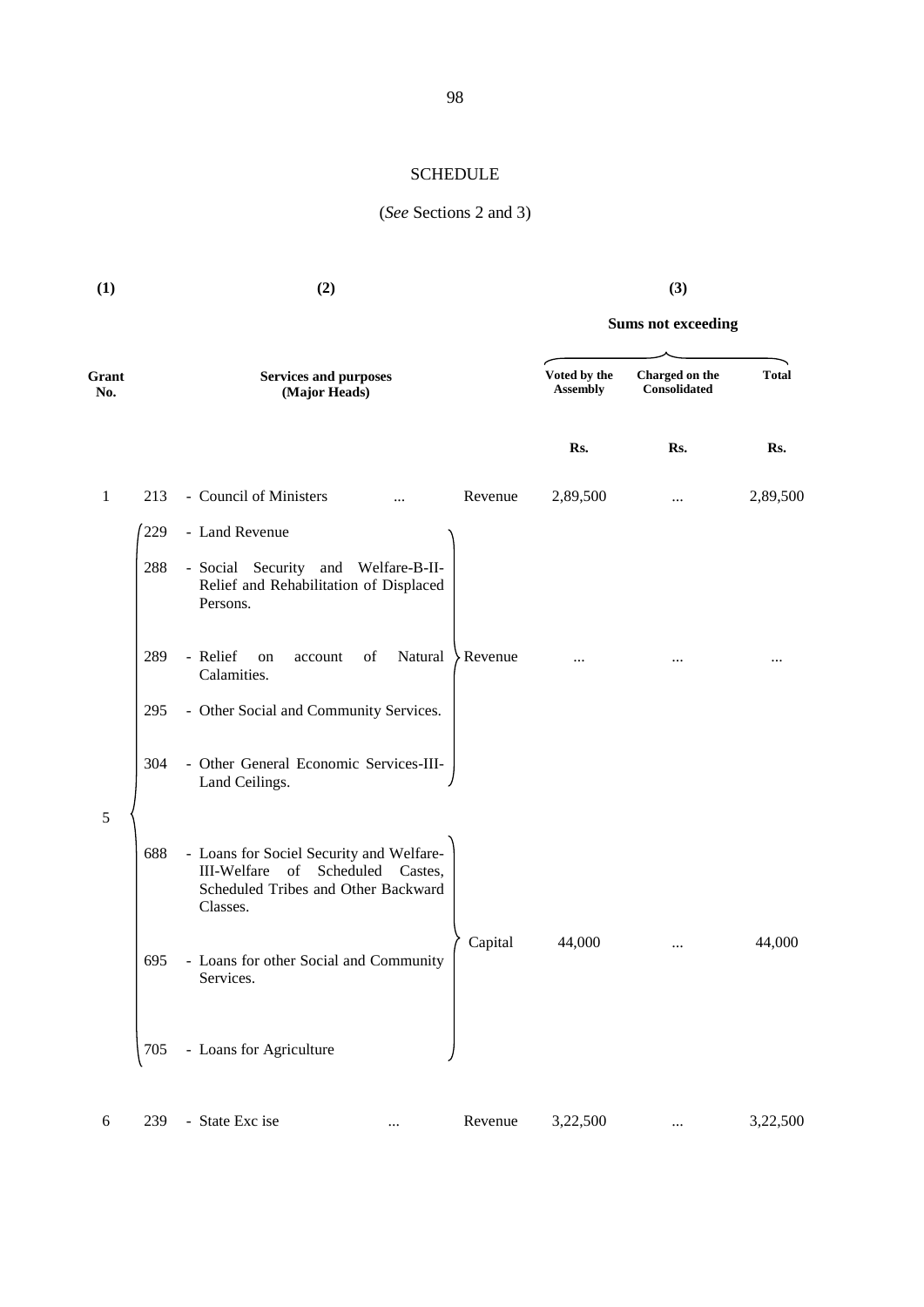| (1)          |     | (2)                                                                                                           |         |                                 | (3)                            |              |  |
|--------------|-----|---------------------------------------------------------------------------------------------------------------|---------|---------------------------------|--------------------------------|--------------|--|
|              |     |                                                                                                               |         | <b>Sums not exceeding</b>       |                                |              |  |
| Grant<br>No. |     | <b>Services and purposes</b><br>(Major Heads)                                                                 |         | Voted by the<br><b>Assembly</b> | Charged on the<br>Consolidated | <b>Total</b> |  |
|              |     |                                                                                                               |         | Rs.                             | Rs.                            | Rs.          |  |
| 9            | 340 | - Sales Tax and 245-I-Other Taxes and<br>Duties on Commodities and Services.                                  | Revenue | 2,03,358                        | $\cdots$                       | 2,03,358     |  |
|              | 241 | - Taxes on Vehicles                                                                                           |         |                                 |                                |              |  |
|              | 265 | Services-II- $\searrow$ Revenue<br>- Other Administrative<br>Motor Garages, etc.                              |         |                                 |                                |              |  |
| 10           | 338 | - Roads and Water Transport Services.                                                                         |         |                                 |                                |              |  |
|              | 538 | - Capital Outlay on Road and Water<br>Transport Services, etc.                                                | Capital | 30,00,000                       |                                | 30,00,000    |  |
|              | 252 | Services-I-Civil<br>- Secretariat-General<br>Departments.                                                     |         |                                 |                                |              |  |
| 13           | 276 | - Secretariat-Social and Communioty<br>Services-I-Civil Departments.                                          | Revenue | 3,90,630                        | $\cdots$                       | 3,90,630     |  |
|              | 296 | - Secretariat-Economic Services-I-Civil<br>Departments.                                                       |         |                                 |                                |              |  |
| 14           | 253 | - District Administration                                                                                     | Revenue | 2,00,000                        | $\cdots$                       | 2,00,000     |  |
|              | 255 | - Police and 260-Fire Protection and<br>Control<br>and<br>283-Housing-C-<br>Government Residential Buildings. | Revenue | 5,12,050                        | $\cdots$                       | 5,12,050     |  |
| 16           | 483 | Outlay<br>Housing-A-<br>- Capital<br>on<br>Government Residential Buildings.                                  | Capital | 31,57,900                       | $\cdots$                       | 31,57,900    |  |
| 18           | 258 | - Stationery and Printing                                                                                     | Revenue | 11,33,500                       |                                | 11,33,500    |  |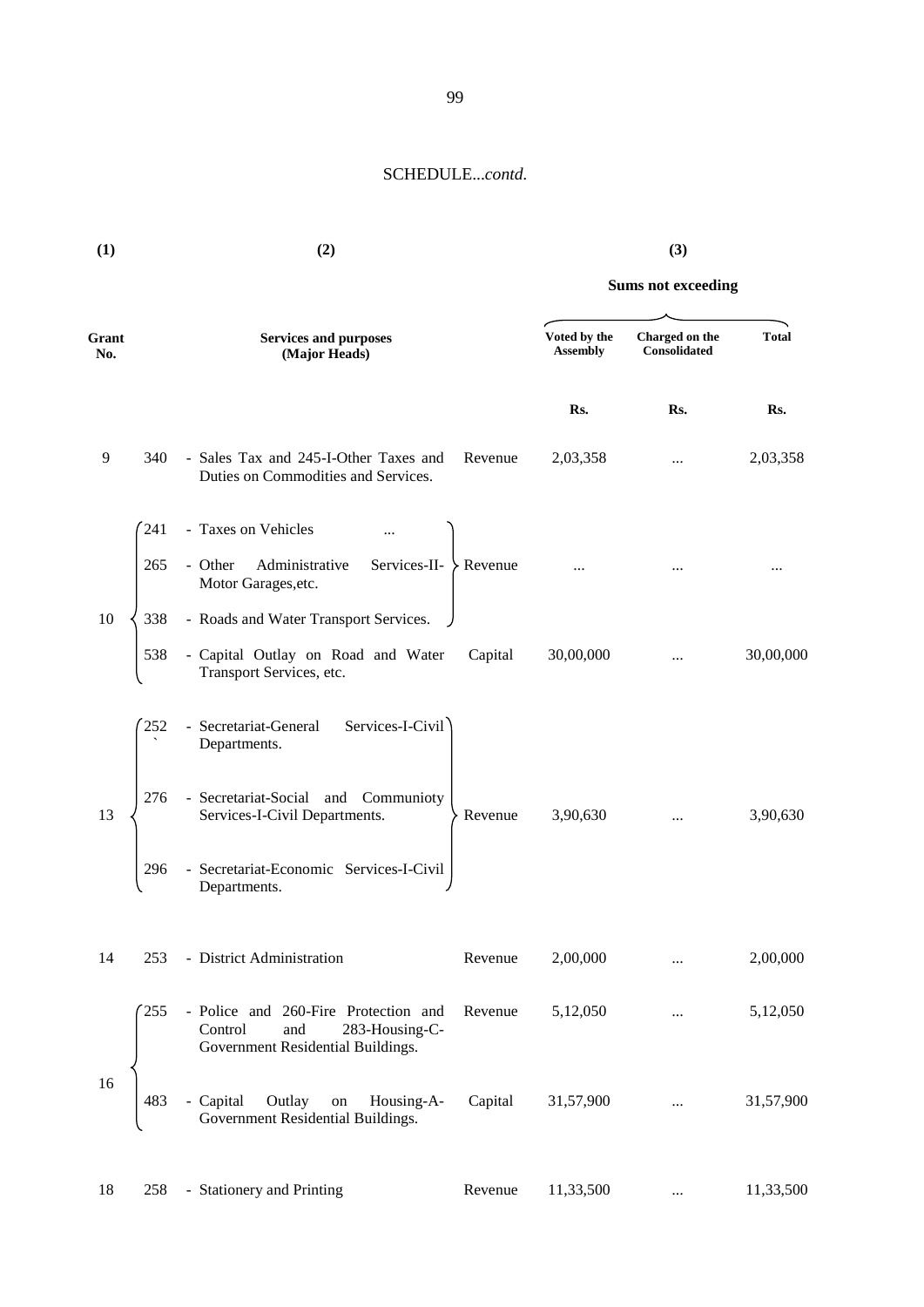**Sums not exceeding**

**(1) (2) (3)**

| Grant<br>No. |     | <b>Services and purposes</b><br>(Major Heads)                                                                                     |         | Voted by the<br><b>Assembly</b> | Charged on the<br><b>Consolidated</b> | <b>Total</b> |
|--------------|-----|-----------------------------------------------------------------------------------------------------------------------------------|---------|---------------------------------|---------------------------------------|--------------|
|              |     |                                                                                                                                   |         | Rs.                             | Rs.                                   | Rs.          |
|              | 252 | Secretariat-General Services-II-Public<br>Works Department-Secretariat.                                                           |         |                                 |                                       |              |
|              | 259 | - Public Works                                                                                                                    |         |                                 |                                       |              |
|              | 277 | - Education, 278-Art and Culture, 280-<br>Medical, 282-Public Health, etc.                                                        | Revenue |                                 |                                       |              |
|              | 283 | - Housing-II-G-Government Residential<br>Buildings (I/C.P.W.D.)                                                                   |         |                                 |                                       |              |
|              | 287 | - Labour<br>and<br>Employment-III-B-<br>Employment and Training, 288-Social<br>Security<br>Welfare-Social<br>and<br>Welfare, etc. |         |                                 |                                       |              |
|              | 459 | - Capital Outlay on Public Works.                                                                                                 |         |                                 |                                       |              |
| 19           | 477 | - Capital Outlay on Education, Arts and<br>Culture.                                                                               |         |                                 |                                       |              |
|              | 480 | - Capital Outlay on Medical.                                                                                                      |         |                                 |                                       |              |
|              | 481 | - Capital Outlay on Family Welfare.                                                                                               |         |                                 |                                       |              |
|              | 482 | - Capital Outlay on Public Health,<br>Sanitation and Water Supply-A-Public<br>Health.                                             | Capital | 15,00,000                       |                                       | 15,00,000    |
|              | 483 | Outlay<br>Housing-A-<br>- Capital<br>on<br>Government Residential Buildings (in-<br>charge, Public Works Department).             |         |                                 |                                       |              |
|              | 510 | - Capital Outlaya on Animal Husbandry.                                                                                            |         |                                 |                                       |              |
|              | 511 | - Capital Outlay on Dairy Development.                                                                                            |         |                                 |                                       |              |
|              | 530 | - Investment in Industrial<br>Financial<br>Institutions.                                                                          |         |                                 |                                       |              |

100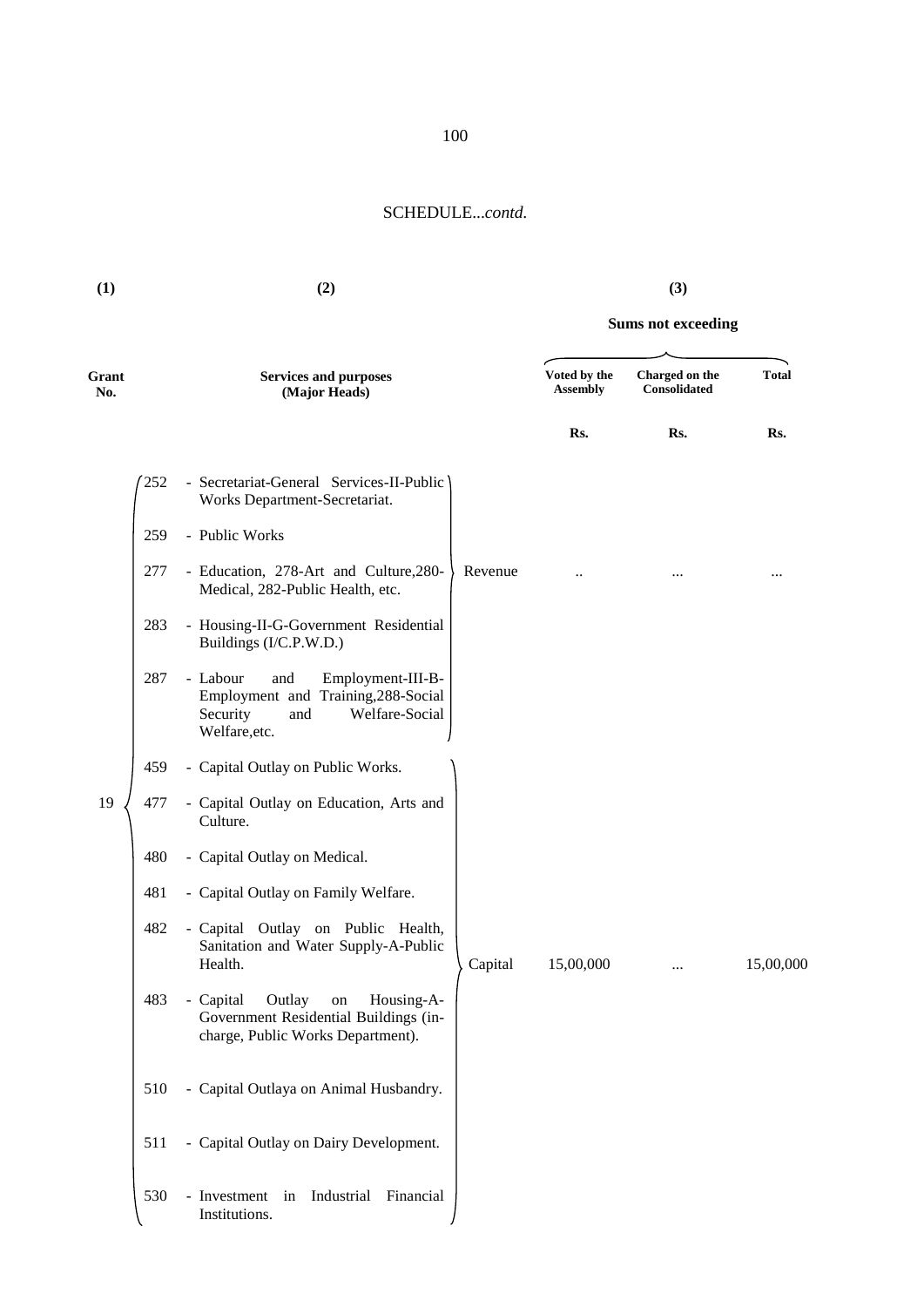| (1)          | (2)               |                                                                                                                                                                                                            | (3)                       |                                 |                                       |              |
|--------------|-------------------|------------------------------------------------------------------------------------------------------------------------------------------------------------------------------------------------------------|---------------------------|---------------------------------|---------------------------------------|--------------|
|              |                   |                                                                                                                                                                                                            | <b>Sums not exceeding</b> |                                 |                                       |              |
| Grant<br>No. |                   | <b>Services and purposes</b><br>(Major Heads)                                                                                                                                                              |                           | Voted by the<br><b>Assembly</b> | Charged on the<br><b>Consolidated</b> | <b>Total</b> |
|              |                   |                                                                                                                                                                                                            |                           | Rs.                             | Rs.                                   | Rs.          |
|              | 265               | Administrative<br>- Other<br>Services-III-<br>Gazetteers and Statistical Memoirs.                                                                                                                          |                           |                                 |                                       |              |
|              | 268               | - Miscellaneous<br>General<br>Services-<br>Pensions and Awards in consideration                                                                                                                            |                           |                                 |                                       |              |
| 21           | 277               | of distinguished Services.<br>- Education                                                                                                                                                                  | Revenue                   | 50,00,000                       |                                       | 50,00,000    |
|              | 278<br>279<br>677 | - Art and Culture<br>- Scientific Services and Research.<br>- Loans for Education, Art and Culture.                                                                                                        | Capital                   | $\cdots$                        |                                       | $\cdots$     |
| 22           | 265               | Services-IV- $\searrow$ Revenue<br>Administrative<br>- Other<br>Census, vital Statistics, Guest Houses,                                                                                                    |                           | 12,79,000                       |                                       | 12,79,000    |
| 33           | 287<br>287<br>287 | etc.<br>- Labour and Employment-I-A-Labour.<br>- Labour and Employment-II-A-Labour-<br>Inspectorete of Factories and Steam<br>Boilers.<br>- Labour<br>and<br>Employment-III-B-<br>Employment and Training. | Revenue                   | 1,10,000                        | $\cdots$                              | 1,10,000     |
|              | 288               | - Social Security and Welfare-A-Civil<br>Supplies.                                                                                                                                                         | Revenue                   | 50,000                          |                                       | 50,000       |
| 34           | 309<br>488        | - Food.<br>- Capital Outlay on Social Security and<br>Welfare-E-Other Social Security and<br>Welfare Programmes -I-Civil Supples<br>Schemes.                                                               | Capital                   |                                 |                                       |              |
|              | 509               | Capital Outlay on Food and Nutrition.                                                                                                                                                                      |                           |                                 |                                       |              |
|              | 288               | - Social and Security and Welfare-B-II-<br>Relief and Rehabilitaion of Displaced<br>persons.                                                                                                               | Revenue                   | 3,89,984                        |                                       | 3,89,984     |
| 35           | 688               | - Loans for Social Security and Welfare-<br>I-Relief Measures and Rehabilitation<br>Schemes.                                                                                                               | Capital                   | $\cdots$                        |                                       | $\cdots$     |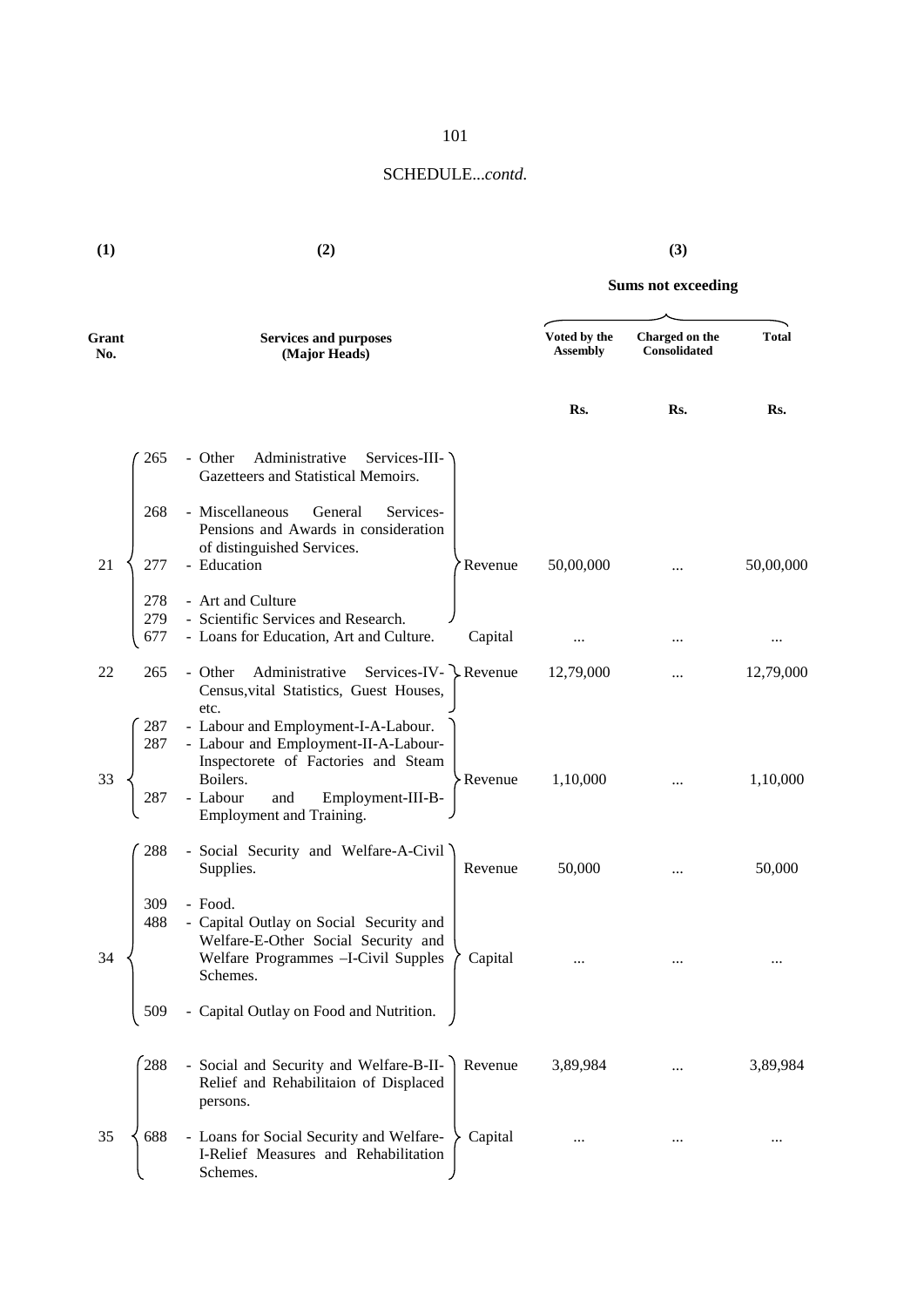|   | I |              |
|---|---|--------------|
| × |   | I<br>۰.<br>I |

**(1) (2) (3)**

**Sums not exceeding**

| Grant<br>No. |     | <b>Services and purposes</b><br>(Major Heads)                                                                                                    |         | Voted by the<br><b>Assembly</b> | Charged on the<br>Consolidated | <b>Total</b> |  |
|--------------|-----|--------------------------------------------------------------------------------------------------------------------------------------------------|---------|---------------------------------|--------------------------------|--------------|--|
|              |     |                                                                                                                                                  |         | Rs.                             | Rs.                            | Rs.          |  |
|              | 288 | - Social Security and Welfare-C-II-<br>of<br>Welfare<br>Scheduled<br>Castes.<br>Scheduled Tribes and Other Backward<br>Classes-D-Social Welfare. | Revenue | 13,95,000                       | $\cdots$                       | 13,95,000    |  |
| 36           | 688 | - Loans for Social Securiuty and<br>Welfare-C-III- Welfare of Scheduled<br>Castes, Scheduled Tribes and Other<br><b>Backward Classes.</b>        | Capital | $\ddotsc$                       |                                |              |  |
| 37           | 288 | - Social Security and welfare-E-Other<br>Security<br>and<br>Social<br>Welfare<br>Programme-IV-Soldier's Sailors' and<br>Airmen's Board.          | Revenue | 15,000                          |                                | 15,000       |  |
|              | 688 | - Loans for Social Security and Welfare-<br>II-Loans to Ex-Service Personnels.                                                                   | Capital | $\cdots$                        |                                | $\cdots$     |  |
|              | 288 | - Social Security and welfare-E-Other<br>Social<br>Security<br>and<br>Welfare<br>Programme-V-Other<br>Programmes.                                | Revenue | 15,06,225                       |                                | 15,06,225    |  |
|              | 298 | - Co-operation                                                                                                                                   | Revenue | 36,000                          |                                | 36,000       |  |
|              | 498 | - Capital Outlay on Cooperation.                                                                                                                 |         |                                 |                                |              |  |
| 41           | 505 | - Capital Outlay on Agriculture.                                                                                                                 | Capital | 30,99,000                       | $\cdots$                       | 30,99,000    |  |
|              | 698 | - Loans to Co-operative Societies.                                                                                                               |         |                                 |                                |              |  |
|              | 305 | - Agriculture-306-I-Minor<br>Irrigation<br>295-Other Social and<br>Community<br>services 283-Housing-C-Government<br>Residential Buildings.      | Revenue | 9,20,000                        |                                | 9,20,000     |  |
| 45           | 515 | - Investment in Agricultural Financial<br>Industries.                                                                                            | Capital | $\cdots$                        | $\cdots$                       | $\ldots$     |  |
|              | 705 | - Loans for Agriculture.                                                                                                                         |         |                                 |                                |              |  |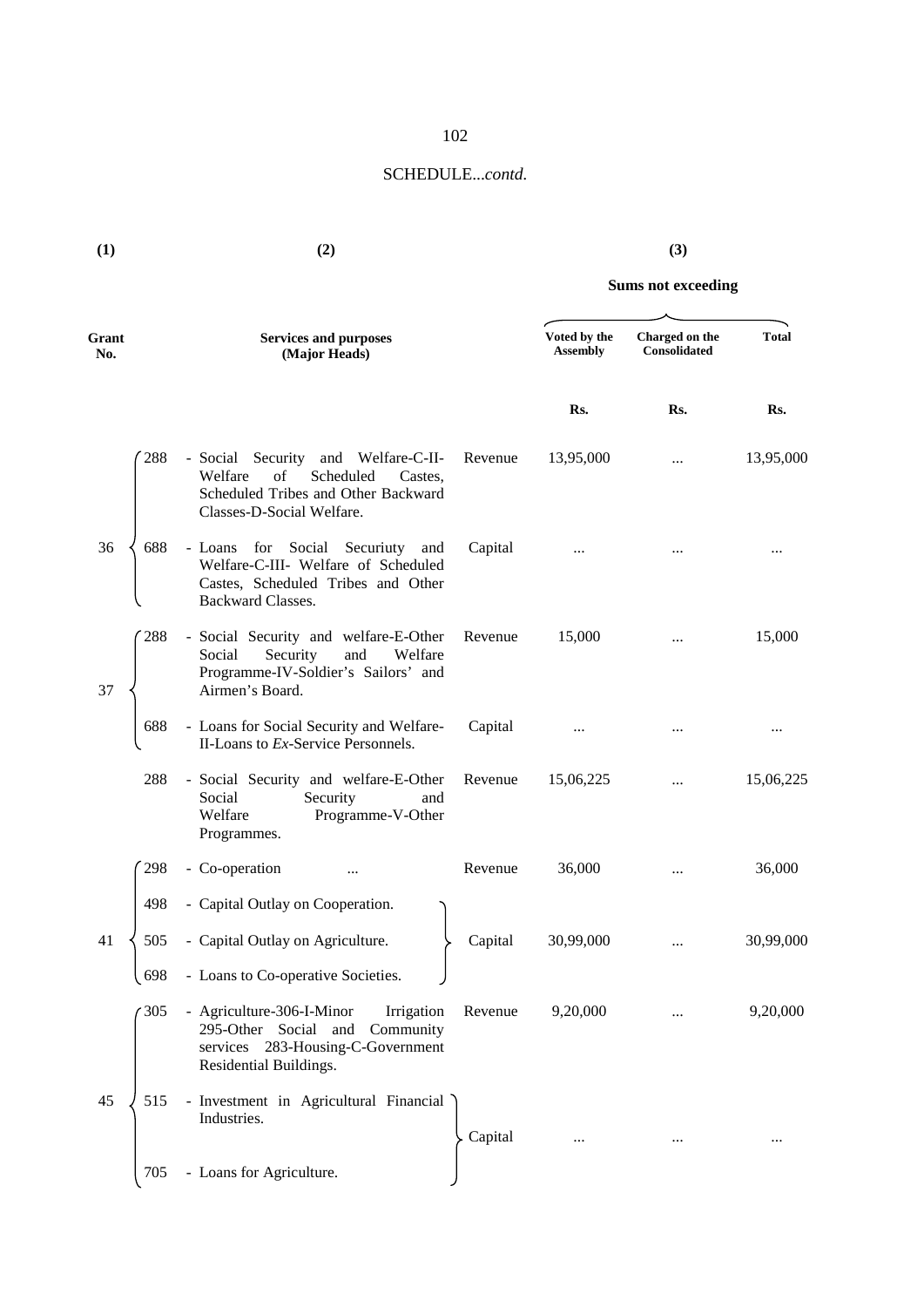**(1) (2) (3)**

|                  |                                                                                                                                      | <b>Sums not exceeding</b> |                                 |                                       |              |
|------------------|--------------------------------------------------------------------------------------------------------------------------------------|---------------------------|---------------------------------|---------------------------------------|--------------|
| Grant<br>No.     | <b>Services and purposes</b><br>(Major Heads)                                                                                        |                           | Voted by the<br><b>Assembly</b> | Charged on the<br><b>Consolidated</b> | <b>Total</b> |
|                  |                                                                                                                                      |                           | Rs.                             | Rs.                                   | Rs.          |
| 47<br>307        | - Soil and Water Conservation and 283<br>Housing-C-Government<br>Residential<br>Buildings.                                           | Revenue                   | 8,22,485                        | $\cdots$                              | 8,22,485     |
| 310<br>49        | - Animal Husbandary and 283-Housing-<br>C-Government Residential Buildings.                                                          | Revenue                   | 13,00,000                       | 1,18,000                              | 14,18,000    |
| 710              | - Loans for Animal Husbandry.                                                                                                        | Capital                   |                                 |                                       |              |
| 314              | Development-283-<br>- Community<br>Housing-C-Government<br>Residential<br>Buildings and 288-Social Security and<br>Welfare.          |                           |                                 |                                       |              |
| 53<br>314<br>714 | - Community Development-II-C-Rural<br>Works Programme.<br>- Loans for Community Development.                                         | $\angle$ Revenue          | 21,90,281                       | $\cdots$                              | 21,90,281    |
|                  |                                                                                                                                      | Capital                   | $\cdots$                        |                                       | $\cdots$     |
| 321              | - Village<br>Small<br>and<br>Industries-I-<br>Handloom and Sericulture and 283-<br>Housing-C-Government<br>Residential<br>Buildings. | Revenue                   | 6,00,000                        |                                       | 6,00,000     |
| 55<br>698        | - Loans to Co-operative Societies.                                                                                                   |                           |                                 |                                       |              |
| 721              | - Loans for Village<br>and<br>Small<br>Industries-I-Handloom and Sericulture. J                                                      | Capital                   | $\cdots$                        |                                       |              |
| 337              | - Roads and Bridges                                                                                                                  | Revenue                   | $\cdots$                        |                                       |              |
| 58<br>537        | - Capital Outlay on Roads and Bridges.                                                                                               | Capital                   | 1,90,00,000                     |                                       | 1,90,00,000  |
| 61<br>766        | - Loans to Government Servants                                                                                                       | Capital                   | 15,00,000                       |                                       | 15,00,000    |
|                  |                                                                                                                                      | <b>Total</b>              | 4,99,66,413                     | 1,18,000                              | 5,00,84,413  |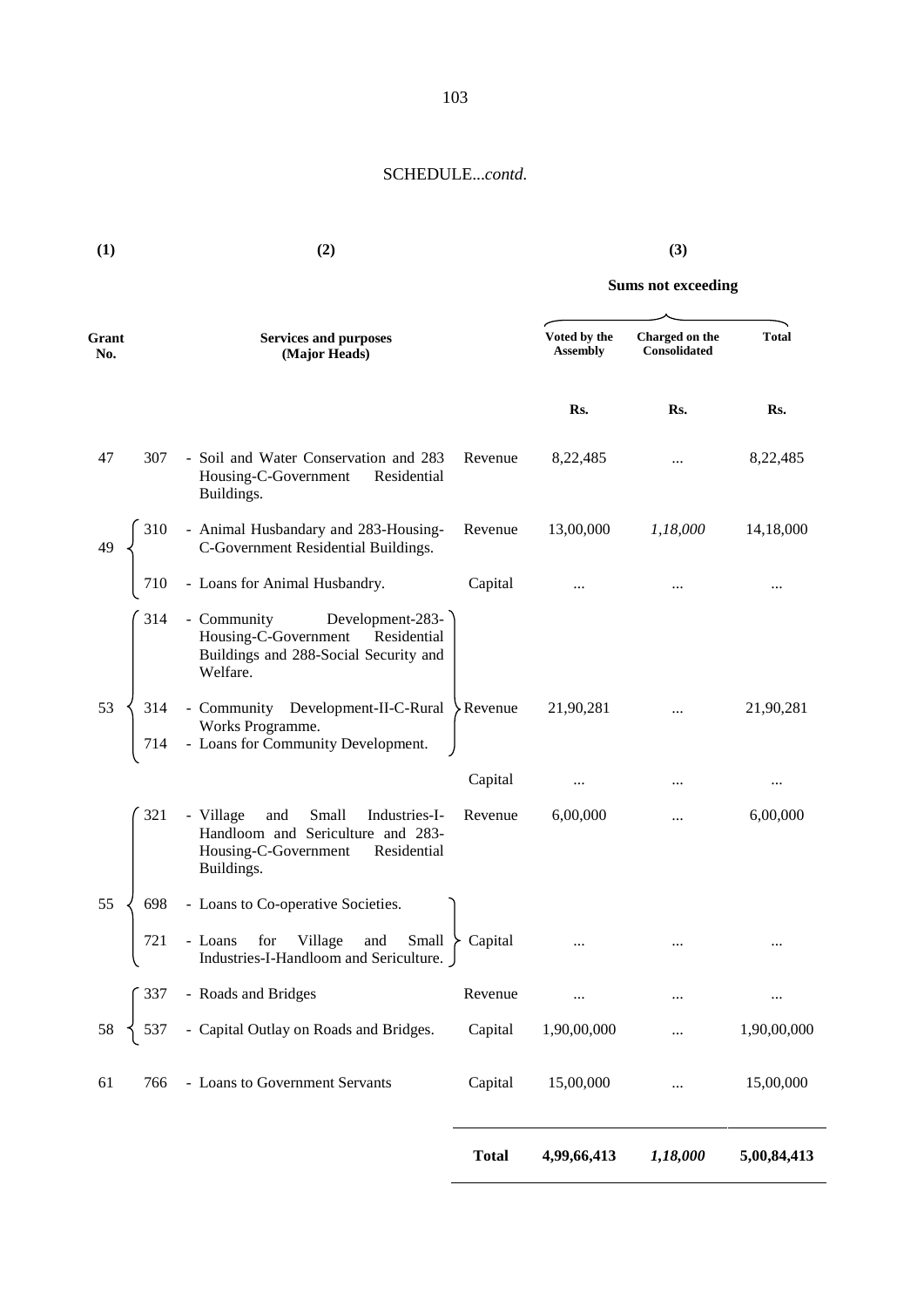#### **MEGHALAYA ACT 25 OF 1980**

#### THE MEGHALAYA NATURAL CALAMITIES RELIEF FUND ACT, 1980

(As passed by the Assembly)

[Received the assent of the Governor of Meghalaya on 17<sup>th</sup> December, 1980]

(Published in the *Gazette of Meghalaya*, Extraordinary, dated the 20<sup>th</sup> December, 1980)

An

Act

## **to provide for the establishment and maintenance in the State Meghalaya of a fund called the Meghalaya Natural Calamities Relief Fund.**

Be it enacted by the Legislature of the State of Meghalaya in the Thirty-first Year of the Republic of India as follows:-

| Short title extent and<br>commencement.                              | 1. | (1) This Act may be called the Meghalaya Natural<br>Calamities Relief Fund Act, 1980.                                                                                                                         |
|----------------------------------------------------------------------|----|---------------------------------------------------------------------------------------------------------------------------------------------------------------------------------------------------------------|
|                                                                      |    | (2) It extends to the whole of the State of Meghalaya.                                                                                                                                                        |
|                                                                      |    | (3) It shall come into force on such date as the State<br>Government may, by notification, appoint.                                                                                                           |
| Definition.                                                          |    | 2. In this Act, unless the context otherwise requires, "Fund"<br>means the Meghalaya Natural Calamities Relief Fund<br>established under Section3.                                                            |
| Establishment of the<br>Meghalaya Natural<br>Calamities Relief Fund. |    | 3. On the commencement of this Act, the State Government<br>shall establish in an for the State of Meghalaya a Fund to<br>be called the Meghalaya Natural Calamities Relief Fund<br>which shall consist of :- |
|                                                                      |    | (i) contribution by the State Government under<br>Section 4.                                                                                                                                                  |
|                                                                      |    | (ii) any contribution by the Government of India;                                                                                                                                                             |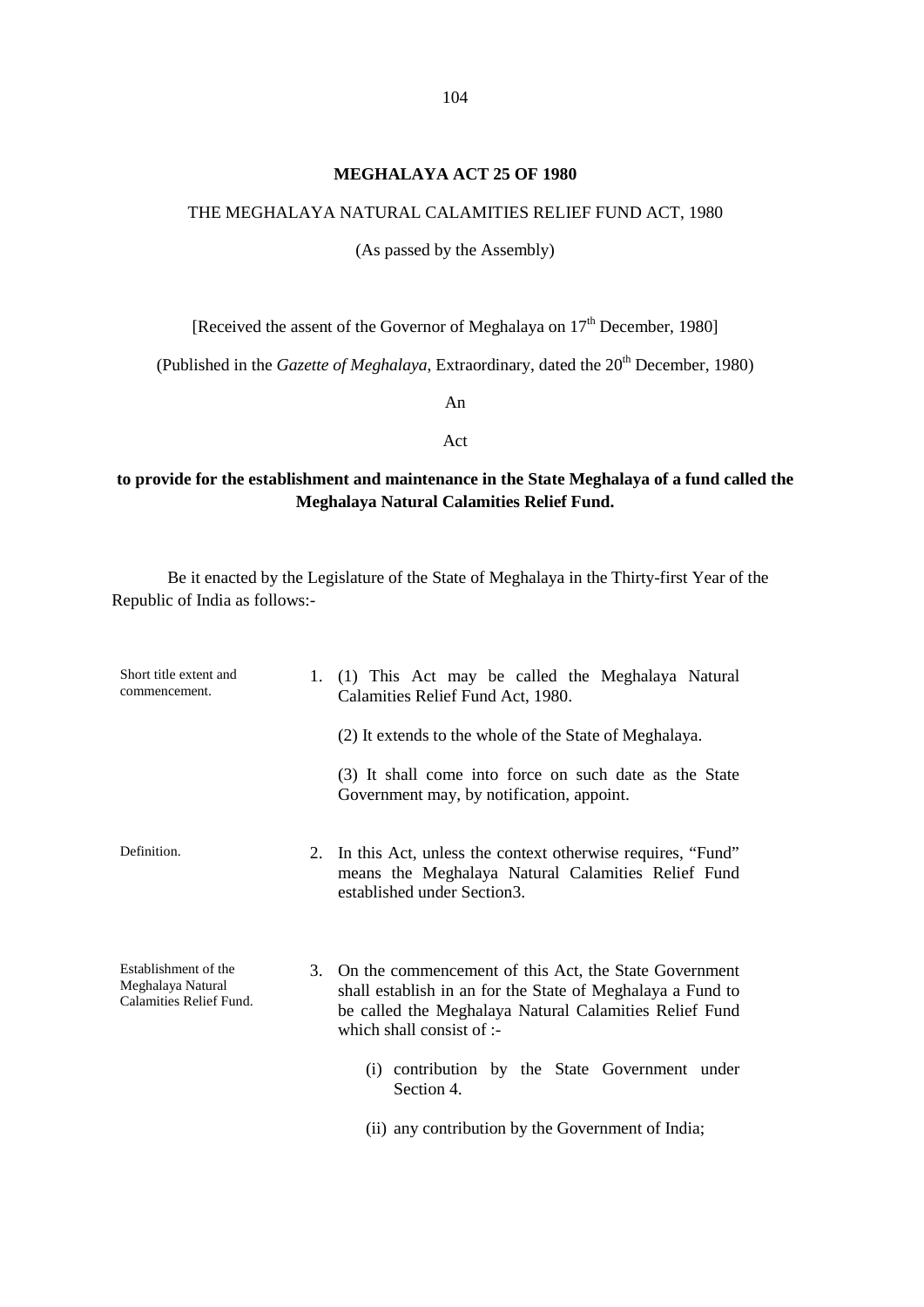(iii) such other sums as the State Government may transfer from the unspent balance of the budget provisions of any year under Section 4 and (iv) Donation, if any, by the public, any institution, autonomous body, association or authority. Initial contribution to the Meghalaya Natural Calamities Relief Fund. 4. As soon as may be after the commencement of this Act, the State Government shall make an initial contribution, to the Fund of a sum of Rupees ten lakhs from the head "289-Relief on account of Natural Calamities" from the budget for the year 1981-82 or the unspent balance thereof on the  $31<sup>st</sup>$  March, 1981 and thereafter make an annual contribution of the sum equal to the margin money recommended by the Finance Commission. Purpose for which the Fund may be utilised. 5. Withdrawal from the Fund shall not be made except to cover the expenditure on relief of distress caused by flood, cyclone, hailstorm, drought, earthquake, or the calamities as may be notified by the State Government for the purpose. Investment and reinvestment of the amount not required. 6. The State Government shall, from time to time invest or reinvest in easily encashable securities all amounts which may not be immediately required for any of the purposes mentioned in section 5 and the interest accrued thereon to the credit of the Fund. Accounts of the Fund and making up of the deficiency in the Fund. 7. (1) The accounts of the Fund shall be made up at the end of each financial year in a proforma account as may be prescribed by rules made under this Act. (2) If the accounts so made up in respect of any year shows that the balance at the credit of the Fund falls short of Rupees fifteen lakhs, the deficiency shall be made up by contribution from the revenues of the State Government. Power to make rules. 8. The State Government may make rules for carrying out the purposes of this act. Repeal of Assam Act 28 of 1948. 9. The Assam Famine Relief and Insurance Fund Act 1948 is

hereby repealed.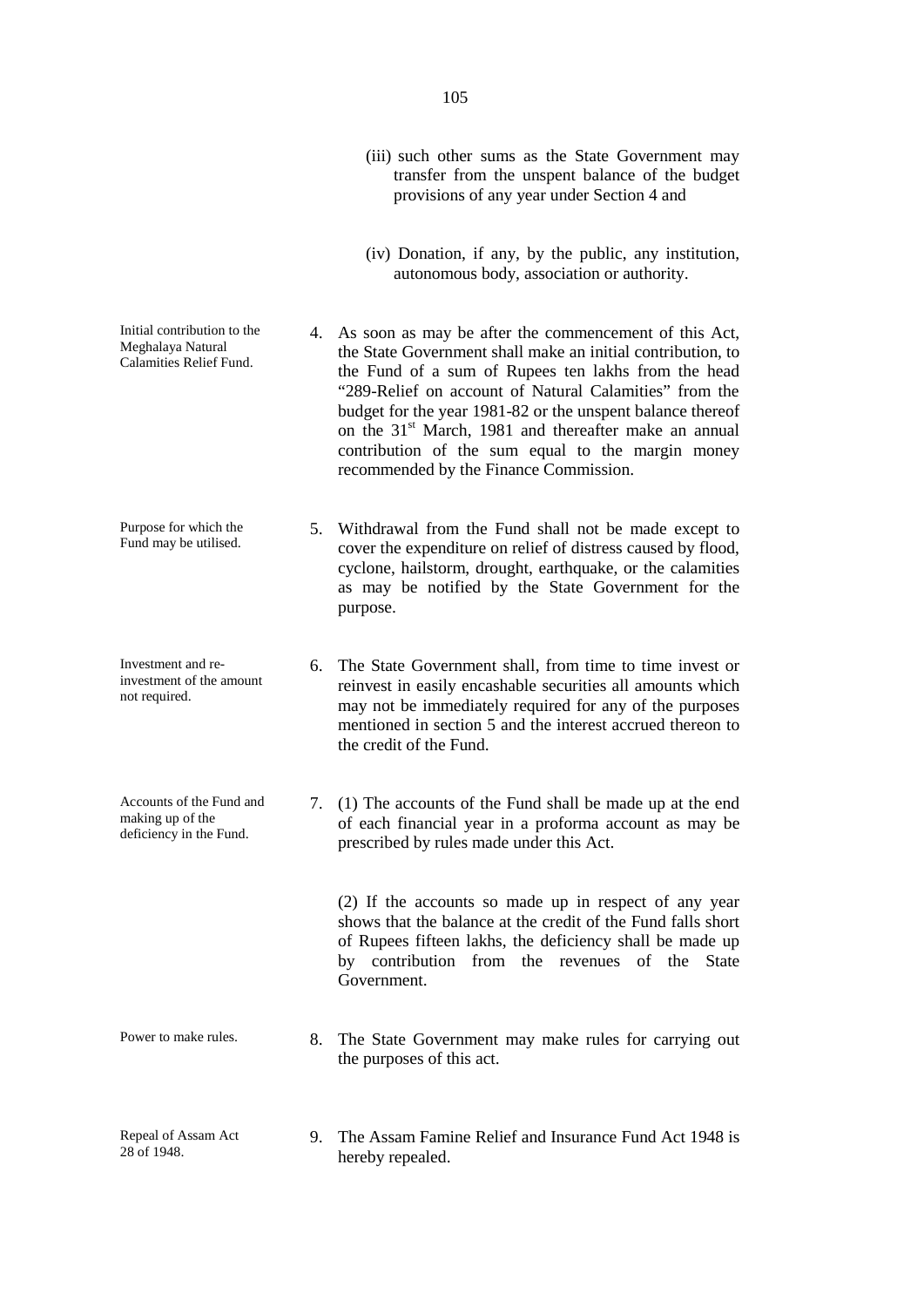### THE MEGHALAYA KHADI AND VILLAGE, INDUSTRIES BOARD ACT, 1980

#### **Arrangement of Section**

## **Sections**

## CHAPTER I

#### **Preliminary**

- 1. Short title, extent and commencement.
- 2. Definitions.

### CHAPTER II

#### **Meghalaya Khadi and Village Industries Board.**

- 3. Establishment and incorporation of Board.
- 4. Constitution of the Board.
- 5. Vacancy.
- 6. Allowance to members.
- 7. Appointment of Financial Adviser and Chief Account Officer.
- 8. Appointment of Chief Executive Officer.
- 9. Proceedings presumed to be good and valid.
- 10. Temporary association of persons with the Board for particular purposes.
- 11. Meeting of the Board.
- 12. Term of office and conditions of service of the Chairman Vice-Chairman, Secretary and other members of the Board.
- 13. Power and duties of the Secretary.
- 14. Officers and Servants of the board and conditions of their services.
- 15. Standing finance Committee.
- 16. Appointment of other Committees.

## CHAPTER III

### **Functions and Powers of the Board.**

- 17. Functions and powers of the Board.
- 18. General powers of the Board.
- 19. Powers to make contracts.
- 20. Powers of the Khadi and Village Industries Commission to give directions.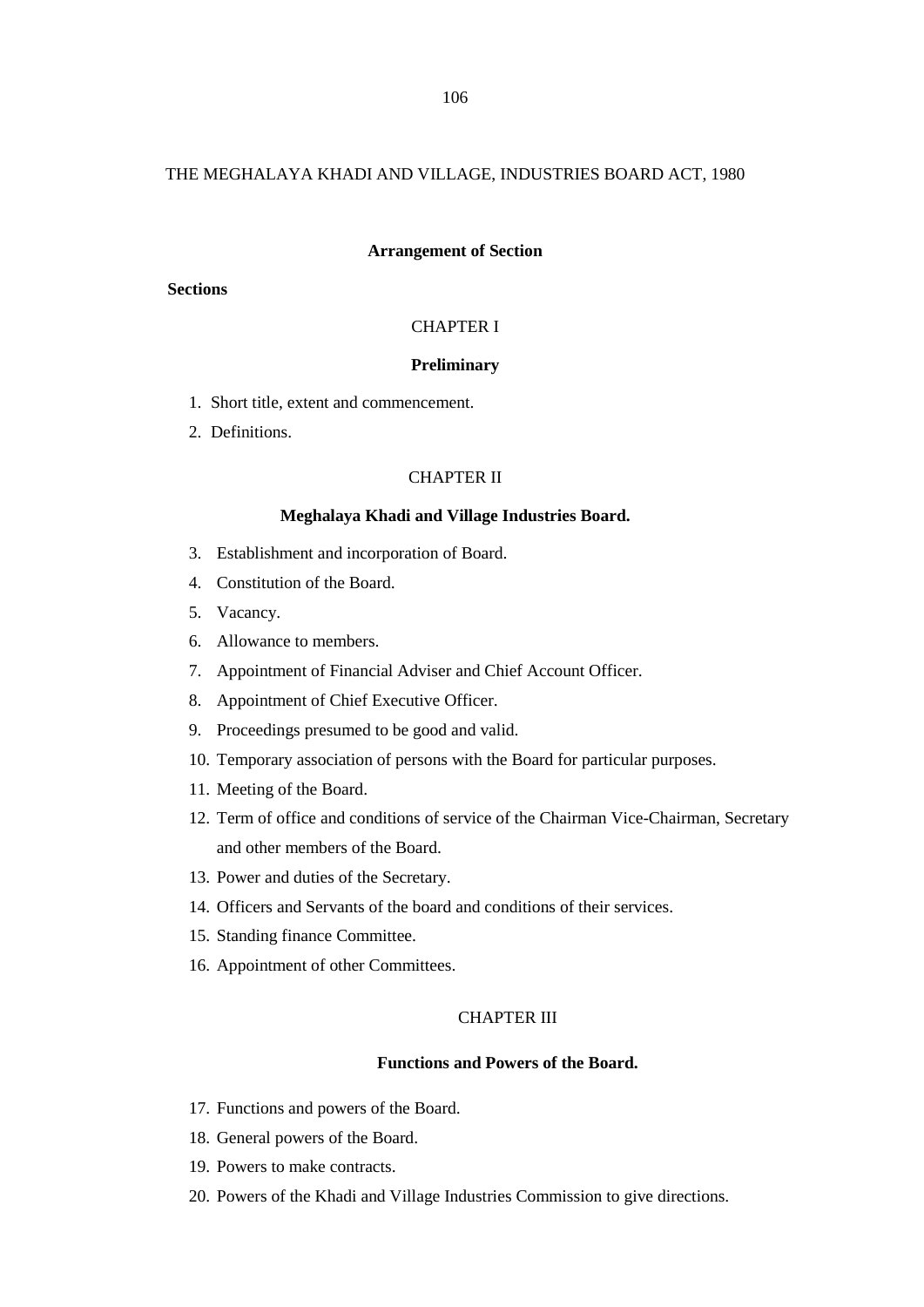## CHAPTER IV

## **Programmes or Schemes of work.**

- 21. Preparation and Submission of Programmes.
- 22. Sanction of Programme.
- 23. Supplementary Programme.
- 24. Power of the Board to alter schemes.

## CHAPTER V

## **Finance, Accounts, audits and Reports.**

- 25. Transfer of property.
- 26. Funds of the Board.
- 27. Application of fund and property.
- 28. Subventions and loans to the Board.
- 29. Budget.
- 30. Supplementary Budget.
- 31. Annual Report.
- 32. Returns and Reports.
- 33. Accounts and Audits.
- 34. Recovery of Arrears.
- 35. Power to write of losses.
- 36. Dissolution of the Board.

## CHAPTER VI

### **Miscellaneous**

- 37. Member of the Board and Officers and Servants of the Board to the Public Servants.
- 38. Protection of action taken under this Act.
- 39. Power to make Rules.
- 40. Regulations.
- 41. Repeal of Assam Act 16 of 1955, as adapted by Meghalaya.

## 107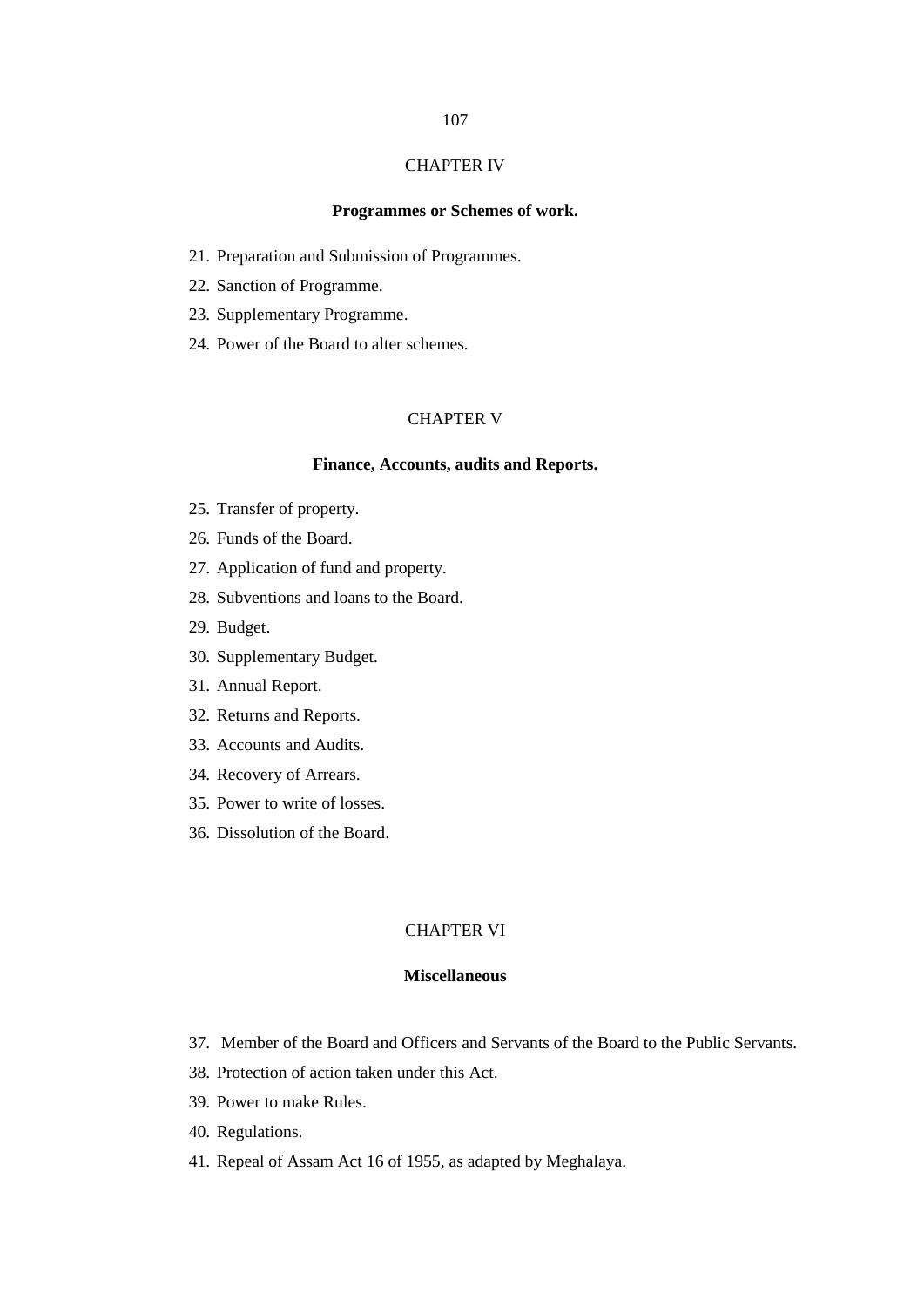## **MEGHALAYA ACT 27 OF 1980**

#### THE MEGHALAYA KHADI AND VILLAGE INDUSTRIES BOARD ACT, 1980

(As passed by the Assembly)

[Received the assent of the Governor of Meghalaya on  $17<sup>th</sup>$  December 1980]

(Published in the *Gazette of Meghalaya*, Extra-ordinary, dated the 20<sup>th</sup> December, 1989)

**An**

**Act**

**to provide for the better organisation, development and regulation of Khadi and Village Industries in the State and for establishment and constitution of Khadi and Village Industries Board for the State by consolidating and amending the existing law on the subject and for matters, connected therewith and incidental thereto.**

Be it enacted by the Legislature of Meghalaya in the Thirty-first Year of the Republic of India as follows:-

#### CHAPTER I

#### **Preliminary**

Short title extent and commencement.

1. (1) This Act may be called the Meghalaya Khadi and Village Industries Board Act, 1980.

(2) It extends to the whole of the State of Meghalaya.

(3) It shall come into force on such date as the State Government may, by notification, appoint in this behalf.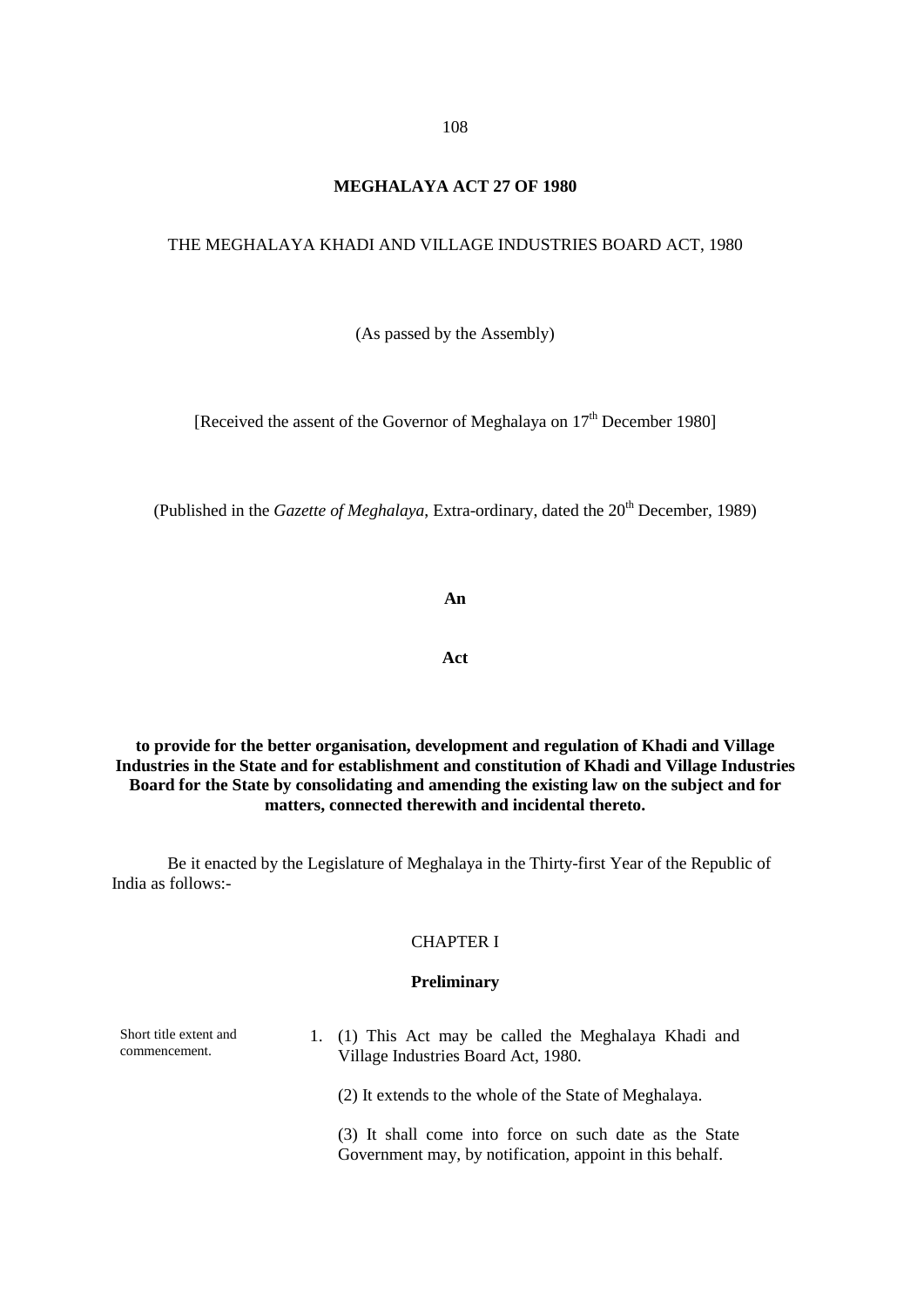- Definitions. 2. In this Act, unless the context otherwise requires-
	- (a) "Board" means the Meghalaya Khadi and Village Industries Board, established under Section 3;
	- (b) "Chairman" means Chairman of the Board;
	- (c) "Government" means the State Government of Meghalaya;
	- (d) "Khadi and Village Industries Commission" means the Khadi and Village Industries Commission established under Section 4 of the Khadi and Village Industries Commission Act, 1956 (Central Act 61 of 1956);
	- (e) "Khadi" means any cloth woven on handlooms in India from cotton, silk or woollen yarn handspun in India or from mixture of any two or all of such yarns and includes readymade garments made out of such cloth;
	- (f) "Members" means the member of the Board.
	- (g) "Prescribed" means prescribed by rules made under this act;
	- (h) "Regulations" means the regulations made by the Board under this Act;
	- (i) "Village Industries" means-
	- (a) all or any of the Industries specified in the Schedule to the Khadi and Village Industries Commission Act, 1956, and includes any other industry deemed to be specified in the said Schedule by reason of a notification issued by the Central Government under Section 3 of the said Act, and
	- (b) any other industry specified in this behalf by the Government by notification in the official gazette in consultation with the Khadi and Village Industries Commission and Board.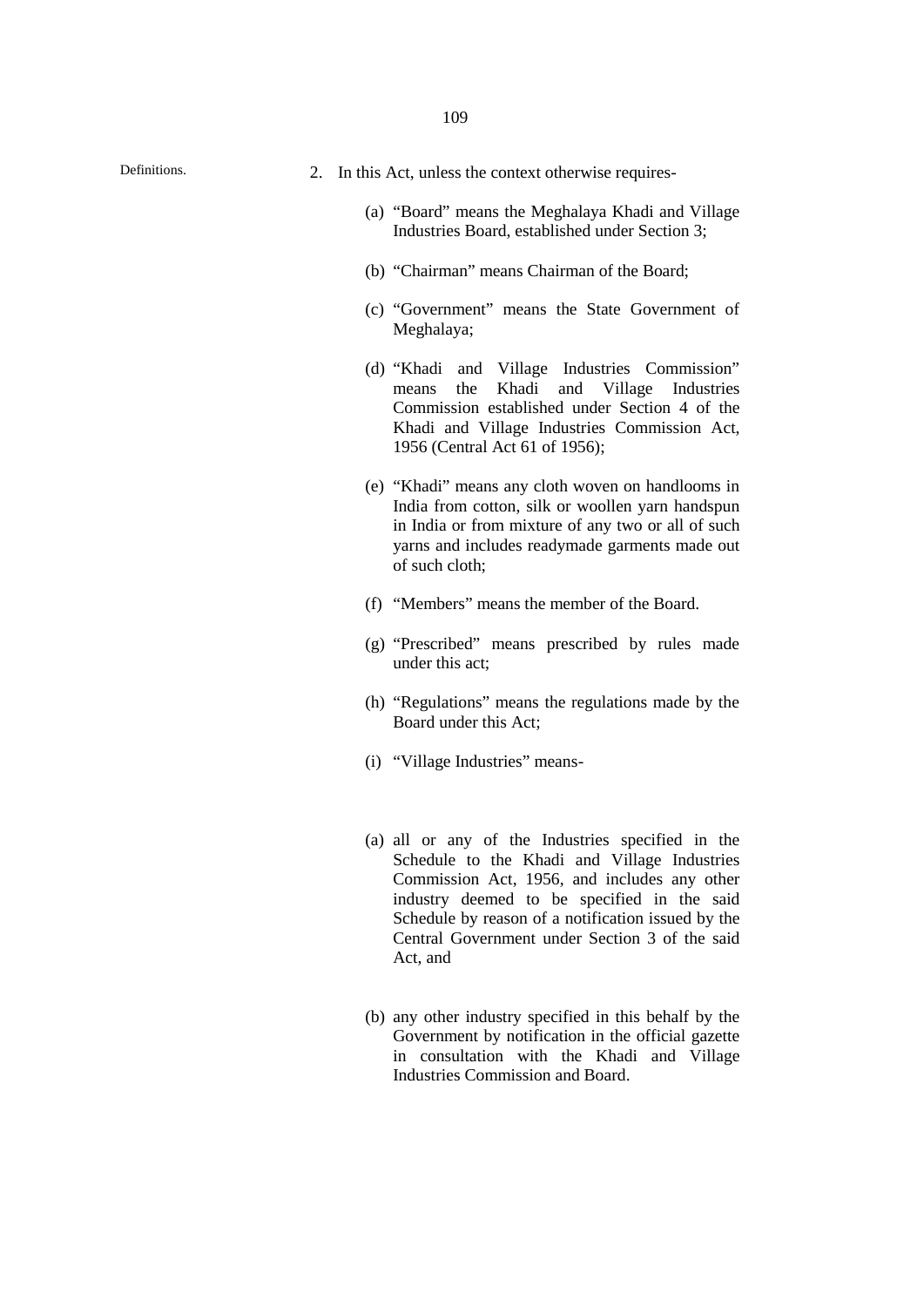## CHAPTER II

## **MEGHALAYA KHADI AND VILLAGE INDUSTRIES BOARD**

| Establishment &<br>Incorporation of Board. | 3. (1) With effect from such date as the Government may by<br>notification fix in this behalf, there shall be established a Board to be<br>called the Meghalaya Khadi and Village Industries.                                                                                 |
|--------------------------------------------|-------------------------------------------------------------------------------------------------------------------------------------------------------------------------------------------------------------------------------------------------------------------------------|
|                                            | (2) The Board shall be a body corporate having perpetual succession<br>and a common seal with power to acquire, hold and dispose of<br>property and to contract and may, by the said name, sue and be sued.                                                                   |
| Constitution of the<br>Board.              | 4. (1) The Board shall consist of such number of member, as the State<br>Government may appoint;                                                                                                                                                                              |
|                                            | (2) One of the members of the Board shall be appointed by the State<br>Government as the Chairman and another as the Secretary. The State<br>Government may, if it so decides, also appoint another member of<br>the Board as the Vice-Chairman.                              |
| Vacancy                                    | 5. (1) The Chairman, the Vice-Chairman, the Secretary or any other<br>member of the Board may, at any time resign his office by<br>submitting his resignation in writing to the State Government<br>provided that the resignation shall not take effect until it is accepted. |
|                                            | (2) In the event of any vacancy in the office of a member of the<br>Board by reason of death, resignation or removal such vacancy shall<br>be filled up by appointment by the Government and the member<br>appointed in such vacancy                                          |
| Allowance to<br>members.                   | 6. (1) The Chairman, the Vice-Chairman, the Secretary or any other<br>member of the Board shall receive such allowances as the<br>Government may decide and at such rates as may be prescribed.                                                                               |
|                                            | (2) The allowances to the members shall be paid from the fund of the<br>Board.                                                                                                                                                                                                |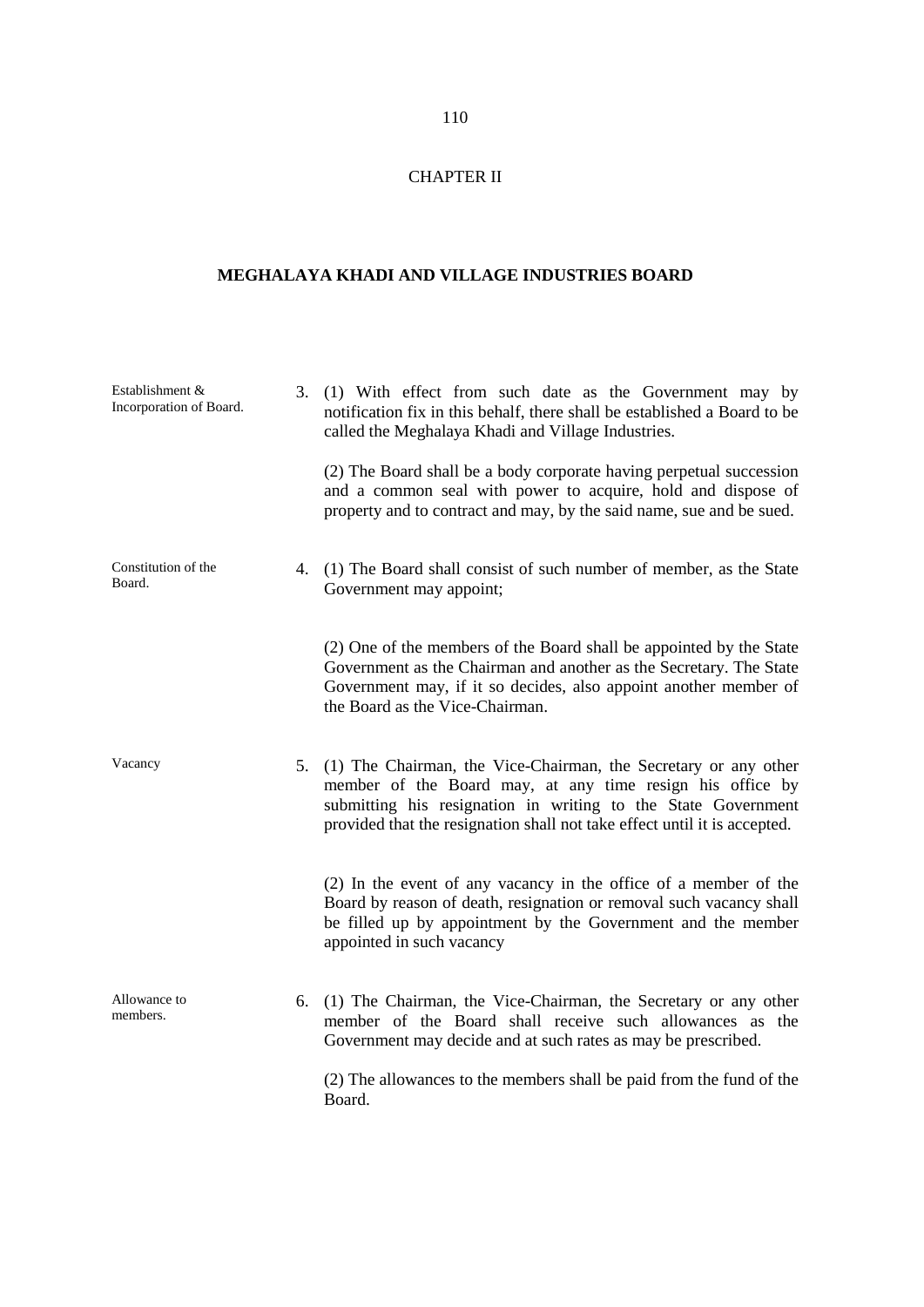Appointment of Financial adviser and Chief Accounts Officer. 7. The State Government may appoint a person, not being a member of the board of the Board, as Financial Adviser and Chief Accounts Officer of the Board. He shall hold office for such period as the State Government may, by general or special order, direct and unless otherwise directed by the State Government, he shall receive his salary and allowances from the fund of the Board. Appointment of Chief Executive Officer. 8. The State Government may appoint an officer of his own to act as the Chief Executive Officer of the Board. He shall hold office for such period as the State Government may, by general or special order, direct and unless otherwise directed by the State Government he shall receive his salary and allowances from the fund of the Board. Proceedings presumed to be good and valid. 9. No act or proceeding of the Board shall be questioning or be invalidated merely by reason of any vacancy in its membership on account of resignation, death or otherwise, or by reason of any defect in the constitution thereof. Temporary association of persons with the Board for particular purposes. 10. (1) The board may associate with itself in such manner and for such purpose as may be determined by regulations made under this act, any person whose assistance or advice it may desire in complying with any of the provisions of this Act. (2) A person associated with the Board under sub-section (1) for any purpose shall have the right to take part in the discussions of the Board relevant to that purpose, but shall not have the right to vote and shall not be a member for any other purpose. (3) Government may, by order, depute one or more officers of the Government to attend any meeting of the Board and to take part in the discussions of the Board but such officer or officers shall not have the right to vote. Meeting of the Board. 11. (1) The Board shall meet and shall, from time to time, make arrangement with respect to date, time, notice, management and adjournment of its meetings as is thinks fit. Such meetings shall be held at least once in every three months; Provided that when the Chairman, in consultation with the Secretary or Chief Executive Officer, decides that an emergency meeting of the Board should be called in the interest of the Board, fix date, time and place for the same. (2) The Chairman shall preside over the meeting of the Board and in his absence the Vice-Chairman and in the absence of both, the member elected in the meeting from among the members shall

preside.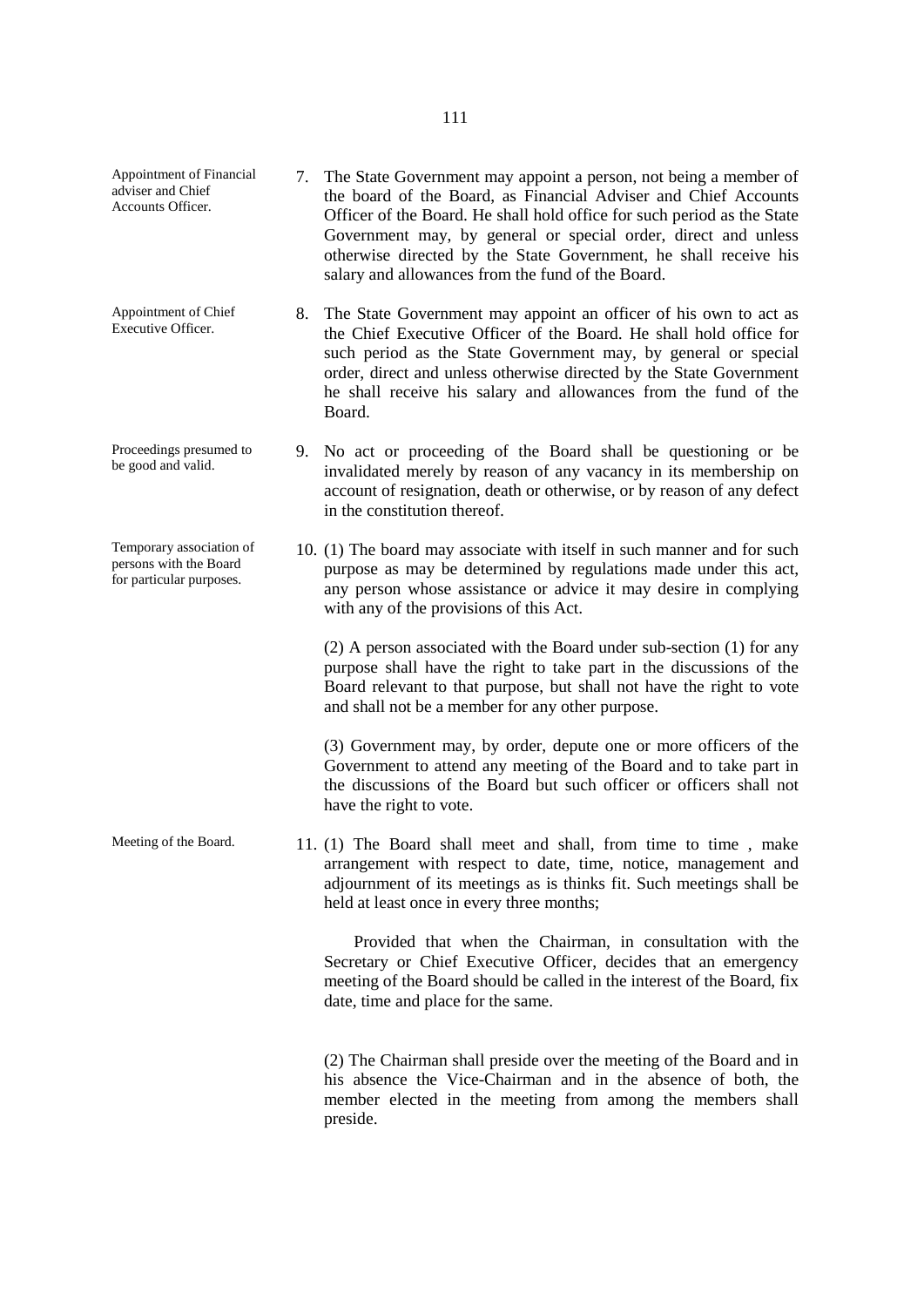(3) All questions at a meeting of the Board shall be decided by the majority of the votes of the members present and voting; and in the case of any equality of votes, the Chairman or in his absence the Vice-Chairman and in absence of both the member presiding, shall have a second or casting vote.

(4) The proceedings of the meeting of the Board shall be forwarded to the Government and relevant extracts sent to the Khadi and Village Industries Commission within fifteen days of every meeting.

- 12. The term of office and the terms and conditions of services of the Chairman, the Vice-Chairman, the Secretary and other members of the Board shall be such as may be prescribed.
- 13. The Secretary shall exercise such powers and discharge such duties as may be prescribed or as may, from time to time, be delegated to him, by the Government or by the Chairman.
- 14. (1) The Board may appoint such members of the staff as it may consider necessary.

(2) The remuneration, allowances and other conditions of services of the members of the staff of the Board shall be such as may be determined by the Board.

- 15. The Board may constitute from among the members of the Board a Standing Finance Committee relating to finances of the Board.
- 16. The Board may, from time to time, appoint one or more Committees for the purpose of securing the efficient discharge of its functions and in particular, for the purpose of securing that the functions are discharged with due regard to the circumstances and requirements of Khadi or any particular Village Industry. Such Committees may be appointed for any particular area or areas.

Term of office and conditions of services of the Chairman, Vice- Chairman, Secretary and other members of the Board.

Power and duties of the Secretary.

Standing Finance Committee.

Appointment of other committees.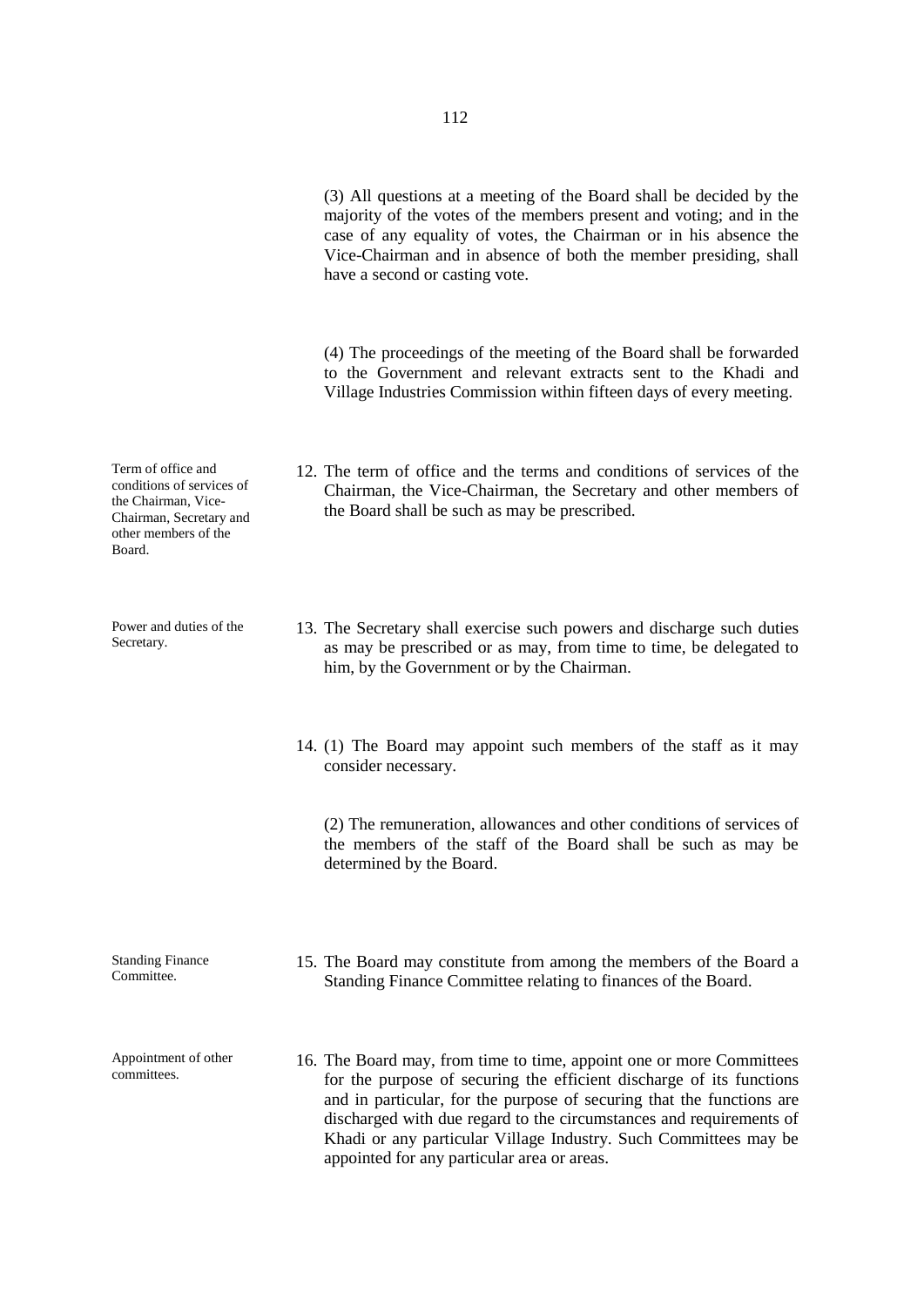## CHAPTER III

#### **Functions and Powers of the Board**

Functions and Powers of the Board. 17. (1) It shall be the duty of the Board to encourage, organise, develop and regulate Khadi and Village Industries and perform such functions as the functions as the Government may prescribe from

time to time.

(2) Without prejudice to the generality of the provisions of sub section (1) the board shall also in particular discharge and perform all or any of the following duties and functions, namely:-

- (a) to start, encourage, assist and carry on Khadi and Village Industries and to carry on trade or business in such industries and in the matters incidental to such trade or business;
- (b) to help the people by providing them with work in their homes and to give loans and other form of monetary help to individuals or societies or institutions on such terms as may be prescribed;
- (c) to encourage establishment of co-operative societies for Khadi and Village Industries;
- (d) to conduct training centres and to train people there at with a view to equipping them with the necessary knowledge for starting or carrying on Khadi and Village Industries.
- (e) (i) to manufacture tools and implements required for carrying on Khadi and Village Industries and to manufacture the products of such industries;
	- (ii) to arrange for the supply of raw materials and tools and implements required for the same purposes; and
	- (iii) to sell and to arrange for the sale of the products of the said industries;
- (f) to arrange for publicity and popularising of finished products of Khadi and Village Industries by opening stores, shops, emporia or exhibition and to take similar measures for the purposes;
- (g) to endeavour to educate public opinion and to impress upon the public the advantages of patronising the products of Khadi and Village Industries;
- (h) to seek and obtain advice and guidance of experts in Khadi and Village Industries.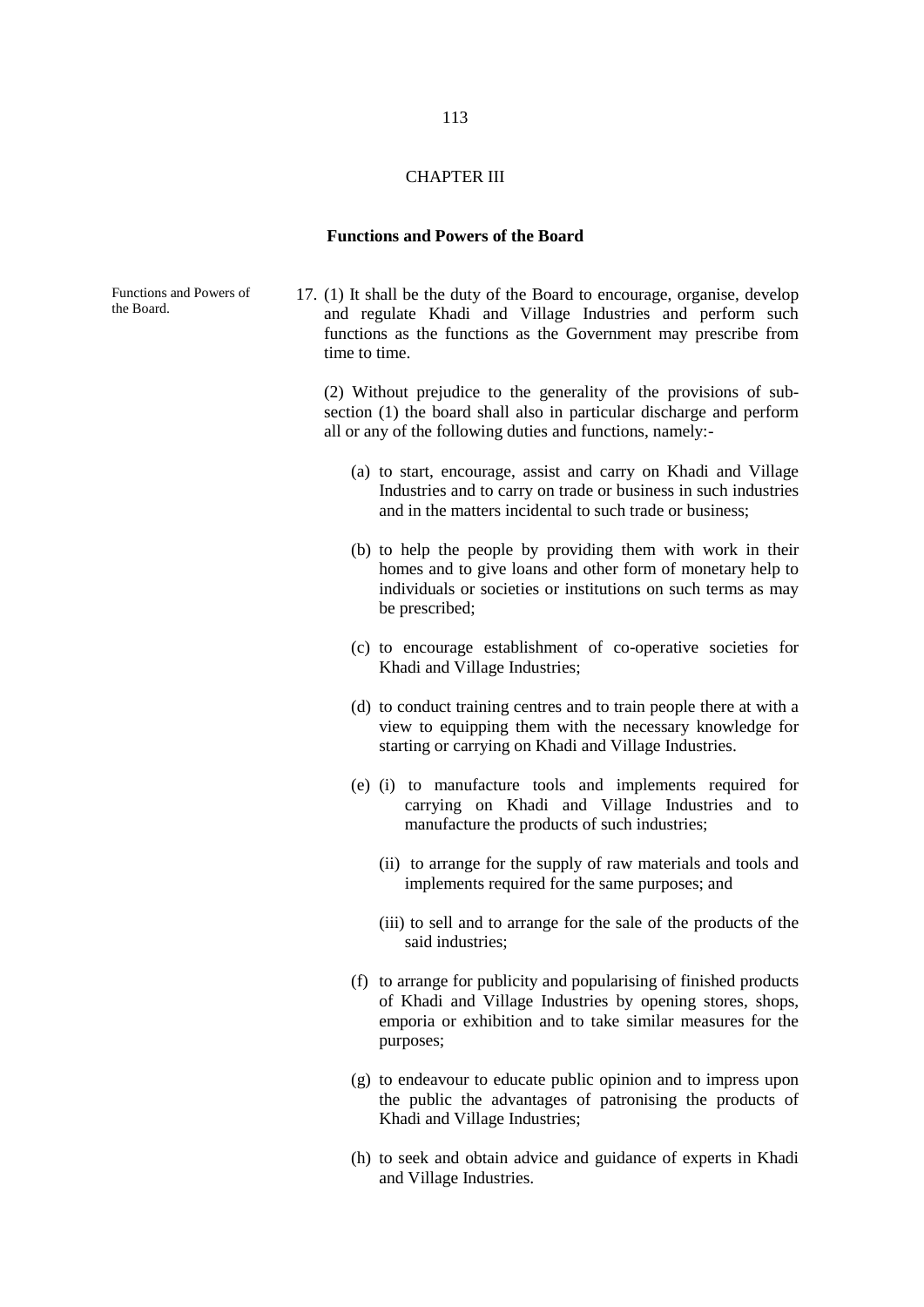- (i) to undertake and encourage research work in connection with Khadi and Village Industries and to carry on such activities as are incidental and conducive to the objects of this Act.
- (j) to discharge such other duties and to perform such other functions as the Government may direct for the purpose of carrying out the objects of this Act.
- 18. The Board shall, for the purpose of carrying out its functions under this act, have the following powers, namely-
	- (i) to acquire and hold such movable and immovable property as it deems necessary and to lease, sell or otherwise transfer any such property;

Provided that any lease, sale/mortgage, hypothetication or other transfer to any persons or authority other than the Khadi and Village Industries Commission of any immovable property belonging to the Board shall be null and void unless it is sanctioned by the Government.

- (ii) to incur expenditure and undertake any work in any area in the State for the framing and execution of such schemes as it may consider necessary for the purpose of carrying out the provisions of this Act, or as may be entrusted to it by the Government;
- (iii)to borrow money from the Khadi and Village Industries Commission and also to hypothecate or mortgage properties as securities against the loans;
- (iv) to write off minor irrecoverable losses as provided for under Section 35 of this Act.
- Power to make contracts. 19. (1) The Board may enter into and perform all such contracts as it may consider necessary or expedient for carrying out any of the purposes of this Act.

(2) Every contract shall be made on behalf of the Board by its Chairman;

Provided that the Chairman may, by an order in writing, delegate his powers in this behalf to the Vice-Chairman, Secretary or Chief Executive Officer.

(3) Every contract made on behalf of the Board shall subject to the provisions of this section, be entered into in such manner and form as may be prescribed.

(4) A contract not executed in the manner provided in this section and the rules made thereunder, shall not be binding on the Board.

General powers of the Board.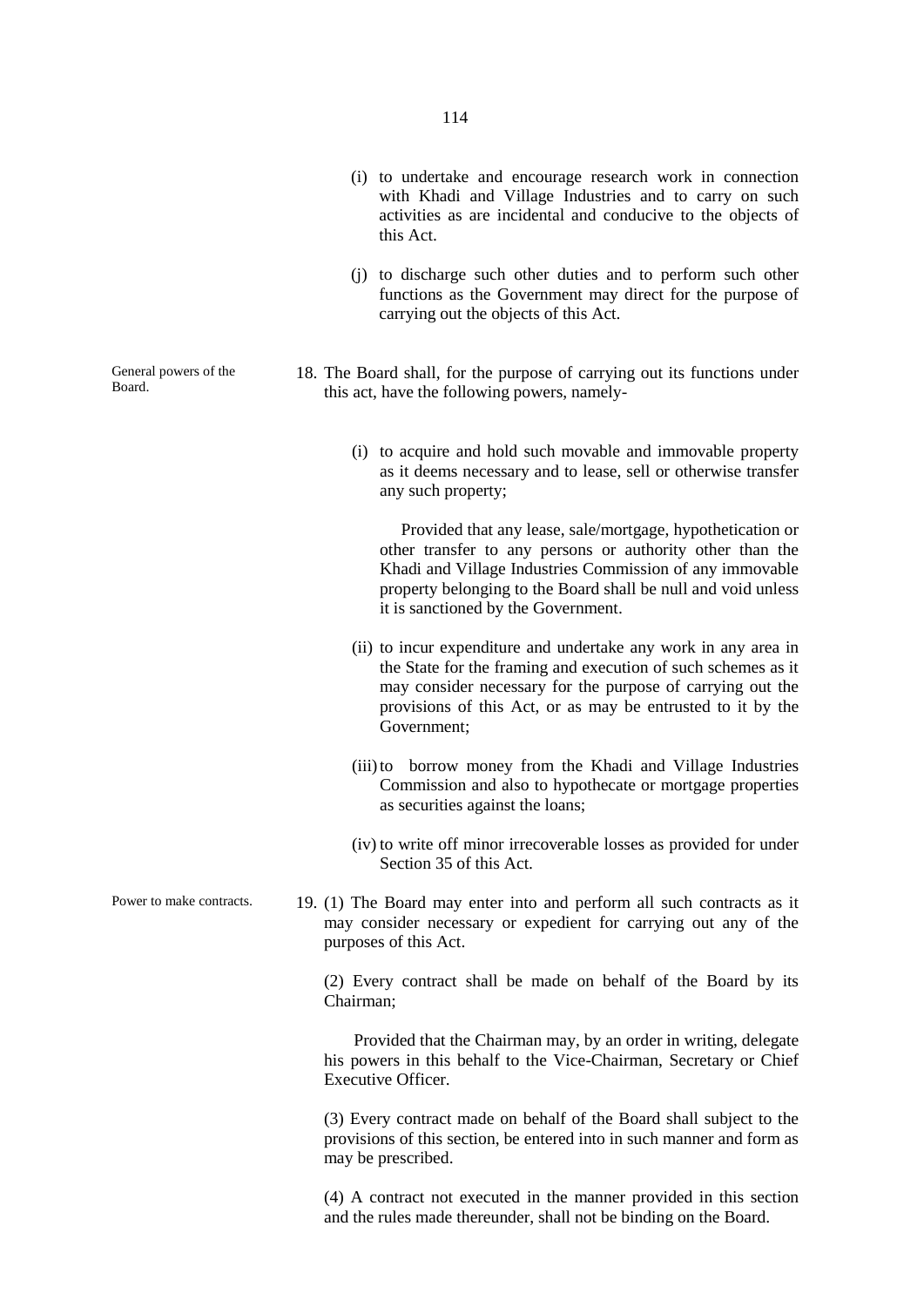Powers of the Khadi and Village Industries Commission to give directions.

20. In the performance of its functions under this Act, the Board shall be bound by such direction as the Khadi and Village Industries Commission may giver to it from time to time in the implementation of Schemes financed by the Commission.

#### CHAPTER IV

#### **Programmes or schemes of work**

Preparation and submission of programmes. 21. (1) In each year, on such date as may be fixed by the Government, the Board shall prepare and forward to the Government a programme. (2) The programme shall contain- (a) Particulars of the Schemes which the Board proposes to execute whether in part or whole during the next year; (b) Particulars of any work or undertaking which the Board proposes to execute during the next year for the purpose of carrying out its functions under this Act; and (c) Such other particulars as may be prescribed. Sanction of programme. 22. The Government may in consultation with the Khadi and Village Industries Commission, approve and sanction the programme in whole or part or with such modification as it deems fit. Supplementary programmes. 23. The Board may prepare and forward a supplementary programme for the sanction of the Government in such form and before such date as the Government may prescribe and the provisions of section 22 shall apply to such supplementary programme. Power of the Board to alter schemes. 24. The Board may, with the previous approval of the State Government, make any alteration in any scheme so long as the aggregate amount sanctioned for the scheme is not exceeded. A report of the alteration shall be sent to Khadi and Village Industries Commission in such form and within such time as may be prescribed.

#### CHAPTER IV

#### **Finance, Accounts, Audit and Reports**

Transfer of property 25. The State Government may transfer to the Board buildings, land or any other property, whether movable or immovable, for use and management by the Board on such conditions and limitations as the State Government may deem fit for the purposes of this Act.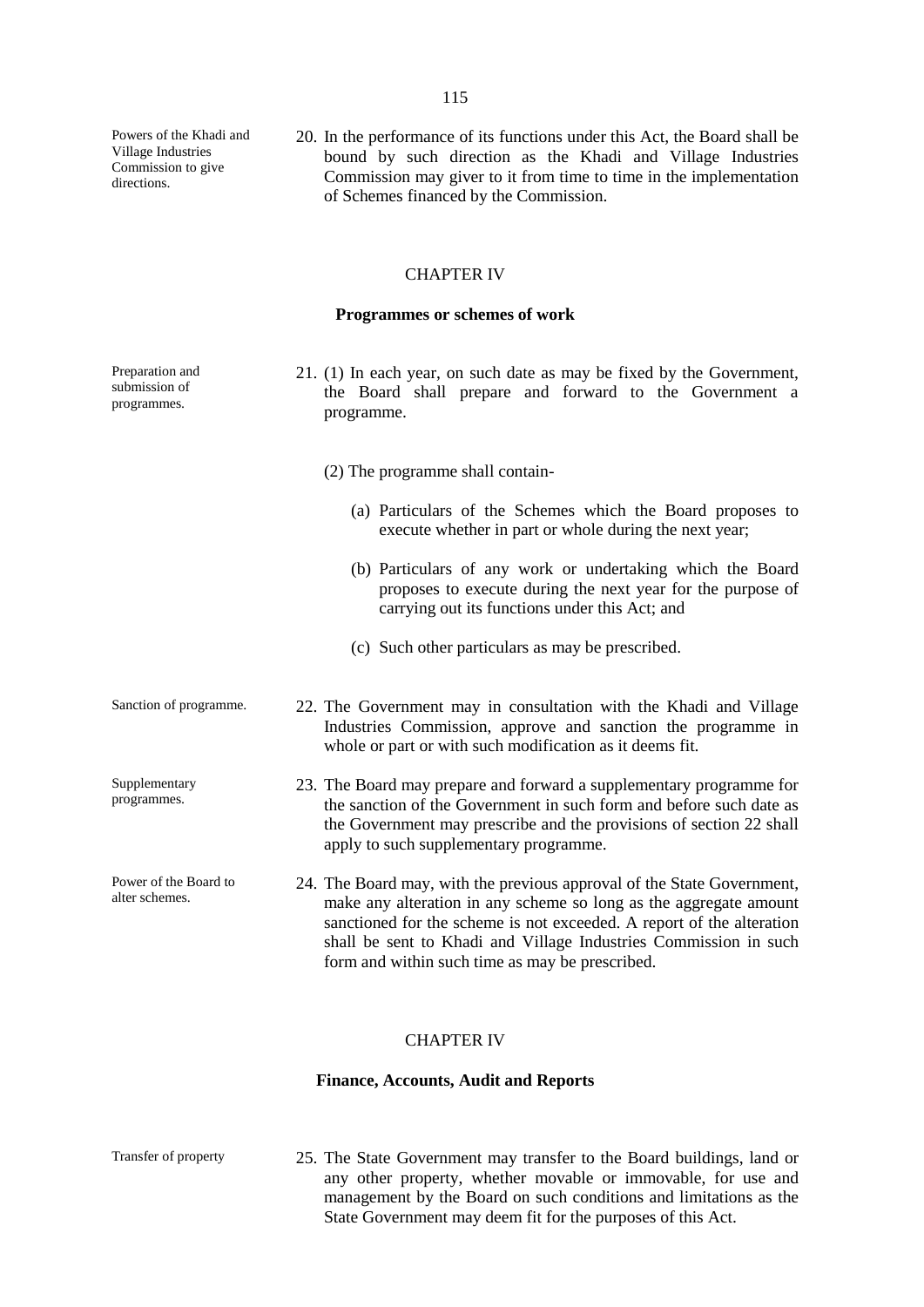(2) The Board may accept grants, subventions, donations and gifts and receive loans from Government or a local authority or anybody or association, whether incorporated or not, or an individual for all or any of the purposes or this Act. It may also create reserves for irrecoverable losses and losses in direct trading activities.

(3) All moneys belonging of the fund of the Board shall be deposited in a Government Treasury or the State Bank of India, or the Meghalaya Co-operative Apex Bank Ltd., or any other Bank, approved by the Government;

Provided that it will not be necessary for all the moneys to be kept in any one Bank or Treasury.

(4) The accounts of the Board shall be operated upon by such officers jointly or individually as may be authorised by the Board.

- 27. All property, fund and other assets of the Board shall be held and applied by it subject to the provisions and for the purposes of this Act.
- 28. (1) The Government may, from time to time, make subvention and grants to the Board for the purpose of this Act on such terms and conditions as the Government may determine in each case. Establishment expenditure of the State Board will be the sole responsibility of State Government. Similarly, it may grant subvention compensating irrecoverable debts.

(2) The Board may from time to time, with the previous sanction of the Government and subject to the provisions of this Act and such conditions as the Government may determine, borrow any sum required for the purpose of this Act:

Provided that the previous sanction of the Government shall not be necessary to borrow any sum from the Khadi and Village Industries Commission

Budget. 29. (1) The Board shall, by such date, in each year, ads may be prescribed, prepare and submit to the Government for approval the budget in the prescribed form for the next financial year showing the estimated receipts and expenditure in respect of Khadi and Village Industries respectively during that financial year. The board shall forward a copy of the budget to the Khadi and Village Industries Commodities for information and comments, if any.

> (2) Subject to the provisions of sub-sections (3) and (4) , no sum shall be expended by or on behalf of the Board unless such expenditure is covered by a specific provision in the budget approved by the Government.

Application of Fund and property.

Subventions and loans to the Board.

Funds of the Board. 26. (1) The Board shall have its own fund and all receipt of the Board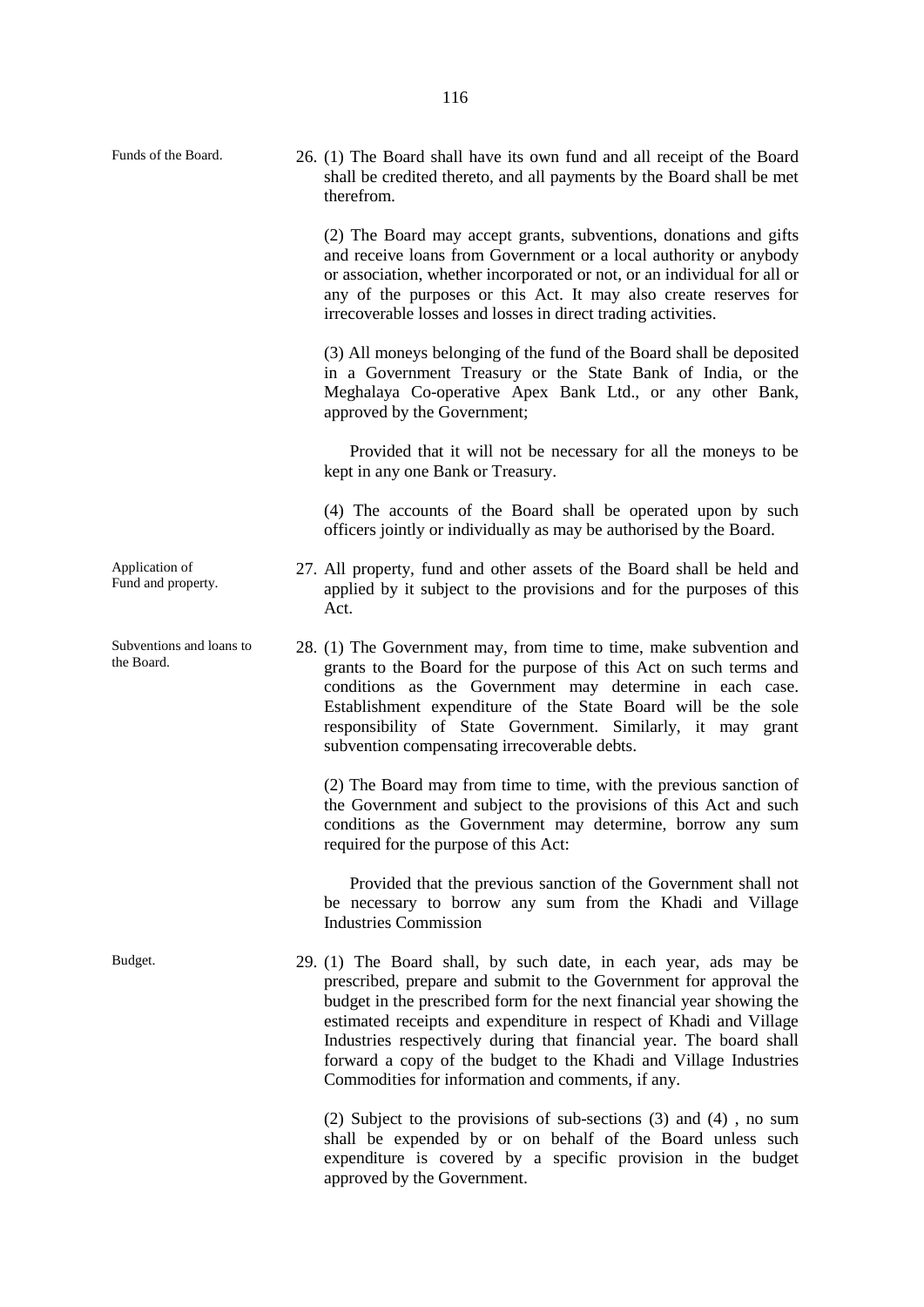or from a provision made for one scheme to that in respect of another: Provided that no reappropriation from the head "Loan" to any other head of expenditure and *vice versa* in the budget shall be sanctioned by the Board except with the previous approval of the Government and the Khadi and Village Industries Commission. (4) The Board may within such limits and subject to such conditions as may be prescribed incur expenditure in excess of the limit provided in the budget approved by the Government under any head of expenditure or in connection with any particular scheme so long as the aggregate amount in either budget approved by the Government is not exceeded. Supplementary 30. The Board may submit a Supplementary budget for the sanction of the Government in such form and before such data as the Government may prescribe and the provision of section 29 shall apply to such supplementary budget. Annual Report. 31. (1) The Board shall prepares and forward to the Government in such manner as may be prescribed an annual report within three months from the end of the financial year giving a complete account of its activities during the previous financial year along with a copy of the animal statement of accounts referred to in section 33. (2) The Board shall prepare and forward to the Khadi and Village Industries Commission an annual report within three months from the end of the financial year giving a complete account of the funds received by the Board from the said Commission and the activities carried on by the Board from and out of such fund during the previous financial year. (3) The report received by the Government under sub-section (1) shall be laid before the State Legislature as soon as may be after it is received by the Government. Returns and Reports. 32. (1) The board shall furnish to the Government and the Khadi and Village Industries Commission at such time and in such form and manner as may be prescribed or as the Government may direct, such returns and statements and such particulars in regard to any proposed or existing programme for the promotion and development of Khadi and Village Industries as the Government may, from time to time

Budget.

(2) Without prejudice to the provisions of sub-section (1), the Board shall, as soon as possible after the end of each financial year, submit to the Government a report in such form and before such date as may be prescribed, giving true and full account of its activities policy and programme during the previous year.

Accounts and Audit 33. (1) The Board shall cause proper accounts and other records in relation thereto to be kept, including a proper system of internal check and prepare an Annual Statement of Accounts including the Profit and Loss Account and the Balance Sheet in such form as may be prescribed by the State Government in consultation with the Comptroller and Auditor-General of India.

require.

(3) The Board may, within the respective limits of the budget, sanction any reappropriation from one head of expenditure to another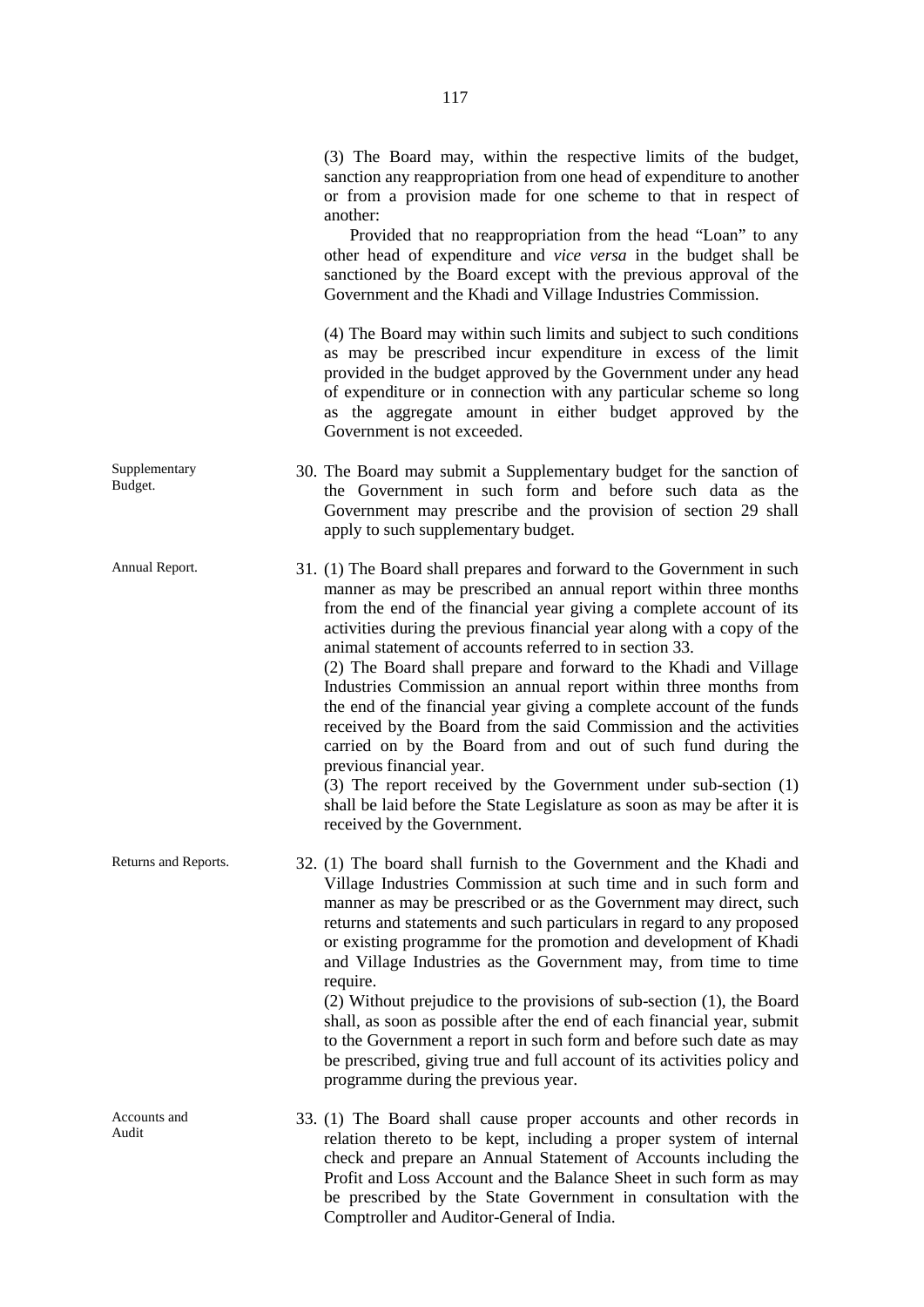(2) The Accounts of the Board shall be audited by the Comptroller and Auditor-General of India or by such person as he may authorise in this behalf and any expenditure incurred by him in connection with such audit shall be payable by the Board to the Comptroller and Auditor-General of India.

(3) The Comptroller and Auditor-General of India and any person authorised by him in connection with the audit of the accounts of the Board shall have the same rights, privileges and authority in connection with such audit as the Comptroller and Auditor-General of India has connection with the audit of Government accounts and in particular shall have the right to demand the production of books of accounts, connected vouchers and other documents and papers, and to inspect any of the offices of the Board.

(4) The Accounts of the Board as certified by the Comptroller and Auditor-General of India or any other person authorised by him in this behalf together with the Audit Report thereon shall be forwarded annually to the State Government and that Government may issue such instructions to the board in respect thereof as it deems fit and the Board shall comply with such instructions.

- (5) The State Government shall
	- (a) cause the accounts of the Board together with the Audit Report thereon forwarded to it under sub-section (4) to be laid annually before the State Legislature; and
	- (b) cause the accounts of the board to be published in the prescribed manner and make available copies thereof on sale at a reasonable price.
- 34. If any amount due to the Board in accordance with the terms of a contract or otherwise or any sum payable in connection therewith, has not been paid, the Board may without prejudice to any other remedy provided by law, recover such amount or sum as arrears of land revenue.
- 35. The Board shall be competent to write of losses upto Rs.500 in individual cases and not exceeding Rs.5,000 in the aggregate in any financial year in cases failing under all or any of the following categories:-
	- (a) loss of irrecoverable value of stores or of public money due to theft, fraud or such other cause;
	- (b) loss of irrecoverable advance other than loans; and
	- (c) deficiency and depreciation in the value of stores.

36. (1) If at any time the Government are satisfied that –

(a) the Board has without reasonable cause or excuse made default in the discharge of its duties or in the performance o its functions imposed of entrusted by or under this Act, or exceeded or abused its powers, or

Recovery of Arrears

Power to write off losses.

Dissolution of the

Board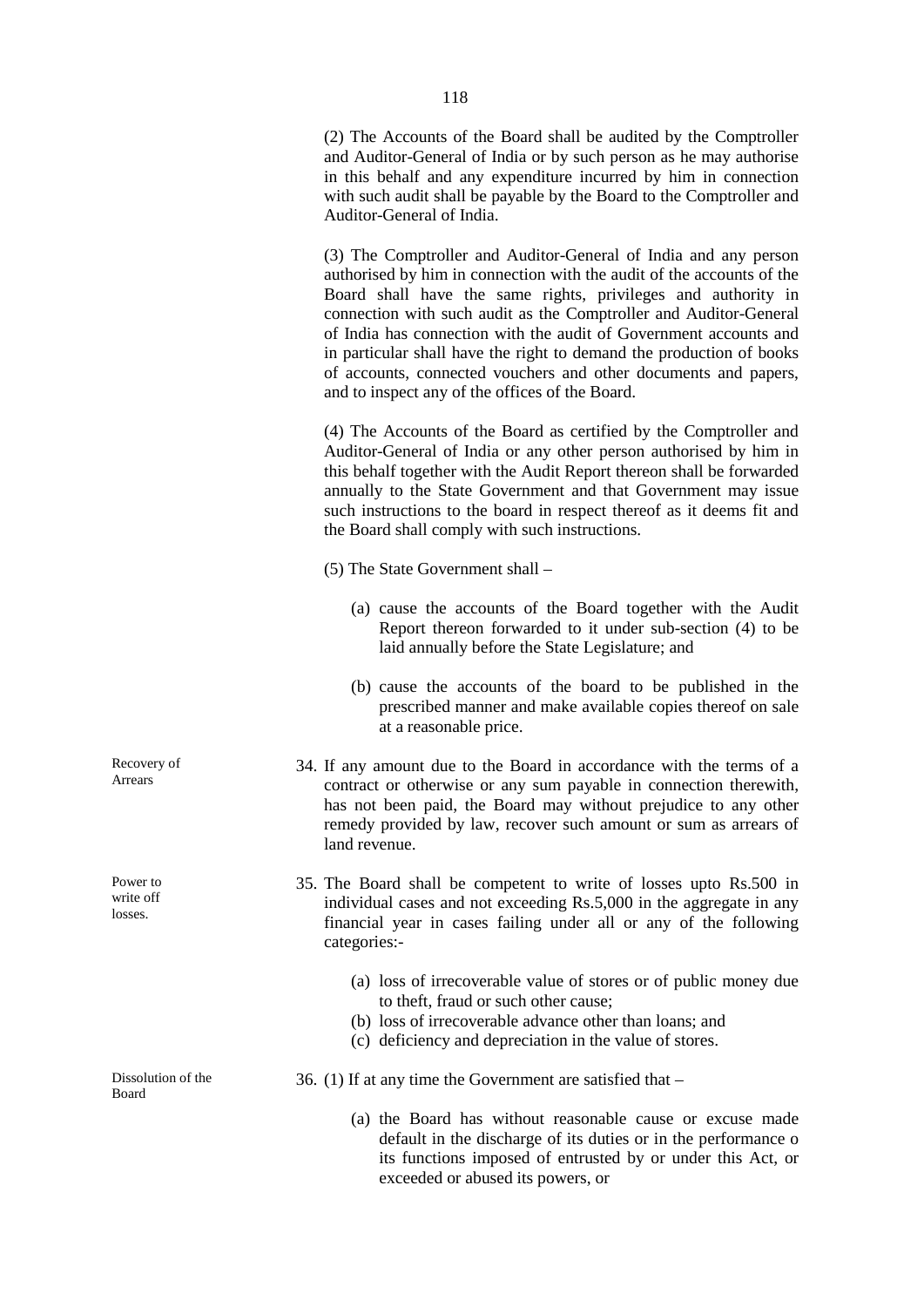- (b) circumstances have so arisen that the Board is rendered unable, or may be rendered unable, to discharge its duties or perform its functions under this Act, or
- (c) it is otherwise expedient or necessary to dissolve the Board,

the Government may, by notification, dissolve the Board for such period as may be specified in the notification and declare that the duties, powers and functions of the Board shall during the period of its dissolution, be discharge, exercised and performed by such person or authority, as may be specified in the notification:

Provided that the Government shall, before dissolving the Board, give reasonable opportunity to it to show cause against the proposed action.

(2) The Government shall before the expiration of the period of dissolution, reconstitute the Board in accordance with the provisions of section 3 and 4.

(3) The Government may make such, incidental and consequential provision as may appear to them to be necessary for giving effect to the provision of this section.

(4) Any notification issued or order made by the Government under this section shall not be questioned in any court of law.

(5) On the Board being dissolved under sub-section  $(1)$  –

- (i) all properties and funds, which immediately before the said date were in the possession of the Board for the purposes of this Act shall vest in the State Government.
- (ii) all members, with effect from the date of the notification under sub-section (1), shall vacate and be deemed to have vacated office as members of the Board, and
- (iii) all rights, obligations and liabilities (including any liabilities under any contract) of the Board shall become the rights, obligations and liabilities of the State Government.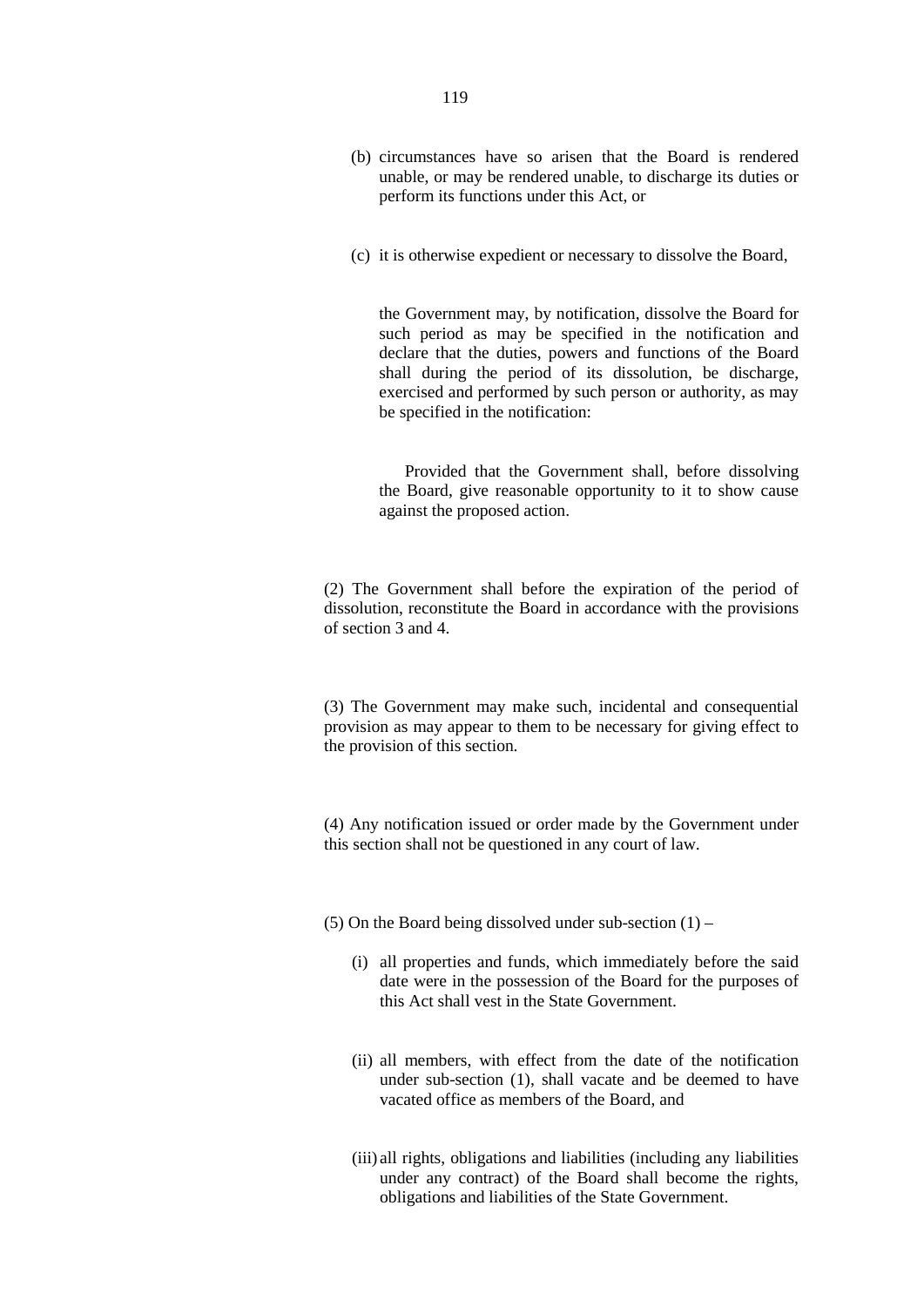#### CHAPTER VI

#### **Miscellaneous**

- 37. Members of the Board and Officers and servants of the Board shall be deemed when acting or purporting to act in pursuance of any of the provisions of this act to be public servants within the meaning of section 29 of the Indian Penal Code.
	- 38. No suit, prosecution or other legal proceedings shall lie against the State Government, the Board or an officer or person for anything which is in good faith done or purported to be done by or under this Act.
	- 39. (1) The Government may, by notification, make rules, to give effect to the provisions of this Act.

(2) In particular and without prejudice to the generality of the foregoing powers, such rule s may provided for all or any of the following matters, namely-

- (a) the place at which the office of the Board shall be located;
- (b) the term of office of and the manner of filling casual vacancies among the members of the Board and the term and conditions of service of the Chairman, Vice-Chairman, the Secretary and the other members of the Board, including the salaries and allowances to be paid to them and travelling and daily allowances to be drawn by them;
- (c) the disqualifications for membership of the Board and the procedure to be followed for removing a member who is or becomes subject to any disqualifications;
- (d) powers and duties to be exercised and performed by the Chairman and the Vice-Chairman;
- (e) the conditions subject to which and the mode in which, contracts may be entered into by or on behalf of the Board;
- (f) constitution of the Standing Finance Committee;
- (g) the procedure to be followed in the performance of functions by members of the Board;
- (h) the powers and duties to be exercised and discharged by the Secretary, the Financial Adviser and the Executive Officer of the Board.

Member of the Board and Officers and Servants of the Board to be public servants.

Protection of action taken under this act.

Power to make Rules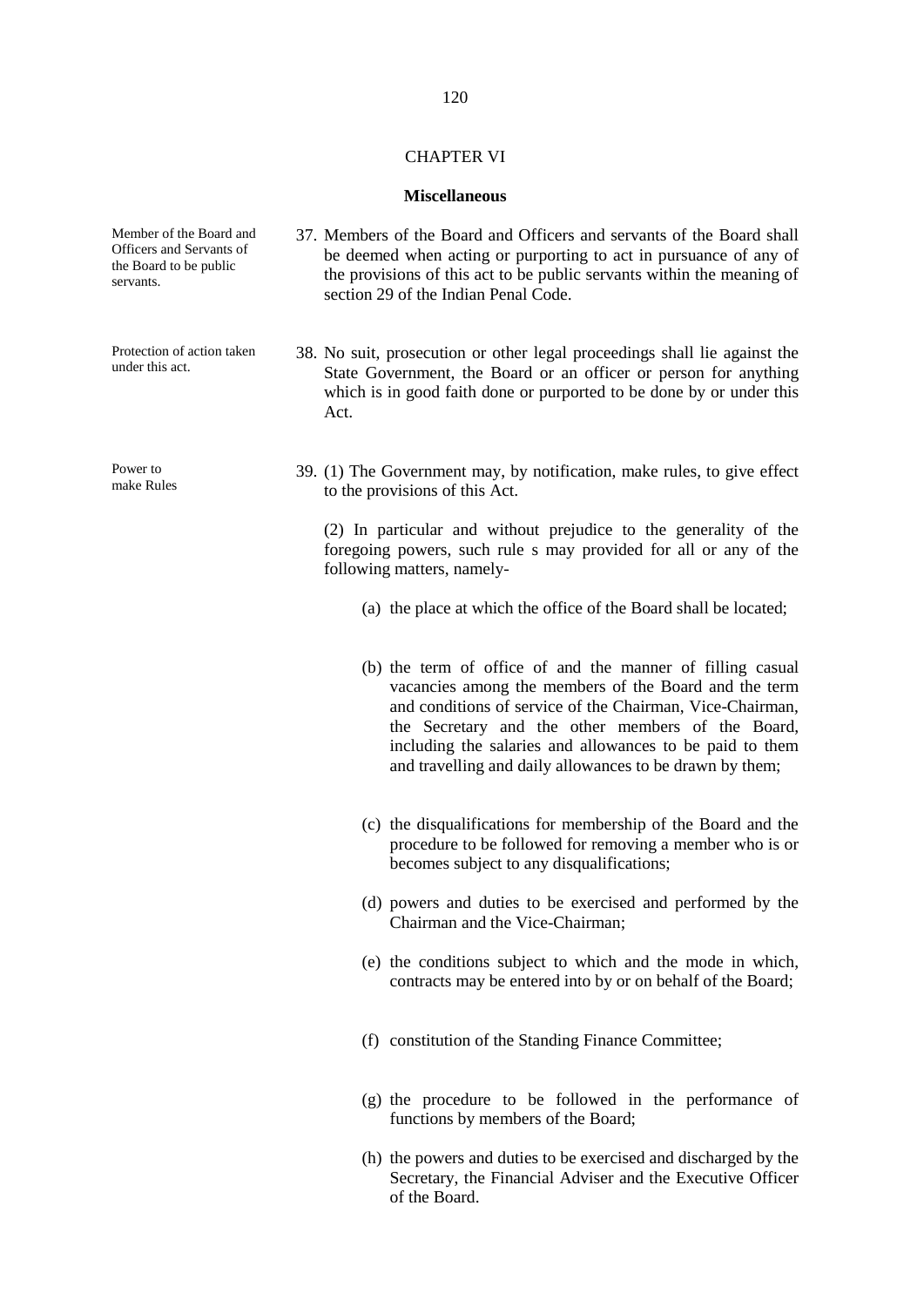- (i) the date by which and the form in which the budget and the supplementary budget shall be prepared and submitted in each year under sections 29 and 30;
- (j) the procedure to be followed for placing the Board in possession of funds;
- (k) the procedure to be followed and the conditions to be observed in borrowing moneys and in granting loans;
- (l) the form and manner in which the returns, reports or statements shall be submitted under section 32;
- (m) the form and manner in which the accounts of the Board shall be maintained under section33; and
- (n) any other matter which has to be, or may be, prescribed.
- Regulations. 40. (1) The Board, with the previous sanction of the Government by notification, make regulations not inconsistent with this Act and the Rules made thereunder, for enabling it to perform its functions under this Act.

(2) In particular and without prejudice to the generality of the foregoing power, such regulation may provide for all or any of the following matters, namely-

- (a) the terms and conditions of appointment and service and the scales of pay of Officers and servants of the Board other than the Secretary including the payment of travelling and daily allowances in respect of journeys undertaken by such Officers and servants for the purposes of this Act;
- (b) the time and place of meetings of the Board, the procedure to be followed in regard to transaction of business at such meetings and the quorum necessary for the transaction of such business at a meeting;
- (c) functions of committees and the procedure to be followed by such committees in the discharge of their functions;
- (d) the delegation of powers and duties to the Standing Finance Committee, Secretary or any employees of the board;
- (e) the maintenance of minutes of meeting of the Board and transmission of copies thereof to the Government and the Khadi and Village Industries Commission;
- (f) the persons by whom and the manner in which payments, deposits and investments may be made on behalf of the Board.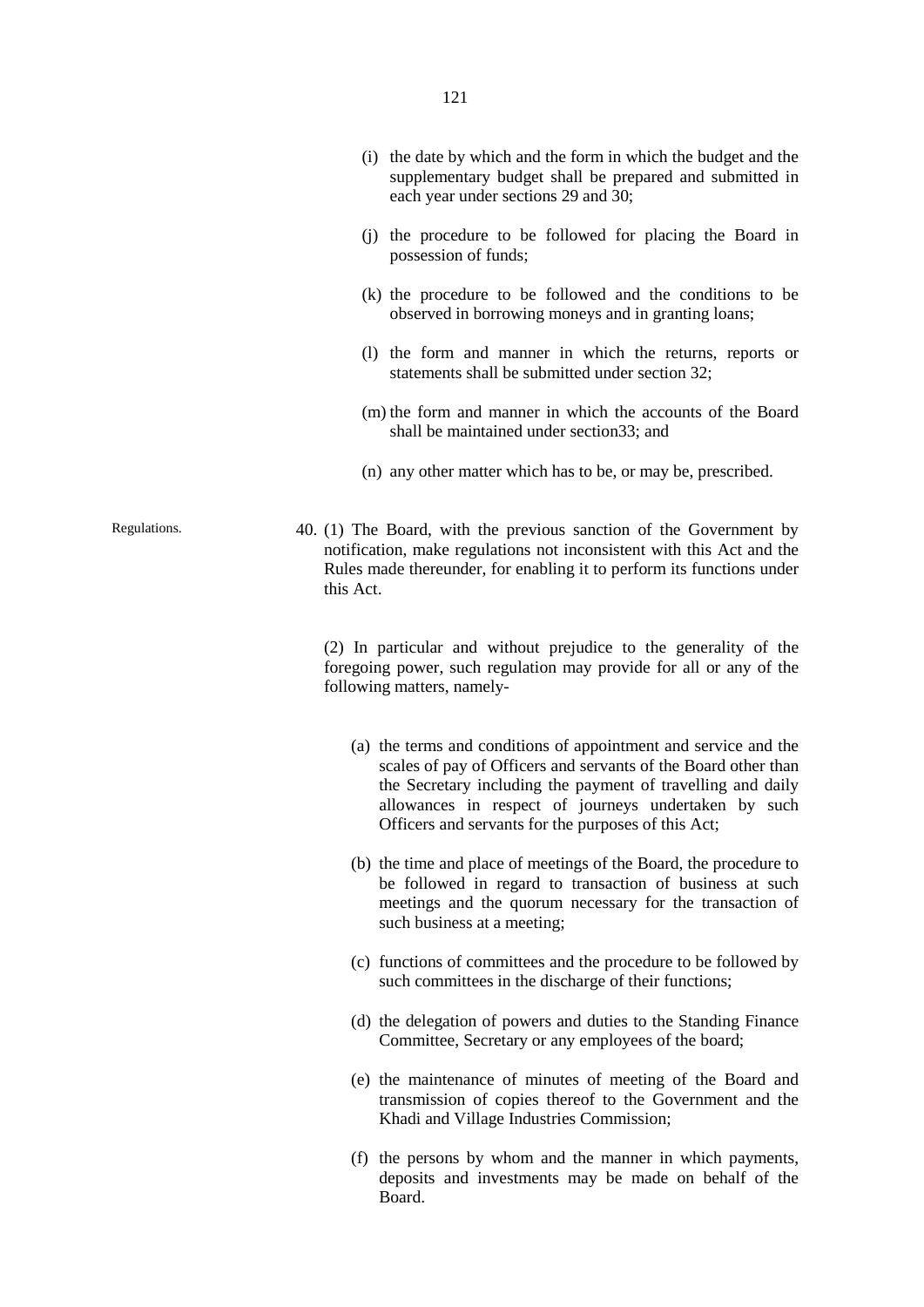- (g) the custody of moneys required for the current expenditure of the Board and investment of moneys not so required; and
- (h) the maintenance of accounts;

(3) The Government may, by notification, rescind any regulations made under this section and thereupon, the regulation shall cease to have effect.

41. The Meghalaya Khadi and Village Industries Board Act is hereby repealed.

**MEGHALAYA ORDINANCE No. I OF 1980**

## THE COURT FEES (MEGHALAYA THIRD AMENDMENT) ORDINANCE, 1980

**An**

**Ordinance**

#### **further to amend the Court Fees Act, 1870 in its application to Meghalaya.**

Whether, the Legislature of the State of Meghalaya is not in session and the Governor is satisfied that circumstances exist which render it necessary for him to take immediate action;

Now, therefore, in exercise of the powers conferred by clause (1) of Article 213 of the Constitution, the Governor is pleased to promulgate in the Thirty-first year of the Republic of India the following Ordinance:-

**1. Short title, extent and commencement.-** (1) This Ordinance may be called the Court Fees (Meghalaya Third Amendment) Ordinance, 1980.

(2) It extends to Meghalaya with such exceptions or modification as are in force.

(3) It shall come into force at once.

**2. Amendment of schedule II to Act VII of 1870.-** In schedule II to the Court Fees Act, 1870 (Act VII of 1870), for the words "Eight rupees and twenty-five paise" occurring in column (3) of items (b) and (f) of Articles 1, the words "Ten rupees" shall be substituted.

122

Repeal of Assam Act 16 of 1955 as adapted by Meghalaya.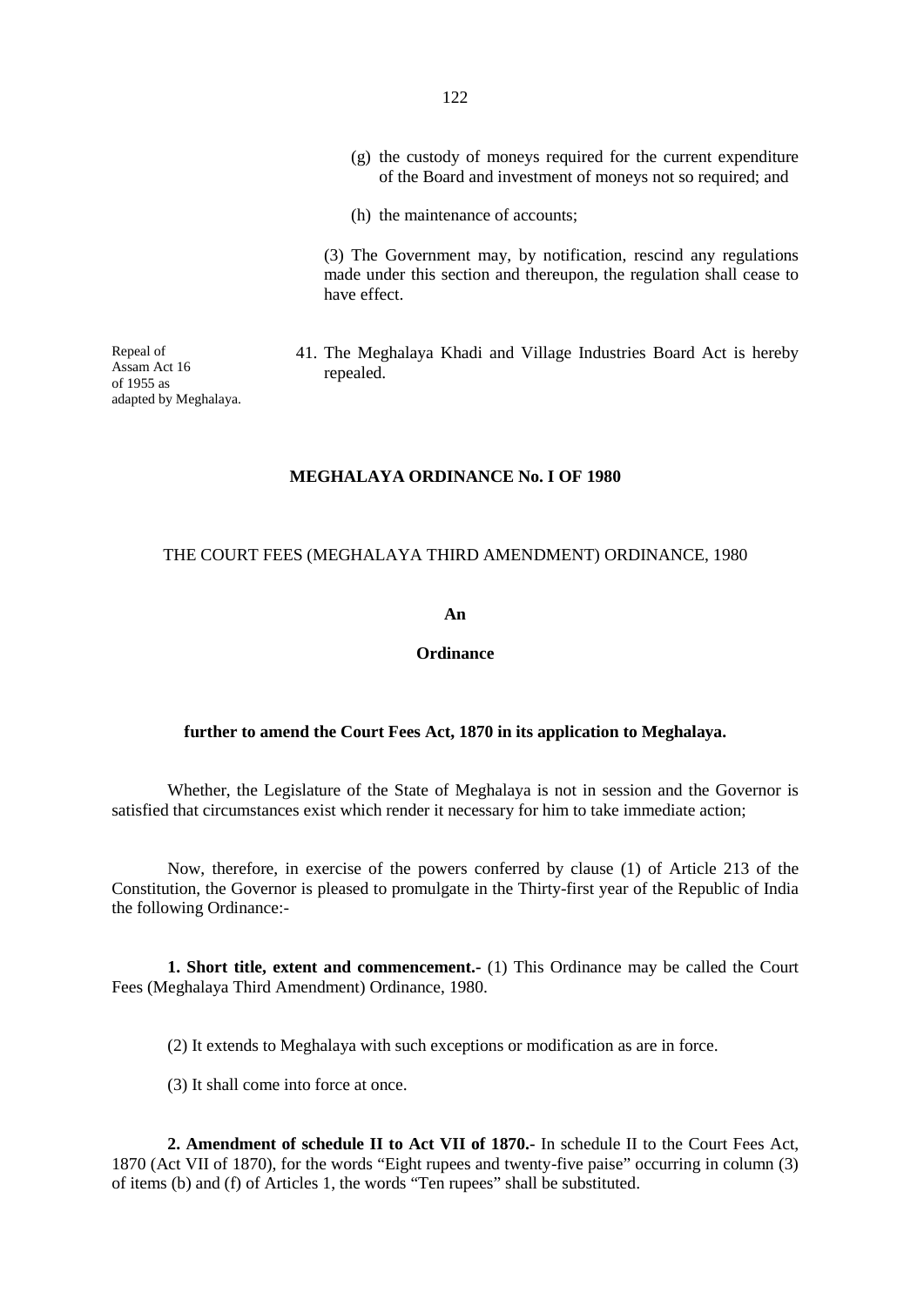## **MEGHALAYA ORDINANCE 2 OF 1980**

#### THE MEGHALAYA FINANCE ORDINANCE, 1980

**An**

#### **Ordinance**

## **to fix the rates at which the Meghalaya Purchase Tax shall be levied and charged for the financial year 1980-81**

Whether, the Legislature of the State of Meghalaya is not in session and the Governor is satisfied that circumstances exist which render it necessary for him to take immediate action;

Now, therefore, in exercise of the powers conferred by clause (1) of Article 213 of the Constitution, the Governor is pleased to promulgate in the Thirty-first year of the Republic of India the following Ordinance:-

**1. Short title, extent and commencement. -** (1) This Ordinance may be called the Meghalaya Finance Ordinance, 1980.

(2) It extends to the whole of the State of Meghalaya with such exceptions or modification as are in force.

(3) It shall be deemed to have come into force on the  $1<sup>st</sup>$  day of April, 1980.

**2. Rates of the Meghalaya Purchase Tax.-** The rates at which the tax shall be levied and collected on the purchase of the items of the Schedule under the Meghalaya Purchase Tax Act (Assam Act XIX of 1967 as adapted and modified by Meghalaya), for the year beginning on the  $1<sup>st</sup>$  day of April, 1980 shall be as follows:-

| In respect of items 1, 2 and 3. |          | Four paise per rupee value of the price at<br>which the taxable goods are purchased.   |
|---------------------------------|----------|----------------------------------------------------------------------------------------|
| In respect of item 4            |          | Two paise per rupee value of the price at<br>which the taxable goods are purchased.    |
| In respect of item 5            | $\cdots$ | Fifteen paise per rupee value of the price at<br>which the taxable goods are purchase. |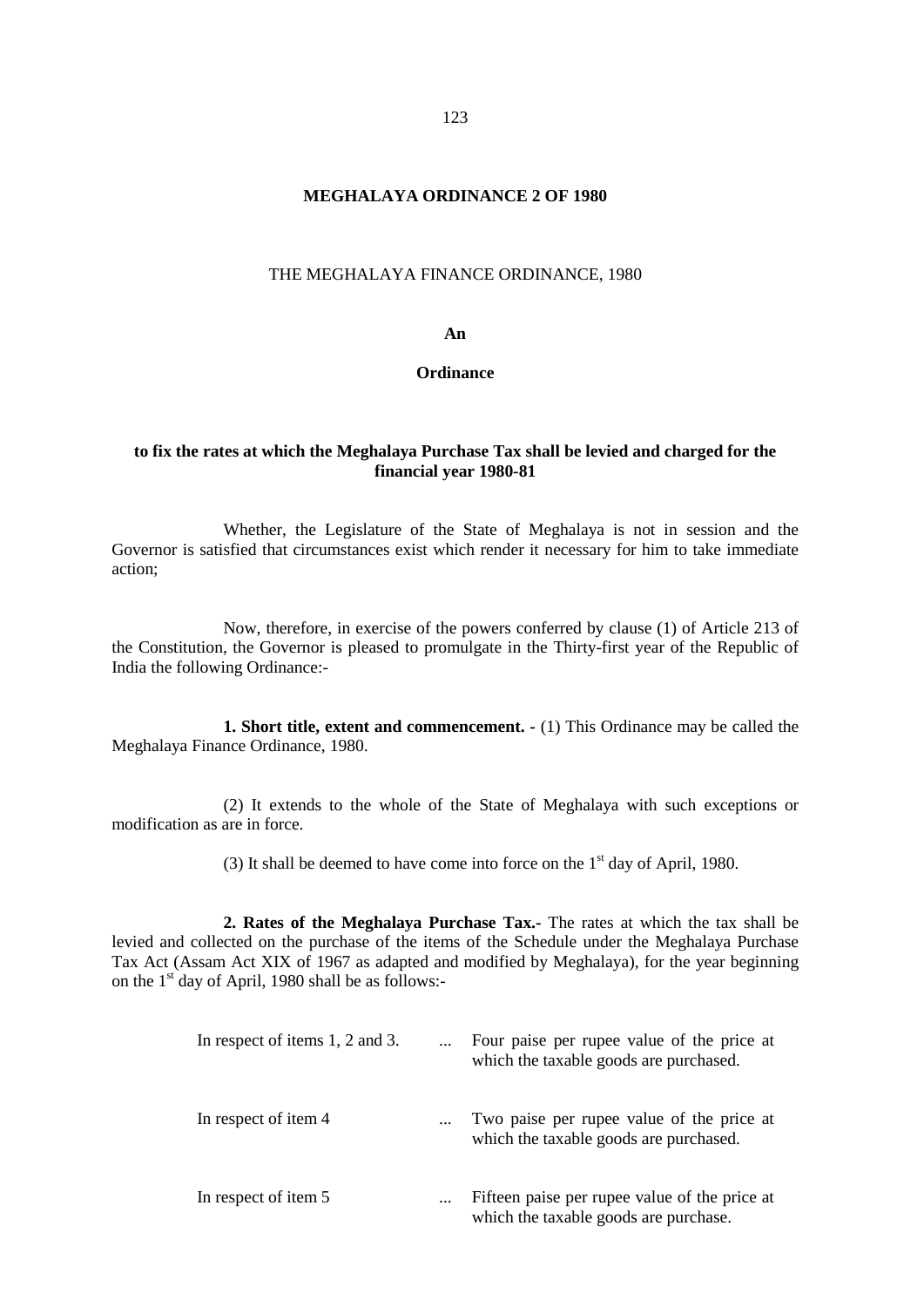## **MEGHALAYA ORDINANCE 3 OF 1980**

#### THE MEGHALAYA ELECTRICITY DUTY (AMENDMENT) ORDINANCE, 1980

#### **An**

## **Ordinance**

## **further to amend the Meghalaya Electricity Duty Act (Assam Act No.XXX of 1964 as adapted and modified by Meghalaya) (hereinafter referred to as the principal Act).**

Whether, the Legislature of the State of Meghalaya is not in session and the Governor is satisfied that circumstances exist which render it necessary for him to take immediate action;

Now, therefore, in exercise of the powers conferred by clause (1) of Article 213 of the Constitution, the Governor is pleased to promulgate in the Thirty-first year of the Republic of India the following Ordinance:-

**1. Short title, extent and commencement. -** (1) This Ordinance may be called the Meghalaya Electricity Duty (Amendment) Ordinance, 1980.

(2) It extends to the whole of the State of Meghalaya with such exceptions or modification as are in force.

(3) It shall be deemed to have come into force on the  $1<sup>st</sup>$  day of April, 1980.

**2. Amendment of Section 3 to the principal Act.-** In sub-section (1) of Section 3 of the principal Act, for the words "three paise" the words "four paise" shall be substituted.

#### **MEGHALAYA ORDINANCE 4 OF 1980**

## THE MEGHALAYA SALES TAX (AMENDMENT) ORDINANCE, 1980

#### **An**

#### **Ordinance**

## **further to amend the Meghalaya Sales Tax Act (Assam Act XVII of 1947 as adapted and modified by Meghalaya) (hereinafter referred to as the principal Act).**

Whether, the Legislature of the State of Meghalaya is not in session and the Governor is satisfied that circumstances exist which render it necessary for him to take immediate action;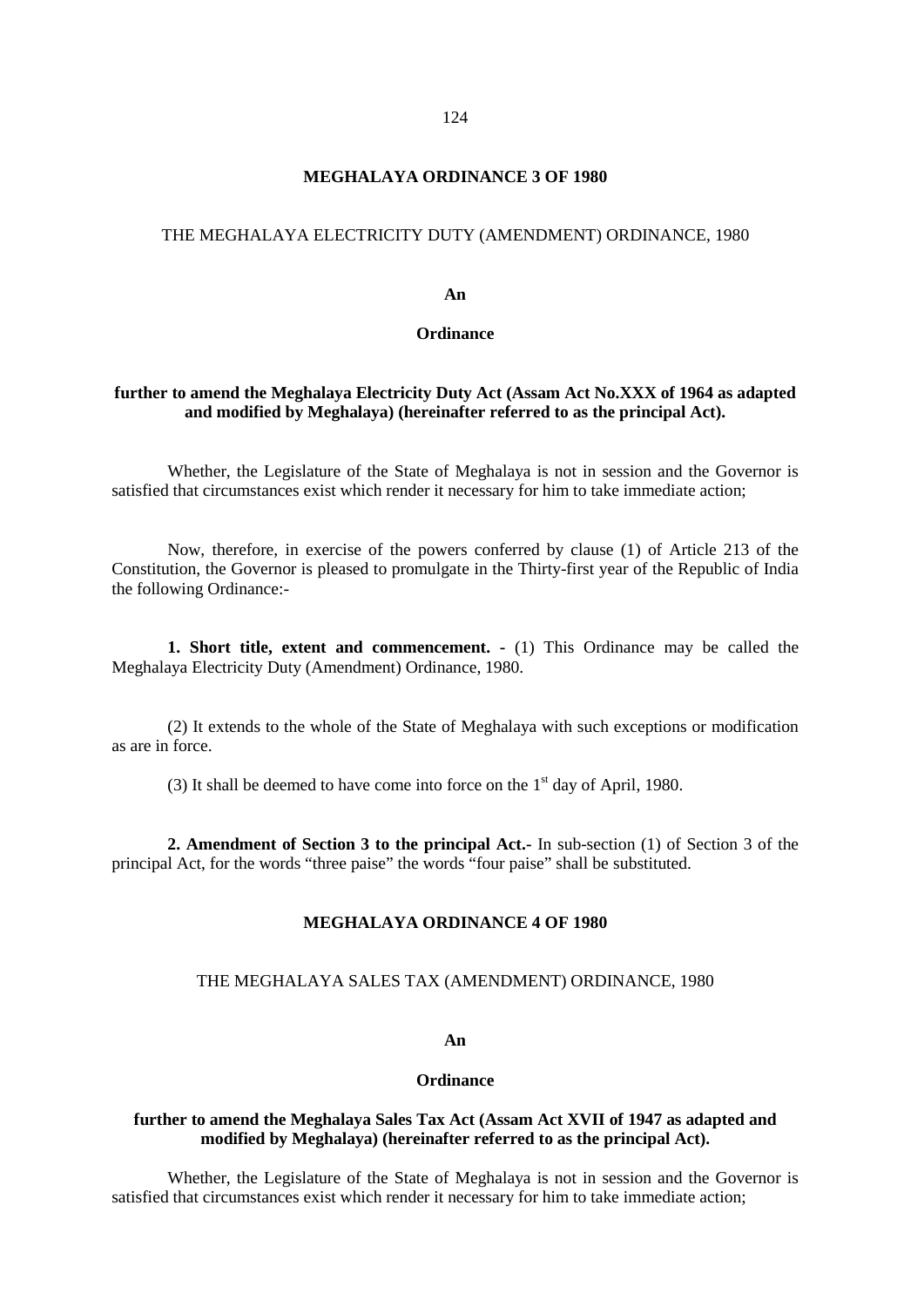Now, therefore, in exercise of the powers conferred by clause (1) of Article 213 of the Constitution, the Governor is pleased to promulgate in the Thirty-first year of the Republic of India the following Ordinance:-

**1. Short title, extent and commencement. -** (1) This Ordinance may be called the Meghalaya Electricity Duty (Amendment) Ordinance, 1980.

- (2) It shall have the like extent as the principal Act.
- (3) It shall come into force at once.

## **2. Amendment of Section II to the principal Act.-** In Schedule II of the principal Act,-

(i) Between the existing items 2 and 3, the following shall be inserted as item 3, namely-

"3, Food served for consumption in any eating house, restaurant, hotel, refreshment room or boarding establishment except food supplied to students in boarding home or hostel attached to educational institution or patient in hospitals or dispensaries or supplied in any establishment for the treatment or care of the sick, infirm, destitute or mentally unfit.............7 paise in the rupee."

(ii) The existing item 3 shall be re-numbered as item 3A and for the figure and words "6 paise in the rupee" occurring under the column "Rate of Tax" the figure and words "7 paise in the rupee", shall be substituted.

**3. Amendment to Schedule III to the principal Act.-** In Schedule III to the principal Act, items 4 and 61 shall be deleted.

#### **MEGHALAYA ORDINANCE 5 OF 1980**

#### THE MEGHALAYA FINANCE (SALES TAX) (AMENDMENT) ORDINANCE, 1980

#### **An**

#### **Ordinance**

## **further to amend the Meghalaya Finance (Sales Tax) Act (Assam Act XI of 1956 as adapted and modified by Meghalaya) (hereinafter referred to as the principal Act).**

Whether, the Legislature of the State of Meghalaya is not in session and the Governor is satisfied that circumstances exist which render it necessary for him to take immediate action;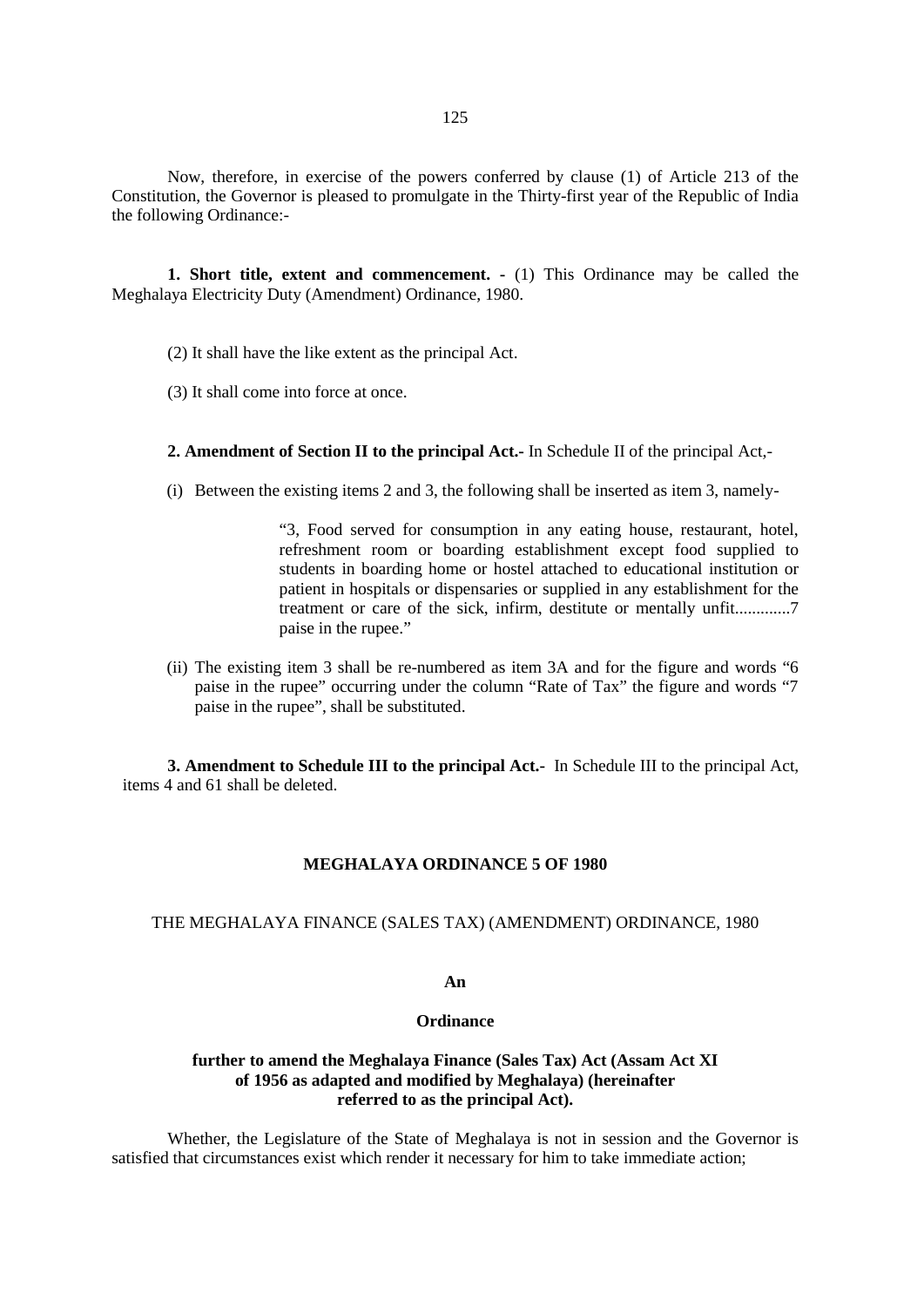Now, therefore, in exercise of the powers conferred by clause (1) of Article 213 of the Constitution, the Governor is pleased to promulgate in the Thirty-first year of the Republic of India the following Ordinance:-

**1. Short title, extent and commencement. -** (1) This Ordinance may be called the Meghalaya Finance (Sales Tax) (Amendment) Ordinance, 1980.

(2) It shall have the like extent as the principal Act.

(3) It shall come into force at once.

**2. Amendment of Section II to the principal Act.-** In Schedule to the principal Act, after the existing item 74, the following new item shall be inserted as item 75, namely:-

| No.        | Name of taxable goods                                                                                      | Rate of tax            |  |
|------------|------------------------------------------------------------------------------------------------------------|------------------------|--|
| <i>"75</i> | Tea, that is to say, any one of the forms or<br>tea in which it is sold but excluding the tea<br>beverage. | 7 paise in the rupee." |  |

## **MEGHALAYA ORDINANCE 6 OF 1980**

## THE INDIAN STAMP (MEGHALAYA AMENDMENT) ORDINANCE, 1980

**An**

## **Ordinance**

## **further to amend the Indian Stamp Act, 1899 in its applications to Meghalaya.**

Whether, the Legislature of the State of Meghalaya is not in session and the Governor is satisfied that circumstances exist which render it necessary for him to take immediate action;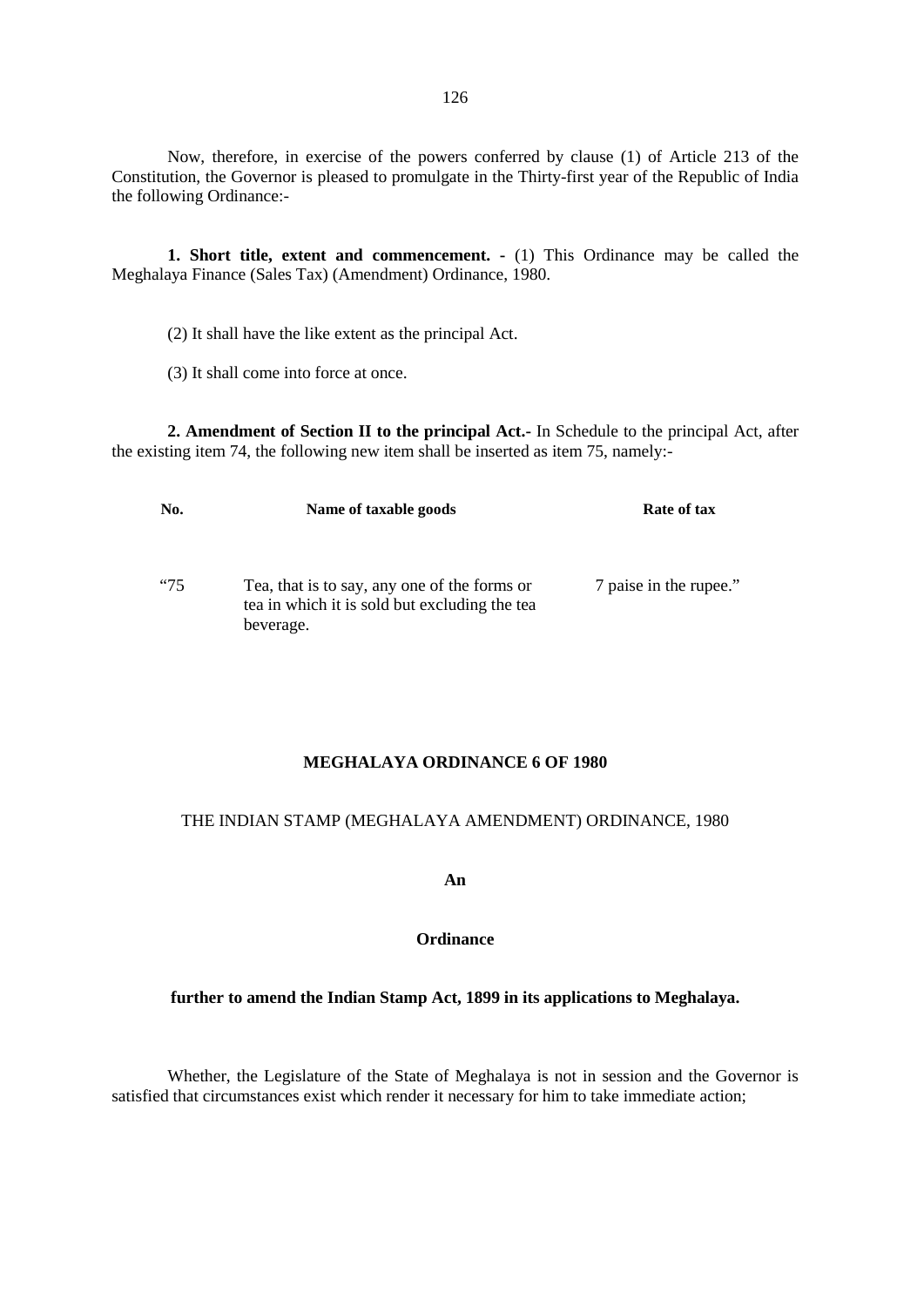Now, therefore, in exercise of the powers conferred by clause (1) of Article 213 of the Constitution, the Governor is pleased to promulgate in the Thirty-first year of the Republic of India the following Ordinance:-

**1. Short title, extent and commencement. -** (1) This Ordinance may be called the Indian Stamp (Meghalaya Amendment) Ordinance, 1980.

(2) It extent to the whole of Meghalaya.

(3) It shall come into force at once.

**2. Amendment of Section I Act 2 of 1899.-** In Schedule I to the Indian Stamp Act, 1899, for items Numbers 1 to 10,12,15 to 20,22 to 26, 28,29,31 to 36, 38 to 46,48,50,51,54 to 61 and 63 to 65, the following shall be substituted, namely:-

| <b>Description of Instrument</b>                                                                                                                                                                                                                                                                                                                                                                                                                                                                        | <b>Proper stamp-duty</b>                              |
|---------------------------------------------------------------------------------------------------------------------------------------------------------------------------------------------------------------------------------------------------------------------------------------------------------------------------------------------------------------------------------------------------------------------------------------------------------------------------------------------------------|-------------------------------------------------------|
| "1. ACKNOWLEDGEMENT of a debt<br>exceeding twenty rupees in amount or<br>value, written or signed by or on behalf of<br>a debtor in order to supply evidence or<br>such debt in any book (other than a<br>banker's passbook) or on a separate piece<br>of paper when such book or paper is left in<br>the creditor's possession: Provided that<br>such acknowledgement does not contain<br>any promise to pay the debt or any<br>stipulation to pay interest to deliver any<br>goods or other property. | Thirty paise.                                         |
| 2. ADMINISTRATION-BOND including<br>a bond, given under section 6 of the<br>Government Savings Banks Act, 1873 (Act<br>V of 1873) or section 291 or section 376<br>of the Indian Succession Act, 1925 (Act<br>XXXIX of 1925).-                                                                                                                                                                                                                                                                          |                                                       |
| (a) where the amount does not exceed<br>Rs.1,000;                                                                                                                                                                                                                                                                                                                                                                                                                                                       | The same duty as a bond $(No.15)$<br>for such amount. |
| (b) in any other case<br>$\cdots$                                                                                                                                                                                                                                                                                                                                                                                                                                                                       | Twenty rupees.                                        |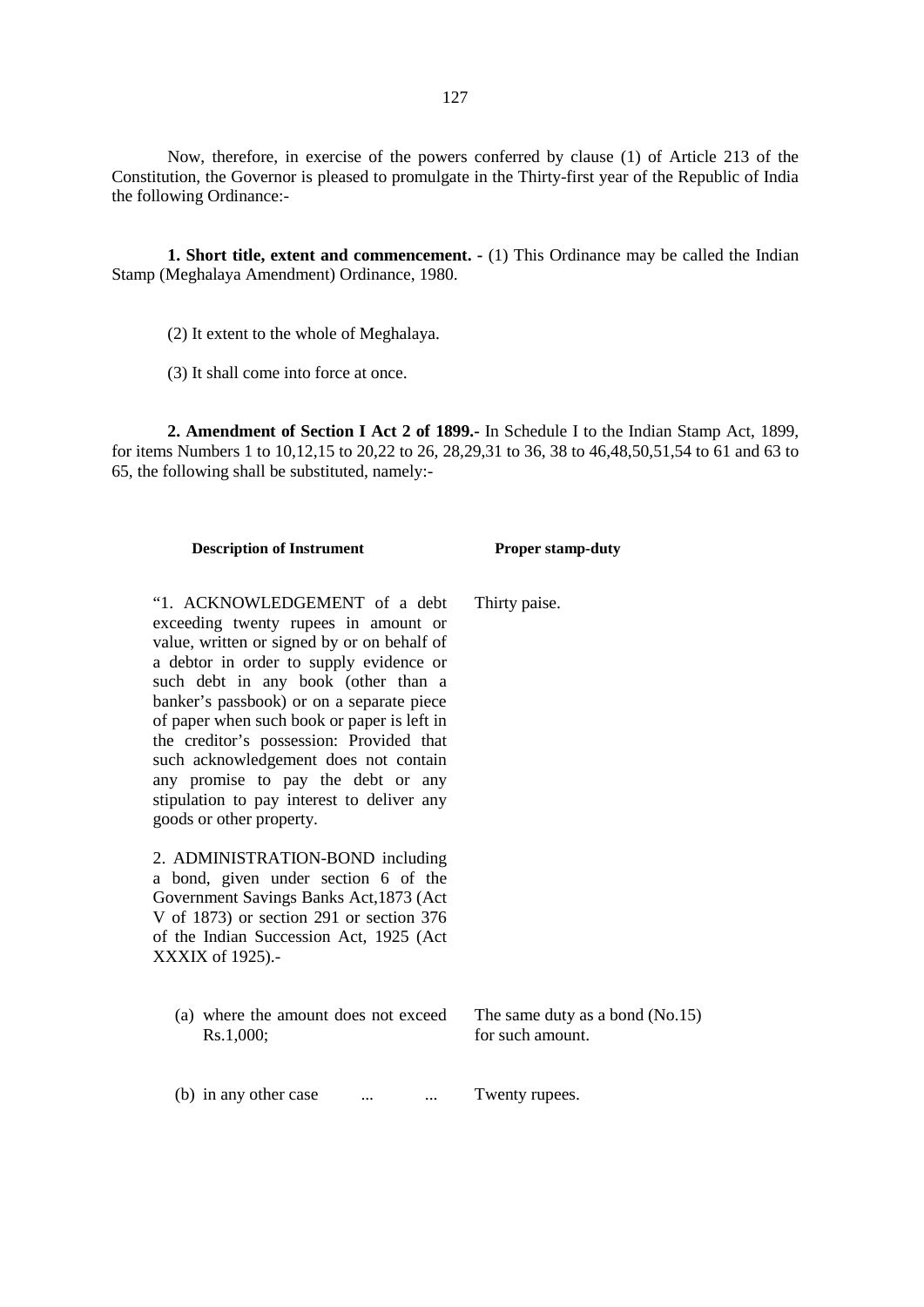3. ADOPTION-DEED, that is to say, any instrument (other than a will) recording and adoption, or conferring or purporting to confer an authority to adopt.

4. AFFICAVIT, including an affirmation or declaration in the case of persons by law allowed to affirm or declare instead of swearing.

## **Exemption**

Affidavit or declaration in writing when made-

- (a) as a condition of enlistment under the Indian Army Act, 1950 (Act XLVI of 1960);
- (b) for the immediate purpose of being filed or used in any Court or before the officer of any Court; or
- (c) for the sole purpose of enabling any person to receive any pension to receive any pension or charitable allowance.

## 5. AGREEMENT OR MEMORANDUM OF AN AGREEMENT-

- (a) IF RELATING TO THE SALE OF A BILL OF EXCHANGE;
- (b) If relating to the sale of a Government security;
- (c) If relating to the purchase of sale of shares, scripts, stocks, bonds, debentures ,debenture stocks or any other marketable security of a like nature in or of any incorporated company or other body corporate-
- (i) When such agreement or memorandum of an agreement is with or through a member or between members of a Stock Exchange recognised under the securities Contracts (Regulation) act, 1956 (Act XLII of 1956);

Thirty-nine rupees sixty paise.

Four rupees.

Sixty paise.

Subject to a maximum of fiftythree rupees, twenty-five paise for every Rs.10, 000 or part thereof of the value of the security.

Twenty-five paise for every Rs.2, 500 or part thereof of the value of the security at the time of its purchase or sale, as the case may be.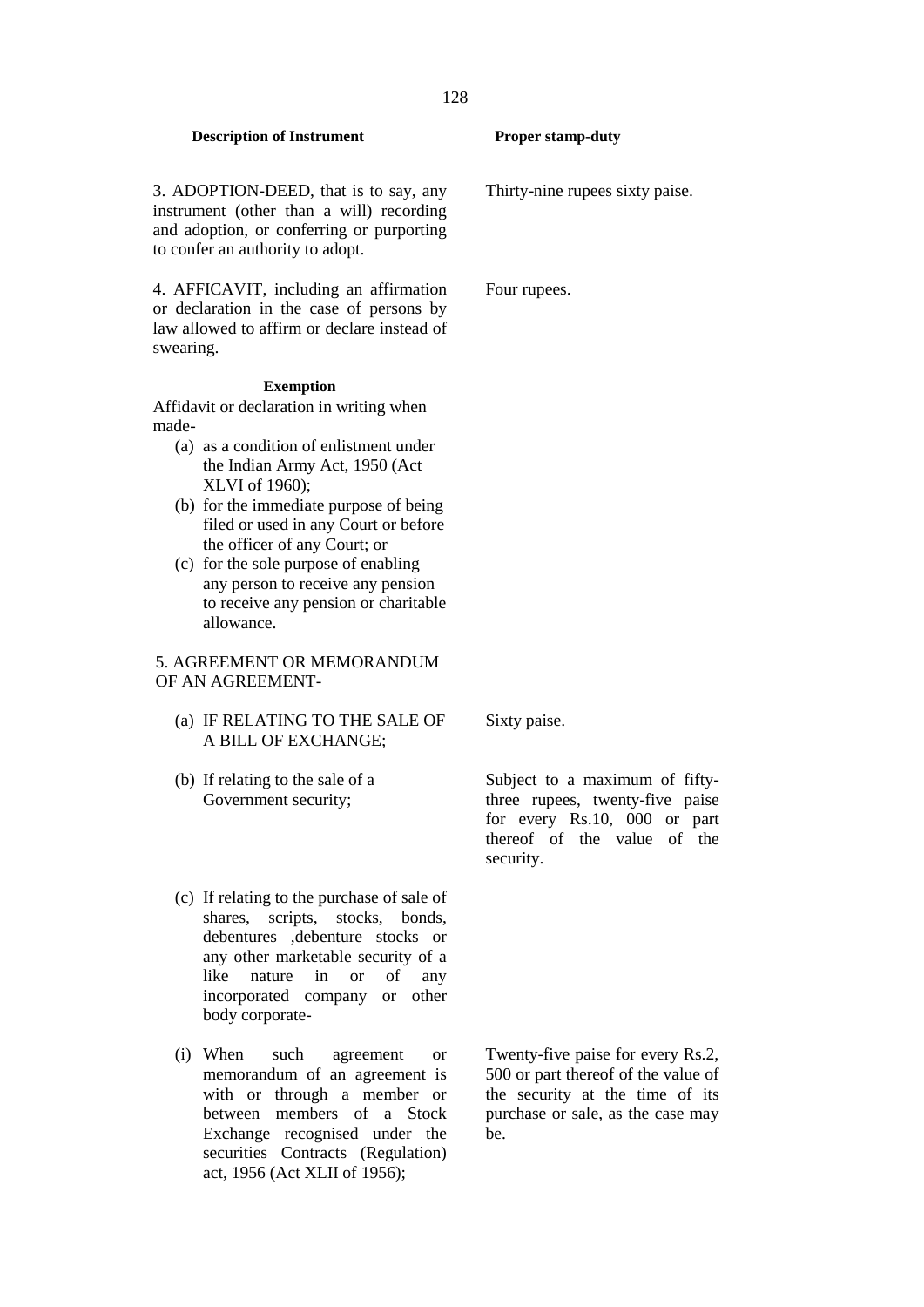(ii) in other case; Fifty-five paise for every Rs.2, 500 or part thereof of the value of the security as the time of its purchase or sale, as the case may be.

Forty paise.

(e) If not, otherwise provided for Two rupees sixty paise.

not exceed fifty rupees;

(d) If executed for service or for performance of work in any estate whether held by one person, or by more persons than one as co owners, and whether in one or more blocks, and situated in Meghalaya where the advance given under such agreement does

**Exemption**

## AGREEMENT FOR MEMORANDUM OF AGREEMENT-

- (a) for or relating to the sale of goods or merchandise exclusively, not being a note or memorandum chargeable under No.43;
- (b) made in the form of tenders to the Government of India for a relating to any loan.

AGREEMENT TO LEASE –

Lease (No.35)

6. AGREEMENT RELATING TO DEPOSIT OF TITLE-DEEDS, PAWN OR PLEDGE, that is to say, any instrument evidencing an agreement relating to-

> 1) the deposit of title-deeds or instruments constituting or being evidence of the title to any property whatever (other than a marketable security), or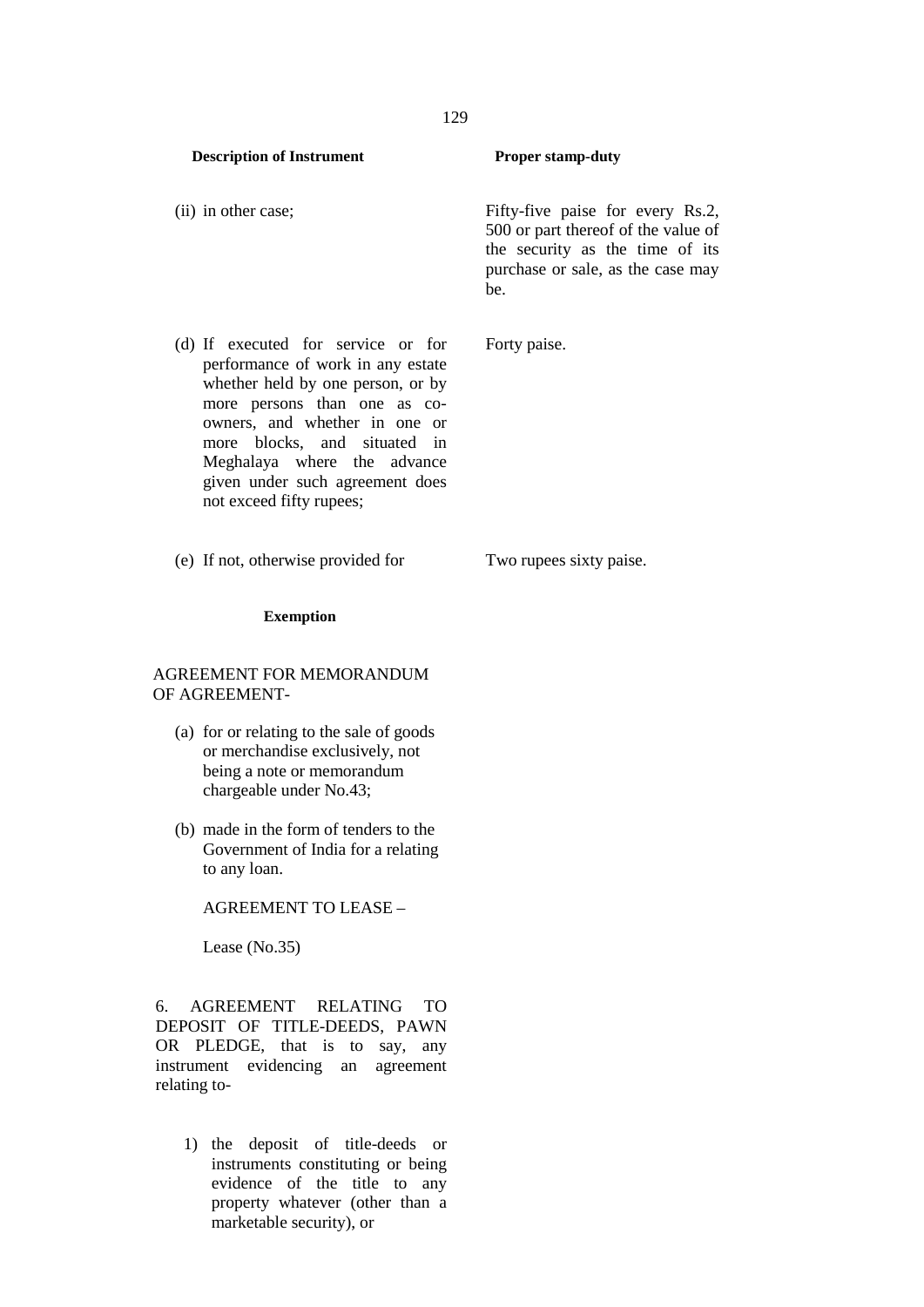| <b>Description of Instrument</b>                                                                                                                                                                                                     | <b>Proper stamp-duty</b>                             |
|--------------------------------------------------------------------------------------------------------------------------------------------------------------------------------------------------------------------------------------|------------------------------------------------------|
| 2) the pawn or pledge of moveable<br>property, where such deposit<br>pawn or pledge has been made by<br>way of security for the repayment<br>of money advanced or to be<br>advanced by way of loan of an<br>existing or future debt- |                                                      |
| (a) it such loan or debt is repayable on<br>demand or more than three months<br>from the date of the instrument<br>evidencing the agreement,-                                                                                        |                                                      |
| if the amount of loan does not exceed<br>Rs.500;                                                                                                                                                                                     | Three rupees thirty paise.                           |
| if it exceeds Rs.500 and does not exceed<br>Rs.1,000;                                                                                                                                                                                | Six rupees sixty paise.                              |
| And for every Rs. 1,000 or part thereof in<br>excess of Rs.1,000;                                                                                                                                                                    | Six rupees sixty paise.                              |
| (b) if such load or debt is repayable<br>not more than three months from<br>the date of such instrument.                                                                                                                             | Half the duty payable under sub-<br>clause (a).      |
| <b>Exemption</b>                                                                                                                                                                                                                     |                                                      |
| Instrument of pawn or pledge or goods<br>if unattended.                                                                                                                                                                              |                                                      |
| 7. APPOINTMENT IN EXECUTION OF<br>A POWER.-                                                                                                                                                                                          |                                                      |
| Whether or trustees or of property,<br>moveable or immovable, where made by<br>any writing not being a will, -                                                                                                                       |                                                      |
| (a) where the value of the property<br>does not exceed Rs.1,000;                                                                                                                                                                     | Thirty three rupees.                                 |
| (b) in any other case.                                                                                                                                                                                                               | Fifty nine-rupees forty paise.                       |
| <b>8. APPRAISEMENT OR VALUATION</b><br>made otherwise than under an order of the<br>Court in the course of a suit-                                                                                                                   |                                                      |
| (a) where the amount does not exceed<br>Rs.1,000;                                                                                                                                                                                    | The same duty as a bond $(No.15)$<br>for such amount |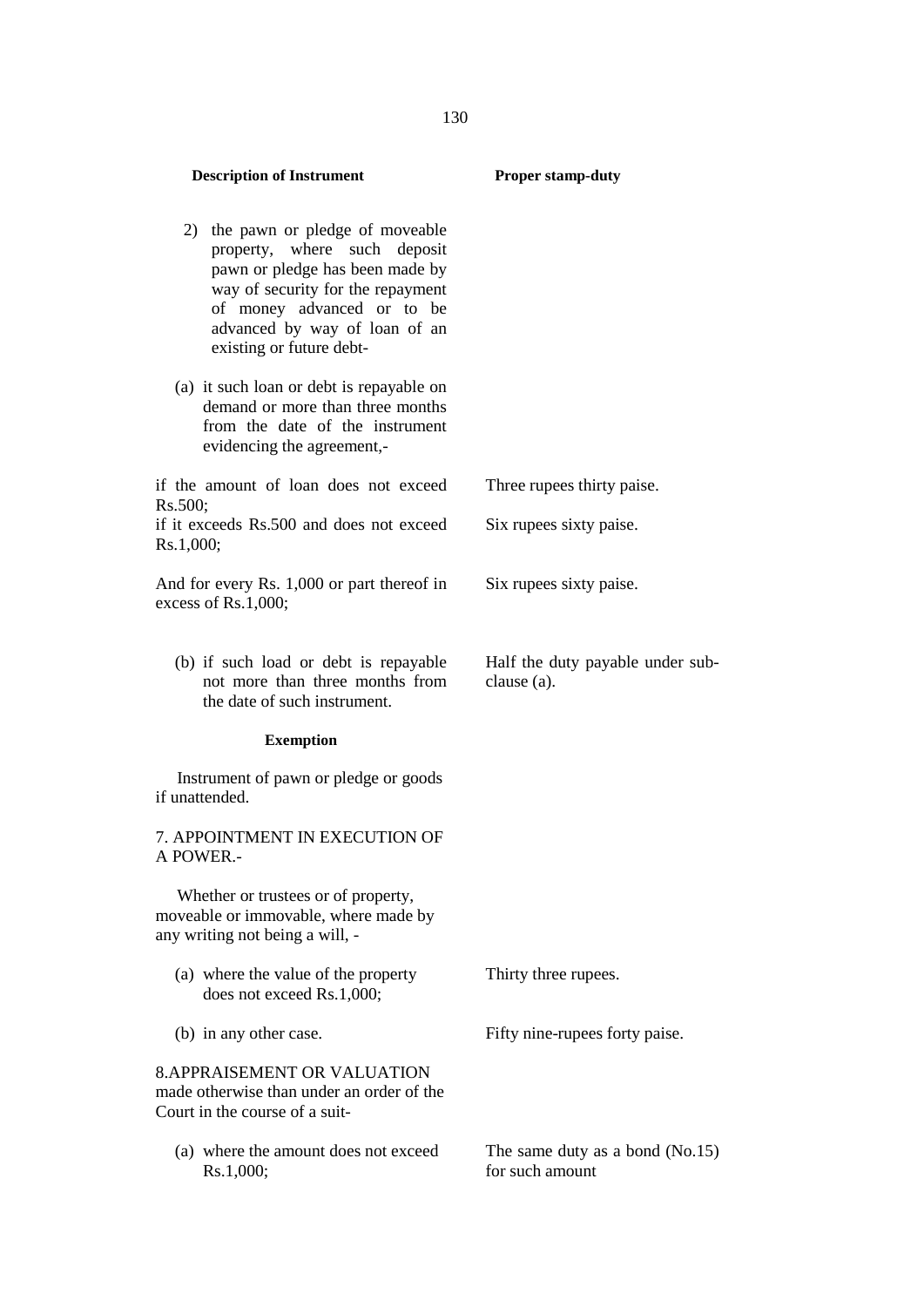#### **Exemptions**

Appraisement or valuation made for the information of one party only, and not being in any manner obligatory between parties either by agreement or operation.

(c) Appraisement of crops for the purpose of ascertaining the amount to be given to a landlord as rent.

9. APPRENTICESHIP-DEED, including every writing relating to the service or tuition, of any apprentice, clerk or servant placed with any matter to learn any profession, trade or employment.

#### **Exemptions**

Instruments of apprenticeship executed by a Magistrate under the Apprentices Act, 1961 (Act LII of 1961), or by , which a person is apprenticed by or at the charge of, any public charity.

## 10. ARTICLES OF ASSOCIATION OF A COMPANY-

- (a) where the company has no share capital or the nominal share capital does not exceed Rs.2,500.
- (b) where the nominal share capital exceeds Rs.2, 500 but does not exceed Rs.5, 000.
- (c) where the nominal share capital exceed Rs.5,000 but does not exceed Rs.1,00,000.
- (d) Where the nominal share capital exceed Rs.1,00,000;

(b) in any other case. Nineteen rupees eighty paise.

Fifty-seven rupees seven five paise.

Sixty six rupees.

Ninety nine rupees.

One hundred ninety eight rupees.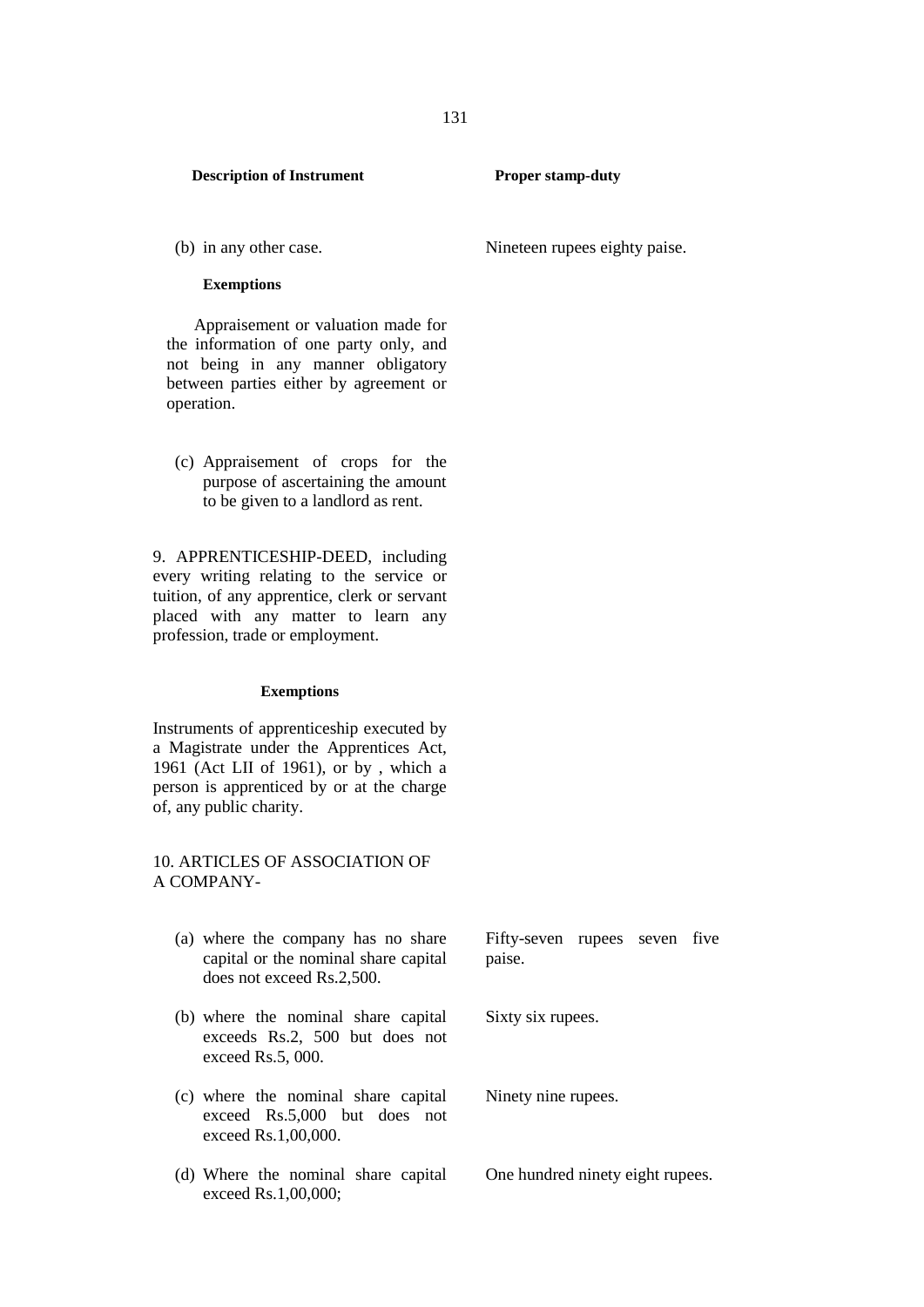## **Exemptions**

Articles of any Association not formed for profit and registered under Section 25 of the Companies Act,1956 (Act I of 1956).

*See* also Memorandum of Association of a Company (No.39).

ASSIGNMENT- *See* Conveyance (No.23), Transfer (No.62), and Transfer of lease (No.63), as the case may be.

#### ATTORNEY TO ADOPT-

*See* Adoption-deed (No.3).

12. AWARD, that is to say, any decision in writing by an arbitrator or umpire, not being an award directing a partition, on a reference made otherwise than by an order of the court in the course of a suit.

13. BOND, [as defined by section 2 (5)], not being a DEBENTURE (No.27), and not being otherwise provided for by this Act, or by the Court-fees Act, 1870 (Act VII of 1870-)

where the amount or value secured does not exceed Rs.10;

where it exceeds Rs.10 and does not exceed Rs.50;

where it exceeds Rs.50 and does not exceed Rs.100;

where it exceeds Rs.100 and does not exceed Rs.200;

The same duty as a Bond (No.15) for the amount or value of the property to which the award relates as set forth in such award subject to a maximum of ninety nine rupees.

Forty paise.

Sixty-five paise.

One rupee thirty-five paise.

Three rupees thirty paise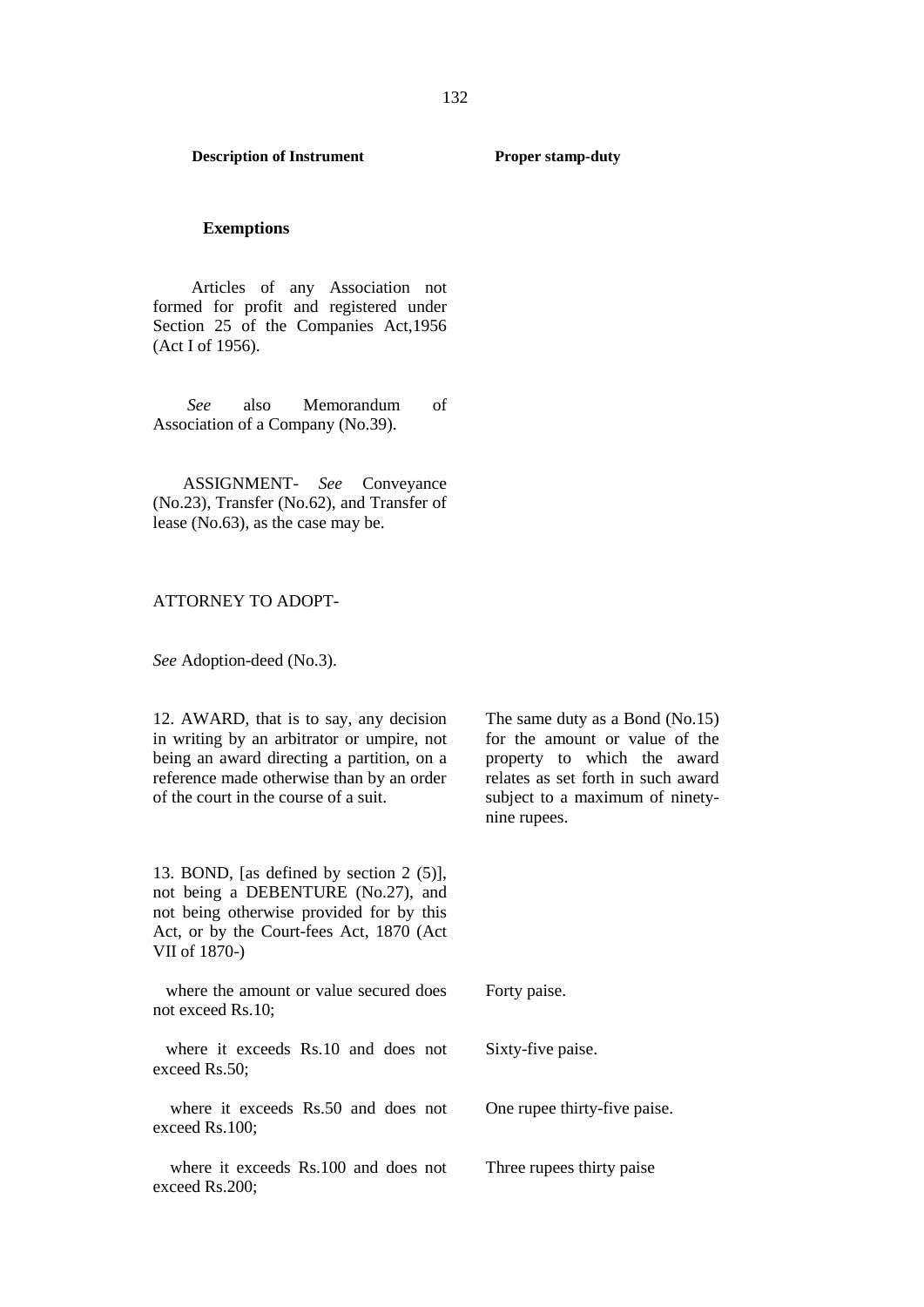| <b>Description of Instrument</b>                               | <b>Proper stamp-duty</b>                      |  |
|----------------------------------------------------------------|-----------------------------------------------|--|
| where it exceeds Rs.200 and does not<br>exceed Rs.300;         | Five rupees.                                  |  |
| where it exceeds Rs.300 and does not<br>exceed Rs.400;         | Six rupees sixty paise.                       |  |
| where it exceeds Rs.400 and does not<br>exceed Rs.500;         | Eight rupees ninety paise.                    |  |
| where it exceeds Rs.500 and does not<br>exceed Rs.600;         | Eleven rupees ninety paise.                   |  |
| where it exceeds Rs.600 and does not<br>exceed Rs.700;         | Thirteen rupees eighty-five paise.            |  |
| where it exceeds Rs.700 and does not<br>exceed Rs.800;         | Fifteen rupees eighty-five paise.             |  |
| where it exceeds Rs.800 and does not<br>exceed Rs.900;         | seventy-five<br>Seventeen<br>rupees<br>paise. |  |
| where it exceeds Rs.900 and does not<br>exceed Rs.1,000;       | Nineteen rupees eighty paise.                 |  |
| and for every Rs.500 or part thereof in<br>excess of Rs.1,000. | Ten rupees ninety paise.                      |  |

*See* Administration Bond (No.2), Bottomry Bond (No.16) Customs Bond<br>(No.26), Indemnity-Bond (No.34), (No.26), Indemnity-Bond (No.34), Respondentia Bond (No.56). Security Bond (No.57).

#### **Exemptions**

Bond, when executed by-

(a) Headmen nominated under rules framed in accordance with the Bengal Irrigation Act, 1876 (Bengal Act III of 1876), section 99, for the due performance of their duties under the Act;

(b) any person for the purpose of guaranteeing that the local income derived from private subscriptions to a charitable dispensary or hospital or any other object of public, utility, shall not be less than a specified sum per mensem.

133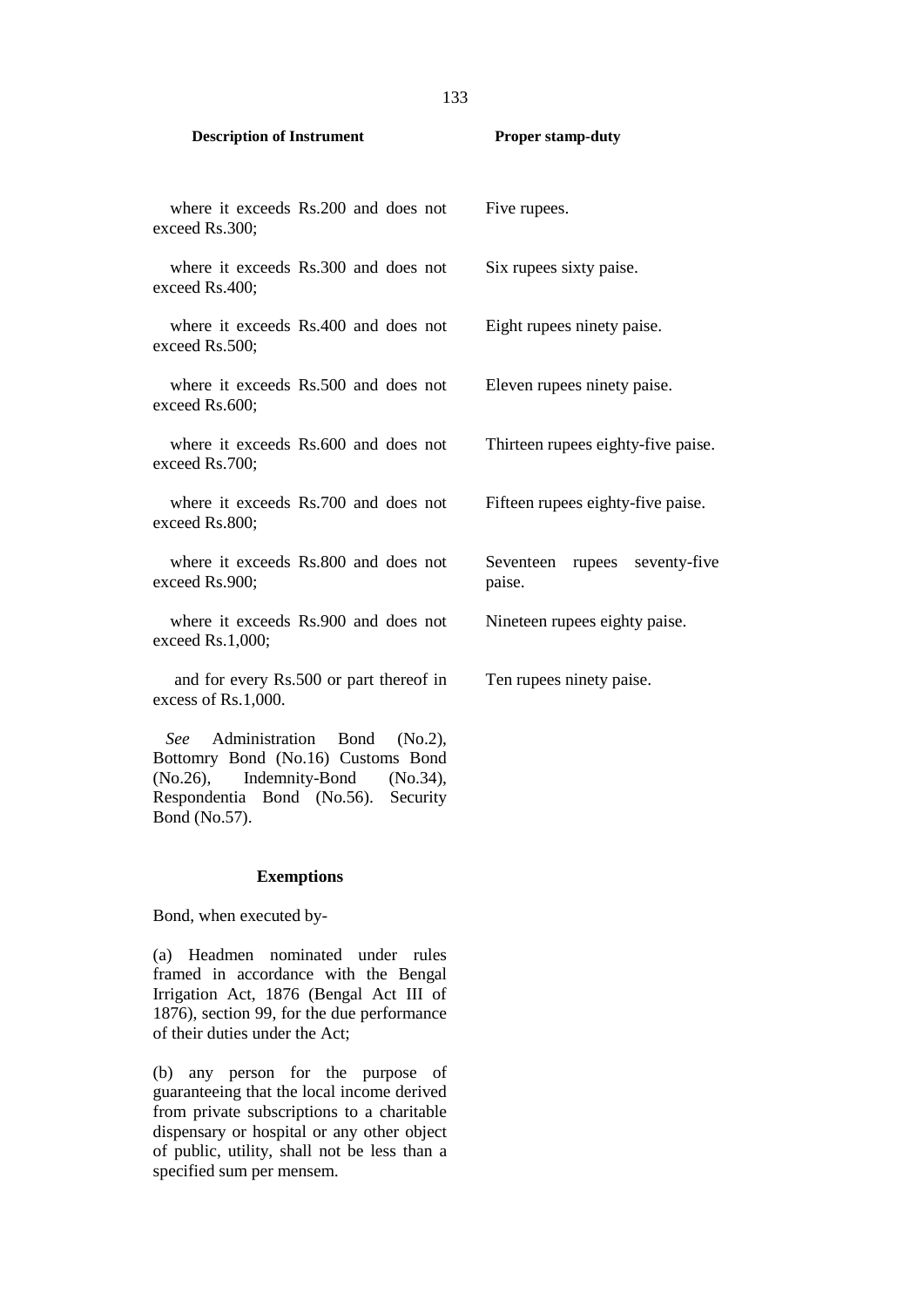16. BOTTOMRY BOND, that is to say, any instrument whereby the master of a sea going ship borrows money on the security of a ship to enable him to preserve the ship or prosecute her voyage-

17. CANCELLATION, Instrument of (including any instrument by which any instrument previously executed is cancelled) if attested and not otherwise provided for.

*See* also RELEASE (No.55) Revocation of Settlement (No. 58-B), Surrender of Lease (No.61), Revocation of Trust (No.64-B).

18. CERTIFICATE OF SALE (in respect of each property put up as a separate lot and sold), granted to the purchase of any property sold by public auction by a Civil or Revenue Court, or Collector or other Revenue Officer-

- (a) Where the purchase money does not exceed Rs.10;
- (b) Where the purchase-money exceeds Rs.10 but does not exceed Rs.25;
- (c) In any other case ... ... ... The same du as a Conveyance

19. CERTIFICATE OR OTHER DOCUMENT, evidencing the rights or title of the holder thereof or any other person either to any shows scrip or stock in or of any incorporated company or other body corporate, or to become proprietor of shares script or stock in or any such company or body.

*See* also LETTER OF ALLOTMENT OF SHARES (No.36).

20. CHARTERED PARTY, that is to say any instrument (except an agreement for the hire of a tug-steamer), whereby a

The same duty as a Bond (No.15) for such amount.

Nineteen rupees eighty paise.

Fifty-five paise.

One rupee five paise.

(No.23), for a consideration equal to the amount of the purchase money only.

Forty paise.

Three rupees ninety-five-paise.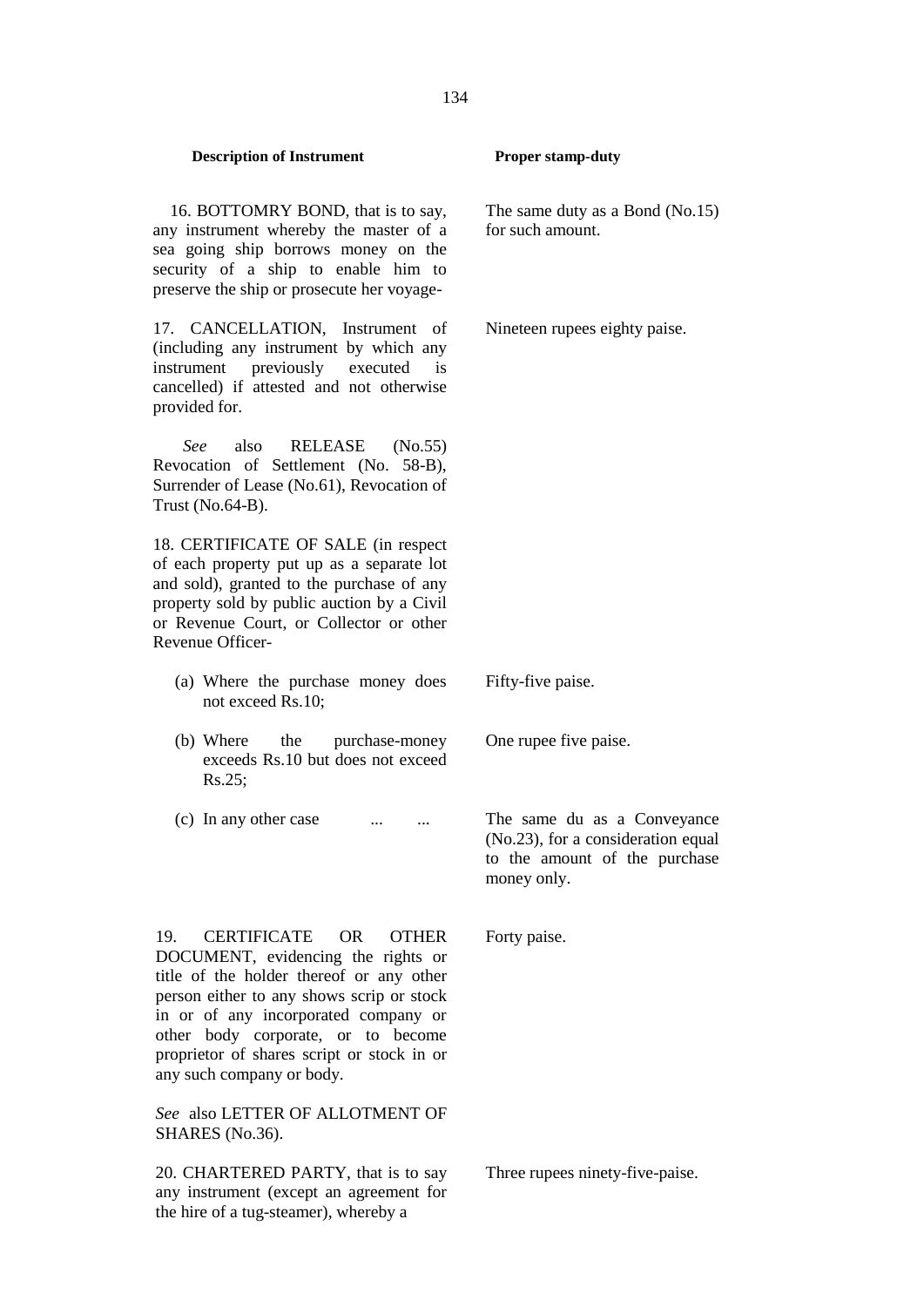## Vessel or some specified principal part thereof is let for the specified purposes, of the charterer, whether it includes a penalty clause or not. 22. COMPOSITION-DEED, that is to say, any instrument executed by a debtor whereby he conveys his property for the benefit of his creditors, or whereby payment of a composition or divided on their debts is secured to the creditors or whereby provision is made for the continuance of the debtor's business under the supervision of Inspectors or under letters of license for the benefit of his creditors. Three rupees sixty paise. 23. CONVEYANCE [as defined by section 2 (10)] no being a Transfer charged or exempted under No.62 where the amount or value of the consideration for such conveyance as set forth therein does not exceed Rs.50; One rupee fifty-five paise. where it exceeds Rs.50 but does not exceed Rs.100; Three rupees. where it exceeds Rs.100 but does not exceed Rs.200; Five rupees ninety-five paise. where it exceeds Rs.200 but does not exceed Rs.300; Eight rupees fifty-five paise. where it exceeds Rs.300 but does not exceed Rs.400; Eleven rupees. where it exceeds Rs.400 but does not exceed Rs.500; Fourteen rupees ninety paise. where it exceeds Rs.500 but does not exceed Rs.600; Seventeen rupees seventy-five paise. where it exceeds Rs.600 but does not exceed Rs.700; Twenty rupees eighty-five paise. where it exceeds Rs.700 but does not exceed Rs.800; Twenty–three rupees seventy-five paise where it exceeds Rs.800 but does not exceed Rs.900; Twenty-six rupees seventy paise.

Twenty-nine rupees seventy

paise.

where it exceeds Rs.900 but does not exceed Rs.1,000;

135

**Description of Instrument Proper stamp-duty**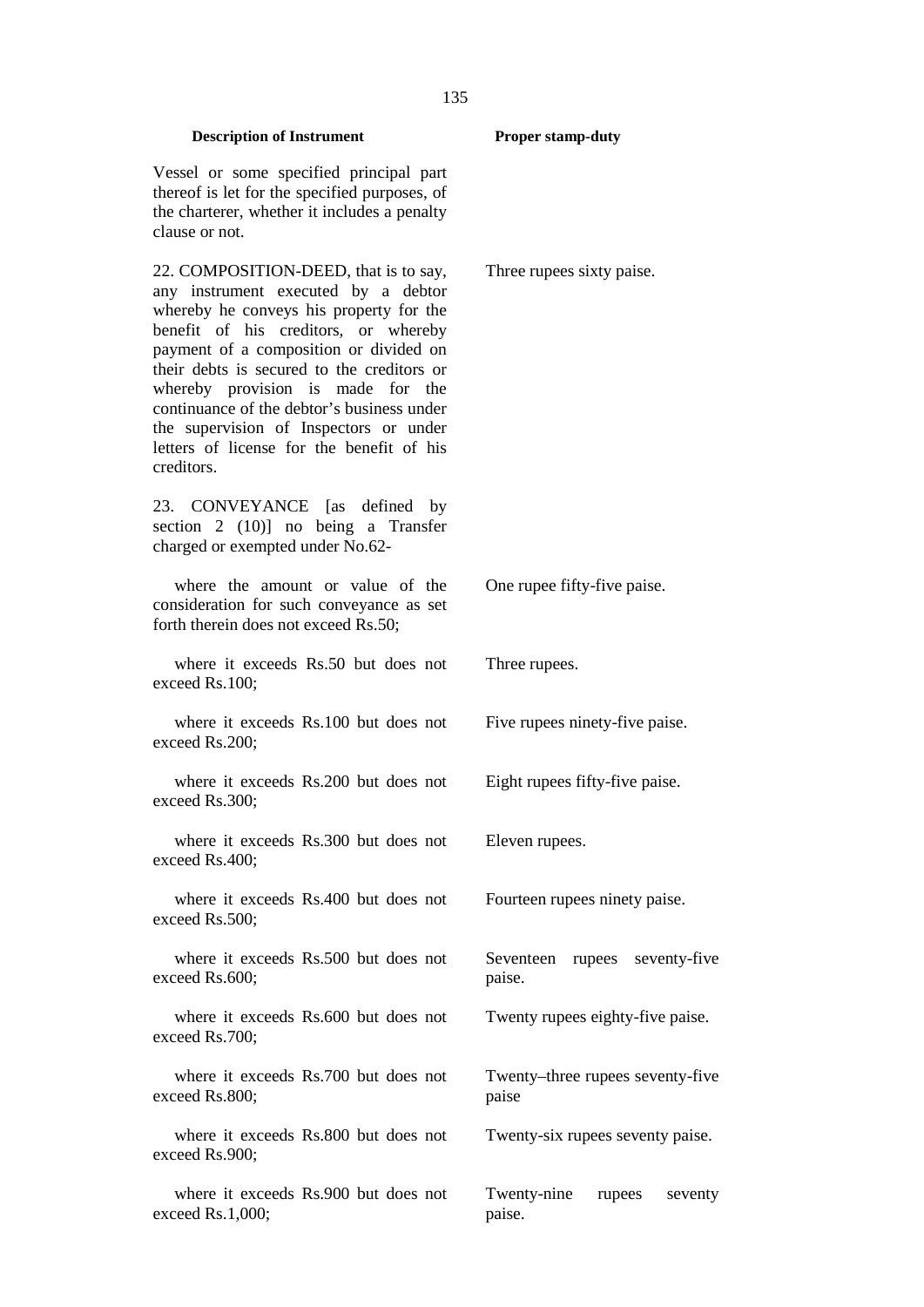| <b>Description of Instrument</b>                                 | <b>Proper stamp-duty</b>        |
|------------------------------------------------------------------|---------------------------------|
| For every Rs.500 or part thereof in<br>excess $Rs.1,000;$        | Fourteen rupees.                |
| where it exceeds Rs.50,000 but does<br>not exceed Rs.90,000;     | Thirty-nine rupees-sixty paise. |
| where it exceeds Rs.90,000 but does<br>not exceed $Rs.1,50,000;$ | Fifty-two rupees eighty paise.  |
| and where it exceeds Rs.1,50,000;                                | Sixty-six rupees.               |

Provided that where the "instrument" or the conveyance is in respect of an Industrial Loan, certified as a such by the Director of Industries, Meghalaya the stamp duty shall be half of the above rate.

## **Exemptions**

Assignment of copyright under the Indian Copyright Act, 1957 (Act XIV of 1957).

CO-PARTNERSHIP DEED – *see* Partnership (No.46).

24. COPY OR EXTRACT, certified to be a true copy or extract by or by order of any public officer and not chargeable under the law for the time being in force relating to court fees-

- (i) if the original was not chargeable with duty, or if the duty with which it was chargeable does not exceed one rupee;
- (ii) If any other case not falling within the provisions of section 6A.

## Exemption

- (a) Copy of any paper which a public officer is expressly required by law to make or furnish for record in any public office or for any public purpose;
- (b) Copy of, or extract from any register relating to births, baptisms naming, dedications, marriages, divorces deaths or burials.

Two rupees and five paise.

Four rupees.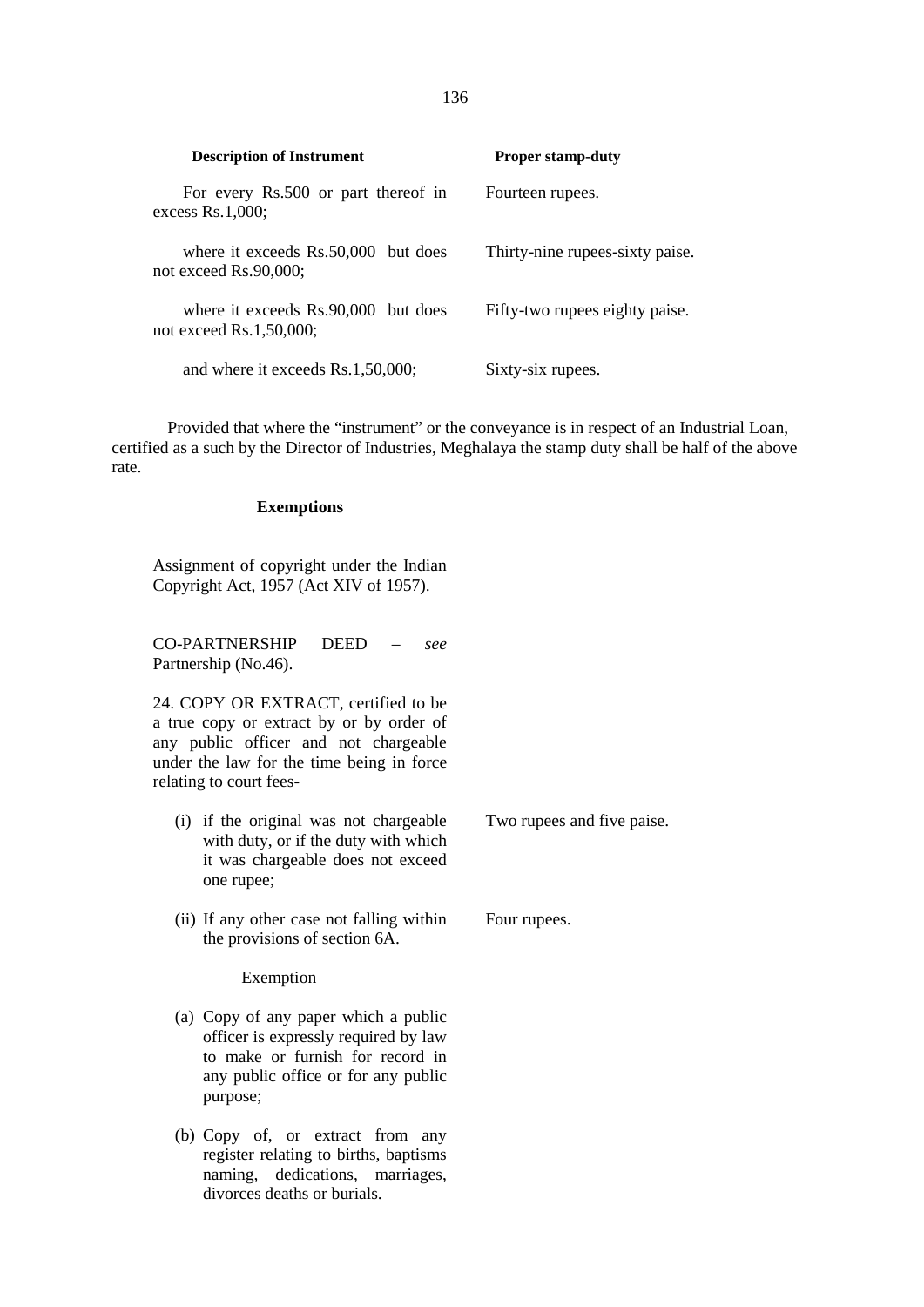25. COUNTERPART OF DUPLICATE ,of any instrument, chargeable with duty and in respect of which the proper duty has been paid-

- (a) if the duty with which the original instrument is chargeable does not exceed two rupees;
- (b) In any other case not failing within the provisions of section 6A.

#### **Exemption**

Counterpart of any lease granted to a cultivator, when such lease is exempted from duty.

#### 26. CUSTOMS-BOND-

- (a) where the amount does not exceed Rs.1,000;
- (b) in any other case ...  $\cdots$  ... Twenty six rupees forty paise.

26. DELIVERY ORDER IN RESPECT OF GOODS, that is to say, any instrument entitling any person therein named, or his assigns or the holder thereof to the delivery of any goods lying in any dock or port, or in any warehouse in which goods are stored or deposited on rent or hire, or upon any wharf, such instrument being signed by or on behalf of the owner of such goods upon the sale or transfer of the property therein, when such goods exceed in value twenty rupees.

#### DEPOSIT OF TITLE DEEDS-

*See* Agreement relating to Deposit of Title Deeds, Pawn or pledge (No.6).

## DISSOLUTION OF PARTNERSHIP

*See* Partnership (No.46)

29. Divorce- Instrument of, that is to say, any instrument by which any person effects the dissolution of his marriage.

Dower- Instrument of, See settlement (No.58).

Duplicate-See Counterpart (No.25).

The same duty as is payable on the original.

Four rupees.

The same duty as Bond (No.15) for such amount.

Thirteen rupees twenty paise.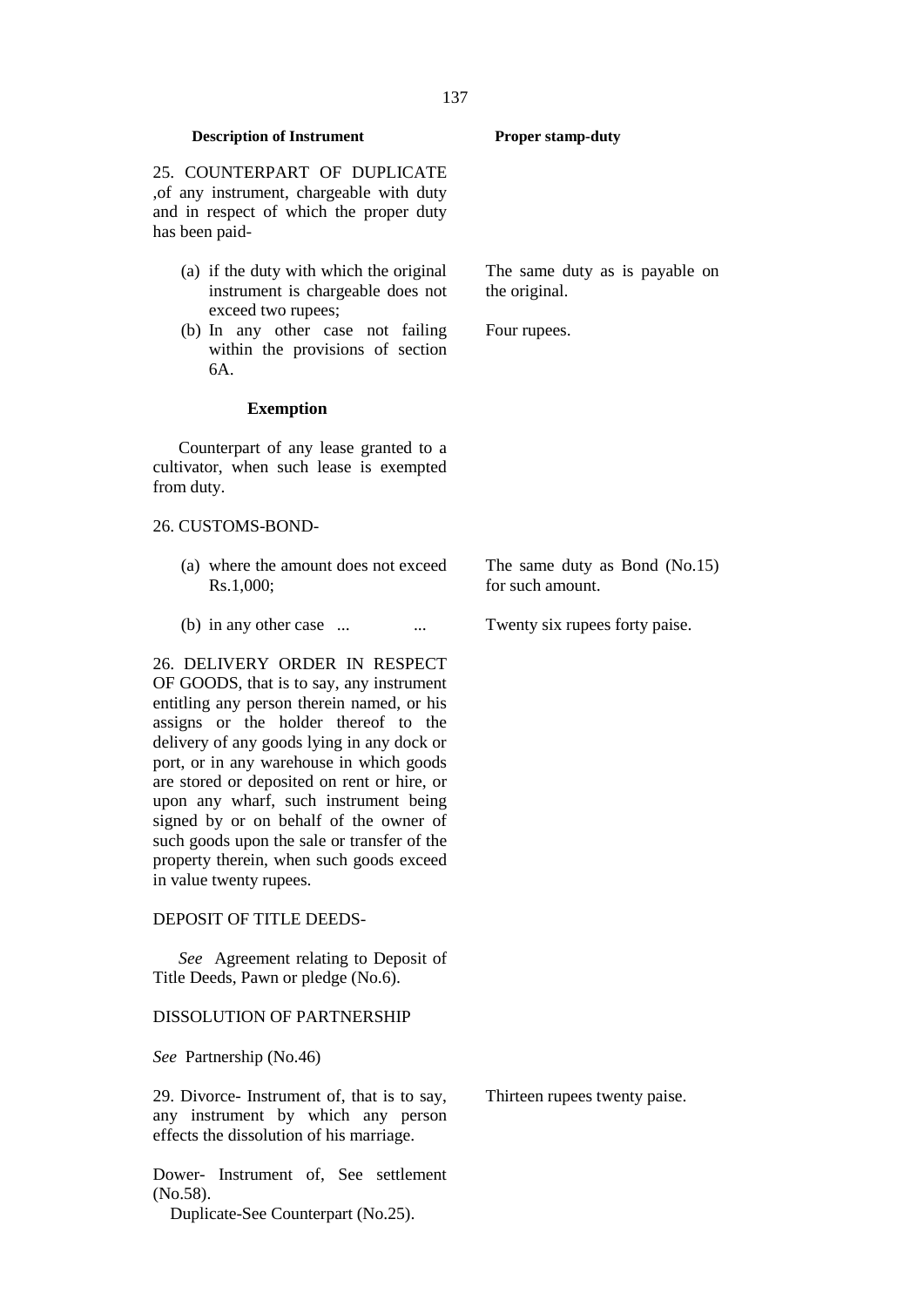31. **Exchange of Property.**- Instrument of.

The same duty as conveyance (No.25) for a consideration equal to the value of the property of greatest value as set forth in such instrument.

The same duty as a conveyance (No.23) for a consideration equal to the amount of the further charge secured by such

**Extract**-See Copy (No.24)

**32. Further Charge-** Instrument of, that is to say, any instrument imposing a further charge on mortgaged property-

- (a) when the original mortgage is one of the description referred to in clause (a) of Article No.40 (that is, with possession).
- (b) When such mortgage is none of the description referred to in clause (b) of Article No.40 (that is) without possessions:-
- (i) If at the time of execution of the instrument of further charge possession of the property is given or agreed to be given under such instrument;

The same duty as a conveyance (No.23) for a consideration equal to the total amount of the charge (including the original mortgage and any further charge already made), less the duty already paid

on such original mortgage and

(ii) If possession is not, so given. The same duty as a Bond (No.15) for the amount of the further charge secured by such

instrument.

further charge.

instrument.

33. **Gift:-** Instrument of, not being a settlement (No.58), or will or transfer (No.62).

**Hiring Agreement-** or agreements for service see agreement (No.5).

**Inspectorship Deed, -** See composition – Deed (No.22).

The same duty as a conveyance (No.23) for a consideration equal to the value of the property as set forth in such instrument.

**34. Indemnity Bond.** The same duty as a security bond (No.57) for the same amount.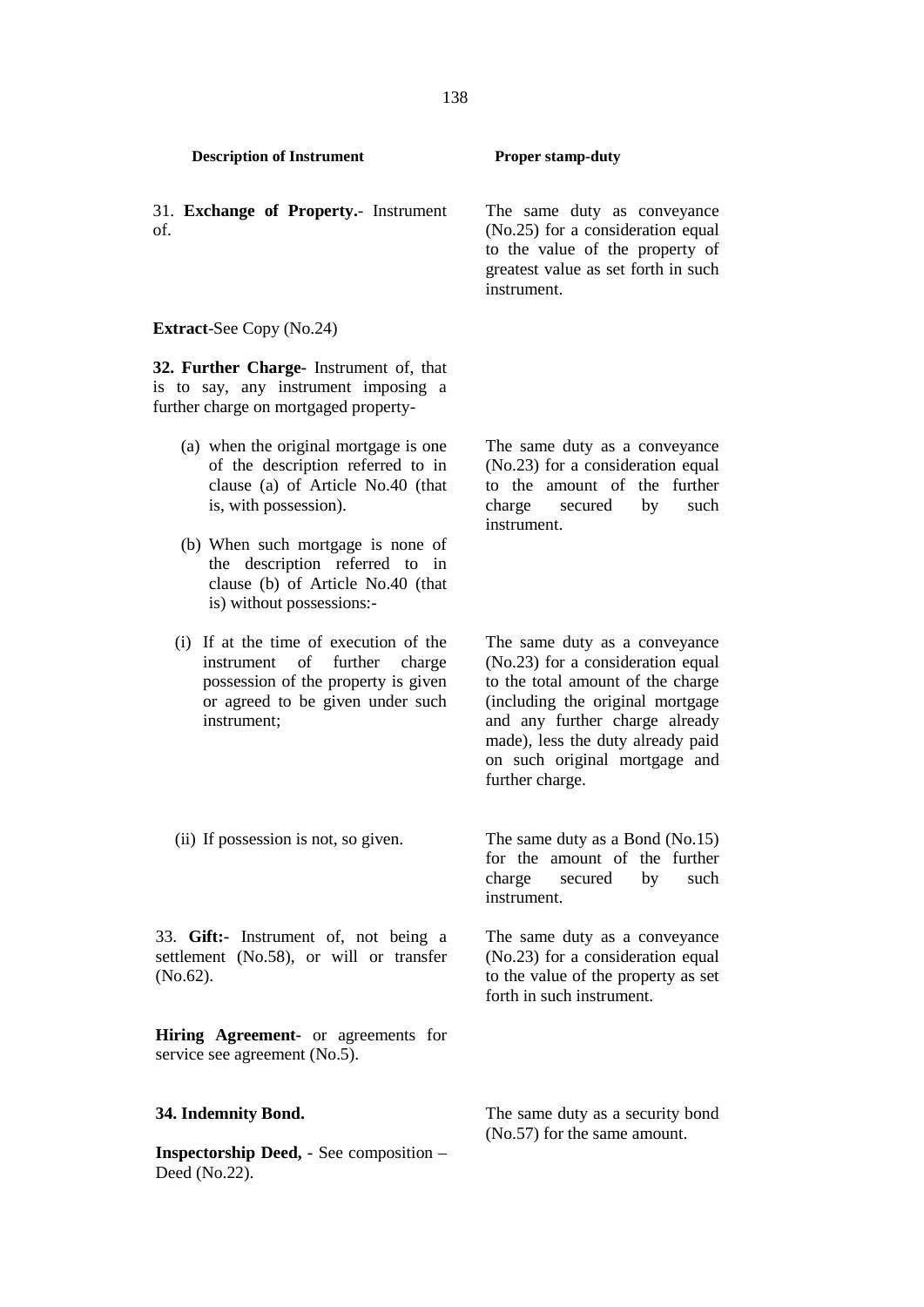| 35. Lease. - including an under-lease or<br>sub-lease and any agreement to let or sub-<br>let.                    |                                                                                                                                                                |
|-------------------------------------------------------------------------------------------------------------------|----------------------------------------------------------------------------------------------------------------------------------------------------------------|
| (a) where by such lease the rent is<br>fixed and no premium is paid or<br>delivered:-                             |                                                                                                                                                                |
| (i) where the lease purports to be for a<br>term of less than one year;                                           | The same duty as a Bond (No.15)<br>for the whole amount payable or<br>deliverable under such lease.                                                            |
| (ii) where the lease purports to be for a<br>term of not less than one year but<br>not more than five years;      | The same duty as a Bond $(No.15)$<br>for the amount or value of the<br>average annual rent reserved.                                                           |
| (iii) where the lease purports to be for<br>a term exceeding five years, and<br>not exceeding twenty years;       | The same duty as a conveyance<br>(No.23) for a consideration equal<br>to the amount or value of the<br>average annual rent reserved.                           |
| (iv) where the lease purports to be for a<br>term exceeding ten years, but not<br>exceeding one hundred years;    | The same duty as a conveyance<br>(No.23) for a consideration equal<br>to twice the amount or value of<br>the average annual rent reserved.                     |
| (v) where the lease purports to be for a<br>term exceeding twenty years ; but<br>not exceeding thirty years;      | The same duty as a conveyance<br>(No.23) for a consideration equal<br>to three times the amount or value<br>of the<br>average annual rent<br>reserved.         |
| (vi) where the lease purports to be for a<br>term exceeding thirty years, but not<br>exceeding one hundred years; | The same duty as a conveyance<br>(No.23) for a consideration equal<br>to four times the amount or value<br>of<br>the<br>annual<br>average<br>rent<br>reserved. |
| (vii) where the lease purports to be for<br>a term exceeding one hundred<br>years or in perpetuity;               | The same duty as a conveyance<br>(No.23) for a consideration equal<br>in the case of a lease granted<br>solely for agricultural purposes to                    |

## **Description of Instrument Proper stamp-duty**

one-tenth and in any other case to one-sixth of the whole amount of rents which would be paid or delivered in respect of the first

fifty years of the lease.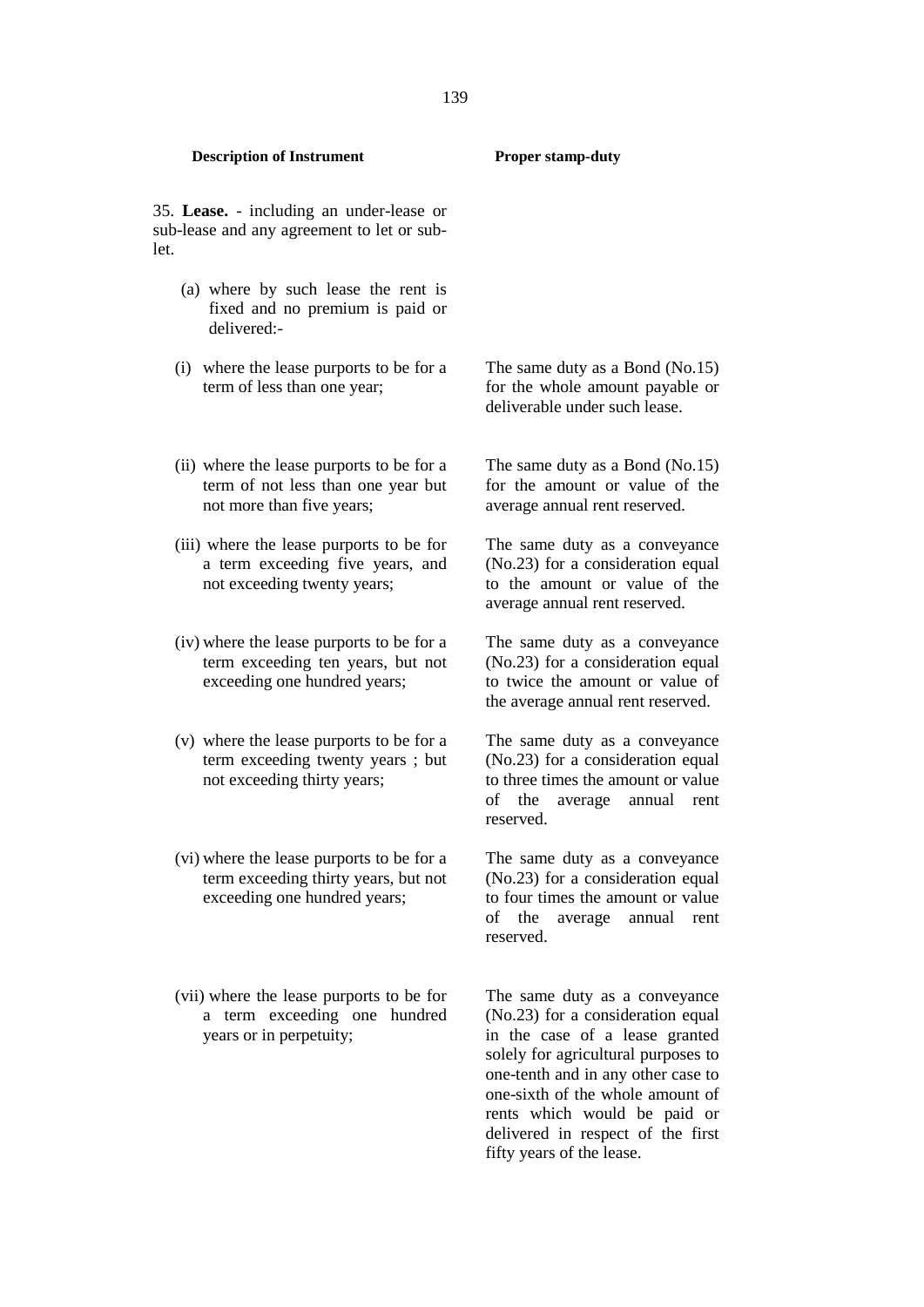- (viii) where the lease does not purports to be for any definite term;
- (b) where the lease is granted for a fine or premium , or for money advanced and where no rent is reserved;
- (c) Where the lease is granted for a fine or premium, or for money advanced in addition to rent reserved.

#### **Exemption**

Lease, executed in the case of a cultivator and for the purpose of cultivation (including a lease of trees for the production of food or drinks), without the payment or delivery of any fine or premium, when a definite term is expressed and such term does not exceed one year, or when the average annual rent reserved does not exceed one year, or when the average annual rent reserved does not exceed one hundred rupees.

In this exemption a lease for the purpose of cultivation shall include a lease of lands for cultivation together with a homestead of tank.

The same duty as a conveyance (No.23) for consideration equal to three times the amount or value of the average annual rent which would be paid or delivered for the first ten years if the lease continued so long.

The same duty as a conveyance (No.23) for a consideration equal to the amount or value of such fine or premium or advance as said forth in the lease.

The same duty as a conveyance (No.23) for a consideration equal to the amount or value of such fine or premium, or advance as set forth in the lease, in addition to the duty which would have been payable such lease, if no fine or premium or advance had been paid or delivered:

Provided that, in any case when an agreement to lease is tampered with the *advalorem* stamp required for a lease, and a lease in pursuance of such agreement is subsequently executed the duty on such lease shall not exceed one rupee and fifty-five paise.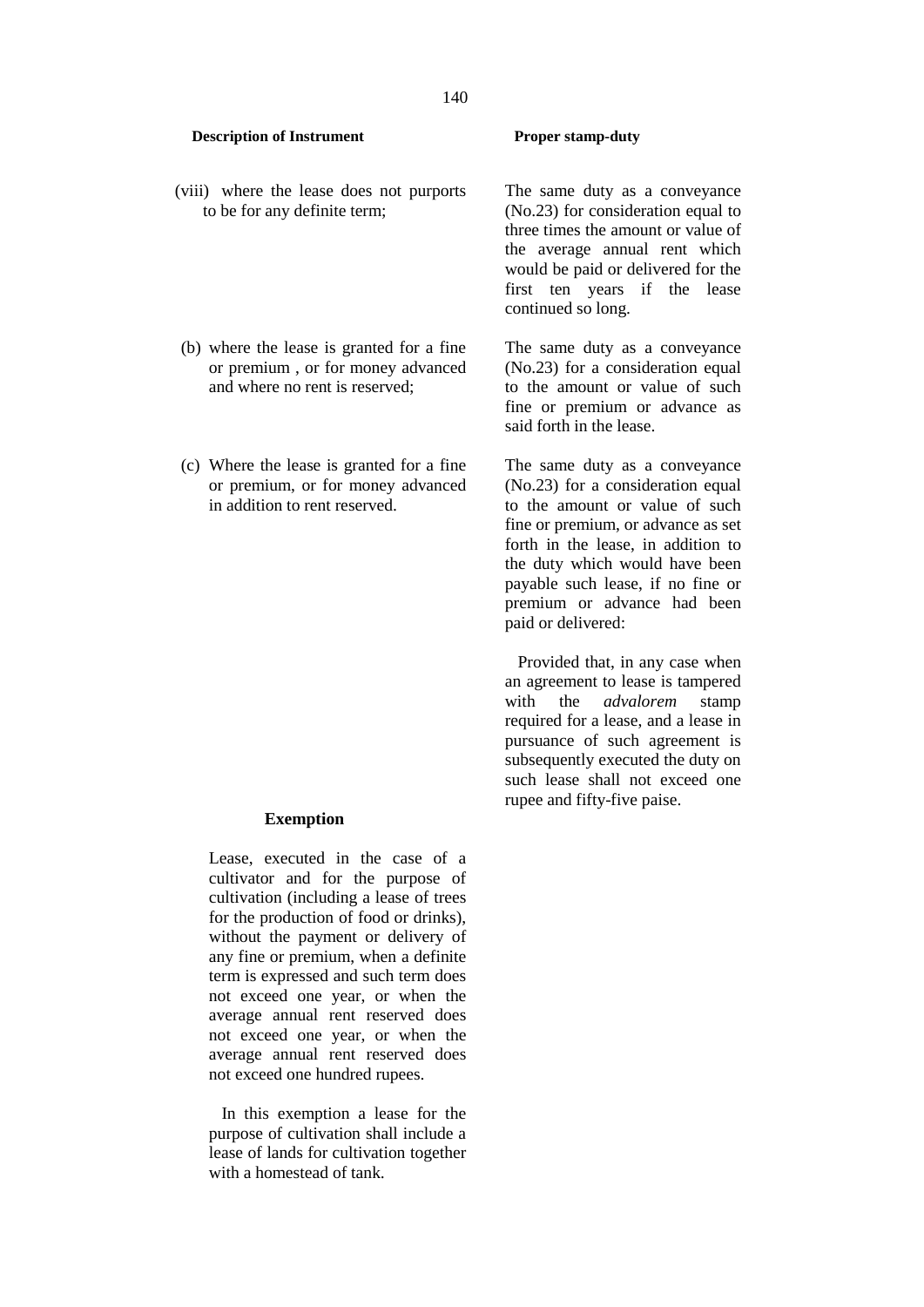**Explanation .-**When a lessee undertake, to pay any recurring charge, such as Government revenue, landlord's share of cesses, or the owner's share of Municipal rates or taxes, which is by law recoverable from the lessor, the amounts so agreed to be paid by the lessee shall be deemed to be part of the rent.

36. LETTER OF ALLOTMENT OF SHARES, in any company or proposed company, or in respect of any loan to be raised by any company or proposed company.

*See* also CERTIFICATE OF OTHER DOCUMENT (No.19).

38. LETTER OF LICENSE, that is to say any agreement between a debtor and his creditors that the latter shall, for specified time, suspend their claims and allow the debtor to carry on business at his own discretion.

## 39. MEMORANDUM OF ASSOCIATION OF A COMPANY –

- (a) if accompanied by articles of association under section 26 of the Companies Act, 1956 (Act I of 1956);
- (b) if not so accompanied-
- (i) where the nominal share capital does not exceed one lakh of rupees.
- (ii) Where the nominal share capital exceeds one lakh of rupees.

## **Exemption**

Memorandum of any association not formed for profit and registered under section 25 of the Companies Act, 1956 (Act I 0f 1956).

40. MORTGAGED-DEED, not being an Agreement relating to Deposit of Title-deeds, Pawn or Pledge (No.6), Bottomry Bond (No.16), Mortgage of a Crop (No.41), Respondentia Bond (No.56), or Security Bond (No.57).

Thirty-five paise.

Twenty-six rupees forty paise.

paise.

Seventy –nine rupees twenty

One hundred ninety-eight rupees.

Three hundred thirty rupees.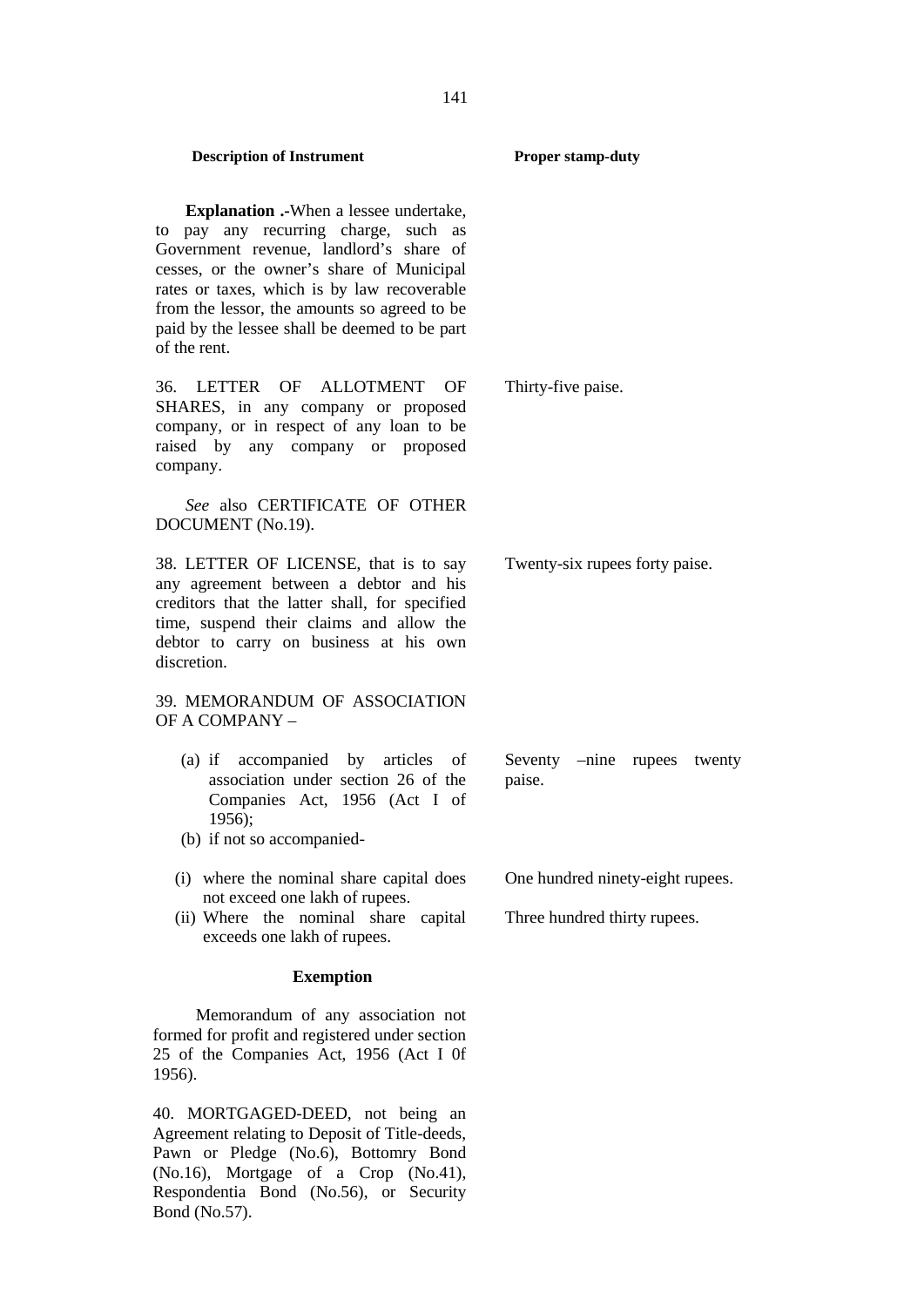# (a) when possession of the property or any part of the properly comprised in such deed is given by the mortgagor or agreed to by given;

(b) when possession of the property of any part of the property comprised in such deed is not given by the mortgagor or agreed to be given;

Explanation.- A mortgagor who gives to the mortgagee a power of attorney to collect rents or a lease of the property mortgaged or part thereof if deemed to give possession within the meaning of this article;

(c) (i) when a collateral or auxiliary or additional or substituted security, or by way of further assurance for the abovementioned purpose where the principal or primary security is duly stamped for every sum secured not exceeding Rs.1,000;

(ii) and for every Rs.1,000 or part thereof secured in excess Rs.1,000.

# **Exemptions**

(1) Instruments executed by persons taking advances under the Land Improvement Loans Act, 1883 (Act XIX of 1883), of the Agriculturist's Loan Act, 1884 (Act XII of 1884), or by their sureties as security for the repayment of such advances.

Letter of Hypothecation accompanying a bill of exchange.

41. MORTGAGE OF CROP, including any instrument evidencing an agreement to secure the repayment of a loan made upon any mortgage of a crop, whether the crop is or is not in existence at the time of the mortgage-

The same duty as a Conveyance (No.23) for a consideration equal to the amount secured by such deed.

The same duty as a Bond (No.15) for the amount secured by such deed.

Two rupees.

Two rupees.

Two rupees forty paise.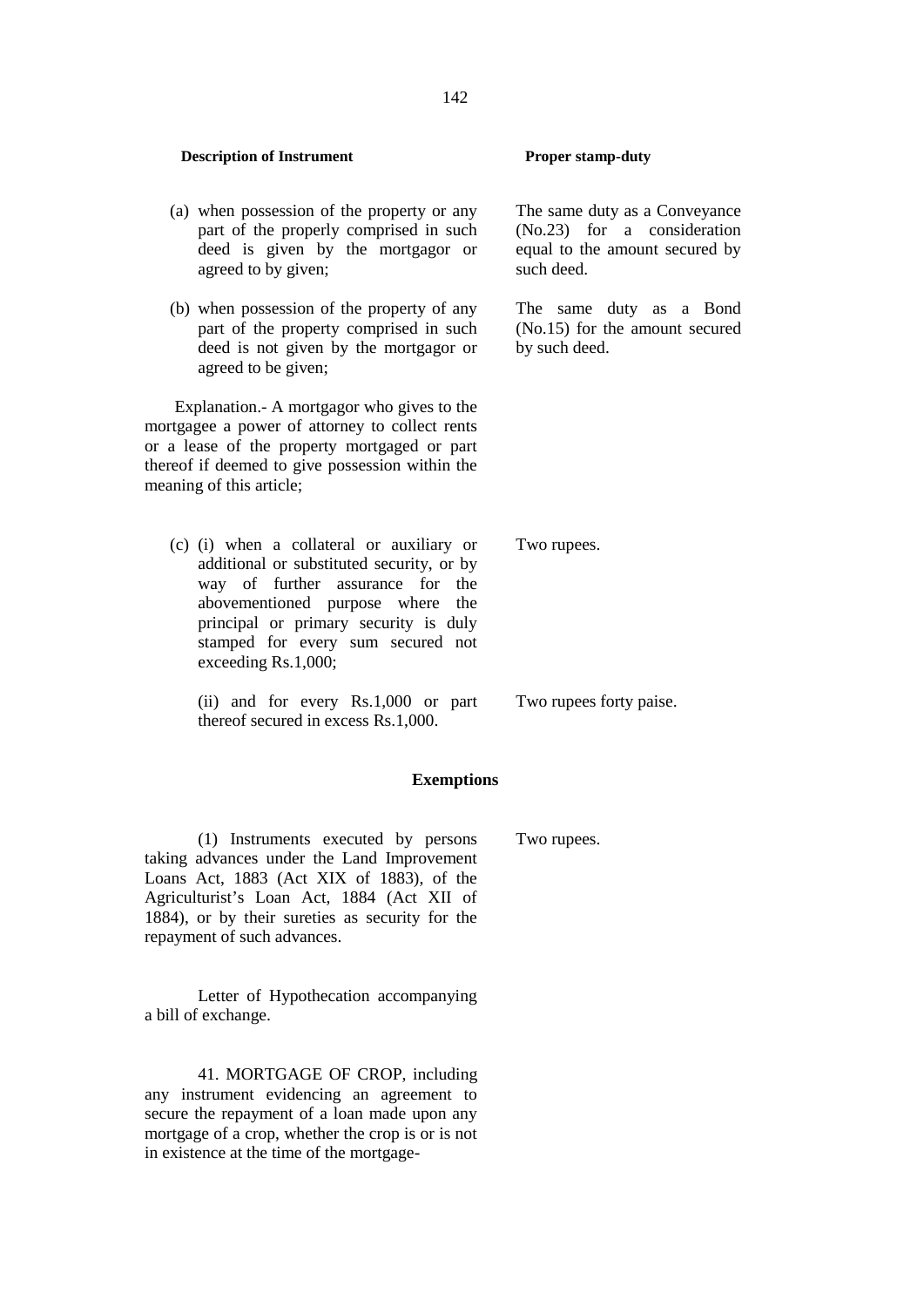| <b>Description of Instrument</b>                                                                                                                                                                                                                                                                      | <b>Proper stamp-duty</b>                                                                                                                               |
|-------------------------------------------------------------------------------------------------------------------------------------------------------------------------------------------------------------------------------------------------------------------------------------------------------|--------------------------------------------------------------------------------------------------------------------------------------------------------|
| (a) when the loan is repayable not more<br>than three months from the date of the<br>instrument-                                                                                                                                                                                                      |                                                                                                                                                        |
| for every sum secured not exceeding<br>Rs.200; and                                                                                                                                                                                                                                                    | Thirty-five paise.                                                                                                                                     |
| for every Rs. 200 or part thereof secured<br>in excess of Rs. 200                                                                                                                                                                                                                                     | Fifty paise.                                                                                                                                           |
| (b) when the Loan is repayable more than<br>three months, but not more than<br>eighteen months from the date of<br>instrument.                                                                                                                                                                        |                                                                                                                                                        |
| for every sum secured not exceeding<br>Rs.100; and                                                                                                                                                                                                                                                    | Fifty-five paise.                                                                                                                                      |
| for every Rs.100 or part thereof secured<br>in excess Rs.100.                                                                                                                                                                                                                                         | Fifty-five paise.                                                                                                                                      |
| 42. NOTARIAL ACT, that is to say,<br>any instrument, endorsement,<br>note<br>attestations, certificate or entry not<br>being a Protest (No.50) made or signed<br>by a Notary Public in the execution of<br>the duties of his office, or by any other<br>person lawfully acting as a Notary<br>Public. | Three rupees and ninety-five<br>paise.                                                                                                                 |
| See also Protest of bill or note (No.50)                                                                                                                                                                                                                                                              |                                                                                                                                                        |
| 43. NOTE OR MEMORANDUM, sent<br>by a Broker or Agent to his Principal<br>intimating the purchase or sale on<br>account of such principal-                                                                                                                                                             |                                                                                                                                                        |
| (a) of any goods exceeding in<br>value twenty rupees;                                                                                                                                                                                                                                                 | Sixty-five paise.                                                                                                                                      |
| (b) of any stock or marketable<br>security exceeding in value<br>twenty rupees.                                                                                                                                                                                                                       | Seventy five paise for every<br>Rs.5, 000 or part thereof of the<br>value of the stock or security<br>subject to a maximum of thirty-<br>three rupees. |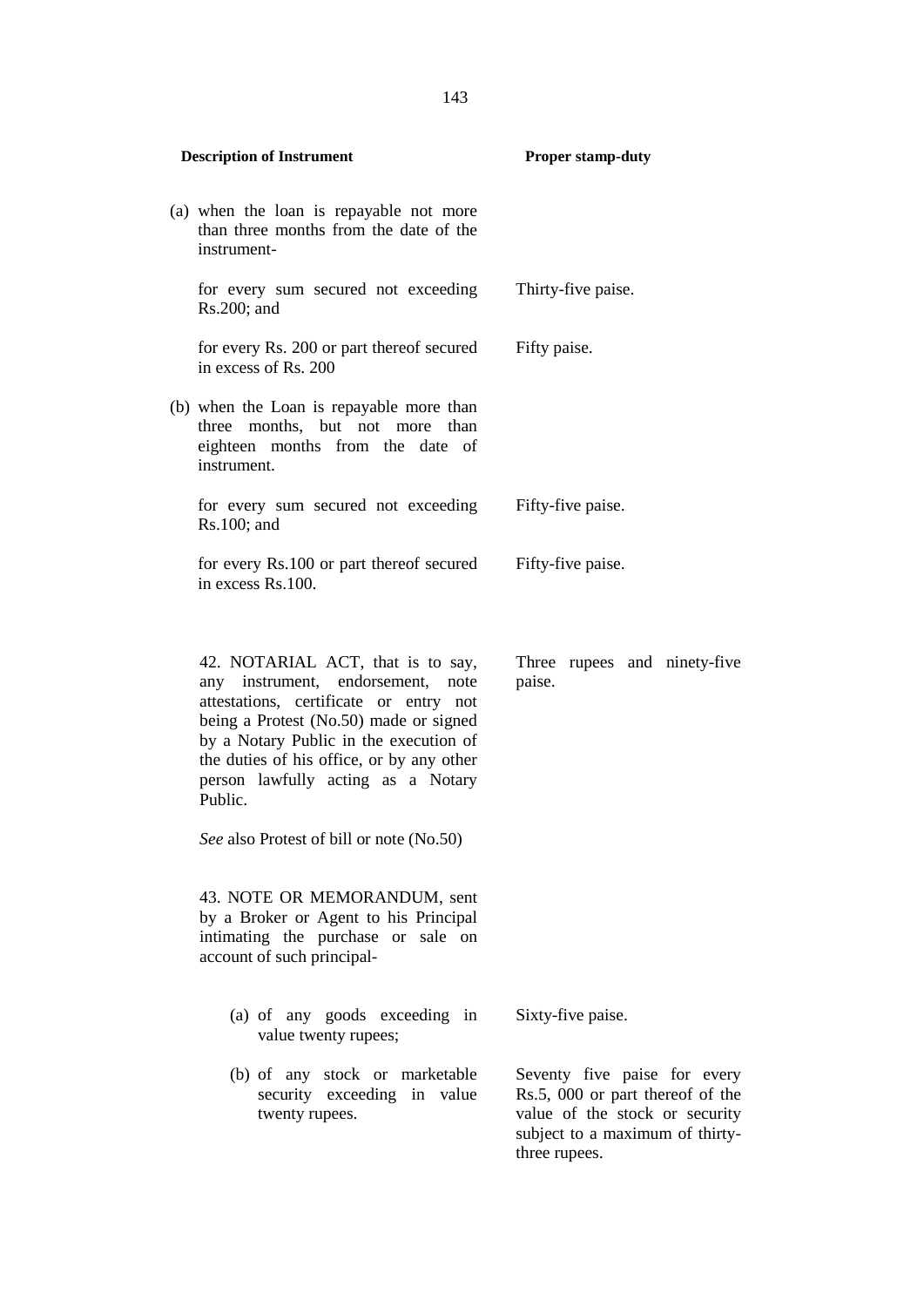Two rupees and sixty paise.

44. NOTE OF PROTEST BY THE MASTER OF A SHIP – *see* also protest by the Master of Ship (No.51).

Order for the payment of Money *see* Bill of Exchange (No.13).

45. PARTITION- Instrument of [as defined by section 2 (15)].

The same duty as a Bond (No.15) for the amount of the value of the separated share or shares of the property.

*N.B.*- The largest share remaining after the property is partitioned (or if there are two or more shares of equal value and not smaller than any of the other share, then one of such equal (share) shall be deemed to be that from which the other shares are separated;

Provided always that –

- (a) when an instrument of partition containing an agreement to divide property in severalty is executed and a partition is effected in pursuance of such agreement the duty chargeable upon the instrument affecting such partition shall be reduced by the amount of duty paid in respect of the first instrument, but shall not be less than two rupees and sixty-five paise.
- (b)where land is held on revenue settlement for a period not exceeding thirty years and paying the full assessment, the value for the purpose of duty shall be calculated at not more than five times the annual revenue.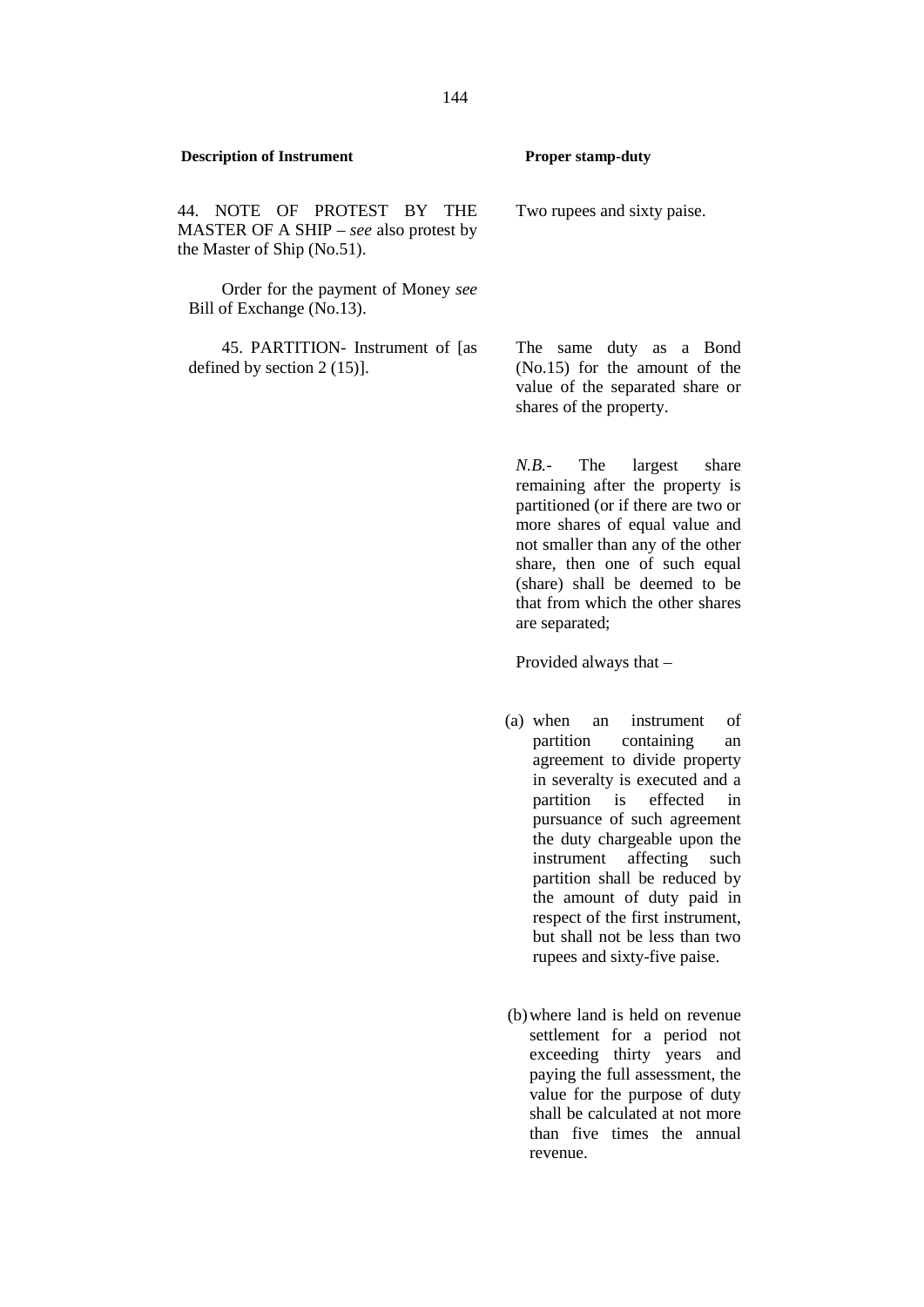(c) where a final order for effecting a partition passed by any Revenue authority or any Civil Court, or an award by an arbitrator directing a partition, is stamped with the stamp required for an instrument of partition and an instrument of partition in pursuance of such order or award is subsequently executed the duty in such instrument shall not exceed two rupees and sixty five paise.

### 46. PARTNERSHIP

A- Instrument of –

- (a) where the capital of partnership does not exceed Rs.1,000; The same duty as a Bond (No.15).
- (b) in any other case ...  $\qquad \qquad \ldots \qquad \qquad$  Fifty two rupee eighty paise.

 $(c)$ 

**Pawn or Pledge. -** *See* Agreement relating to Deposit of Title-deeds. Pawn or Pledge (No.6).

**48. Power of Attorney** [as defined by section  $2(21)$ ] not being a XV-

- (a) when executed for the sole purpose of procuring the registration of one or more documents in relation to a single transaction or for admitting execution of one or more such documents;
- (b) when required in suits or proceedings under Presidency Small Cause Courts Act, 1882, (Act XV of 1882);
- (c) When authorising one person or more to act in a single transaction other than the case mentioned in clause (a);

B- Dissolution of – Twenty six rupees forty paise.

Two rupees.

Two rupees.

Three rupees ninety-five paise.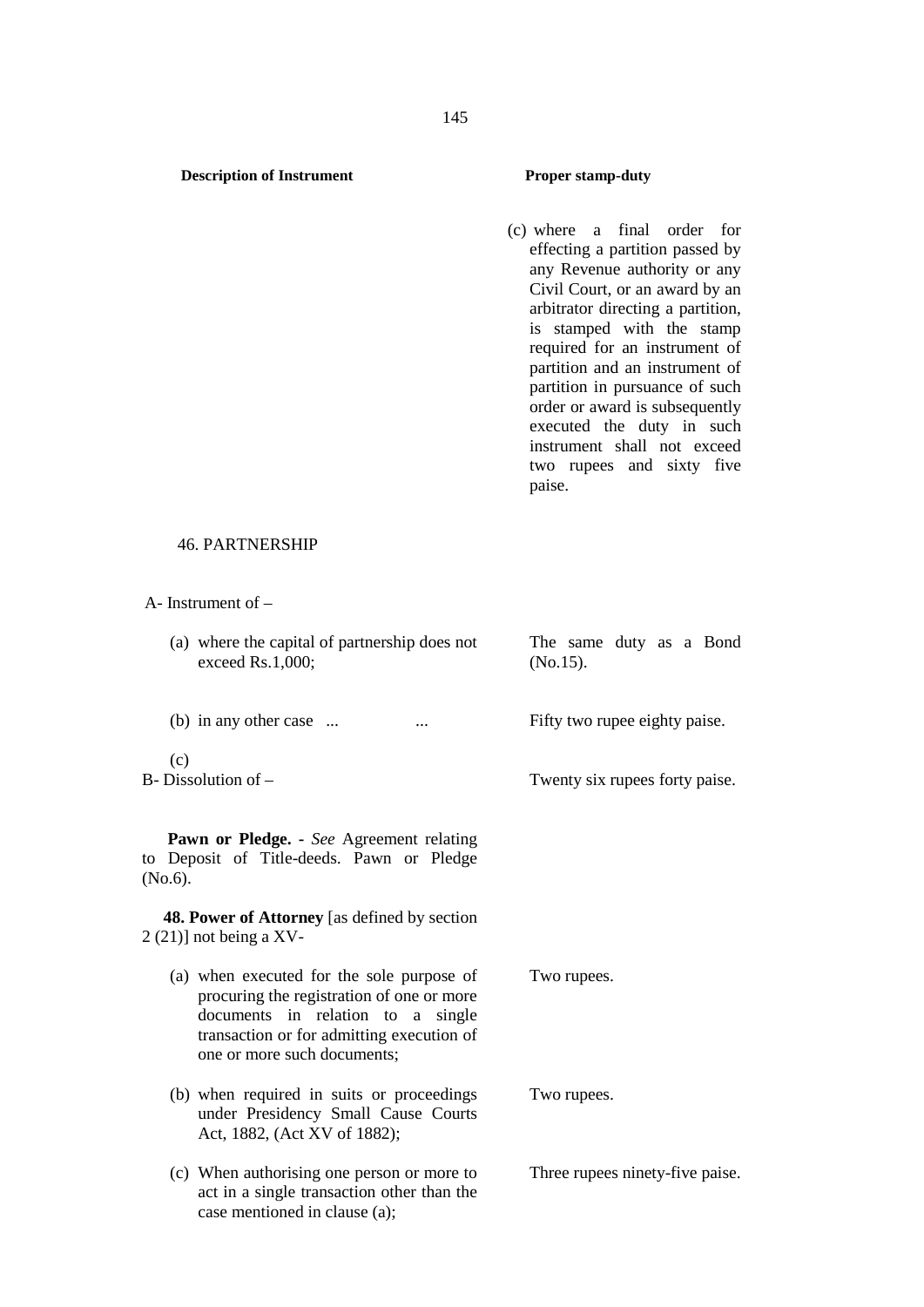| (d) when authorising not more than five<br>persons to act jointly and severally in<br>more than one transaction or generally;                              | Nineteen rupees eighty paise.                                                           |
|------------------------------------------------------------------------------------------------------------------------------------------------------------|-----------------------------------------------------------------------------------------|
| (e) when authorising more than five persons<br>but not more than ten persons to act<br>jointly and severally in more than one<br>transaction or generally; | Thirty-nine rupees sixty paise.                                                         |
| (f) when given for consideration<br>and<br>authorising the attorney to sell any<br>immovable property;                                                     | The same<br>duty<br>as a<br>Conveyance (No.23). for the<br>amount of the consideration. |
| $(g)$ in any other case<br>$\cdots$                                                                                                                        | There rupees and thirty paise<br>for each person authorised.                            |

**Explanation.-** For the purpose of this Article more persons than one when belonging includes to the same firm shall be deemed to be one person.

*N.B*.-The term "Registration" every operation incidental to registration under the Indian Registration Act, 1908. (Act XVI of 1908).

**50. PROTEST OF BILL OF NOTE,**that is to say, any declaration in writing made by a Notary Public or other person lawfully acting as such attesting the dishonour of a bill-of-exchange of promissory note.

**51. PROTEST BY THE MASTER OF A SHIP,** that is to say, any declaration of the particulars of her voyage drawn up by him with a view to adjustment of losses or the calculation of averages, and every declaration in writing made by him against the charterers or consignees for not loading or unloading the ship, when such declaration is attested or certified by a Notary Public or other person lawfully acting as such.

*See* also note protest by the Master of a Ship (No.44).

Three rupees ninety five paise.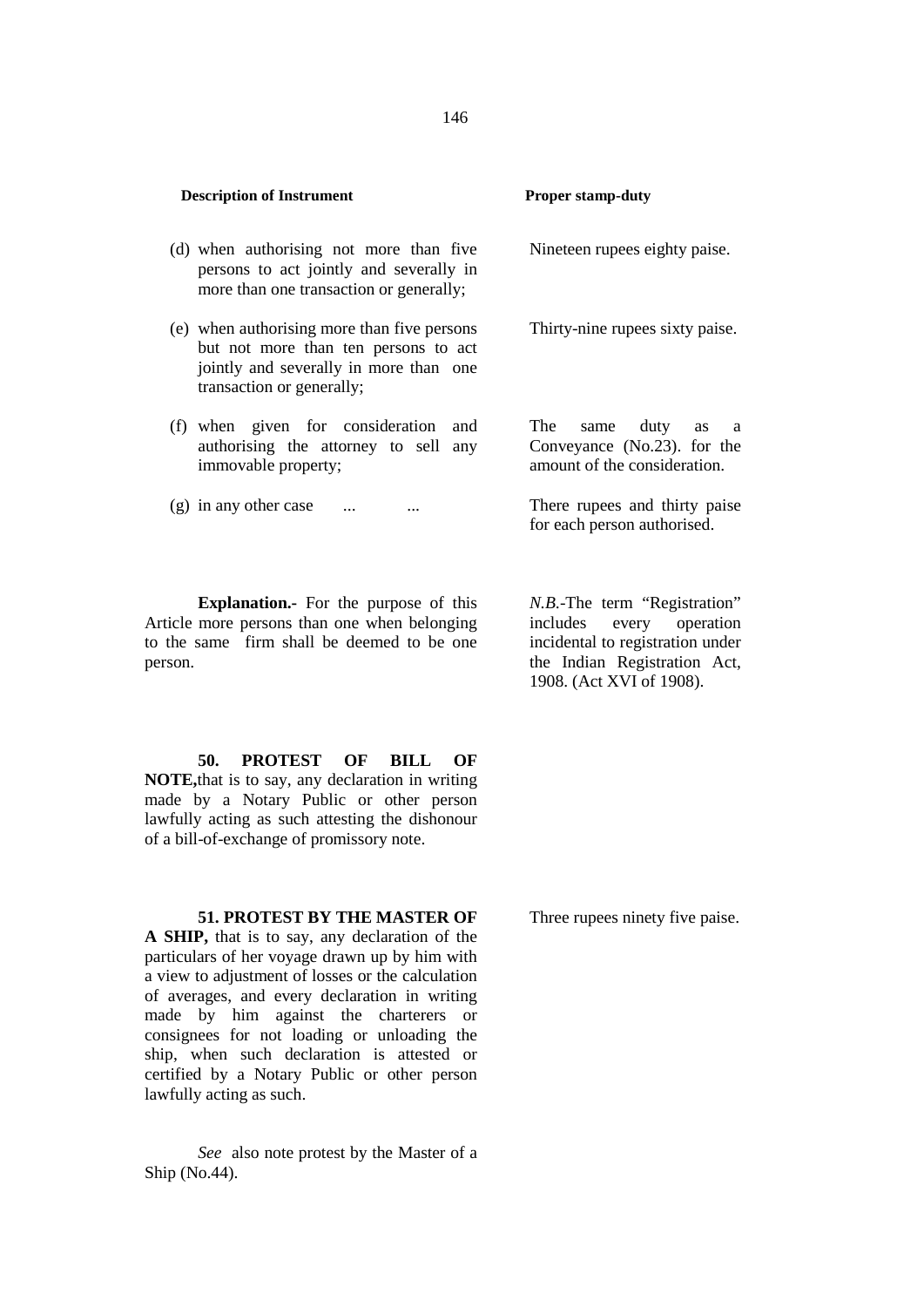| <b>Description of Instrument</b>                                                                                                                                                                                                                               | Proper stamp-duty                                                                                                               |
|----------------------------------------------------------------------------------------------------------------------------------------------------------------------------------------------------------------------------------------------------------------|---------------------------------------------------------------------------------------------------------------------------------|
| 54.RECONVEYANCE<br>OF<br><b>MORTGAGED</b><br>PROPERTY-                                                                                                                                                                                                         |                                                                                                                                 |
| (a) If the consideration for which the<br>property was mortgaged does not<br>exceed Rs.1,000;                                                                                                                                                                  | The<br>duty<br>same<br>as<br>a<br>conveyance (No.23) for the<br>amount of such consideration<br>as set forth in the conveyance. |
| (b) In any other case                                                                                                                                                                                                                                          | Thirty nine rupees sixty paise.                                                                                                 |
| 55. RELEASE, that is to say instrument (not<br>being such a release as is provided for by<br>section 23-A), whereby a person renounces a<br>claim upon another person or against any<br>specified property-                                                    |                                                                                                                                 |
| (a) If the amount or value of the claim does<br>not exceed Rs.1,000;                                                                                                                                                                                           | The same duty as a Bond<br>$(No.15)$ for such amount or<br>value as set forth in the<br>release.                                |
| (b) In any other case                                                                                                                                                                                                                                          | Nineteen rupees eighty paise.                                                                                                   |
| 56. RESPONDENTIA BOND, that is to say,<br>any instrument securing a loan on the cargo<br>laden or to be laden on Board a ship and<br>making repayment contingent on the arrival of<br>the cargo at the port of destination.                                    |                                                                                                                                 |
| ANY<br><b>TRUST</b><br><b>REVOCATION</b><br>OF<br>ON<br><b>SETTLEMENT</b>                                                                                                                                                                                      |                                                                                                                                 |
| See settlement (No.58). Trust (No.64)                                                                                                                                                                                                                          |                                                                                                                                 |
| 57. SECURITY BOND OR MORTGAGED-<br>DEED, executed by way of security for the<br>due execution of an office, or to account for<br>money or other property received by virtue<br>thereof or executed by a surety to secure the<br>due performance of a contract- | The same duty as a Bond<br>(No.15)<br>for the<br>amount<br>secured<br>Nineteen<br>rupees<br>eighty paise.                       |
| (a) When the amount secured does not<br>exceed Rs.1,000;                                                                                                                                                                                                       | The same duty as a Bond<br>(No.15)<br>for<br>the<br>amount<br>secured.                                                          |

(b) In any other case ... ... ... ... Nineteen rupees and eighty

paise.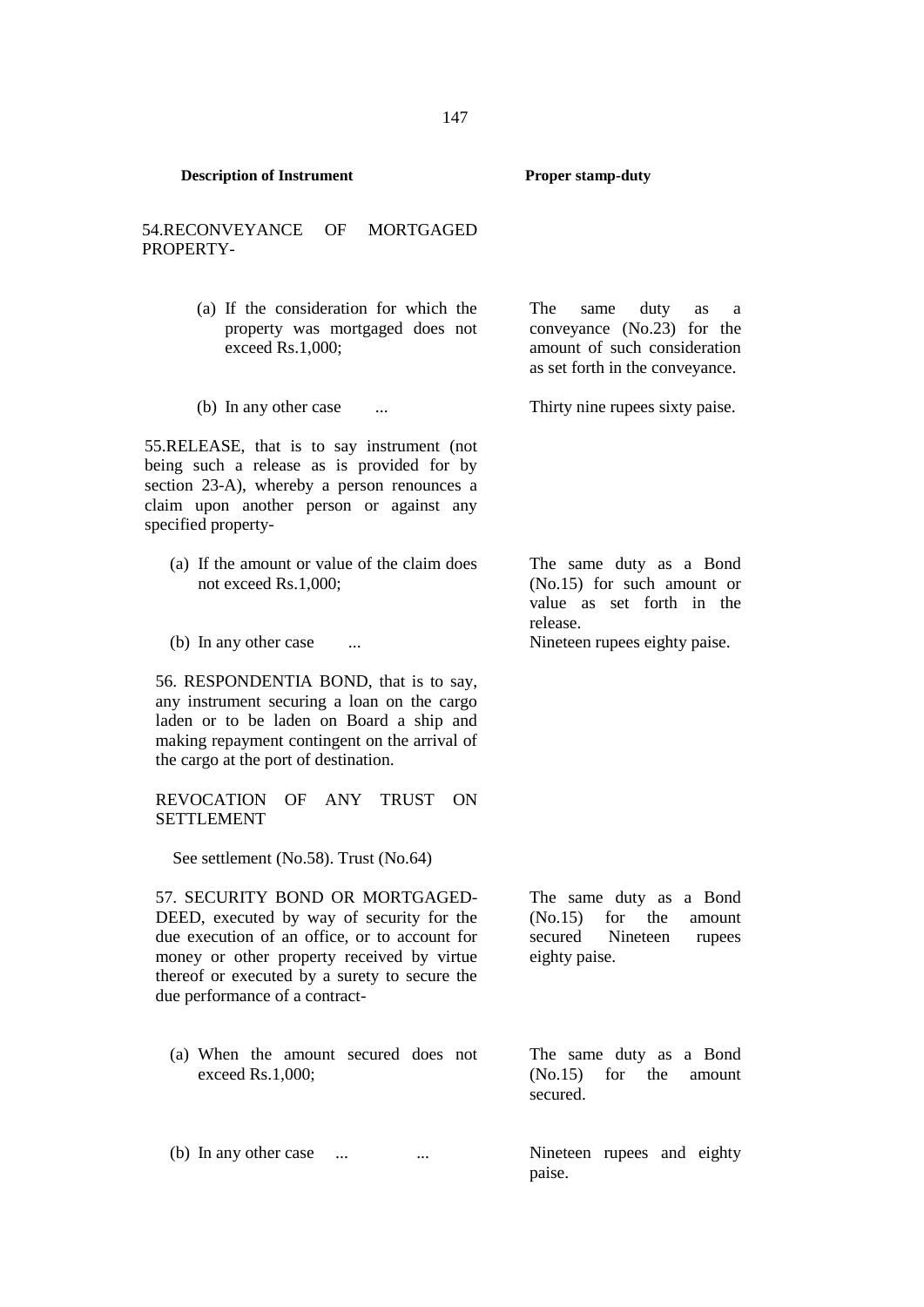## **Exemptions**

Bond or other instruments, when executed-

- (a) By headmen nominated under rules framed in accordance with the Bengal Irrigation Act, 1876, (Ben, Act III of 1876); section 99, for due performance of their duties. Under this Act;
- (b) By any person for the purpose of guaranteeing that the local income derived from private subscriptions to a charitable dispensary or hospital or and other object of public utility, specified sum per mensem;
- (c) Under No.3-A of the rules made by the Government of Bombay in Council under section 70 of the Bombay Irrigation Act, 1879; (Bom , Act VII of 1879;
- (d) Executed by persons taking Advances under the Land Improvement Loans Act, 1883, (Act XIX of 1883) or the Agriculturists Loans Act, 1884, (Act XII of 1884) or by their sureties, as sureties, as security for the re-payment of such advance;
- (e) Executed by officers of Government or their sureties to secure the due execution of an office, or the due accounting for money or other property received by virtue thereof;

### 58. SETTLEMENT-

A.-Instrument of (including a deed of power).

The same duty as a Conveyance (No.23) for a sum equal to the amount or value of the property settled as set forth in such settlement;

Provided that, where an agreement to settle is stamp required for an instrument of settlement in pursuance of such agreement is subsequently executed, the duty on such instrument shall not exceed one rupee and fifty-five rupee.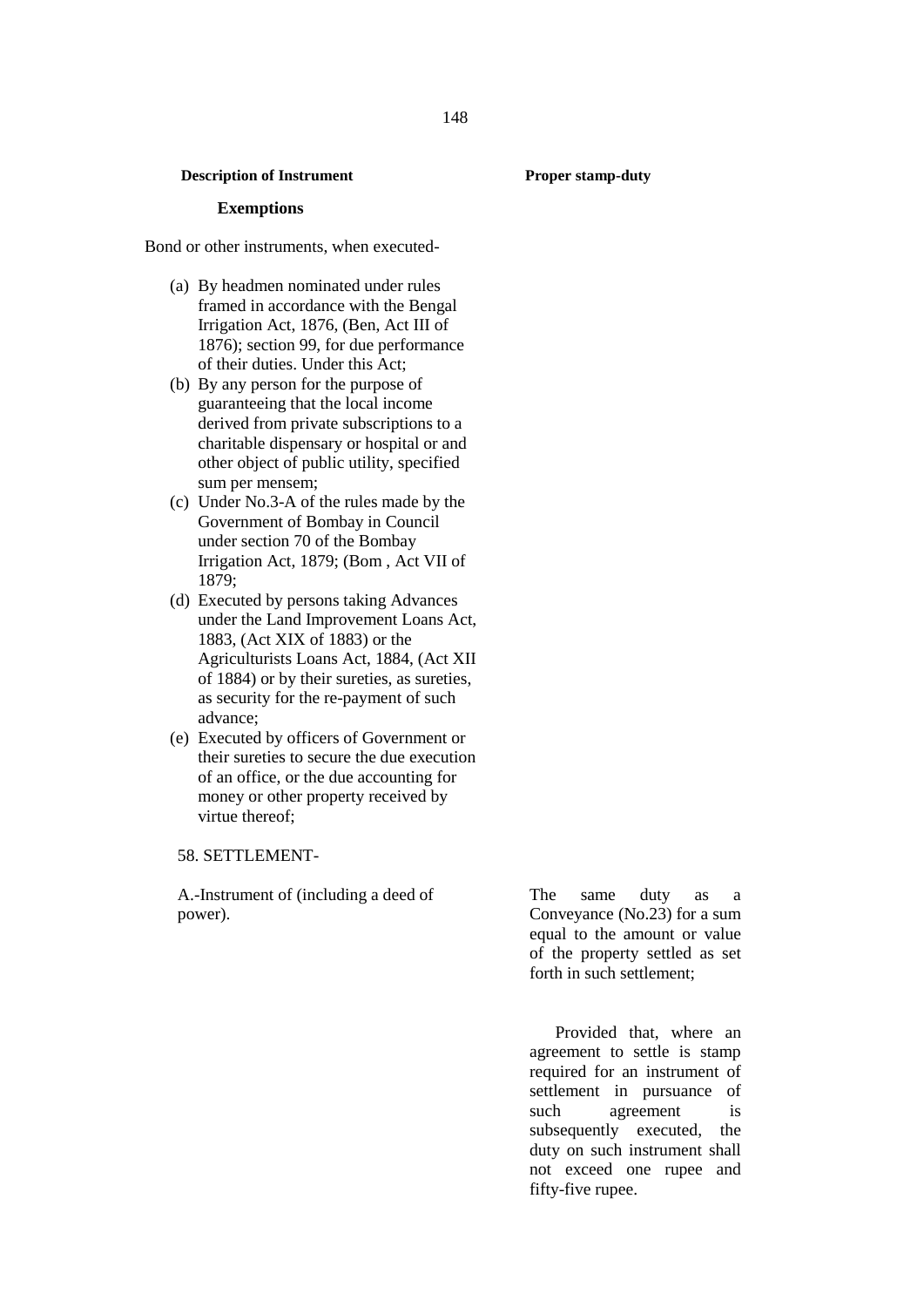## **Exemptions**

- (a) Deed of power executed on the occasion of a marriage between Muhammadans.
- (b) Hludasa, that is to say, any settlement of immovable property executed by a Buddhist in Burma for a religious purpose in which no value has been specified and on which no value has been specified and on which a duty of Rs.10 has been paid.
- B.- Revocation of-

*See* also TRUST (No.61)

59. SHARE WARRANTS to bearer issued under the Companies Act, 1956 (Act I of 1956).

### **Exemptions**

Share warrant when issued by a Comp0any in pursuance of the Companies Act, 1956 (Act I of 1956), section 114, to have effect only upon payment, as composition for the duty, to the Collector of Stamp- revenue of -

- (a) One-and-a-half per centum of the whole subscribed capital of the company, or
- (b) If any company which has paid the said duty or composition in full, subsequently issues an addition to its subscribed capital one-and-a half per centum of the additional capital so issued.

60. SHIPPING ORDER for or relating to the conveyance of goods on board any vessel.

# 61. SURRENDEER OF LEASE-

(a) When the duty with which the lease is chargeable, does not exceed seven rupees and fifty paise;

The same duty as a Conveyance (No.23) for a sum equal to the amount or value of the property concerned, as set forth in the instrument of Revocation, but not exceeding thirty-three rupees.

One-and-a half times the duty payable on a Conveyance (No.23) for a consideration equal to the shares specified in the warrant.

Twenty-five paise.

The duty with which such lessee is chargeable.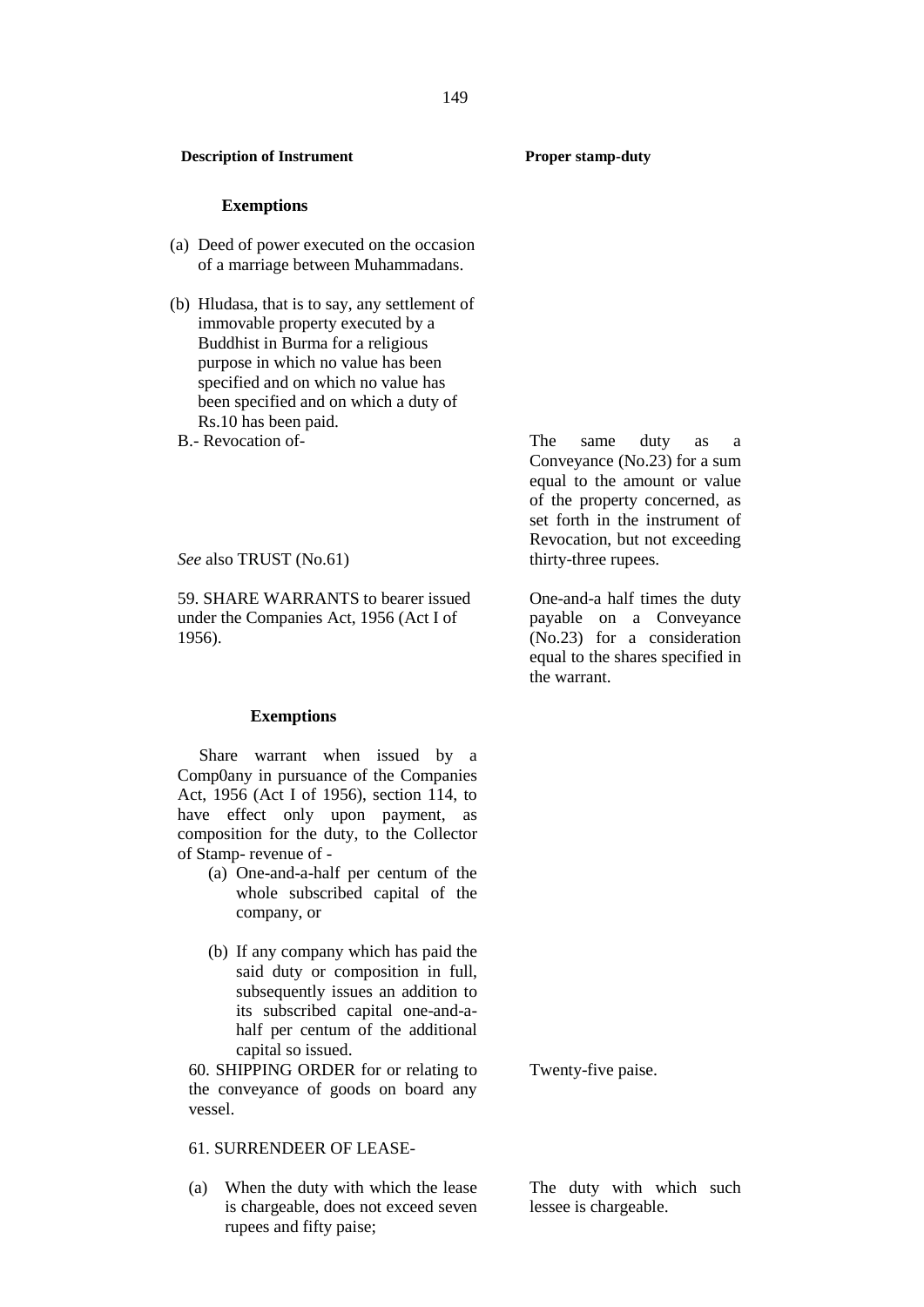# Exemption

Surrender of lease, when such lease is exempted from duty.

63. TRANSFER OF LEASE BY way of assignment, and not by way of under lease.

The same duty as a Conveyance (No.23) for a consideration equal to the amount of the consideration for the transfer.

## **Exemption**

Transfer of any lease exempt from duty.

 $64$  TRUST  $-$ 

A. Declaration of or concerning, any property when made by any writing not being a will.

Revocation of or concerning, property when made by any document other than a will.

Valuation – *See* Appraisement (No.8)

65. Warrant for Goods, that is to say, any instrument evidencing the title of any person therein named, or his assigns or the holder thereof, to the property in good lying in or upon any dock, warehouse or wharf, such instrument being signed or certified by or on behalf of the person in whose custody such goods may be.

The same duty as a bond (No.15) for a sum equal to the amount or value of the property concerned as set forth in the instrument, but not exceeding thirty-three rupees.

The same duty as a Bond (No.15) for a sum equal to the amount or value of the property concerned, as set forth in the instrument, but not exceeding thirty-three rupees.

One rupees and thirty paise.

(b) In any other case ... Nineteen rupees and eight paise.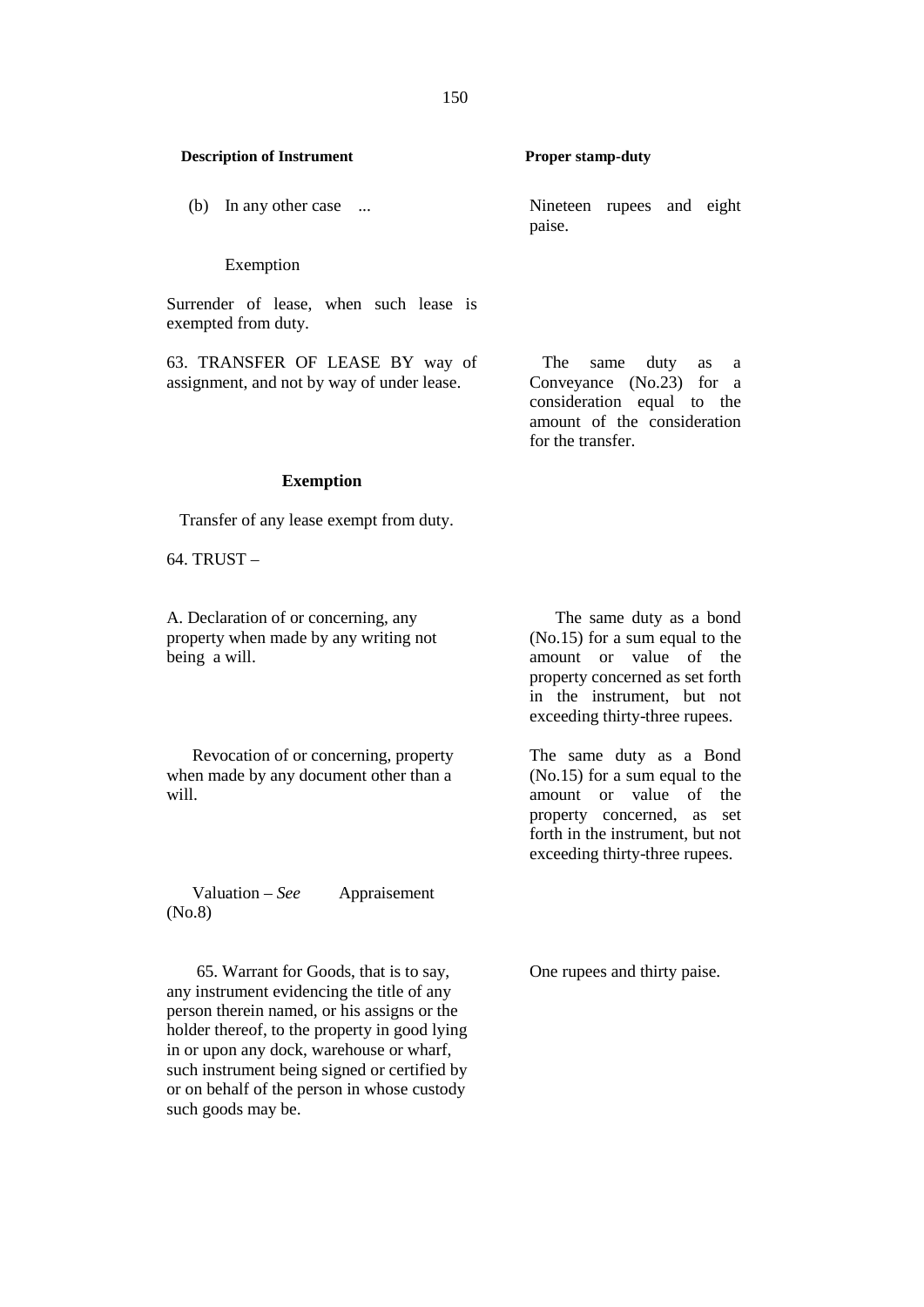## **MEGHALAYA ORDINANCE 7 OF 1980**

# MEGHALAYA ESSENTIAL SERVICE MAINTENANCE ORDINANCE, 1980

*An*

## *Ordinance*

# *to provide for maintenance of certain essential service and the normal life of the community and for matters connected therewith.*

Whether, the Legislature of the State of Meghalaya is not in session and the Governor is satisfied that circumstances exist which render it necessary for him to take immediate action;

And, whereas, instructions from the President have been obtained to promulgate the Ordinance;

Now, therefore, in exercise of the powers conferred by clause (1) of Article 213 of the Constitution, the Governor is pleased to promulgate in the Thirty-first year of the Republic of India the following Ordinance:-

*1. Short title, extent and commencement.-* (1) This Ordinance may be called the Meghalaya Essential Services Maintenance Ordinance, 1980.

- (2) It extends to the whole of the State of Meghalaya.
- (3) It shall come into force at once.

*2. Definitions.-* In the Ordinance, unless the context otherwise requires.-

- (a) "Essential service" means-
- (i) any service in any establishment or undertaking wholly or substantially owned, controlled or managed by Government of Meghalaya connected with the production, generation, storage, transmissions supply or distribution, as the case may be , of gas, water or electricity;
- (ii) any other service or employment or class thereof, connected with matters with respect to which the State Legislature of Meghalaya has power to make laws and which the State Government being of opinion that strikes therein would prejudicially affect the maintenance of any public utility services the public safety or the maintenance of supplies and service necessary for the life of the community or would result in the infliction of grave hardship on the community, may, by notification in the Official Gazette, declare to be an essential service for the purposes of this Ordinance.
- (a) "strike" means the cessation of work by a body of persons employed in any essential service acting combination or a concerted refusal or a refusal under a common understanding of any number of persons who are or who have been so employed to continue to work or to accept employment, and includes-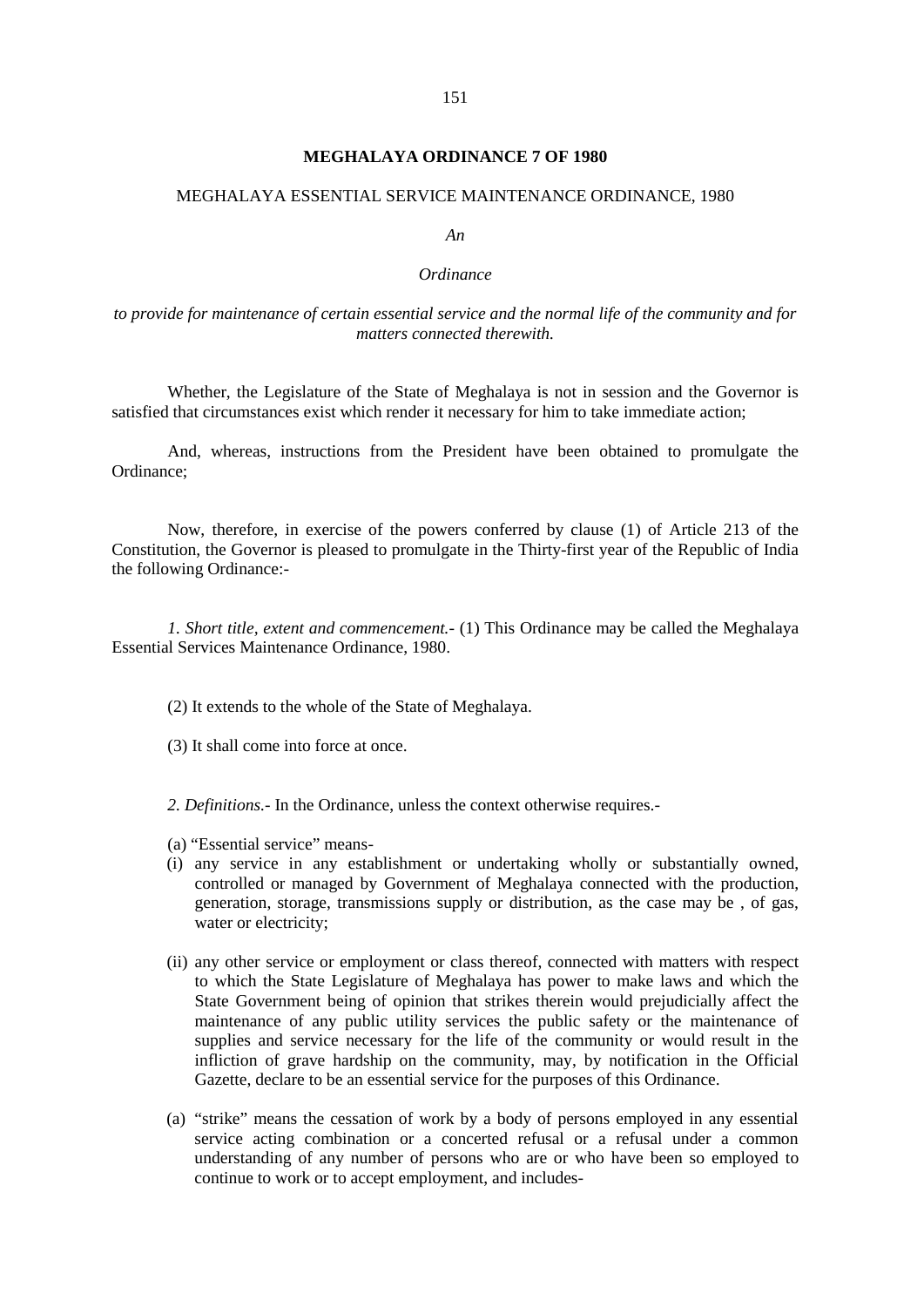- (i) refusal to work overtime where such work is necessary for the maintenance of any essential service;
- (ii) any other conduct which is likely to results in, or results in cessation or substantial retardation of work in any essential service;
- (c) "State" means the State of Meghalaya.

(2) Every notification issued under sub-clause (ii) of clause (a) of sub-section (1) shall be laid before the house of the State Legislature immediately after it is made if it is in session and on the first day of the commencement of the next session of the of the House if it is not in session and shall cease to operate of the expiration of forty days from the date of its being so laid or from the re assembly of the State Legislature, as the case may be, unless before the expiration of that period a resolution approving the issue of the notification is passed by the House of the State Legislature.

(3) Any reference in this Ordinance to any law which is not in force in any area of the State and to any authority under such law shall, in relation to that area, be construed as a reference to the corresponding law in force in that area and to the corresponding authority under such corresponding law.

3. **Power to prohibit strikes in certain employments.-** (1) if the State Government is satisfied that in the public interest5 it is necessary or expedient so to do, it may, by general or special Order, prohibit strike in the State in any essential service specified in the Order.

(2) An Order made under sub-section (1) shall be published in such manner as the State Government considers best calculated to bring it to the notice of the persons affected by the Order.

(3) An Order made under sub-section (1) shall be in force for six months, only, but the State Government may, by alike Order, extend it for any period not exceeding six months if it is satisfied that in the public interest it is necessary or expedient so to do.

- (4) Upon to issue of an Order under sub-section (1), -
- (a) No person employed in any essential service to which the Order relates shall go or remain on strike.
- (b) Any strike declared or commenced, whether before or after the issue of the Order, by persons employed in any such service shall be illegal.

4. **Dismissal of employees participating in illegal Strikes:-** Any person who commences a strike which is illegal under this Ordinance, or goes or remains on , otherwise takes part in any such strike, shall be liable to disciplinary action (including dismissal) in accordance with the same provisions as are applicable for the purpose of taking such disciplinary action (including dismissal) on any other ground under the terms and conditions of service applicable to him in relation to his employment.